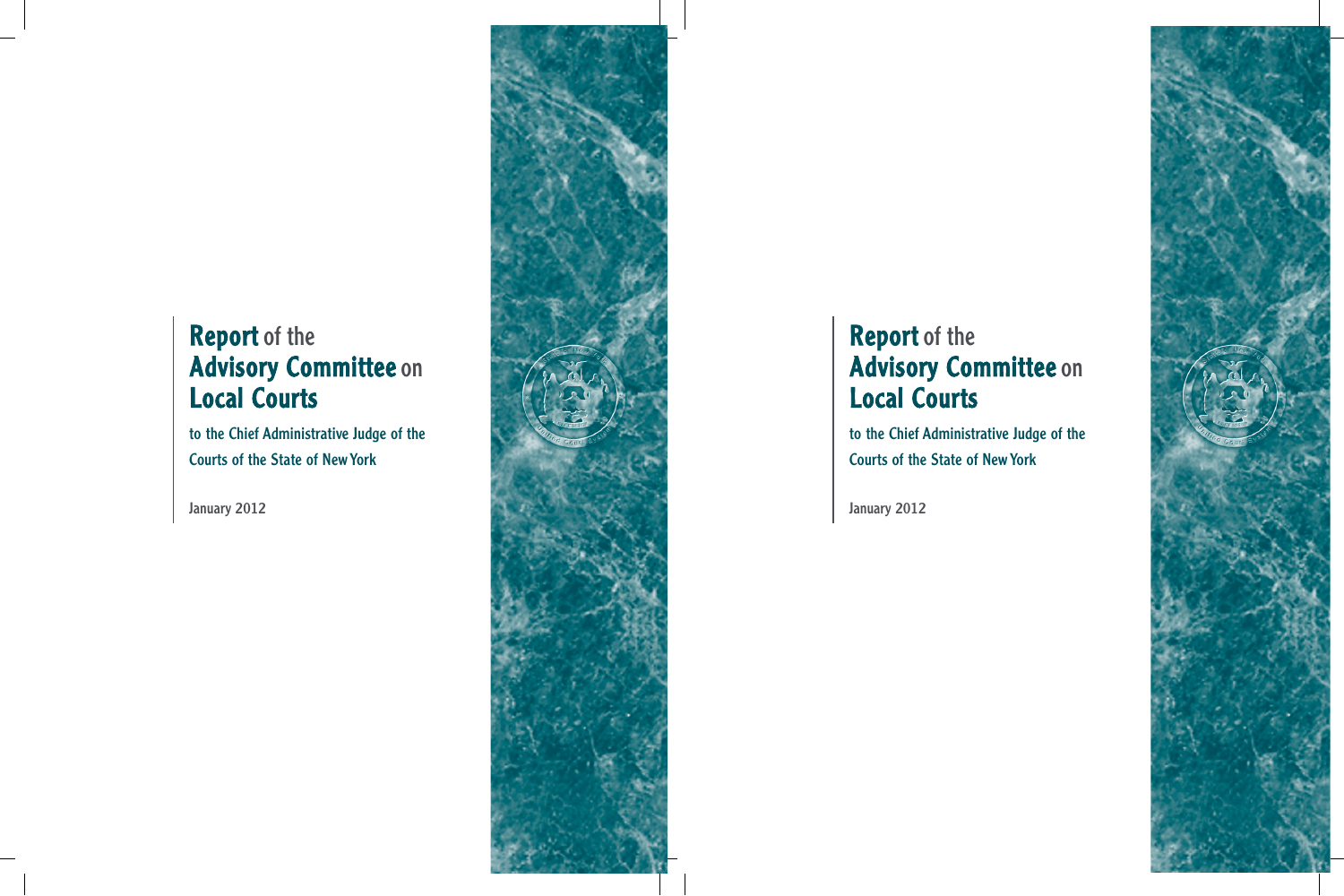# **TABLE OF CONTENTS**

| I.   |    |                                                                                                                                                                                                        |  |
|------|----|--------------------------------------------------------------------------------------------------------------------------------------------------------------------------------------------------------|--|
| П.   |    |                                                                                                                                                                                                        |  |
|      | 1. | Authorizing a Limited Liability Company<br>to Bring a Commercial Claim<br>(NYCCCA §§ 1801-A and 1809-A;<br>UDCA §§ 1801-A and 1809-A; UCCA §§ 1801-A and 1809-A) 2                                     |  |
|      | 2. | Defendant's Contacts with District Court<br>in Commercial Claim Proceedings                                                                                                                            |  |
|      | 3. | Fine and Conditional Discharge Upon Conviction<br>for Driving while Ability Impaired                                                                                                                   |  |
|      | 4. | Failure to Provide Written Receipt of Rent Payment                                                                                                                                                     |  |
|      | 5. | Use of Equitable Principles of Justice in Small Claims Actions                                                                                                                                         |  |
|      | 6. | Authorize New York City Civil Court, District Court<br>and City Court to Issue Judgment in Excess of Monetary<br>Jurisdiction of Court for Cost of Enforcing State and<br>Local Housing Laws and Codes |  |
|      | 7. | Authorizing a Judicial Hearing Officer to<br>Accept a Guilty Plea                                                                                                                                      |  |
| III. |    |                                                                                                                                                                                                        |  |
|      | 1. | Service of Supporting Deposition                                                                                                                                                                       |  |
|      | 2. | Dismissal of Abandoned Cases                                                                                                                                                                           |  |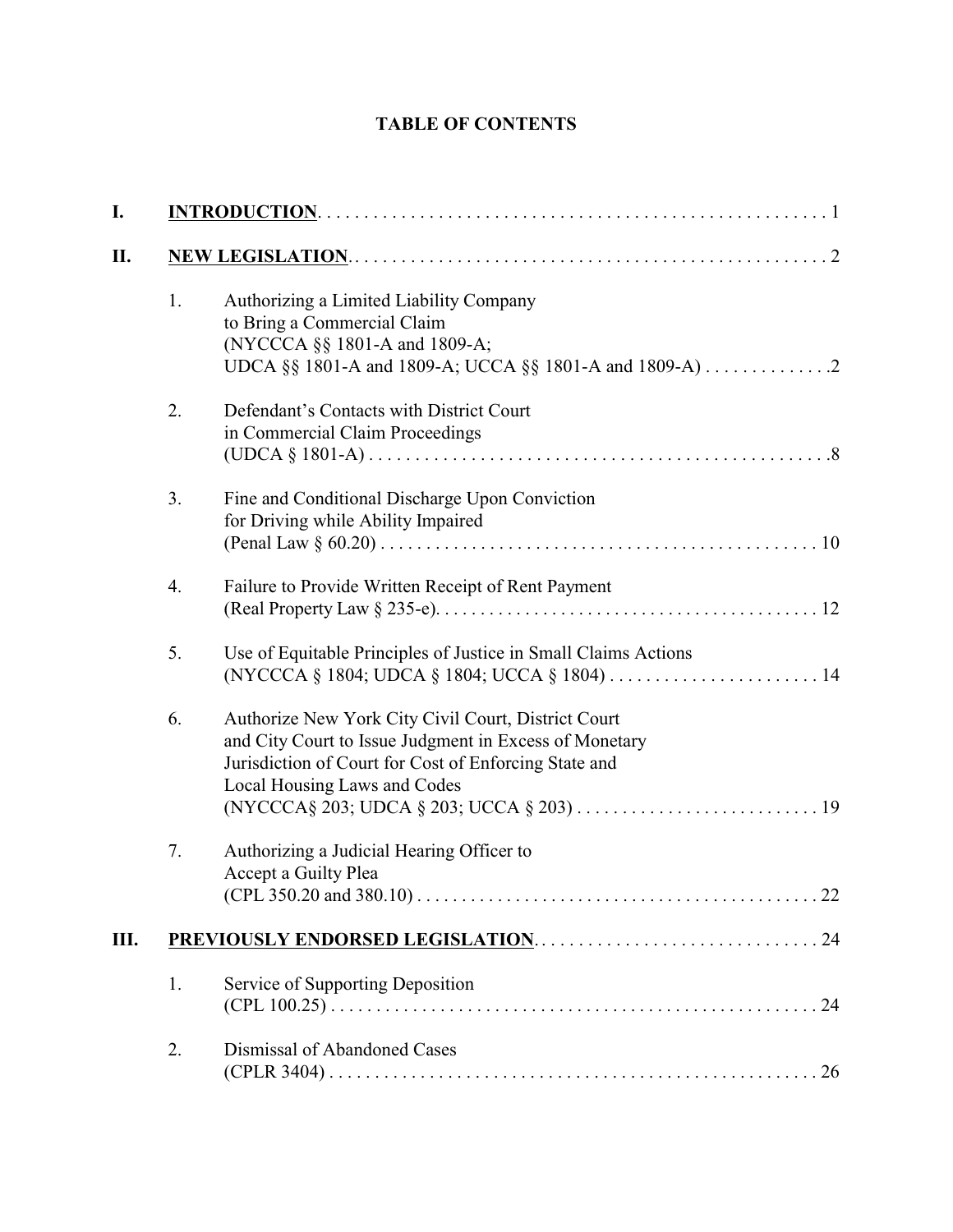| 3.  | Medical Testimony in Motor Vehicle<br><b>No-Fault Insurance Actions</b>                                                             |
|-----|-------------------------------------------------------------------------------------------------------------------------------------|
| 4.  | Pleading Credit Card Account Number<br>in Consumer Credit Actions                                                                   |
| 5.  | Authorize City Courts to Set Bail for all Felonies                                                                                  |
| 6.  | Authorize Remission of Bail in City Court                                                                                           |
| 7.  | Sealing of Court Record of Action<br>Dismissed upon Motion of Prosecutor                                                            |
| 8.  | Authorize Electronic Signature in Accusatory<br><b>Instruments and Supporting Depositions</b><br>(CPL 1.20, 100.20, 100.25, 100.30, |
| 9.  | Single Judge Trials in Certain Misdemeanor Cases                                                                                    |
| 10. | Authorizing Judicial Hearing Officers to Hear and<br>Report on Motion to Vacate a Criminal Judgment or Sentence                     |
| 11. | Probation for Endangering the Welfare of a Child                                                                                    |
| 12. | Fingerprinting of Defendant Charged with<br>Aggravated Unlicensed Operation of a<br>Motor Vehicle in the Second Degree<br>.48       |
| 13. | Fingerprinting of Defendant Charged with<br>Aggravated Unlicensed Operation of a<br>Motor Vehicle in the Third Degree               |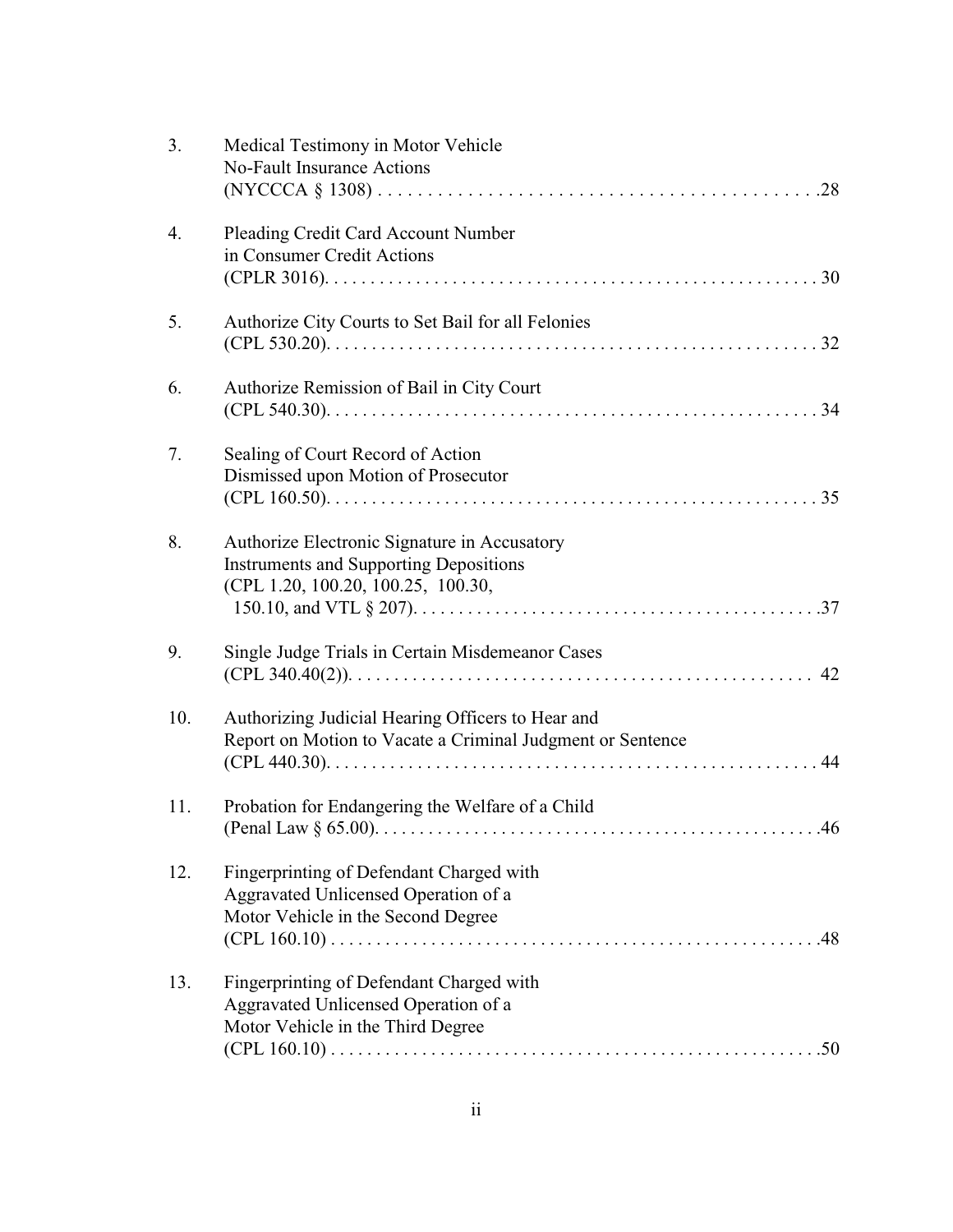| 14. | Fingerprinting of Defendant Charged with<br>Driving Ability Impaired                                                                                   |
|-----|--------------------------------------------------------------------------------------------------------------------------------------------------------|
| 15. | Entry of Civil Judgment for<br>Supplemental Sex Offender Victim Fee                                                                                    |
| 16. | Issuance of an Arrest Warrant<br>Based Upon a Simplified Traffic Information                                                                           |
| 17. | Sealing of Court Record of Person Convicted of a Violation                                                                                             |
| 18. | Submission of Request for Supporting Deposition<br>Directly to Traffic Ticket-Issuing Agency                                                           |
| 19. | Vacatur of Guilty Plea After Successful Completion of<br>Drug Court or Mental Health Court Treatment Program                                           |
| 20. | Compelling Court Appearance and Compliance with<br>Penalty for Unlawful Possession of Alcoholic Beverage<br>(Alcoholic Beverage Control Law § 65-c and |
| 21. | Compelling Court Appearance and Payment of<br>Fine for Unlawful Possession of Marijuana                                                                |
| 22. | Filing of Proof of Service in Landlord-Tenant Proceeding                                                                                               |
| 23. | Unsealing Youthful Offender Case File                                                                                                                  |
| 24. | Dismissal of Default Judgment<br>Applications in New York City Civil Court                                                                             |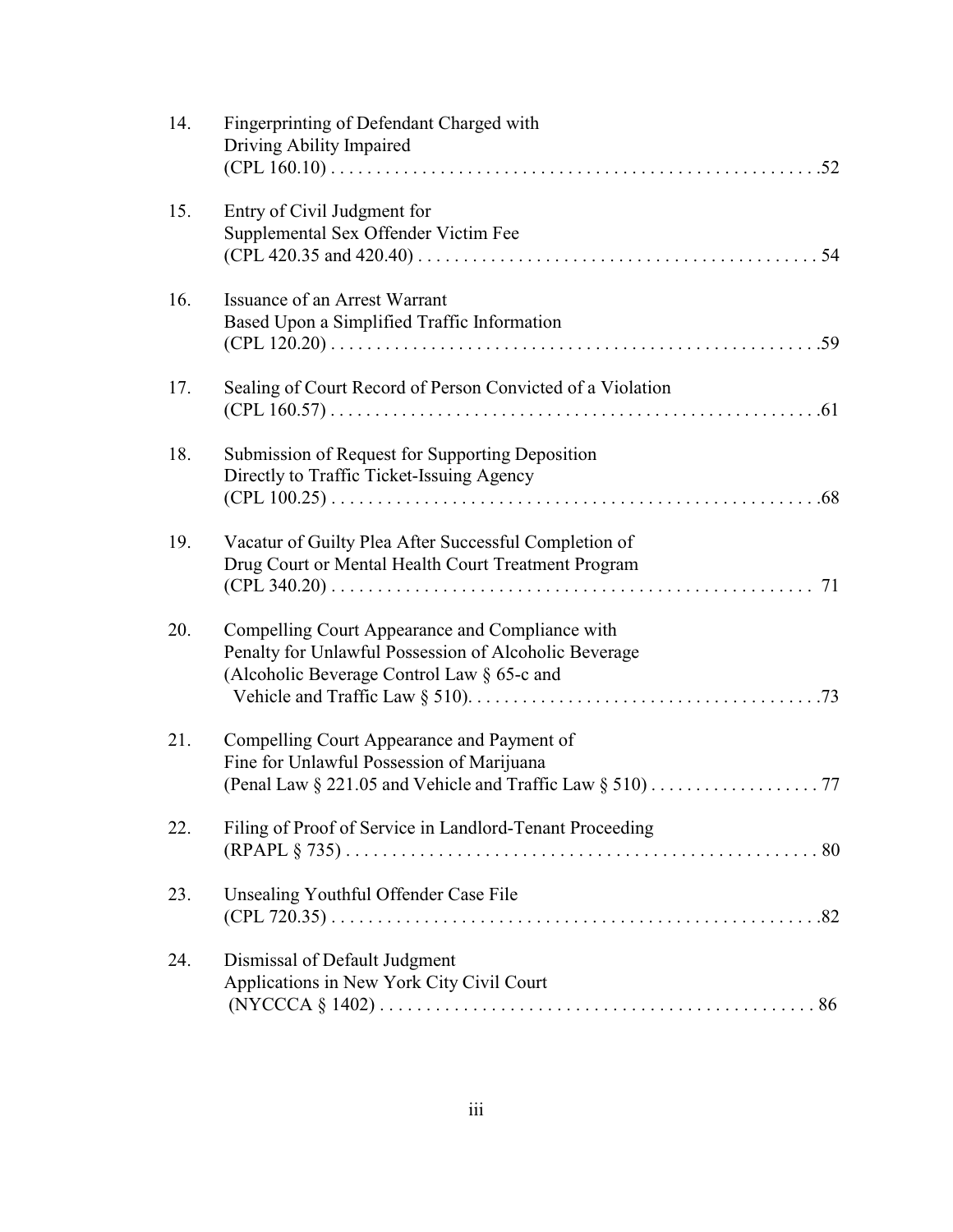| 25. | Protecting Court Proceedings from being<br>Improperly Influenced by Public Protests and<br>Demonstrations Held In Vicinity of Courthouse                                                                   |
|-----|------------------------------------------------------------------------------------------------------------------------------------------------------------------------------------------------------------|
| 26. | Increasing Number of Commercial Small Claims that a<br>Single Applicant May File in a Month<br>(NYCCCA §§ 1803-A and 1809-A and 22 NYCRR § 208.41-a) 90                                                    |
| 27. | Authorizing a Corporation with an Office Anywhere in State to<br>Commence a Commercial Small Claims Proceeding in<br>New York City Civil Court<br>(NYCCCA §§ 1801-A and 1809-A and 22 NYCRR § 208.41-a) 96 |
| 28. | Mandatory Arbitration of No-Fault Insurance Claims                                                                                                                                                         |
| 29. | Statewide Service of a Criminal Summons<br>(Constitution Art. VI, § 1, CPL 130.40,                                                                                                                         |
| 30. | Entry of Default Judgment for Certain Petty Offenses                                                                                                                                                       |
| 31. | Violation for Unauthorized Parking in<br>Handicapped Parking Area Access Aisle                                                                                                                             |
| 32. | Violation for False Vehicle Parking<br>Permit for Handicapped Persons                                                                                                                                      |
| 33. | Issuance of Transcript of Judgment<br>(NYCCCA § 1911, UDCA § 1911, UCCA § 1911,                                                                                                                            |
| 34. | <b>Simplified Turnover Proceedings</b>                                                                                                                                                                     |
| 35. | Venue of Enforcement Proceedings                                                                                                                                                                           |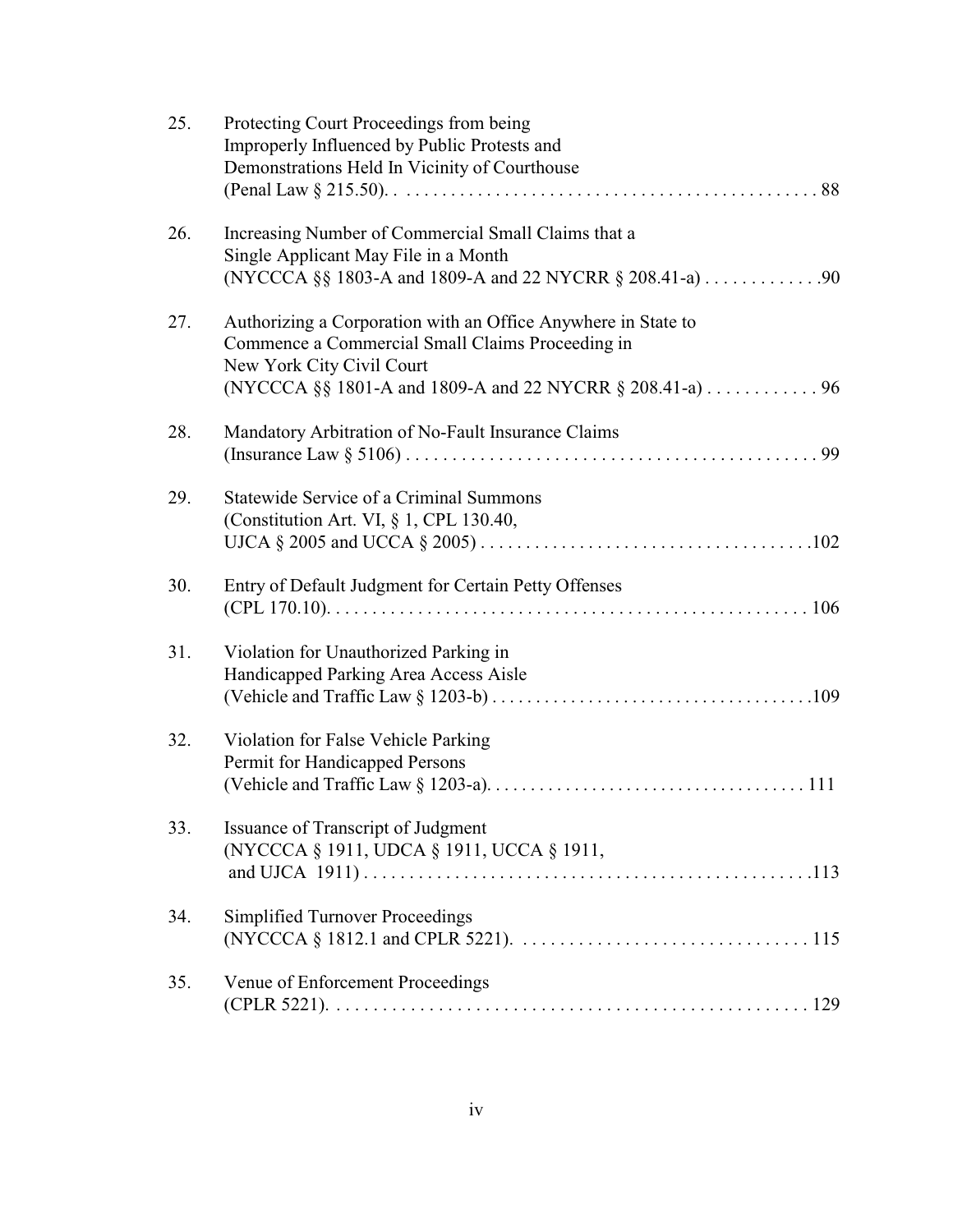| 36. | Increasing the Criminal Mischief Threshold Levels |
|-----|---------------------------------------------------|
|     | IV. MODIFIED LEGISLATION                          |
|     | Temporary Assignment of Judges to District Court  |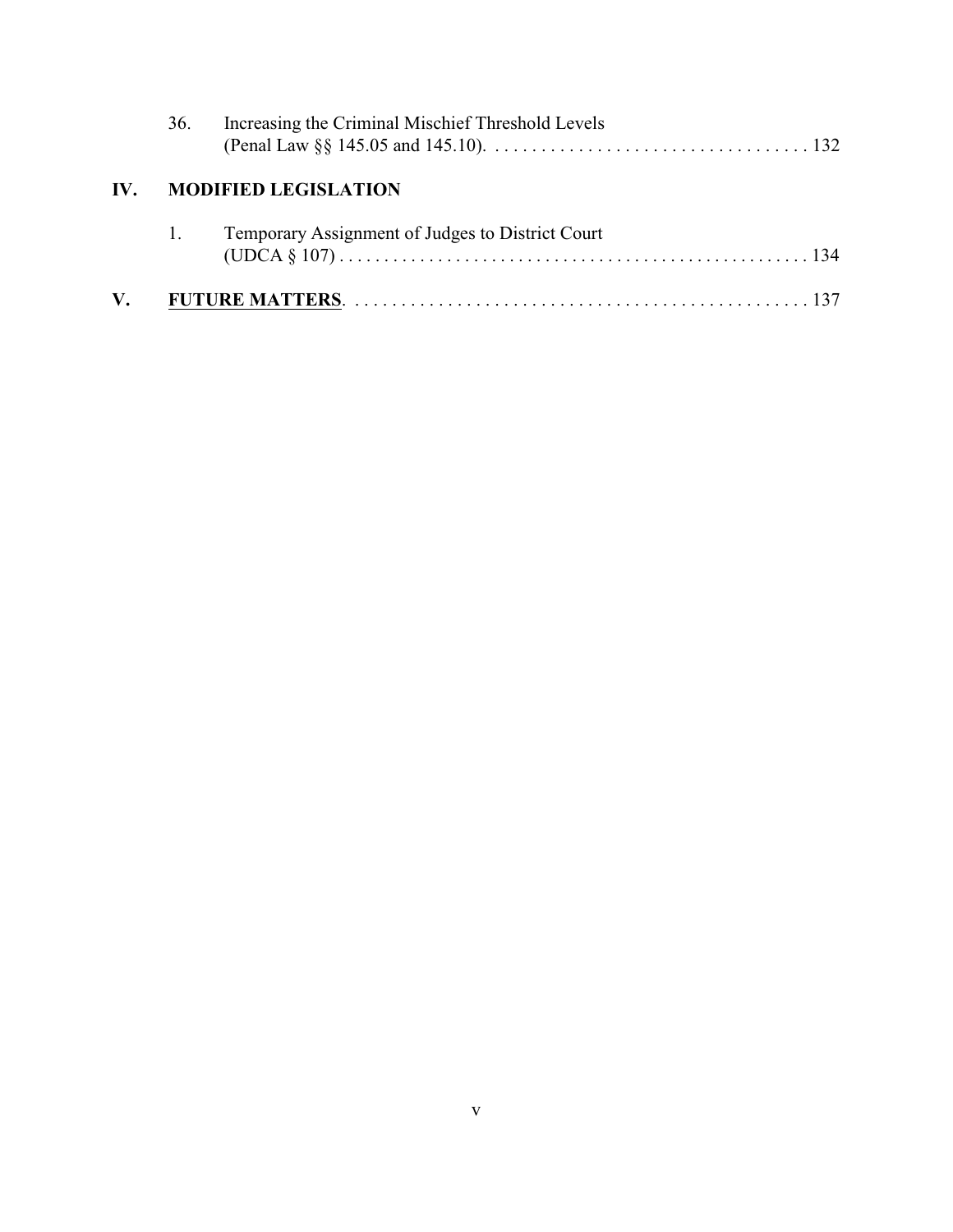# **I. INTRODUCTION**

The Local Courts Advisory Committee is one of the standing advisory committees established by the Chief Administrative Judge of the Courts pursuant to section 212(1)(q) of the Judiciary Law. The Committee advises the Chief Administrative Judge on all issues relating to the operations of the New York City Civil Court, New York City Criminal Court, District Courts, City Courts outside of New York City, and Town and Village Courts. The Committee also acts as liaison with the professional associations of the judges and clerks of these courts and coordinates its actions and recommendations with other advisory committees established by the Chief Administrative Judge. During 2011, the Committee was comprised of 16 members, all judges, clerks, or attorneys of the local Courts. As in the past, the Committee considered a wide range of issues, including practice and procedure, facilities, staffing and resources. The Committee also reviews and make recommendations with respect to existing court rules.

For 2012, the Committee recommends seven new measures for inclusion in its legislative program, including measures affecting the New York City Civil Court Act, Uniform District Court Act, Uniform City Court Act, Criminal Procedure Law, Penal Law, and Real Property Law. These measures are based on the Committee's own studies, examination of decisional law, and suggestions received from the bench and bar, as well as members of the public.

The Committee welcomes comments and suggestions concerning issues that arise in the local courts. Any comments and suggestions may be addressed to:

> Hon. Joseph J. Cassata, Jr., Chair Tonawanda City Court City Hall 200 Niagara Street Tonawanda, New York 14150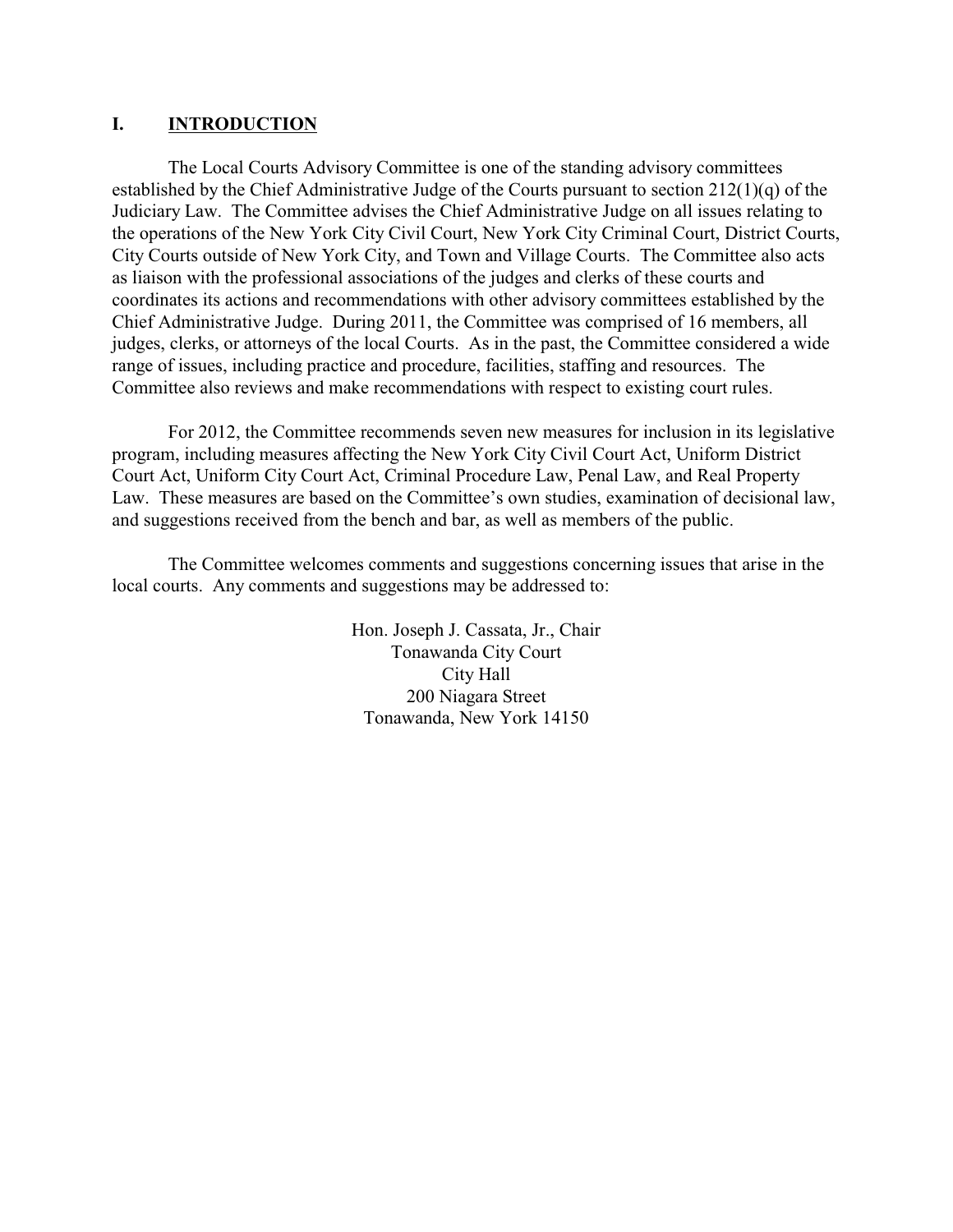# **II. NEW LEGISLATION**

1. Authorizing a Limited Liability Company to Bring a Commercial Claim (NYCCCA §§ 1801-A and 1809-A; UDCA §§ 1801-A and 1809-A; UCCA §§ 1801-A and 1809-A)

This proposal would amend the New York City Civil Court Act, Uniform District Court Act, and Uniform City Court Act to expressly authorize a limited liability company to commence a commercial claim action.

Section 1801-A of the New York City Civil Court Act, Uniform District Court Act, and Uniform City Court Act defines a commercial claim as "any cause for money only not in excess of the maximum amount permitted for a small claim in the small claims part of the court" provided "the clamant is a corporation, partnership or association." NYCCCA § 1801-A(a); UDCA § 1801-A(a); UCCA § 1801-A(a).

A limited liability company is an unincorporated organization of one or more persons having limited liability for the contractual obligations and other liabilities of the business conducted by the organization, and is an entity other than a partnership or a trust. See Limited Liability Company Law § 102(m).

Since a limited liability company is a statutory business form, there is no reason to exclude a limited liability company from the privilege to commence a commercial claim.

In addition to expressly authorizing a limited liability company to commence a commercial claim action, this proposal would amend section 1809-A of each of the aforementioned Court Acts to make the prohibitions against basing a commercial claim upon an assigned claim and commencing more than five commercial claims actions per month also applicable to a limited liability company.

#### Proposal

AN ACT to amend the New York city civil court act, uniform district court act, and the uniform city court act, in relation to the authority of a limited liability company to commence a commercial claim action or proceeding

### The People of the State of New York, represented in Senate and Assembly, do enact as

#### follows:

Section 1. Subdivision (a) of section 1801-A of the New York city civil court act, as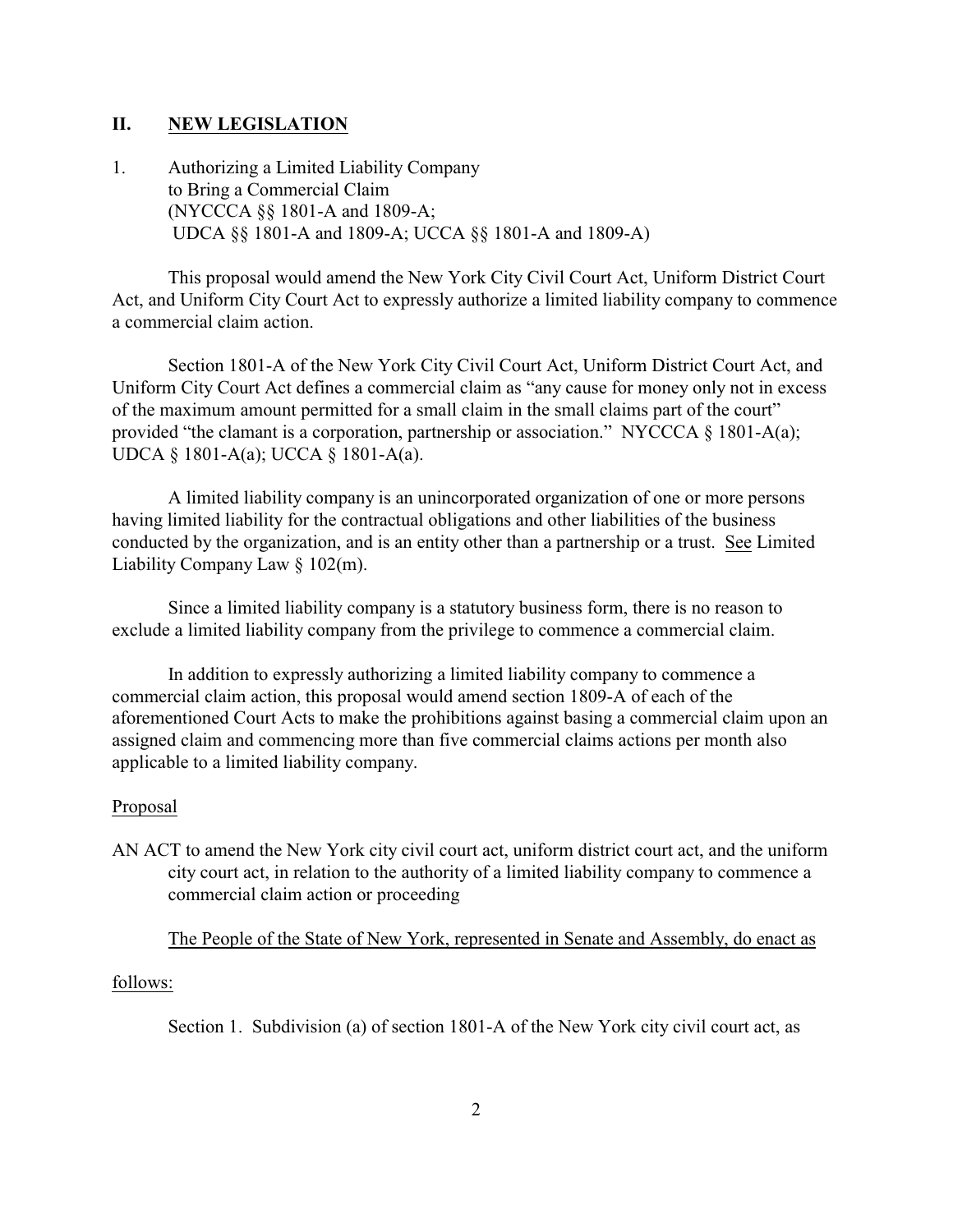amended by chapter 435 of the laws of 1992, is amended to read as follows:

(a) The term "commercial claim" or "commercial claims" as used in this article shall mean and include any cause of action for money only not in excess of the maximum amount permitted for a small claim in the small claims part of the court, exclusive of interest and costs, provided that subject to the limitations contained in section eighteen hundred nine-A of this article, the claimant is a corporation, partnership, limited liability company, or association, which has its principal office in the state of New York and provided that the defendant either resides, or has an office for the transaction of business or a regular employment, within the city of New York.

§ 2. Section 1809-A of the New York city civil court act, as added by chapter 653 of the laws if 1987, is amended to read as follows:

§ 1809-A. Procedures relating to corporations, associations, insurers and assignees. (a) Any corporation, including a municipal corporation or public benefit corporation, partnership, limited liability company, or association, which has its principal office in the city of New York and an assignee of any commercial claim may institute an action or proceeding under this article.

(b) No person or co-partnership, engaged directly or indirectly in the business of collection and adjustment of claims, and no corporation, limited liability company or association, directly or indirectly, itself or by or through its officers, agents or employees, shall solicit, buy or take an assignment of, or be in any manner interested in buying or taking an assignment of a bond, promissory note, bill of exchange, book debt, or other thing in action, or any claim or demand, with the intent and for the purpose of bringing an action or proceeding thereon under this article.

3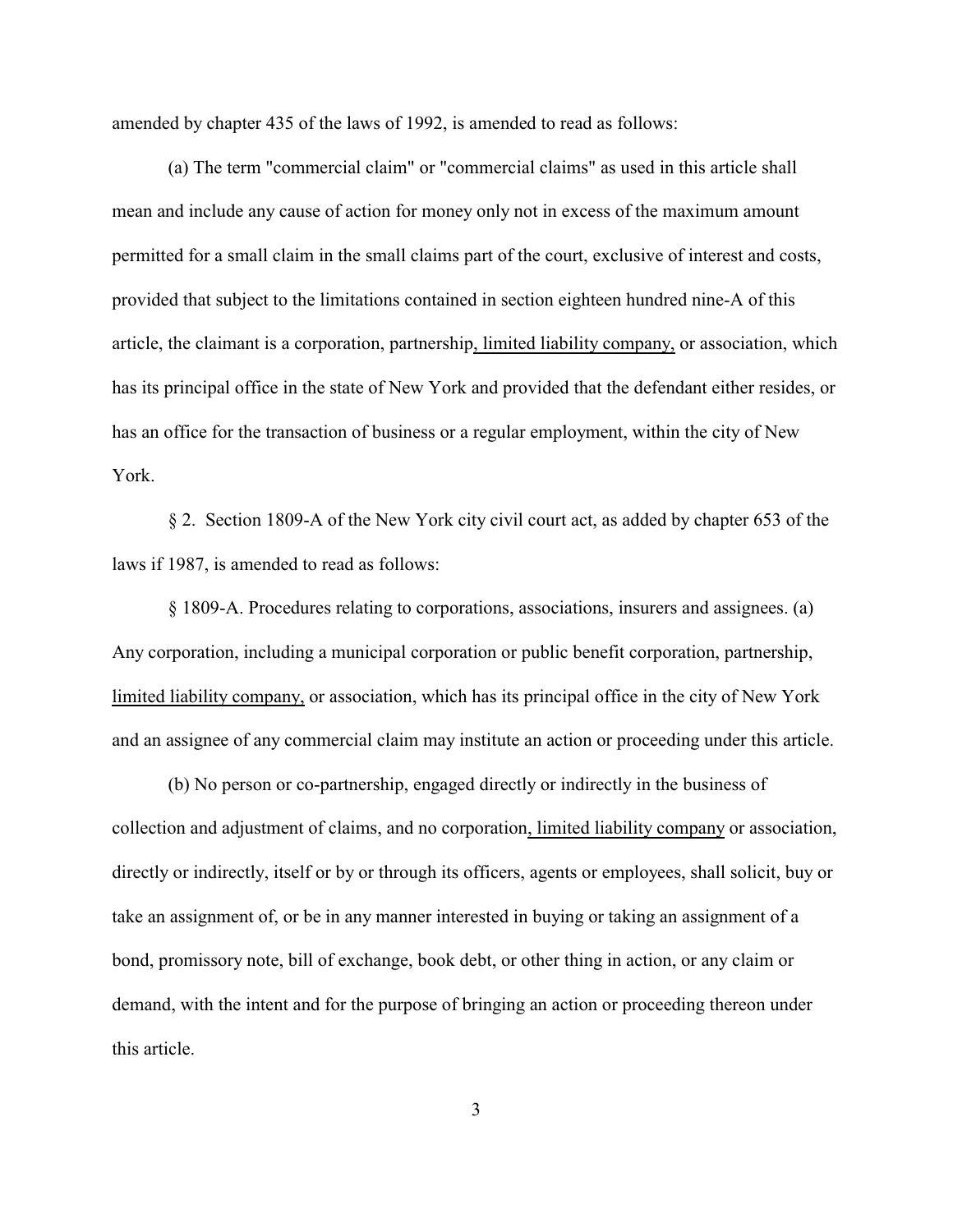(c) A corporation, partnership, limited liability company or association, which institutes an action or proceeding under this article shall be limited to five such actions or proceedings per calendar month. Such corporation, partnership, limited liability company or association shall complete and file with the clerk the required certification, provided it is true and verified as to its truthfulness, as a prerequisite to the institution of an action or proceeding in this part of the court.

(d) A corporation may appear as a party in any action brought pursuant to this article by an attorney as well as by any authorized officer, director or employee of the corporation provided that the appearance by a non-lawyer on behalf of a corporation shall be deemed to constitute the requisite authority to bind the corporation in a settlement or trial. The court or arbitrator may make reasonable inquiry to determine the authority of any person who appears for the corporation in a commercial claims part case.

§ 3. Subdivision (a) of section 1801-A of the uniform district court act, as amended by chapter 41 of the laws of 2006, is amended to read as follows:

(a) The term "commercial claim" or "commercial claims" as used in this act shall mean and include any cause of action for money only not in excess of the maximum amount permitted for a small claim in the small claims part of the court, exclusive of interest and costs, provided that subject to the limitations contained in section eighteen hundred nine-A of this article, the claimant is a corporation, partnership, limited liability company or association, which has its principal office in the state of New York and provided that the defendant either resides, or has an office for the transaction of business or a regular employment, within the district of the county where the court is located.

§ 4. Section 1809-A of the uniform district court act, as added by chapter 653 of the laws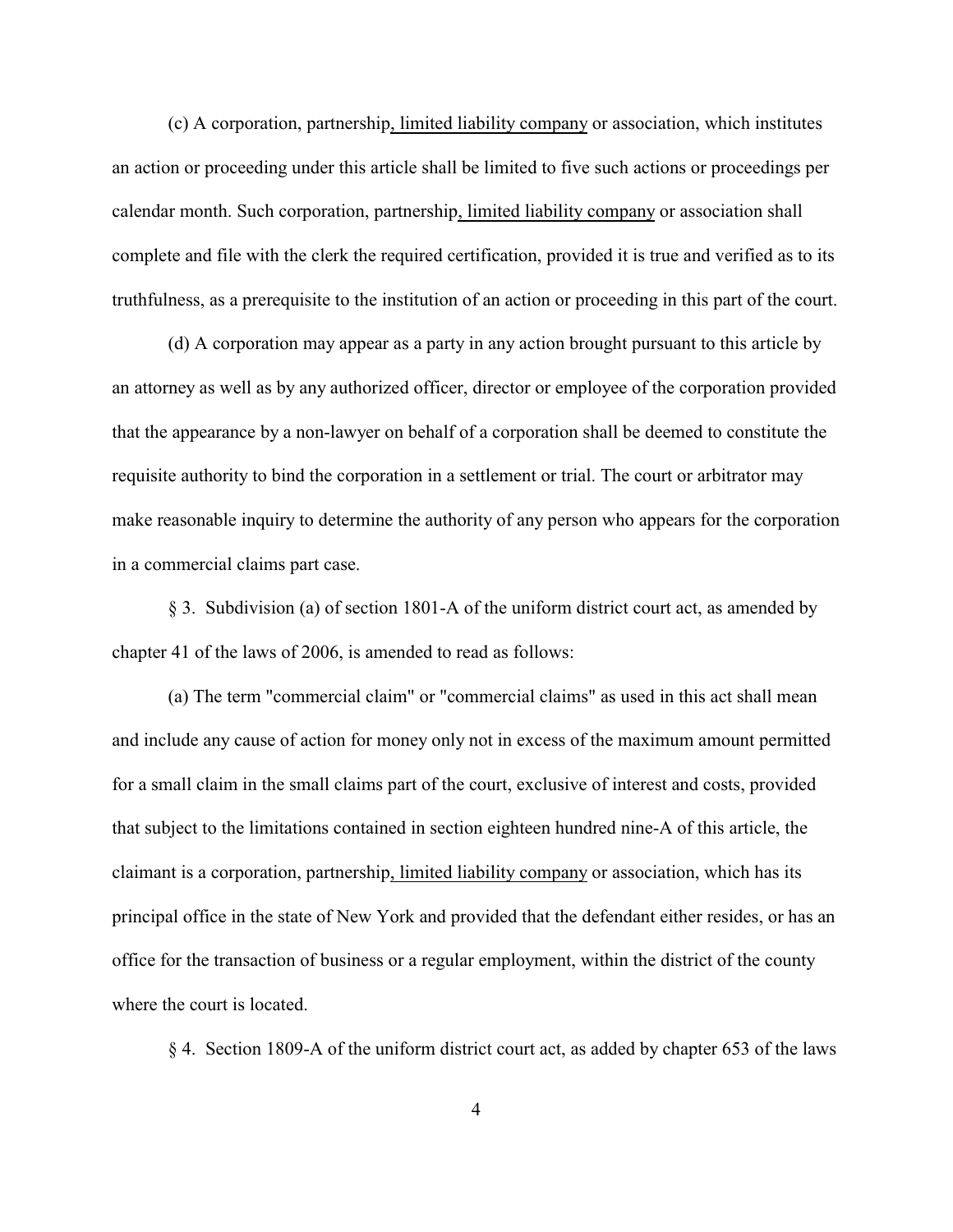of 1987, is amended to read as follows:

§ 1809-A. Procedures relating to corporations, associations, insurers and assignees. (a) Any corporation, including a municipal corporation or public benefit corporation, partnership, limited liability company, or association, which has its principal office in the state of New York and an assignee of any commercial claim may institute an action or proceeding under this article.

(b) No person or co-partnership, engaged directly or indirectly in the business of collection and adjustment of claims, and no corporation, limited liability company, or association, directly or indirectly, itself or by or through its officers, agents or employees, shall solicit, buy or take an assignment of, or be in any manner interested in buying or taking an assignment of a bond, promissory note, bill of exchange, book debt, or other thing in action, or any claim or demand, with the intent and for the purpose of bringing an action or proceeding thereon under this article.

(c) A corporation, partnership, limited liability company, or association, which institutes an action or proceeding under this article shall be limited to five such actions or proceedings per calendar month. Such corporation, partnership, limited liability company, or association shall complete and file with the clerk the required certification, provided it is true and verified as to its truthfulness, as a prerequisite to the institution of an action or proceeding in this part of the court.

(d) A corporation may appear as a party in any action brought pursuant to this article by an attorney as well as by any authorized officer, director or employee of the corporation provided that the appearance by a non-lawyer on behalf of a corporation shall be deemed to constitute the requisite authority to bind the corporation in a settlement or trial. The court or arbitrator may make reasonable inquiry to determine the authority of any person who appears for the corporation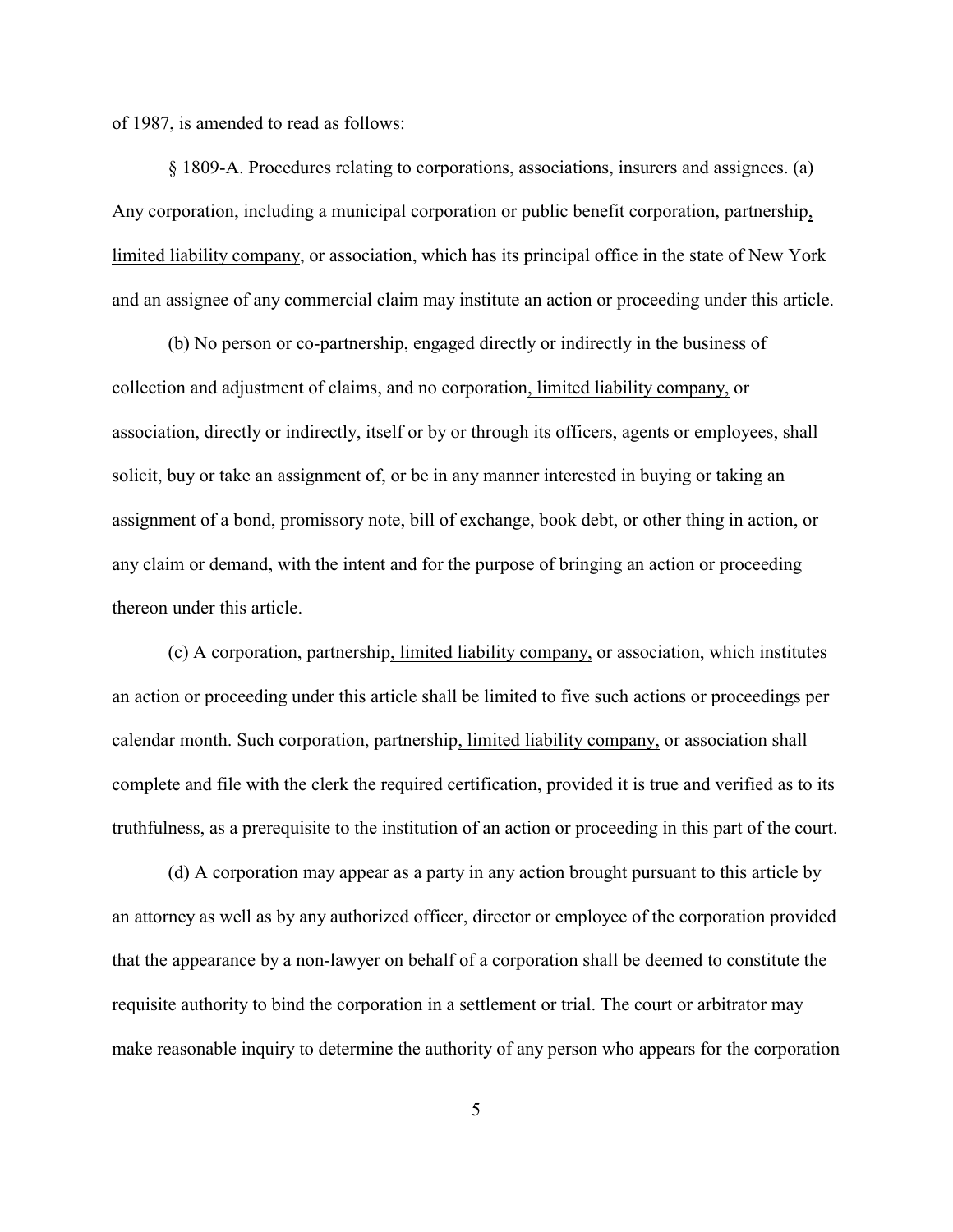in a commercial claims part case.

§ 5. Subdivision (a) of section 1801-A of the uniform city court act, as amended by chapter 847 of the laws of 1990, is amended to read as follows:

(a) The term "commercial claim" or "commercial claims" as used in this act shall mean and include any cause of action for money only not in excess of the maximum amount permitted for a small claim in the small claims part of the court, exclusive of interest and costs, provided that subject to the limitations contained in section eighteen hundred nine-A of this article, the claimant is a corporation, partnership, limited liability company, or association, which has its principal office in the state of New York and provided that the defendant either resides, or has an office for the transaction of business or a regular employment, within the county in which the court is located. [In a city court having a basic monetary jurisdiction in civil matters of less than one thousand dollars, the commercial claims jurisdiction of such court shall be equal to its basic monetary jurisdiction.]

§ 6. Section 1809-A of the uniform city court act, as added by chapter 653 of the laws of 1987, is amended to read as follows:

§ 1809-A. Procedures relating to corporations, associations, insurers and assignees. (a) Any corporation, including a municipal corporation or public benefit corporation, partnership, limited liability company, or association, which has its principal office in the state of New York and an assignee of any commercial claim may institute an action or proceeding under this article.

(b) No person or co-partnership, engaged directly or indirectly in the business of collection and adjustment of claims, and no corporation, limited liability company, or association, directly or indirectly, itself or by or through its officers, agents or employees, shall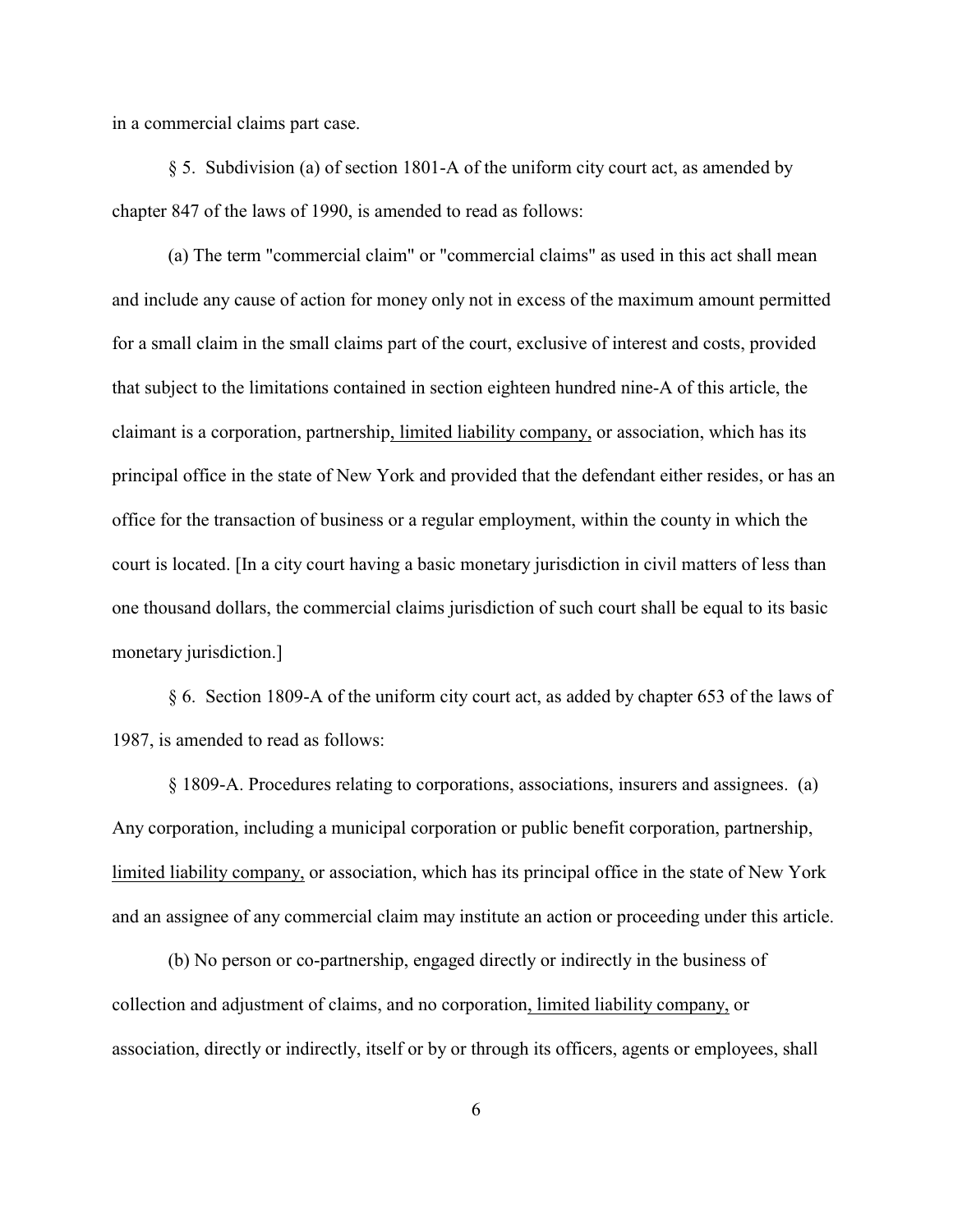solicit, buy or take an assignment of, or be in any manner interested in buying or taking an assignment of a bond, promissory note, bill of exchange, book debt, or other thing in action, or any claim or demand, with the intent and for the purpose of bringing an action or proceeding thereon under this article.

(c) A corporation, partnership, limited liability company, or association, which institutes an action or proceeding under this article shall be limited to five such actions or proceedings per calendar month. Such corporation, partnership, limited liability company, or association shall complete and file with the clerk the required certification, provided it is true and verified as to its truthfulness, as a prerequisite to the institution of an action or proceeding in this part of the court.

(d) A corporation may appear as a party in any action brought pursuant to this article by an attorney as well as by any authorized officer, director or employee of the corporation provided that the appearance by a non-lawyer on behalf of a corporation shall be deemed to constitute the requisite authority to bind the corporation in a settlement or trial. The court or arbitrator may make reasonable inquiry to determine the authority of any person who appears for the corporation in a commercial claims part case.

§ 7. This act shall take effect immediately.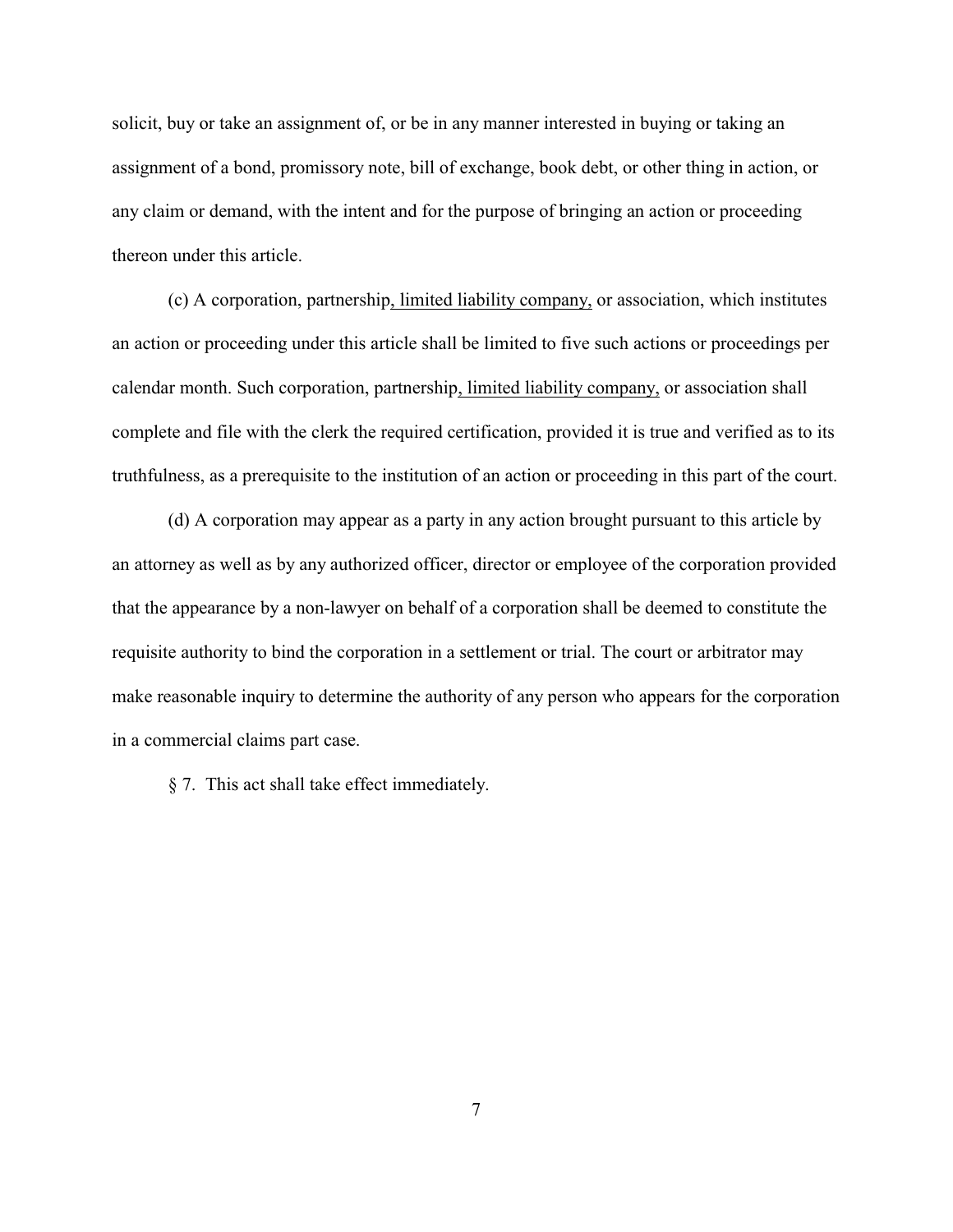2. Defendant's Contacts with District Court in Commercial Claim Proceedings (UDCA § 1801-A)

This measure would amend the Uniform District Court Act to clarify the territory where a defendant can be found in order for a District Court to have subject matter jurisdiction over a commercial claim against that defendant.

Currently, the Uniform District Court Act requires that in commercial claims proceedings, the defendant must reside, have an office for the transaction of business, or be regularly employed "within the district in the county where a court is located." See UDCA § 1801-A(a). The District Courts are organized into districts. The Nassau County District Court is organized into four judicial districts. The first judicial district of this court encompasses the entire county of Nassau. The second judicial district encompasses the town of Hempstead. The third judicial district encompasses the town of North Hempstead. The fourth judicial district encompasses the town of Oyster Bay. See UDCA § 2405. The Suffolk County District Court encompasses five towns in the western part of Suffolk County and is organized into six districts. The first judicial district encompasses the territory covered by the five towns collectively. The second judicial district encompasses the town of Babylon. The third judicial district encompasses the town of Huntington. The fourth judicial district encompasses the town of Smithtown. The fifth judicial district encompasses the town of Islip. The sixth judicial district encompasses the town of Brookhaven. See UDCA §2403. The phrase "within the district in the county where a court is located" unnecessarily restricts the ability of the District Court to exercise subject matter jurisdiction over a commercial claim by making the exercise of that jurisdiction contingent upon the defendant having contact with the specific town encompassed by the particular division of the District Court where the action was filed.

This proposal removes that restriction by replacing the phrase "within the district in the county" to "within a district in the county" and thereby enables a party to commence a commercial small claim in any division of the District Court provided the defendant has the requisite contact with any part of the total territory encompassed by the court.

By amending UDCA  $\S$  1801-A(a) to make a defendant's contacts with any constituent district of the court sufficient to confer jurisdiction, regardless whether the defendant has territorial contacts with the specific district court holding the trial, this measure would provide for the expeditious resolution of a commercial claim.

#### Proposal

AN ACT to amend the uniform district court act, in relation to the territorial definition of a commercial claim

The People of the State of New York, represented in Senate and Assembly, do enact as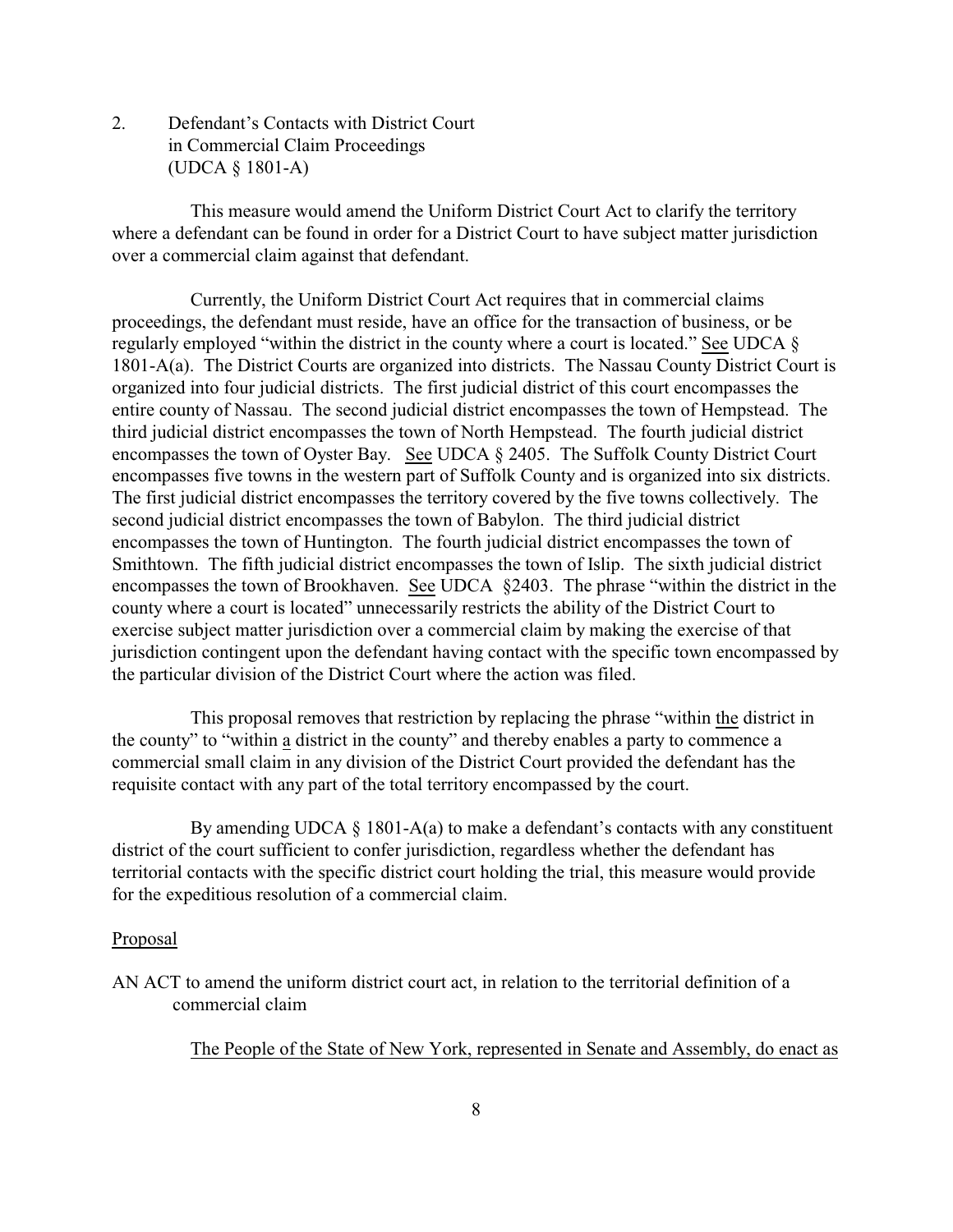follows:

Section 1. Subdivision (a) of section 1801-A of the uniform district court act, as amended by chapter 41 of the laws of 2006, is amended to read as follows:

(a) The term "commercial claim" or "commercial claims" as used in this act shall mean and include any cause of action for money only not in excess of the maximum amount permitted for a small claim in the small claims part of the court, exclusive of interest and costs, provided that subject to the limitations contained in section eighteen hundred nine-A of this article, the claimant is a corporation, partnership or association, which has its principal office in the state of New York and provided that the defendant either resides, or has an office for the transaction of business or a regular employment, within [the] a district of the county where the court is located.

§ 2. This act shall take effect immediately.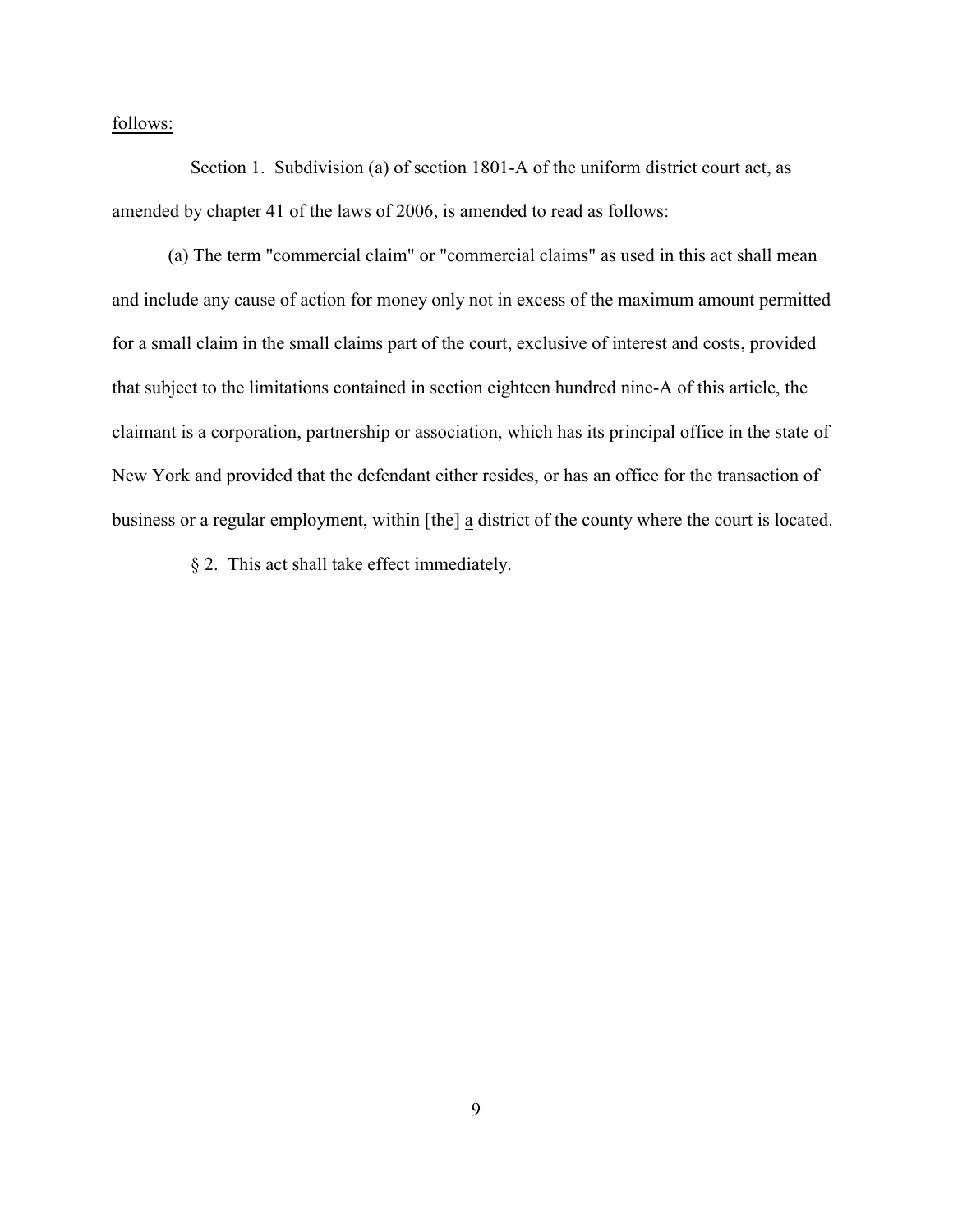3. Fine and Conditional Discharge Upon Conviction for Driving while Ability Impaired (Penal Law § 60.20)

This measure amends the Penal Law to authorize the imposition of the sentence of a fine and conditional discharge upon conviction for the offense of driving while ability impaired.

Section 1192(1) of the Vehicle and Traffic Law makes it unlawful for a person to operate a motor vehicle while "the person's ability to operate such motor vehicle is impaired by the consumption of alcohol." Vehicle and Traffic Law § 1192(1). The violation of this provision of the Vehicle and Traffic Law is a traffic infraction and punishable by a fine in an amount between \$300 and \$500 or by imprisonment for 15 days, or by both a fine and imprisonment. See Vehicle and Traffic Law  $\S$  1193(1)(a).

Section 60.20 of the Penal Law sets forth the sentences that are to be imposed upon the conviction of a traffic infraction. The sentences are: a conditional discharge; an unconditional discharge; a fine or imprisonment, or both; or a sentence of intermittent imprisonment. Penal Law § 60.20. While the Vehicle and Traffic Law expressly prohibits the court from imposing a conditional discharge without also imposing a fine for any violation of its provisions, see Vehicle and Traffic Law  $\S$  1193(1)(e), section 60.20 does not authorize the imposition of a fine and conditional discharge for the conviction of a traffic infraction.

A conditional discharge is a sentence which is intended to rehabilitate a person, convicted of the offense, by discharging the applicable penalty (i.e., imprisonment or probation) on condition that a person performs certain acts which the court deems reasonably necessary to insure that the he or she will lead a law-abiding life. See Penal Law §§ 65.05 and 65.10. Among other things, a conditional discharge may require that the person undergo medical or psychiatric treatment or participate in an alcohol or substance abuse program. See Penal Law § 65.10(d) and (e). Because the discharge may be conditioned upon the person's receipt of treatment or counseling, the conditional discharge is an extremely useful tool for addressing the substance abuse problem which may underlie an individual defendant's conviction for driving while impaired.

Finally, authorizing a court to impose the sentence of a conditional discharge for the conviction of the offense of driving while impaired is consistent with other provisions of the Vehicle and Traffic Law, which authorize mandatory treatment for substance abuse for persons who violates its provisions. See Vehicle and Traffic Law  $\S$  1198-a(2)(b)(requiring persons convicted of driving while intoxicated to receive treatment).

#### Proposal

AN ACT to amend the penal law, in relation to authority to impose a sentence of a fine and conditional discharge upon conviction for the offense of driving while ability impaired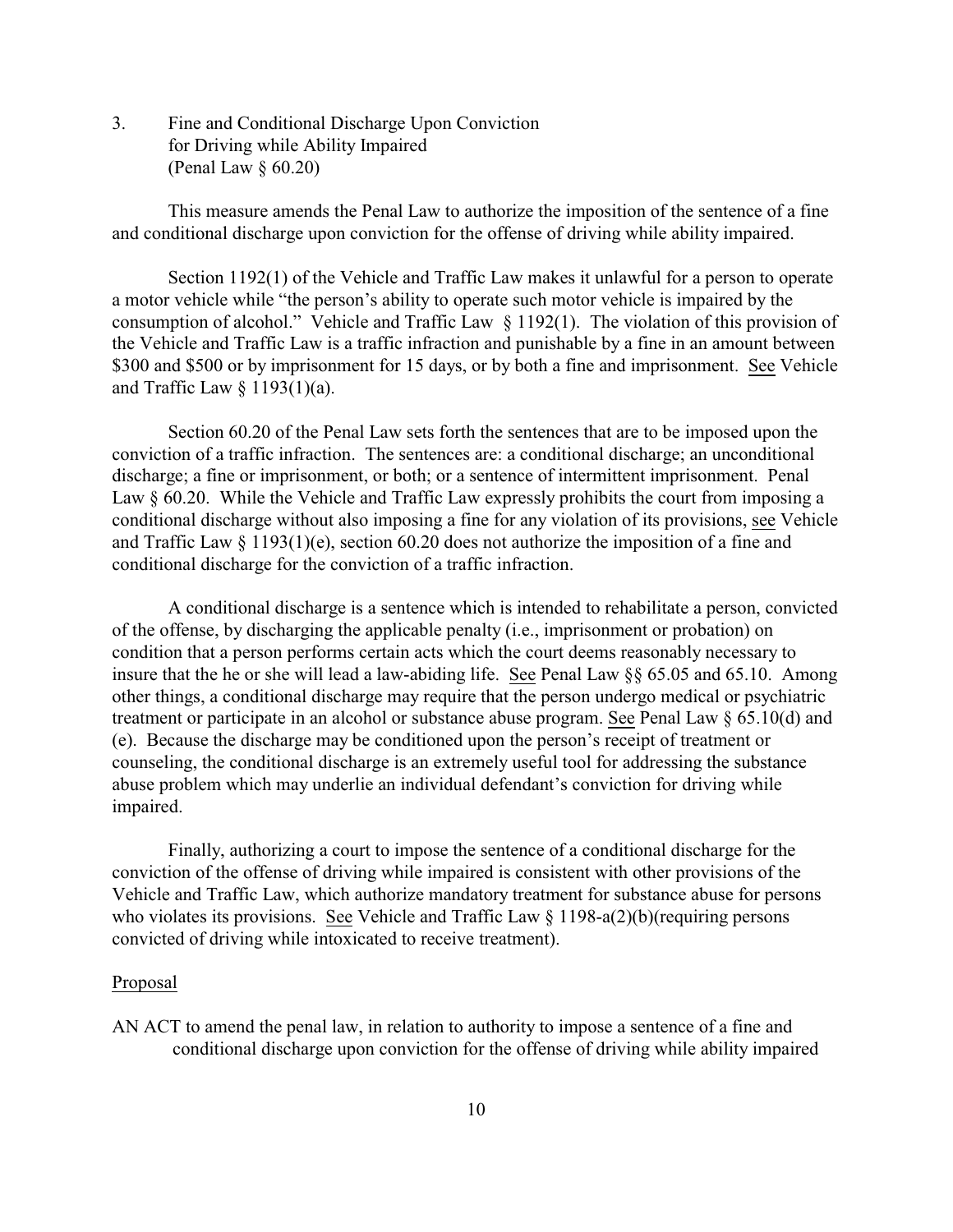The People of the State of New York, represented in Senate and Assembly, do enact as follows:

Section 1. Subdivision 1 of section 60.20 of the penal law is amended by adding a new paragraph (e) to read as follows:

(e) Upon a conviction under subdivision one of section one thousand one hundred ninetytwo of the vehicle and traffic law, a fine or a sentence to a term of imprisonment, or both as prescribed in the vehicle and traffic law, and a period of conditional discharge, as provided in article sixty-five.

§ 2. This act shall take effect on the thirtieth day after it shall have become a law.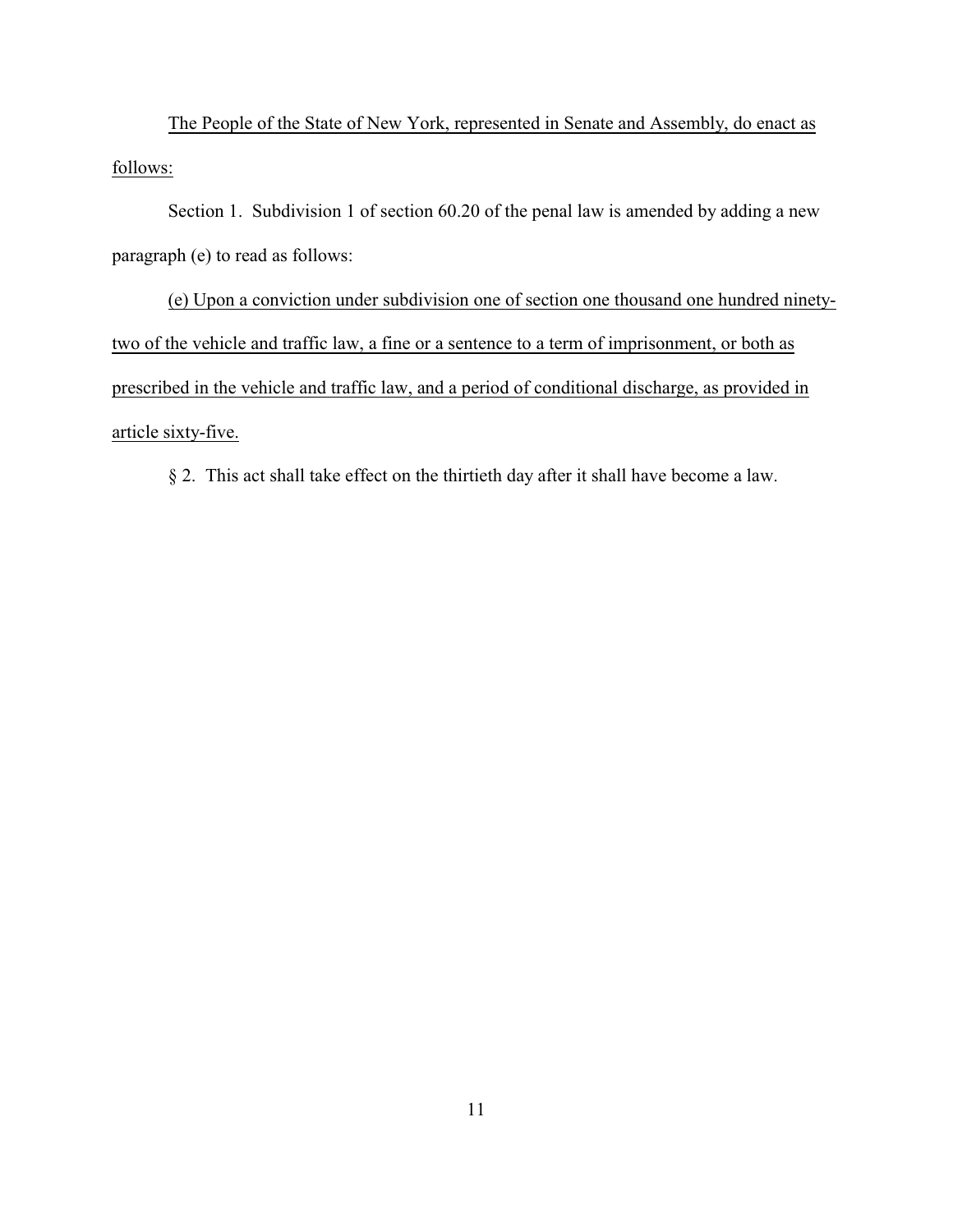4. Failure to Provide Written Receipt of Rent Payment (Real Property Law § 235-e)

This measure amends the Real Property Law to limit the period in which a landlord who has failed to provide a written receipt of partial payment of rent may recover the unpaid portion of the rent.

Section 235-e of the Real Property Law provides that upon receipt of rent for a residential premises in the form of cash or a method of payment other than a personal check, "it shall be the duty of the landlord" to provide a written receipt of rent which contains the following information: (1) the date of payment, (2) the amount of payment, (3) the identity of the premises and the period covered by the payment, and (4) the signature and the title of the person receiving the rent. Real Property Law § 235-e.

 The purpose of this section is to create a record which eliminates "discrepancies between landlords and tenants" concerning rent, see 1981 NY Assembly Bill A315 (Sponsor's Memorandum, Bill Jacket, L. 1981, c. 822)), and to "afford tenants who pay their rent by cash increased protection in the form of a legible payment record to protect against a landlord's . . . faulty record keeping." See Memorandum of the Attorney General, Bill Jacket, L. 1981, c. 822.

A written receipt of both full or partial payments of rent would be useful to a court trying to resolve the respective obligations of the parties in an action for rent. With respect to the partial payment of rent, a properly prepared written receipt of rent would enable a court to determine to which rent installment a payment applies. Where the landlord has failed to provide a written receipt of rent payment in the form required by section 235-e, the court is often left to review and decipher the record of payments maintained by the landlord which may fail to comply with proper accounting procedures.

The problem is that although the landlord is expressly assigned the duty of providing the written rent receipt, the Real Property Law does not provide a mechanism for assuring compliance with that legal obligation.

This measure would provide an incentive to provide an accurate written receipt of partial payment of rent by requiring a landlord who has received partial payment of rent, but failed to provide a written rent receipt in compliance with section 235-e, to commence an action for the unpaid portion within six months of the default. Under this measure, where a landlord has failed to provide a written rent receipt in compliance with section 235-e, a claim for unpaid rent accruing outside the six month period would be time-barred. This amendment would serve as an incentive to provide proof of partial payment since landlords who fully comply with the requirements of section 235-e would be able to avail themselves of the full six-year statute of limitations applicable to actions for rent. See CPLR 213; 542 Holding Corp. v. Prince Fashions, Inc., 46 A.D.3d 309, 311 ( $1<sup>st</sup>$  Dept. 2007).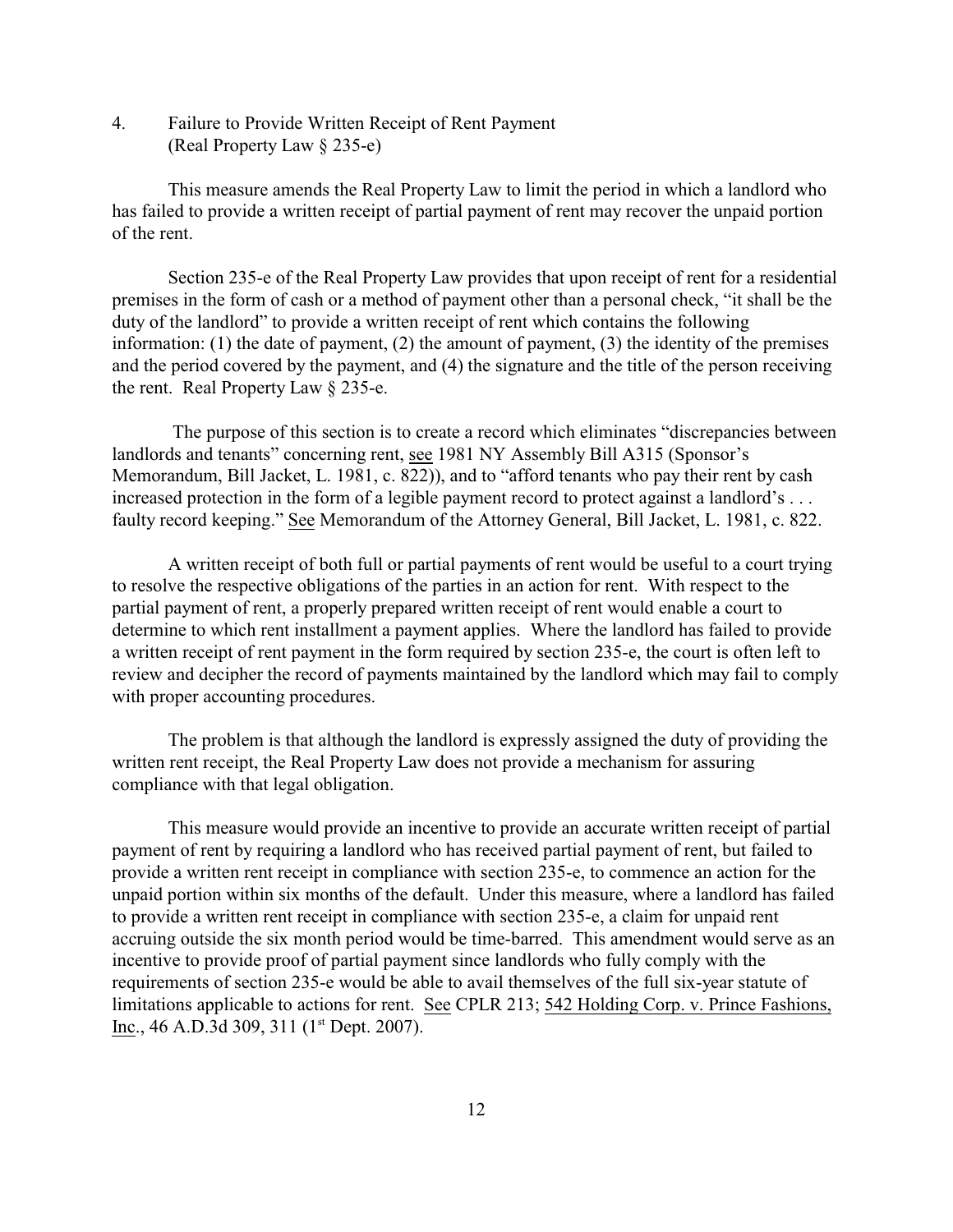#### Proposal

AN ACT to amend the real property law, in relation to action for unpaid portion of rent based on claim for which a written receipt of partial payment of rent has not been provided by the landlord

The People of the State of New York, represented in Senate and Assembly, do enact as

follows:

Section 1. Subdivision 1 of section 235-e of the real property law is amended by adding a new paragraph (c) to read as follows:

(c) Any action for residential rent under this or any other provision of law wherein the landlord has failed to provide a written receipt of partial payment of rent must be commenced within six months of the alleged default.

§ 2. This act shall take effect on the first day of January next succeeding the date on which it shall have become a law.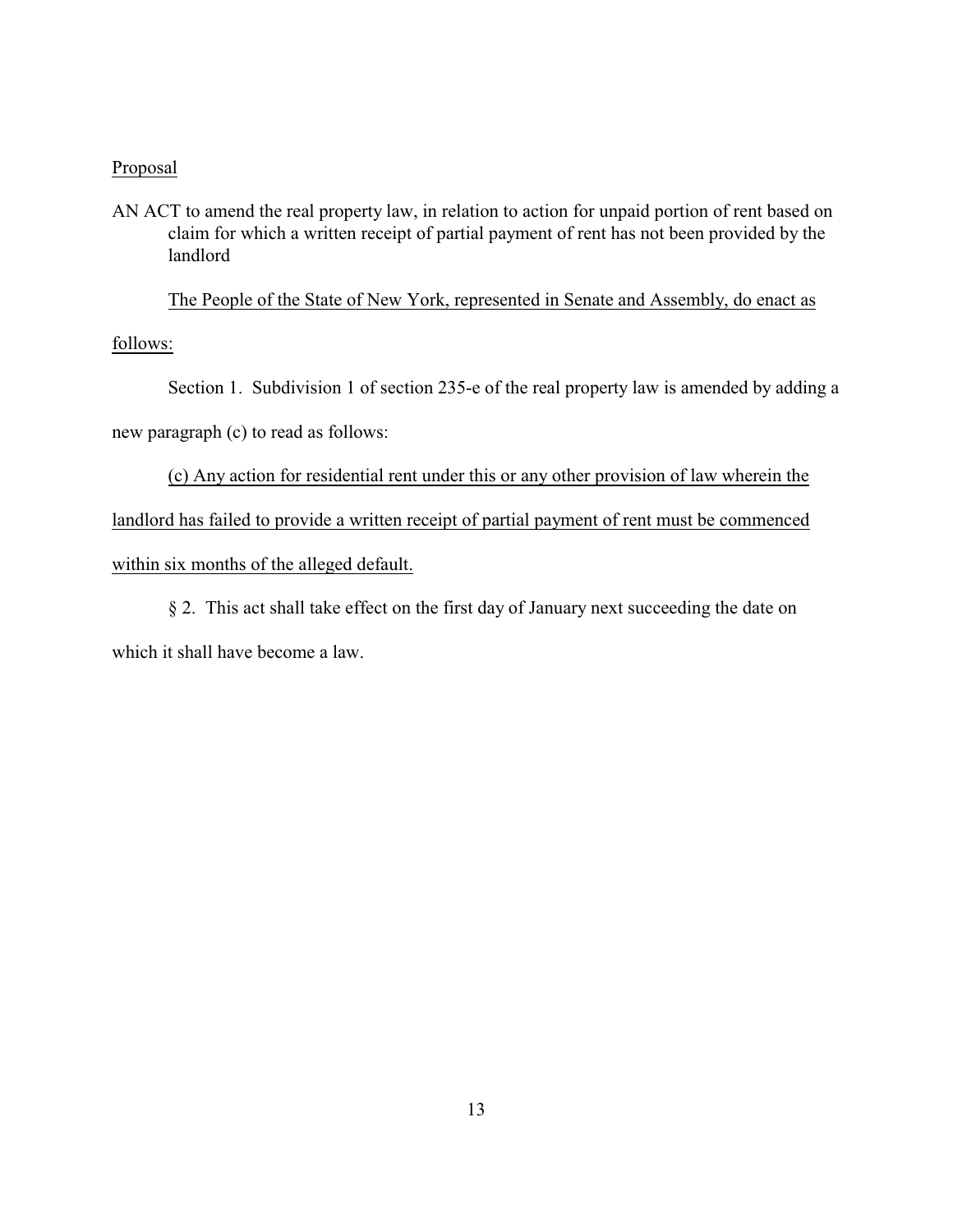5. Use of Equitable Principles of Justice in Small Claims Actions (NYCCCA § 1804; UDCA § 1804; UCCA § 1804)

This measure amends the New York City Civil Court Act, the Uniform District Court Act, and the Uniform City Court Act to authorize the court to consider equitable claims and defenses in small claims actions.

A small claim is a cause of action for money not in excess of the monetary jurisdiction established for such claims in the particular court where a small claims part has been established. See NYCCCA § 1801 (setting a ceiling of \$5,000 for a small claim in the New York City Civil Court); UDCA § 1801 (setting a ceiling of \$ 5,000 for a small claim in the District Court); UCCA § 1801 (setting a ceiling of \$ 5,000 for a small claim in the City Court); UJCA § 1801 (setting a ceiling of \$ 3,000 for a small claim in the Town and Village Courts).

In deciding a small claim, the court is required to do "substantial justice between the parties according to the rules of substantive law," see NYCCCA § 1804; UDCA § 1804; UCCA § 1804; UJCA §1804, which requires the court to enforce the duties and obligations created by the law without requiring the claimant to comply with the technical rules for establishing his or her right to their enforcement. This mandate requires the court to play a more proactive role in the litigation so as to ensure that the claims are resolved in accord with the law. Accordingly, a small claims court has a wide latitude of discretion in issuing a judgment which does substantial justice between the parties. See Buonomo v. Stalker, 40 A.D.2d 733, 733 (4<sup>th</sup> Dept. 1972); Roundtree v. Singh, 143 A.D.2d 995, 996 (2d Dept. 1988); Miller v. Sanchez, 6 Misc.3d 479, 482 (N.Y.C. Civ. Ct. 2004). The mandate to do substantial justice, however, does not confer upon the small claims court the authority to grant equitable relief. See Cucinotta v. Hanulak, 231 A.D.2d 904, 905 (2d Dept. 1996); TR Construction v. Fischer, 2010 WL 979702, \*2 (Watertown City Ct. 2010); Scott v. Dale Carpet Cleaning Inc., 120 Misc.2d 118, 119 (N.Y.C. Civ. Ct. 1983).

The problem is that while equitable relief in the form of specific performance, injunction, or declaratory judgment would be inappropriate in a small claims context given the nature of such claims, the blanket prohibition against doing equity in a small claims action precludes the use of equitable principles of justice, such as the doctrines of unjust enrichment, quantum meruit, laches, and equitable estoppel. Authorizing a small claims court to consider those principles would aid the court in the performance of its mandate to do substantial justice between the small claims litigants with respect to a claim for money.

The measure would authorize a small claims court to consider these equitable claims and defenses in order to decide a small claim by amending the Uniform Court Act of the court where the small claims court is located to expressly provide such authority. See Constitution Art. VI, § 15(b)(providing that the Civil Court "shall further exercise such equity jurisdiction as may be provided by law"); § 16(d) (providing that District Court shall have the jurisdiction provided by law, but no greater that conferred upon the Civil Court); and § 17(a) (providing that the City,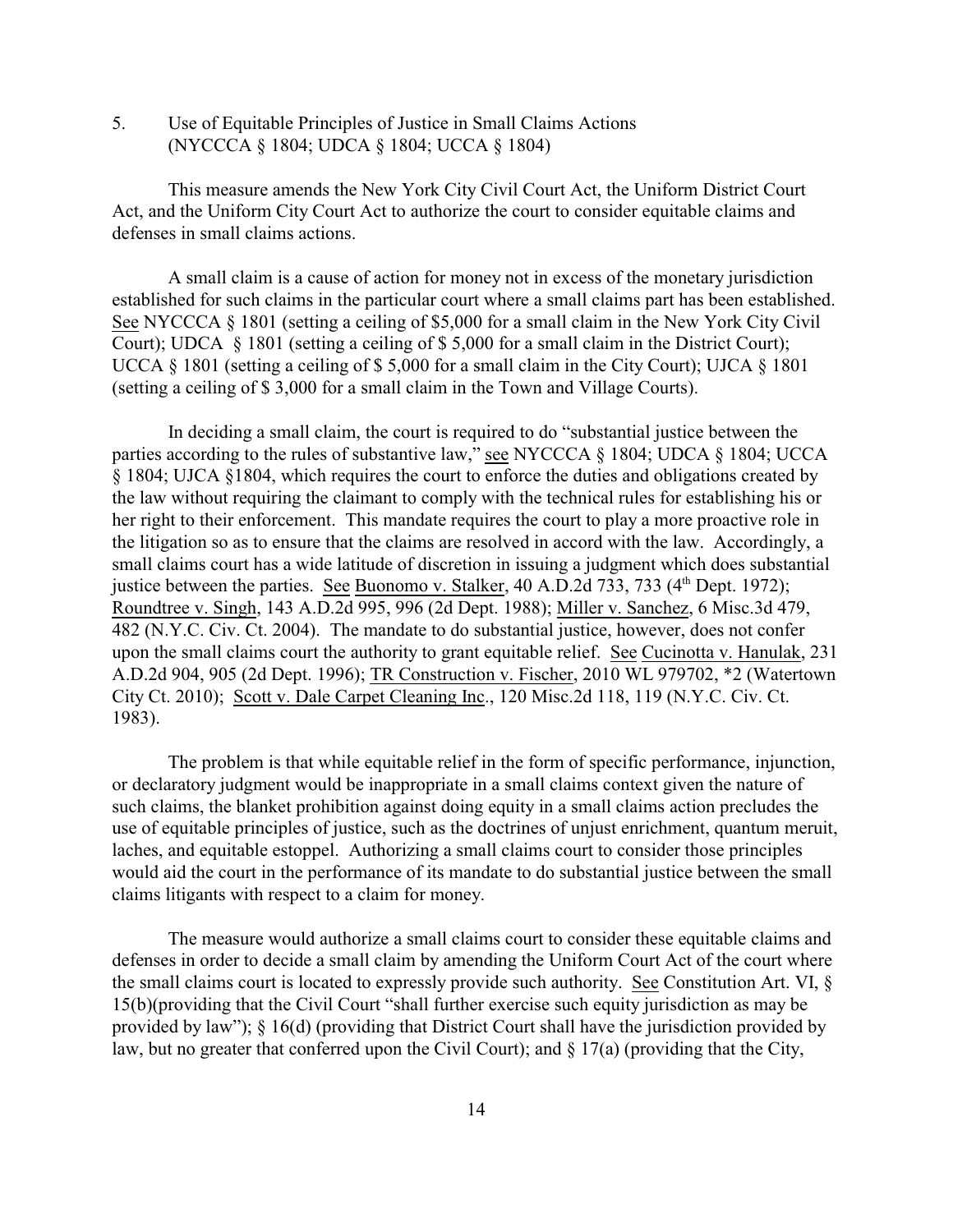Town and Village Courts shall have the jurisdiction proscribed by the Legislature, but no greater than that conferred upon the District Court).

#### Proposal

AN ACT to amend the New York city civil court act, uniform district court act, uniform city court act, and uniform justice court act, in relation to the consideration of equitable claims and defenses in small claims actions

The People of the State of New York, represented in Senate and Assembly, do enact as follows:

Section 1. Section 1804 of the New York city civil court act, as amended by chapter 650 of the laws of 1991, is amended to read as follows:

§ 1804. Informal and simplified procedure on small claims. The court shall conduct hearings upon small claims in such manner as to do substantial justice between the parties according to the rules of substantive law and shall not be bound by statutory provisions or rules of practice, procedure, pleading or evidence, except statutory provisions relating to privileged communications and personal transactions or communications with a decedent or mentally ill person. The court may consider equitable claims and counterclaims, including but not limited to, unjust enrichment and quantum meruit, and equitable defenses including, but not limited to, laches and equitable estoppel. An itemized bill or invoice, receipted or marked paid, or two itemized estimates for services or repairs, are admissible in evidence and are prima facie evidence of the reasonable value and necessity of such services and repairs. Disclosure shall be unavailable in small claims procedure except upon order of the court on showing of proper circumstances. In every small claims action, where the claim arises out of the conduct of the defendant's business at the hearing on the matter, the judge or arbitrator shall determine the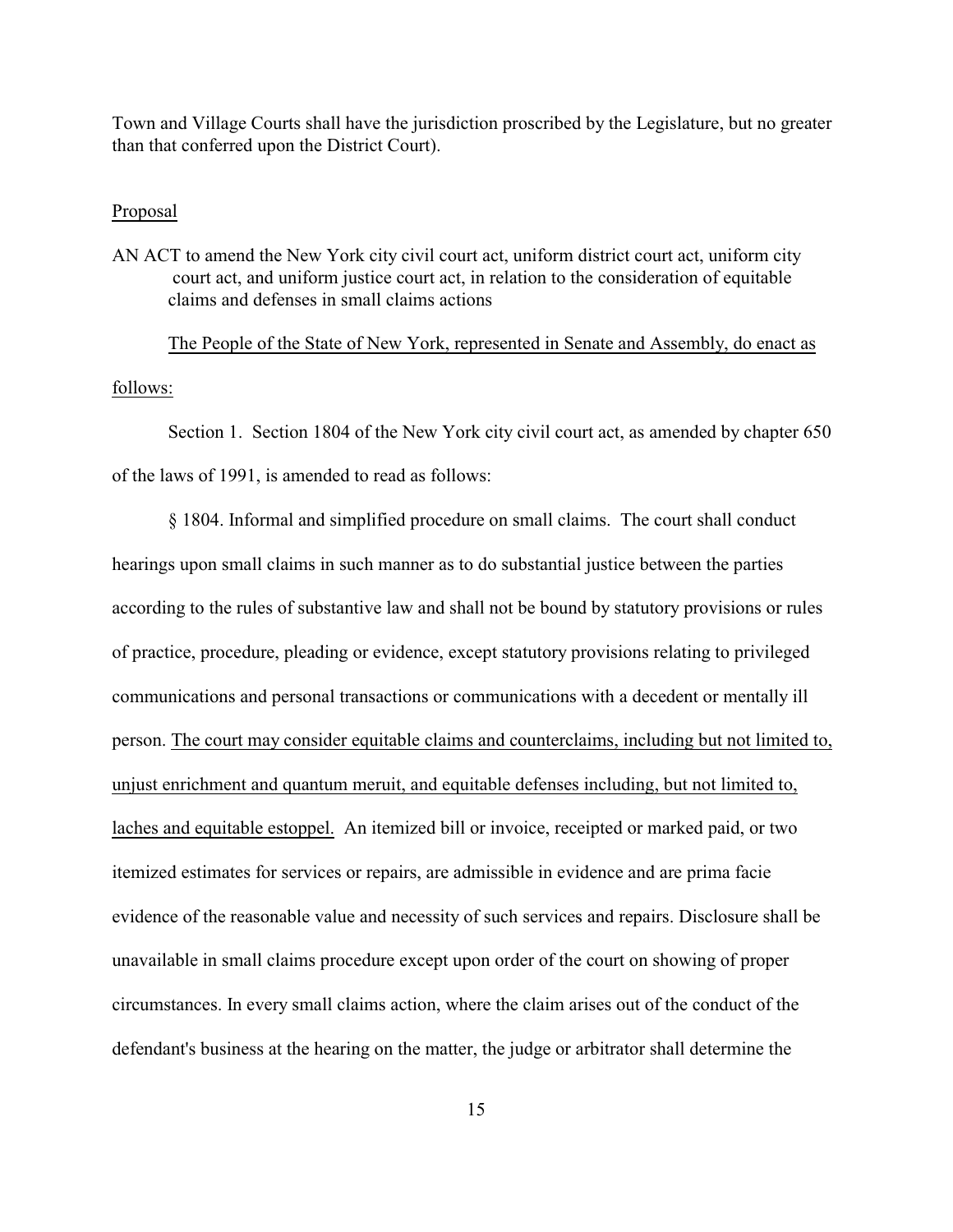appropriate state or local licensing or certifying authority and any business or professional association of which the defendant is a member. The provisions of this act and the rules of this court, together with the statutes and rules governing supreme court practice, shall apply to claims brought under this article so far as the same can be made applicable and are not in conflict with the provisions of this article; in case of conflict, the provisions of this article shall control.

§ 2. Section 1804 of the uniform district court act, as amended by chapter 650 of the laws of 1991, is amended to read as follows:

§ 1804. Informal and simplified procedure on small claims. The court shall conduct hearings upon small claims in such manner as to do substantial justice between the parties according to the rules of substantive law and shall not be bound by statutory provisions or rules of practice, procedure, pleading or evidence, except statutory provisions relating to privileged communications and personal transactions or communications with a decedent or mentally ill person. The court may consider equitable claims and counterclaims, including but not limited to, unjust enrichment and quantum meruit, and equitable defenses including, but not limited to, laches and equitable estoppel. An itemized bill or invoice, receipted or marked paid, or two itemized estimates for services or repairs, are admissible in evidence and are prima facie evidence of the reasonable value and necessity of such services and repairs. Disclosure shall be unavailable in small claims procedure except upon order of the court on showing of proper circumstances. In every small claims action, where the claim arises out of the conduct of the defendant's business at the hearing on the matter, the judge or arbitrator shall determine the appropriate state or local licensing or certifying authority and any business or professional association of which the defendant is a member. The provisions of this act and the rules of this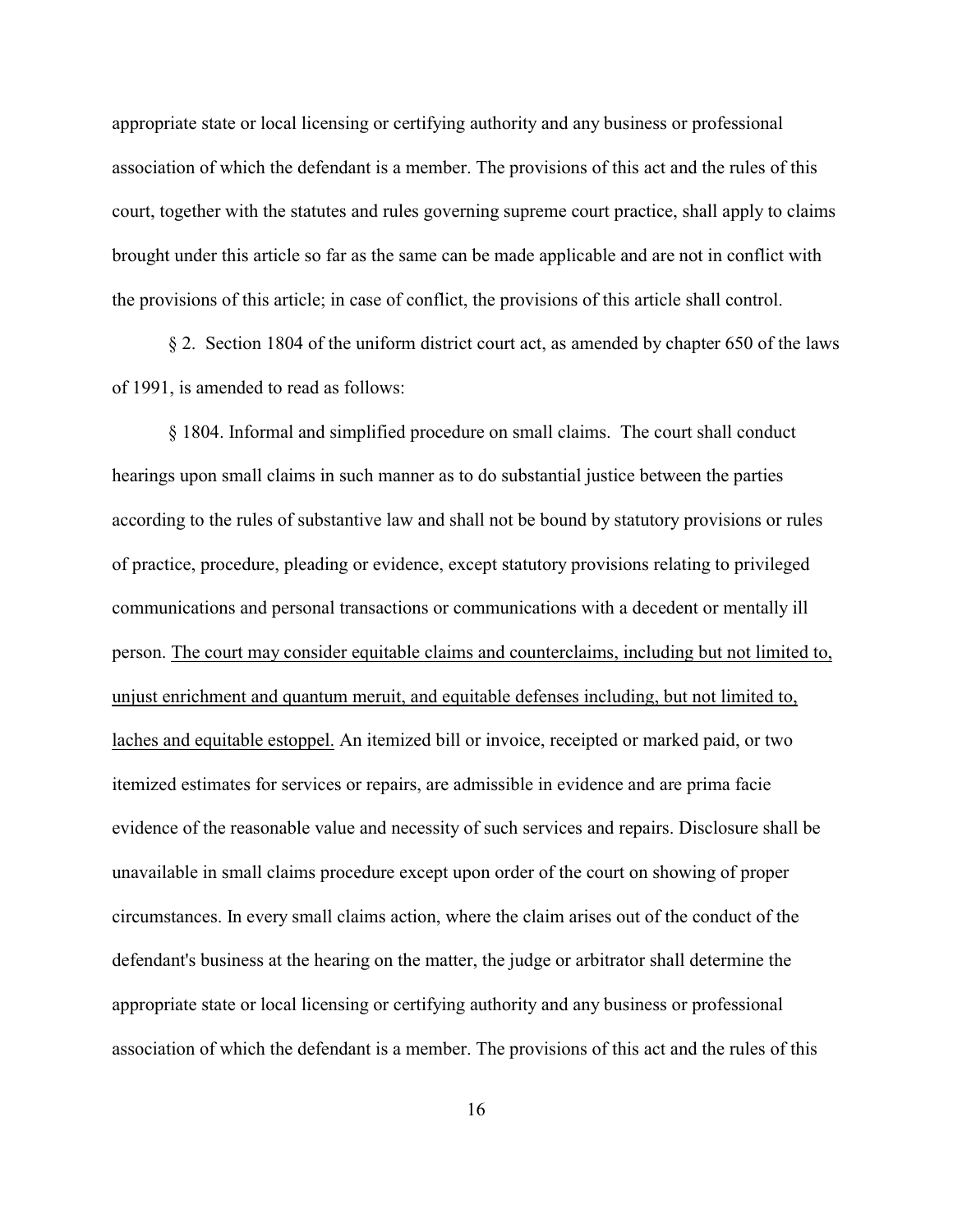court, together with the statutes and rules governing supreme court practice, shall apply to claims brought under this article so far as the same can be made applicable and are not in conflict with the provisions of this article; in case of conflict, the provisions of this article shall control.

§ 3. Section 1804 of the uniform city court act, as amended by chapter 650 of the laws of 1991, is amended to read as follows:

§ 1804. Informal and simplified procedure on small claims. The court shall conduct hearings upon small claims in such manner as to do substantial justice between the parties according to the rules of substantive law and shall not be bound by statutory provisions or rules of practice, procedure, pleading or evidence, except statutory provisions relating to privileged communications and personal transactions or communications with a decedent or mentally ill person. The court may consider equitable claims and counterclaims, including but not limited to, unjust enrichment and quantum meruit, and equitable defenses including, but not limited to, laches and equitable estoppel. An itemized bill or invoice, receipted or marked paid, or two itemized estimates for services or repairs, are admissible in evidence and are prima facie evidence of the reasonable value and necessity of such services and repairs. Disclosure shall be unavailable in small claims procedure except upon order of the court on showing of proper circumstances. In every small claims action, where the claim arises out of the conduct of the defendant's business at the hearing on the matter, the judge or arbitrator shall determine the appropriate state or local licensing or certifying authority and any business or professional association of which the defendant is a member. The provisions of this act and the rules of this court, together with the statutes and rules governing supreme court practice, shall apply to claims brought under this article so far as the same can be made applicable and are not in conflict with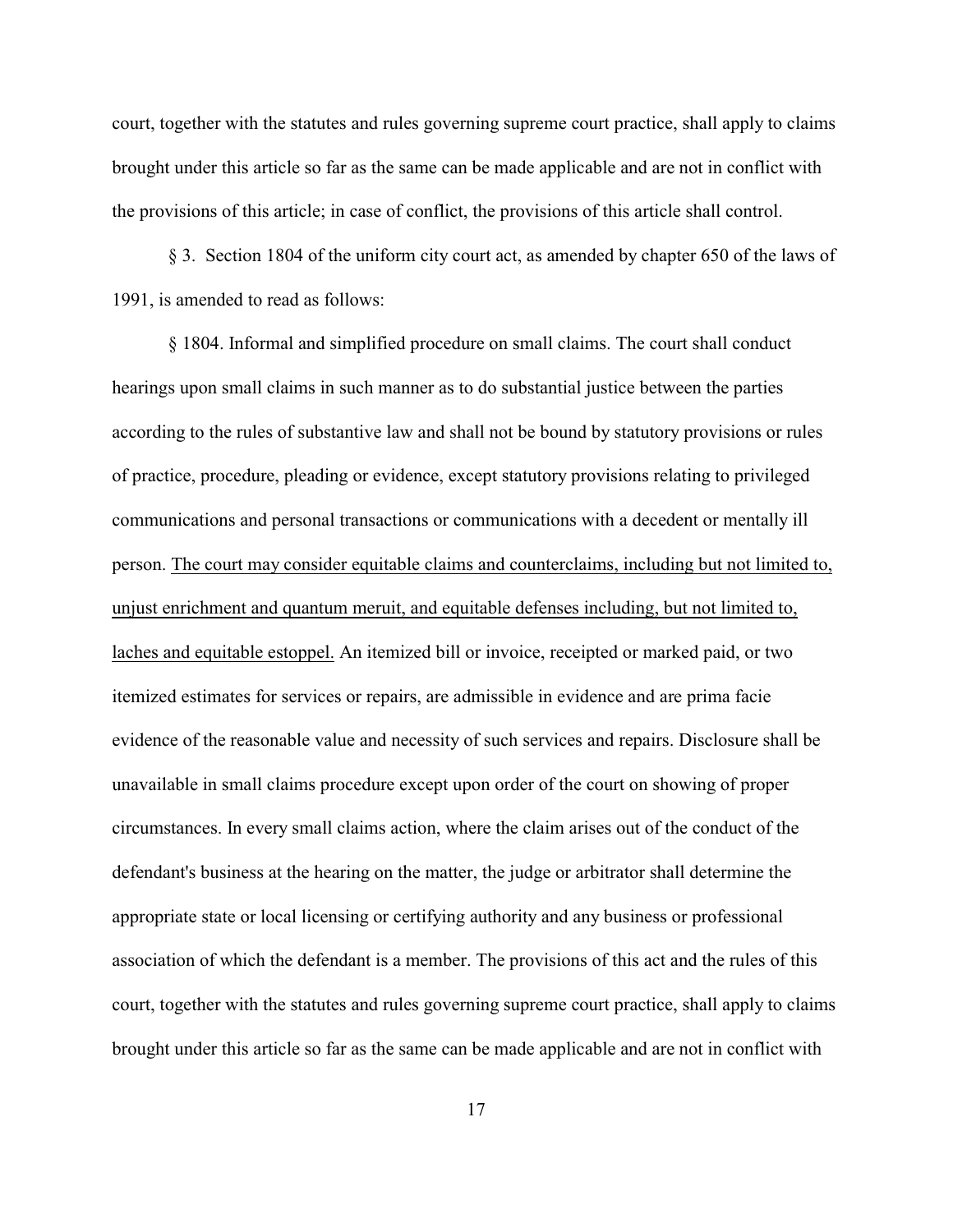the provisions of this article; in case of conflict, the provisions of this article shall control.

§ 4. This act shall take effect on the first day of January next succeeding the date on which it shall have become a law.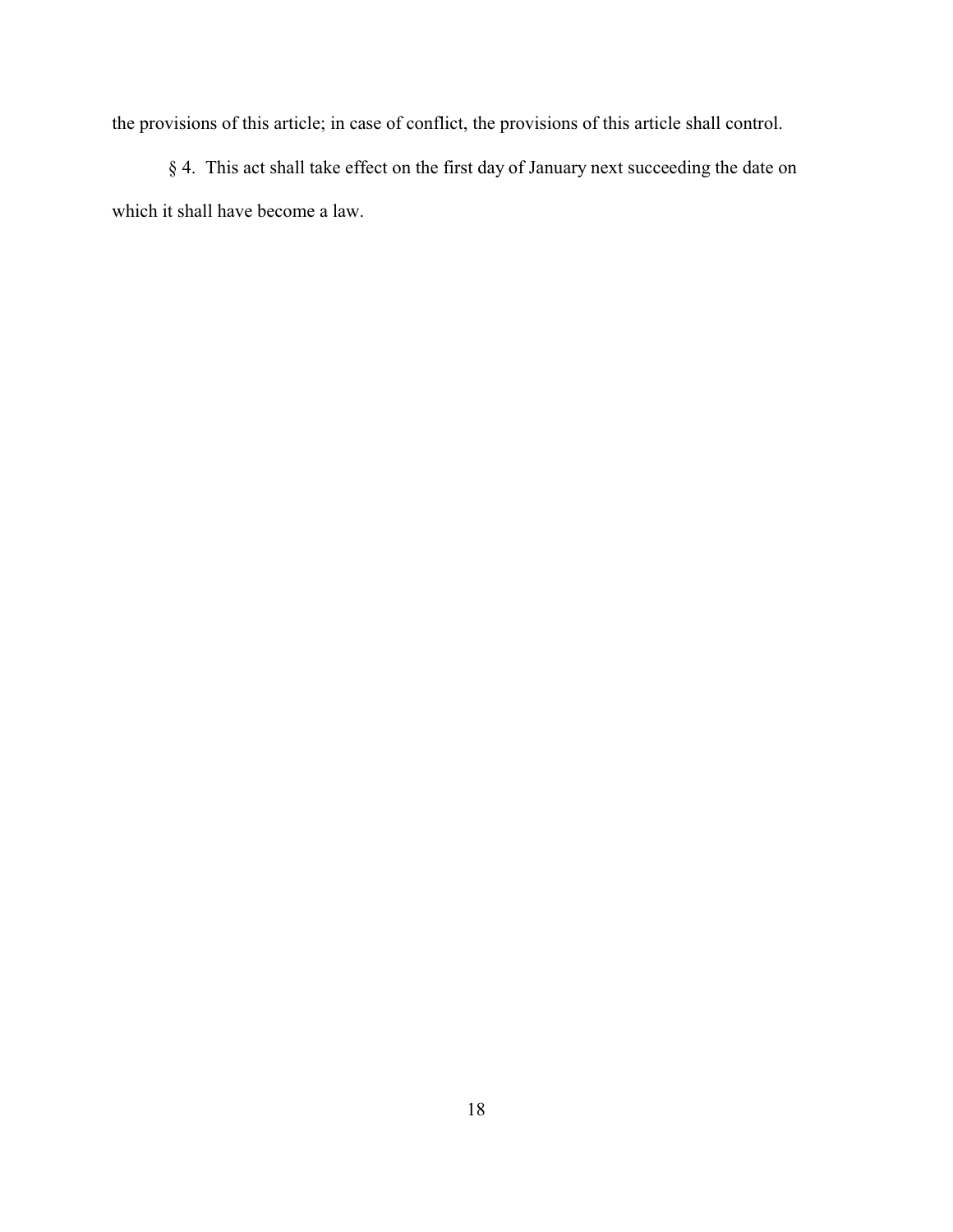6. Authorize New York City Civil Court, District Court and City Court to Issue Judgment in Excess of Monetary Jurisdiction of Court for Cost of Enforcing State and Local Housing Laws and Codes (NYCCCA§ 203; UDCA § 203; UCCA § 203)

This measure amends the New York City Civil Court Act, the Uniform District Court Act, and the Uniform City Court Act to authorize an exception to the monetary jurisdiction of each court to permit it to issue a judgment for the full cost associated with executing an order to cure a violation of state or local housing maintenance, building, or health laws and codes.

Section 203(l) of the New York City Civil Court Act and Section 203(a)(3) of both the Uniform District Court Act and Uniform City Court Act provide that the court has jurisdiction over actions to "recover costs, expenses and disbursements incurred by" a political subdivision of the state in the "elimination or correction of a nuisance or any violation of any law [such as the multiple dwelling law, the multiple residence law, and any applicable local housing maintenance, building, and health codes] including the "demolition of any building pursuant to such law or laws." NYCCCA § 203(l) and (m); UDCA § 203(a)(2) and (3); UCCA § 203(a)(2) and (3). The problem is that a judgment issued by any of these courts to recover the cost incurred by a municipality in a proceeding to enforce state and local housing maintenance, building, and health codes, i.e., such as the cost of demolishing a building, is subject to the monetary jurisdiction of each court, which is \$25,000 for the New York City Civil Court, see NYCCCA § 201, and \$15,000 for both the District Court and the City Court. See UDCA § 201; UCCA § 201.

Exceptions to the monetary jurisdictions of the Civil, District and the City Courts have been authorized in certain proceedings so as to facilitate each court's ability to provide full relief to the parties. For example, in summary proceedings to recover possession of real property, each Court may "render judgment for rent due without regard to amount." NYCCCA § 204; UDCA § 204; UCCA § 204. A similar exception is warranted in proceedings to enforce state and local housing maintenance, building, and health codes. In order to provide the full relief afforded by the law, the New York City Civil, District and City Courts should not be limited in their ability to reimburse a municipality for the full costs associated with executing an order to cure violations of the law.

#### Proposal

AN ACT to amend the New York city civil court act, uniform district court act, and uniform city court act, in relation to the authority of the New York City civil court, district court and city court to issue a judgment to recover the cost of enforcing state and local housing maintenance, building, and health codes without regard to amount

The People of the State of New York, represented in Senate and Assembly, do enact as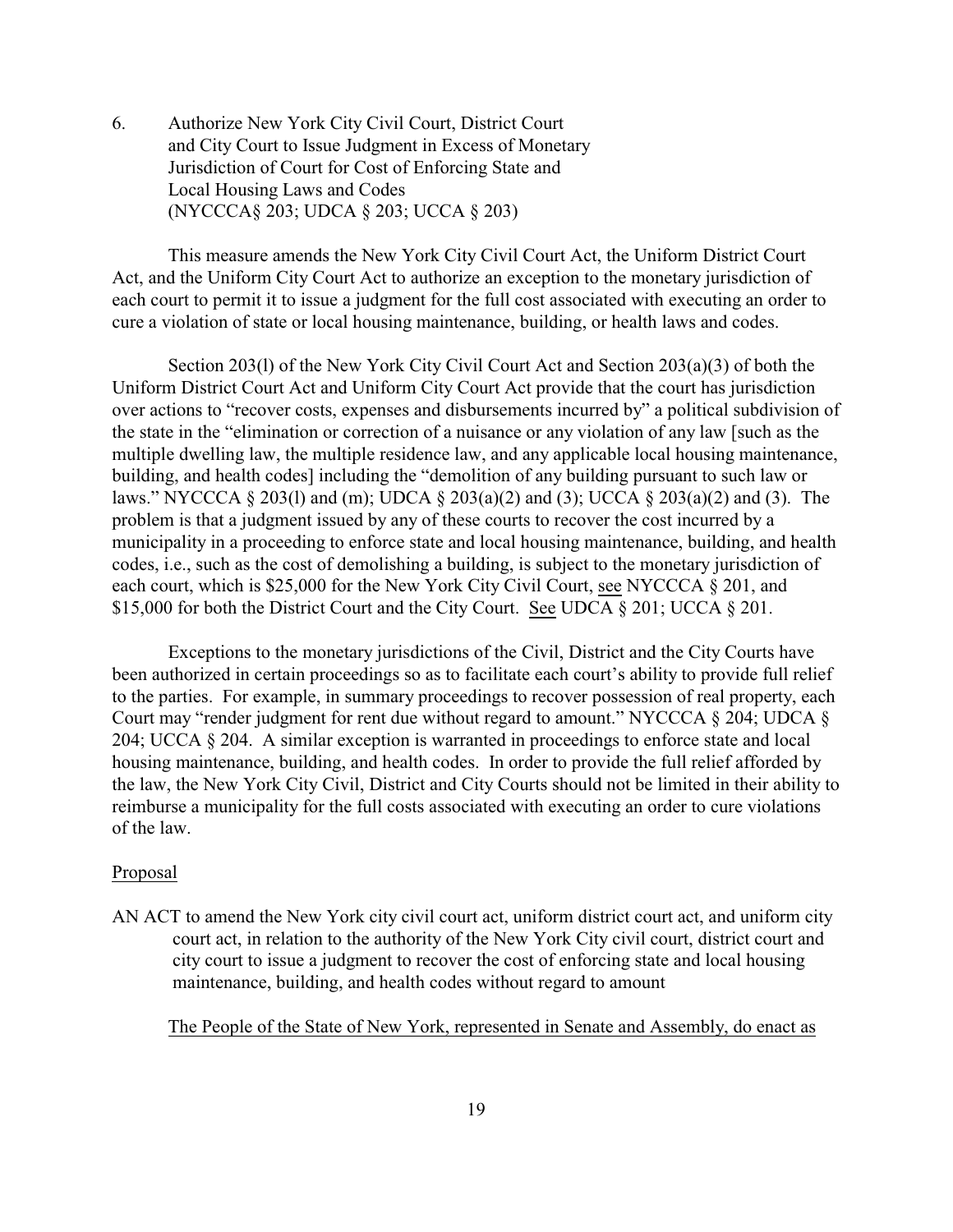follows:

Section 1. Subdivision (1) of section 203 of the New York city civil court act, as amended by chapter 849 of the laws of 1977, is amended to read as follows:

(l) An action to recover costs, expenses and disbursements incurred by the city of New York in the elimination or correction of a nuisance or other violation of any law described in subdivision (k) of this section, or in the removal or demolition of any building pursuant to such law or laws. The court shall have jurisdiction to render a judgment for costs, expenses and disbursements incurred by the city of New York in the correction of a nuisance, other violation of law, or removal or demolition of any building without regard to amount.

§ 2. Paragraph 3 of subdivision (a) of section 203 of the uniform district court act, as added by chapter 337 of the laws of 2005, is amended to read as follows:

(3) An action to recover costs, expenses and disbursements incurred by any political subdivision of the state located in whole or in part within a district of the court in the elimination or correction of a nuisance or other violation of any law described in paragraph (2) of this subdivision, or in the removal or demolition of any building pursuant to such law or laws. The court shall have jurisdiction to render a judgment for costs, expenses and disbursements incurred by a political subdivision of the state in the correction of a nuisance, other violation of law, or removal or demolition of any building without regard to amount.

§ 3. Paragraph 3 of subdivision (a) of section 203 of the uniform city court act, as added by chapter 337 of the laws of 2005, is amended to read as follows:

(3) An action to recover costs, expenses and disbursements incurred by any political subdivision of the state in the elimination or correction of a nuisance or other violation of any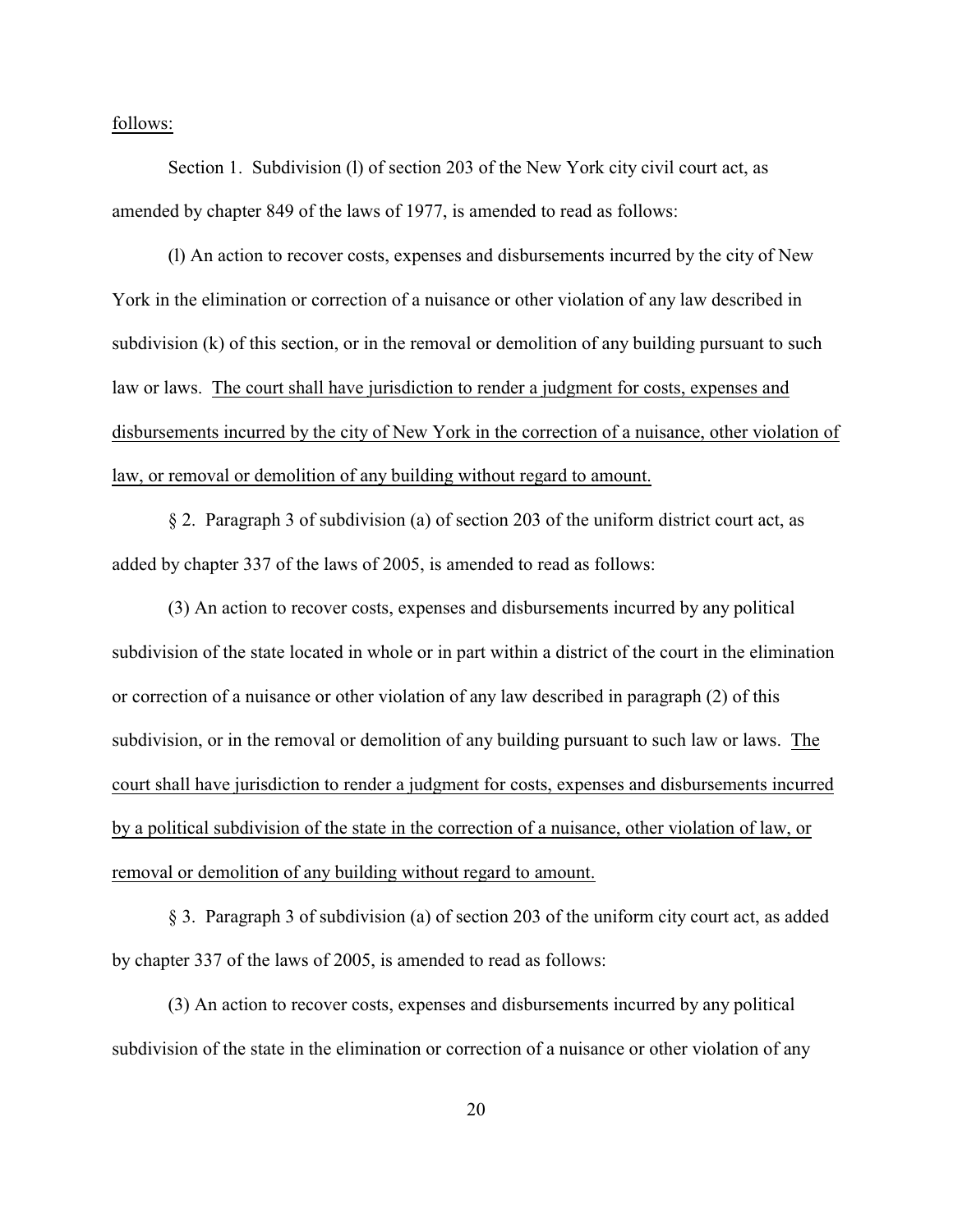law described in paragraph (2) of this subdivision, or in the removal or demolition of any building pursuant to such law or laws. The court shall have jurisdiction to render a judgment for costs, expenses and disbursements incurred by a political subdivision of the state in the correction of a nuisance, other violation of law, or removal or demolition of any building without regard to amount.

§ 4. This act shall take effect on the first day of January next succeeding the date on which it shall have become a law.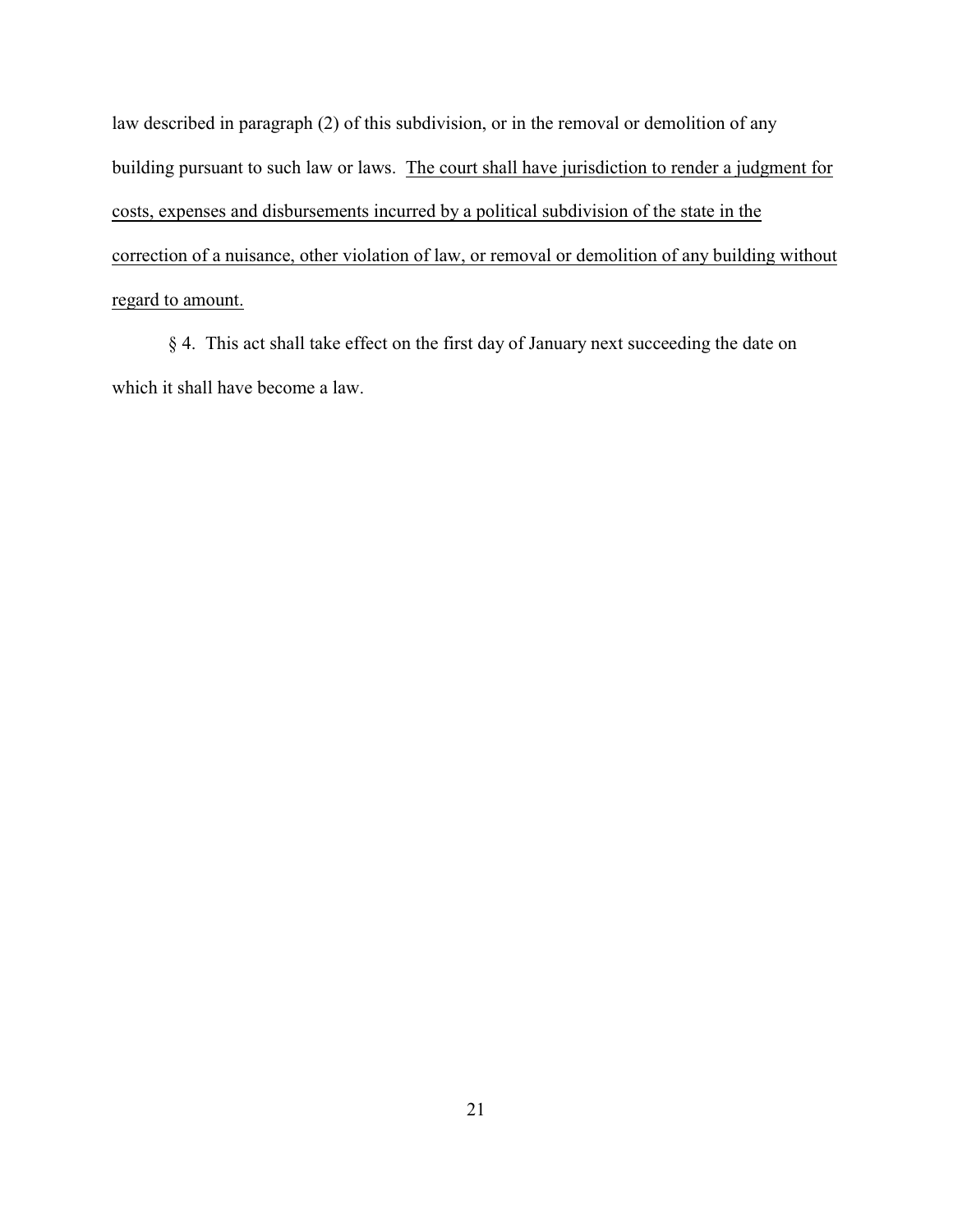7. Authorizing a Judicial Hearing Officer to Accept a Guilty Plea (CPL 350.20 and 380.10)

This measure amends section 350.20 of the Criminal Procedure Law to authorize a judicial hearing officer to accept a guilty plea when authorized to hold a trial of a B misdemeanor.

Judicial hearing officers are retired judges appointed to perform certain designated judicial functions in civil and criminal courts pursuant to Article 22 of the Judiciary Law and serve in that capacity for the purpose of freeing judges to conduct more trials. People v. Scalza, 76 N.Y.2d 604, 608 (1990).

Section 350.20 of the Criminal Procedure Law authorizes a local criminal court to assign a judicial hearing officer to conduct a trial of a B misdemeanor upon consent of all parties to the criminal proceeding. When assigned to try the case, the judicial hearing officer has the same powers as a judge of the court in which the proceeding is pending. CPL 350.20(2). With respect to a trial of a B misdemeanor, section 350.20 provides that the judicial hearing officer shall determine all questions of law, act as the exclusive trier of all issues of fact, and render a verdict. CPL 350.20(1).

It is not uncommon that after a case has been assigned to a judicial hearing officer under this provision, the defendant decides to plead guilty in lieu of proceeding to trial. The problem is that because section 350.20 does not expressly authorize a judicial hearing officer to accept a guilty plea, the matter has to be returned to the judge from whom it originated for final disposition. The return of the case to the originating judge defeats the purpose of the original assignment, namely, to free the judge to dispose of matters involving more serious offenses.

This proposal would authorize the judicial hearing officer to accept a guilty plea by amending section 350.20 to provide that a judicial hearing officer shall have jurisdiction over the proceeding as defined in sections 1.20(24) and 10.30(1) of the Criminal Procedure Law. Section 10.30(1) provides that local courts have trial jurisdiction of all offenses other than felonies. Section 1.20(24) provides that a criminal court's trial jurisdiction of an offense includes, among other things, the "authority to accept a plea to" the offense. In addition, this measure would amend section 380.10 of the Criminal Procedure Law to provide that the sentencing procedure set forth that statute applies to all offenses, including those adjudicated by judicial hearing officers.

By authorizing a judicial hearing officer to accept a guilty plea, this measure would enable the judicial hearing officer to fully dispose of the matter assigned to him or her.

#### Proposal

AN ACT to amend the criminal procedure law, in relation to authorizing a judicial hearing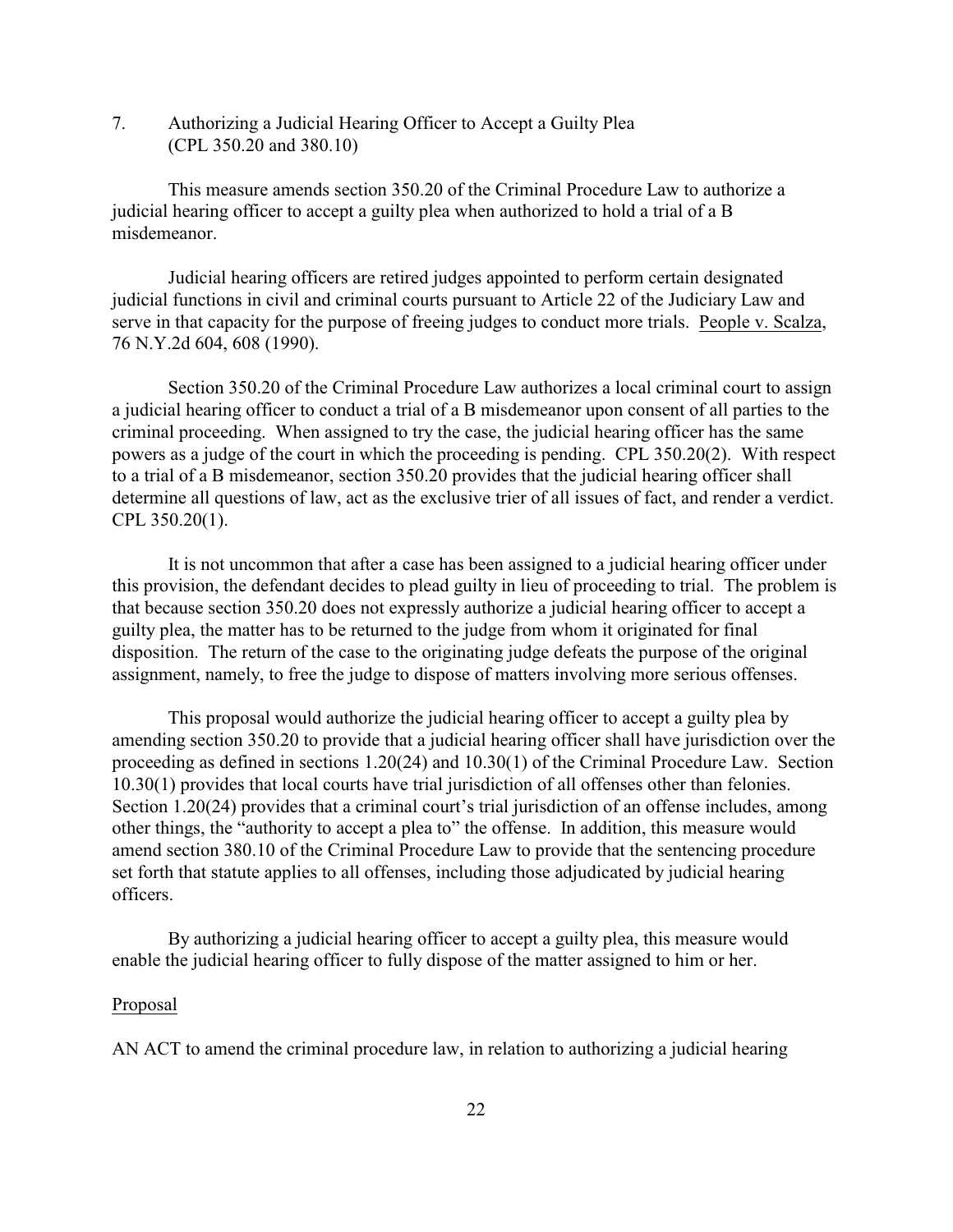officer to accept a guilty plea when assigned to conduct a trial

The People of the State of New York, represented in Senate and Assembly, do enact as follows:

Section 1. Subdivision 2 of section 350.20 of the criminal procedure law, as added by chapter 840 of the laws of 1983, is amended to read as follows:

2. In the discharge of this responsibility, the judicial hearing officer shall have the same powers as a judge of the court in which the proceeding is pending, which includes authority to accept a plea to or in satisfaction of the accusatory instrument. The rules of evidence shall be applicable at a trial conducted by a judicial hearing officer.

§ 2. Subdivision 1 of section 380.10 of the criminal procedure law, as amended by chapter 840 of the laws of 1983, is amended to read as follows:

1. In general. The procedure prescribed by this title applies to sentencing for every offense, whether defined within or outside of the penal law; provided, however, where a judicial hearing officer has conducted the trial pursuant to section 350.20 of this chapter, or accepted a plea to or in satisfaction of an accusatory instrument, all references to a court herein shall be deemed references to such judicial hearing officer.

§ 3. This act shall take effect on the first day of November next succeeding the date on which it shall have become a law.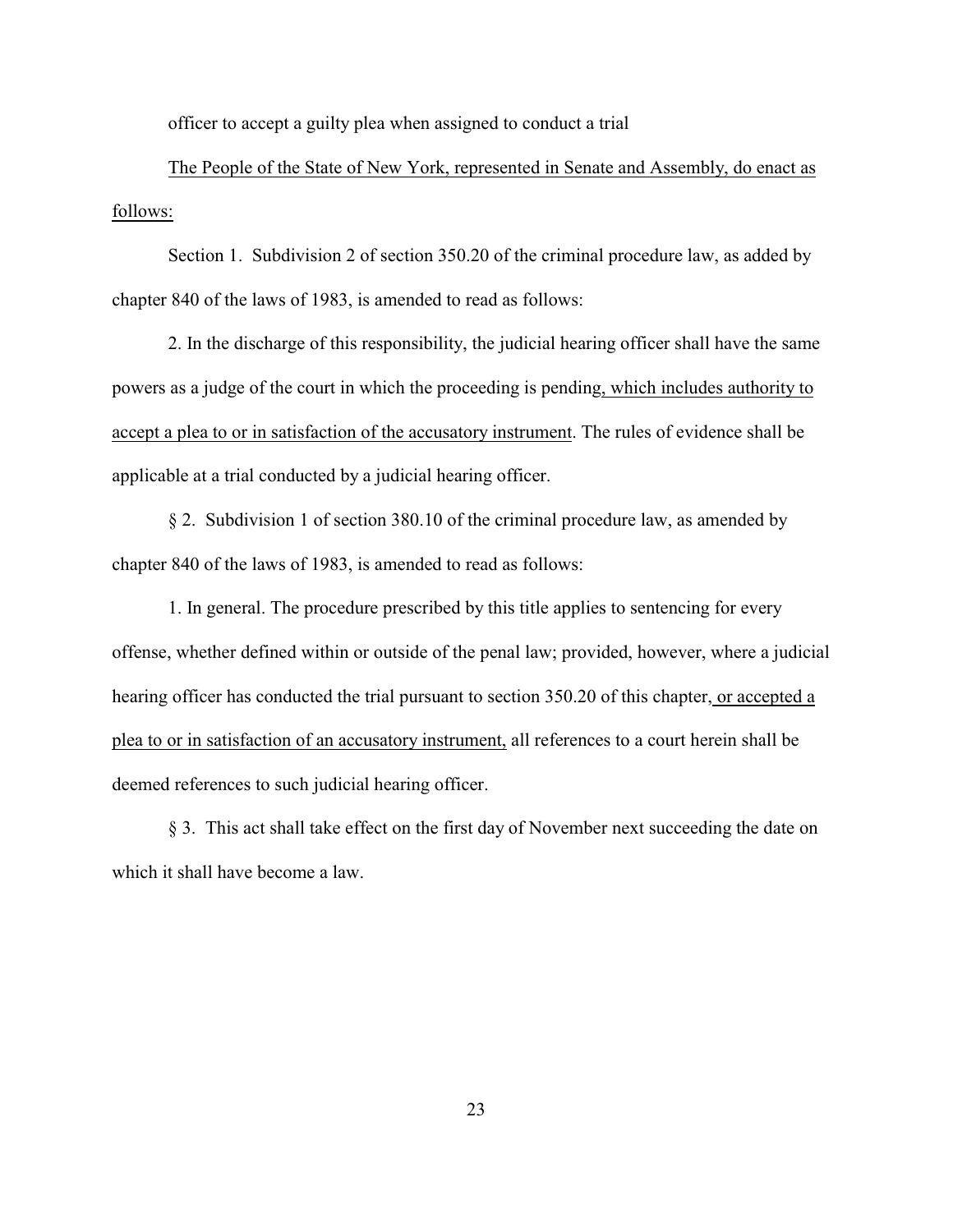#### **III. PREVIOUSLY ENDORSED LEGISLATION**

# 1. Service of Supporting Deposition (CPL 100.25)

This measure would amend section 100.25 of the Criminal Procedure Law by authorizing the law enforcement officer issuing a simplified information to issue the supporting deposition simultaneously with the ticket and place on the supporting deposition to be filed in court an attestation concerning the service of the supporting deposition.

Currently, a defendant charged by a simplified information is entitled to have filed in court and served upon him or her a supporting deposition alleging facts that establish reasonable cause for the charges that are the subject of the simplified information. Under the procedure set forth in CPL 100.25, in order to obtain the supporting deposition, the defendant must request it from the court within the time-frame defined by the statute -- specifically, before a plea of guilty or the commencement of trial, but no later than 30 days after the court appearance date set forth on the simplified information. See CPL 100.25(2). Upon receipt of the request, the court orders the police officer to supply the supporting deposition. The police officer then has 30 days from the court's receipt of the request to serve and file the supporting deposition. Id. Failure to serve the supporting deposition within 30 days constitutes sufficient cause for dismissal of the case. See CPL 170.30(1)(a) and 100.40(2).

This proposal would streamline the process by authorizing the officer issuing a ticket to also issue the supporting deposition simultaneously with the ticket without waiting for the defendant to make a formal request to the court for the supporting deposition. In addition, this proposal authorizes the ticket-issuing officer to place an attestation of service of th supporting deposition on a copy of the supporting deposition so as to enable the officer to file the supporting deposition with the court.

By permitting the ticket-issuing officer to issue and file the supporting deposition without waiting for the defendant to request it, this measure assures that the case will be decided on the merits.

#### Proposal

AN ACT to amend the criminal procedure law, in relation to the issuance of supporting deposition

The People of the State of New York, represented in Senate and Assembly, do enact as

#### follows:

Section 1. Subdivisions (3) and (4) of section 100.25 of the criminal procedure law are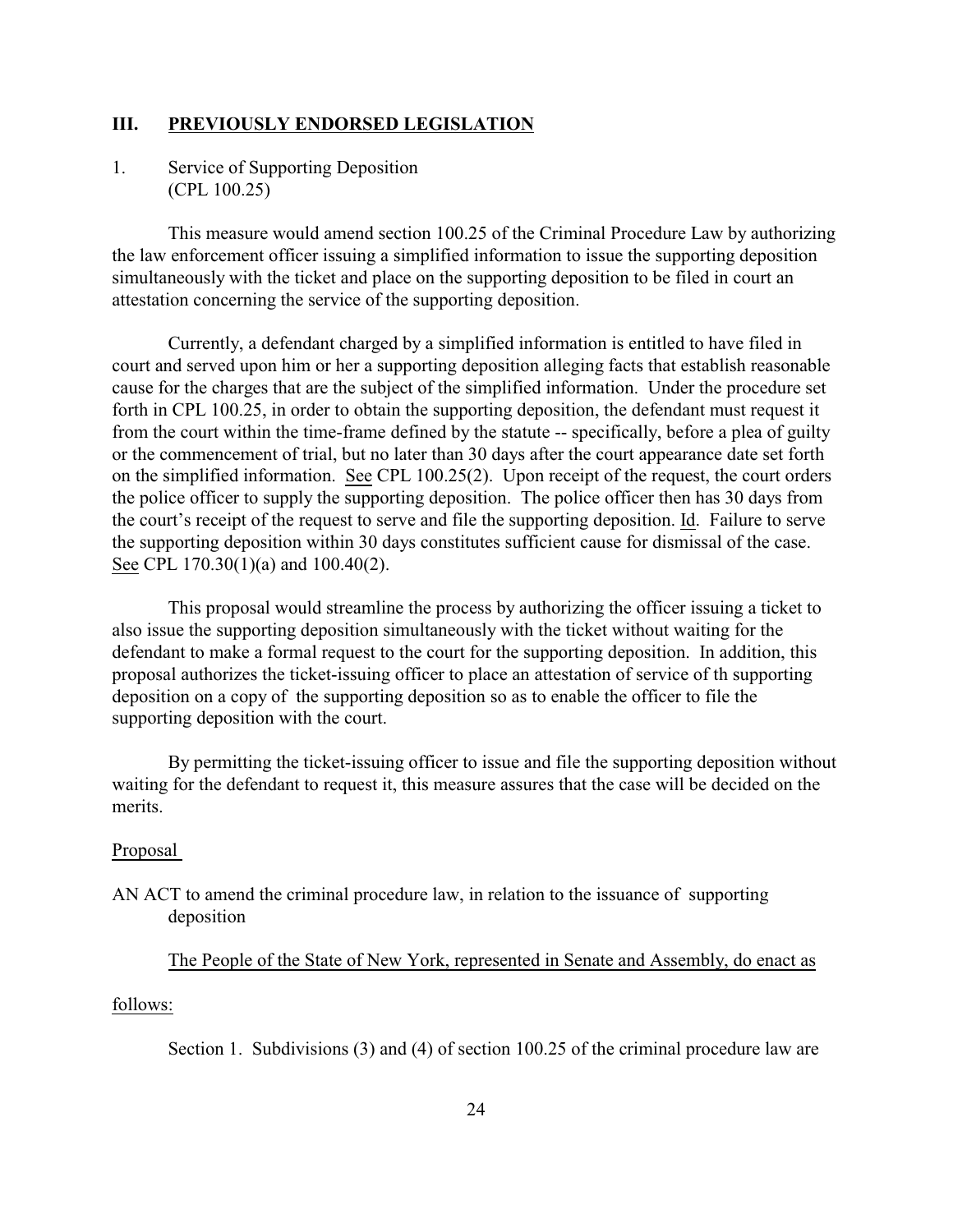renumbered subdivisions (4) and (5), respectively, and a new subdivision (3) is added to read as follows:

3. A defendant charged by a simplified information may be served by the complainant police officer or public servant with a supporting deposition at or about the time of issuance of the simplified information. The proof of service of such supporting deposition shall be by an attestation upon a copy of the deposition to be filed with the court together with a form notice pursuant to paragraph d of subdivision one of section 100.30(1)(d) of this chapter.

§ 2. This act shall take effect on the first day of January next succeeding the date on which it shall have become law and shall apply to all actions and proceedings commenced on or after such effective date.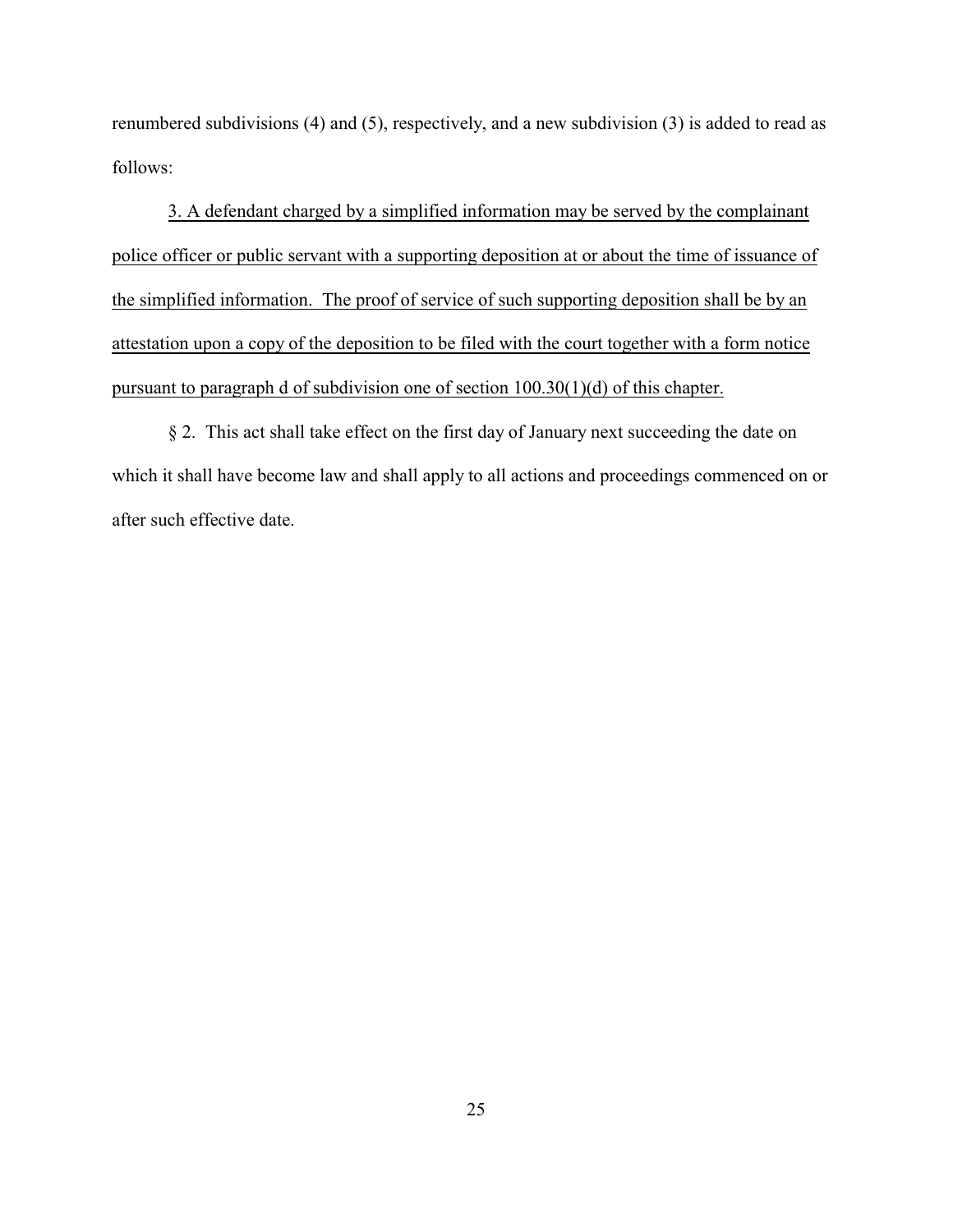2. Dismissal of Abandoned Cases (CPLR 3404)

This measure would amend the CPLR to authorize the automatic dismissal of a case in the New York City Civil Court after the case is struck from the Court's calendar due to the plaintiff's default on a calendar call.

CPLR 3404 provides that a case "marked 'off'" or struck from the calendar or unanswered on a clerk's calendar call" that is not restored within one year "shall be deemed abandoned and shall be dismissed without costs for neglect to prosecute." Moreover, the dismissal of the action occurs without "necessity of an order."

The problem is that the provision expressly- limits itself to a "case in a supreme court or a county court." The courts have strictly construed this language and held that the CPLR does not apply to courts other than the Supreme or County Courts, such as the Civil Court. See Chavez v. Seventh Ave. Corp., 39 A.D.3d 454 (2d Dept. 2007)(finding that CPLR 3404 "only applies to Supreme Court and County Court cases" and not the New York City Civil Court); LoFredo v. CMC Occupational Health Serv., P.C., 189 Misc.2d 781, 782 (App. Term, 2d Dept. 2001)(same).

The New York City Civil Court tries cases involving amounts up to \$25,000 as well as small claims actions not exceeding \$3,000 and decides residential landlord/tenant disputes. With annual filings of at least 600,000 cases, calendar control is of vital importance to this court.

 By providing for automatic dismissal of cases in the Civil Court, this measure would assist the Civil Court in clearing from its calendar in a manner that is expeditious and uniform those cases in which the plaintiff has no intention to prosecute.

### Proposal

AN ACT to amend the civil practice law and rules, in relation to the dismissal of abandoned cases

#### The People of the State of New York, represented in Senate and Assembly, do enact as

#### follows:

Section 1. Rule 3404 of the civil procedure law and rules is amended to read as follows:

Rule 3404. Dismissal of abandoned cases. A case in the supreme court [or], a county

court , or the civil court of the city of New York marked "off" or struck from the calendar or

unanswered on a clerk's calendar call, and not restored within one year thereafter, shall be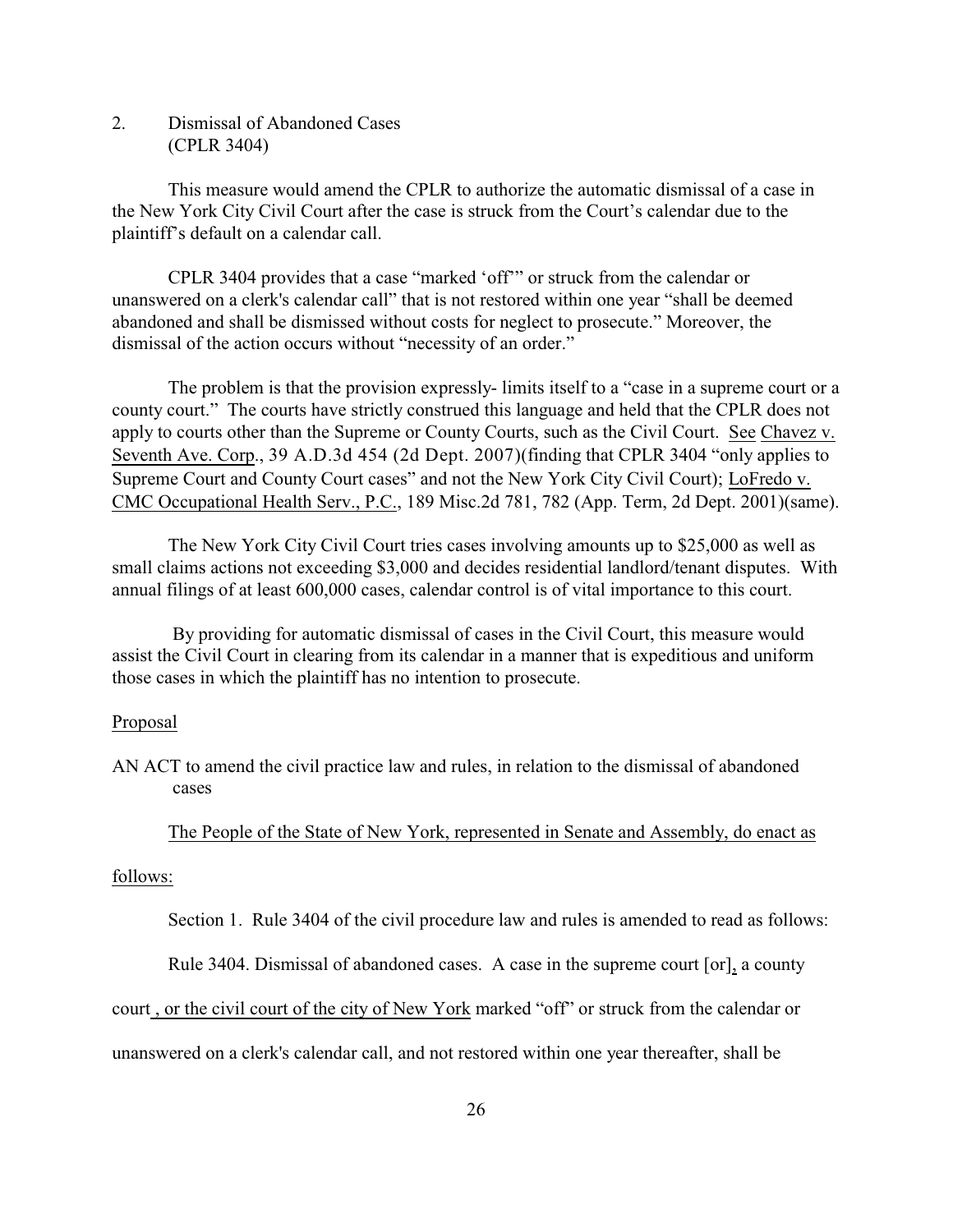deemed abandoned and shall be dismissed without costs for neglect to prosecute. The clerk shall make an appropriate entry without the necessity of an order.

§ 2. This act shall take effect on the thirtieth day after it shall have become a law.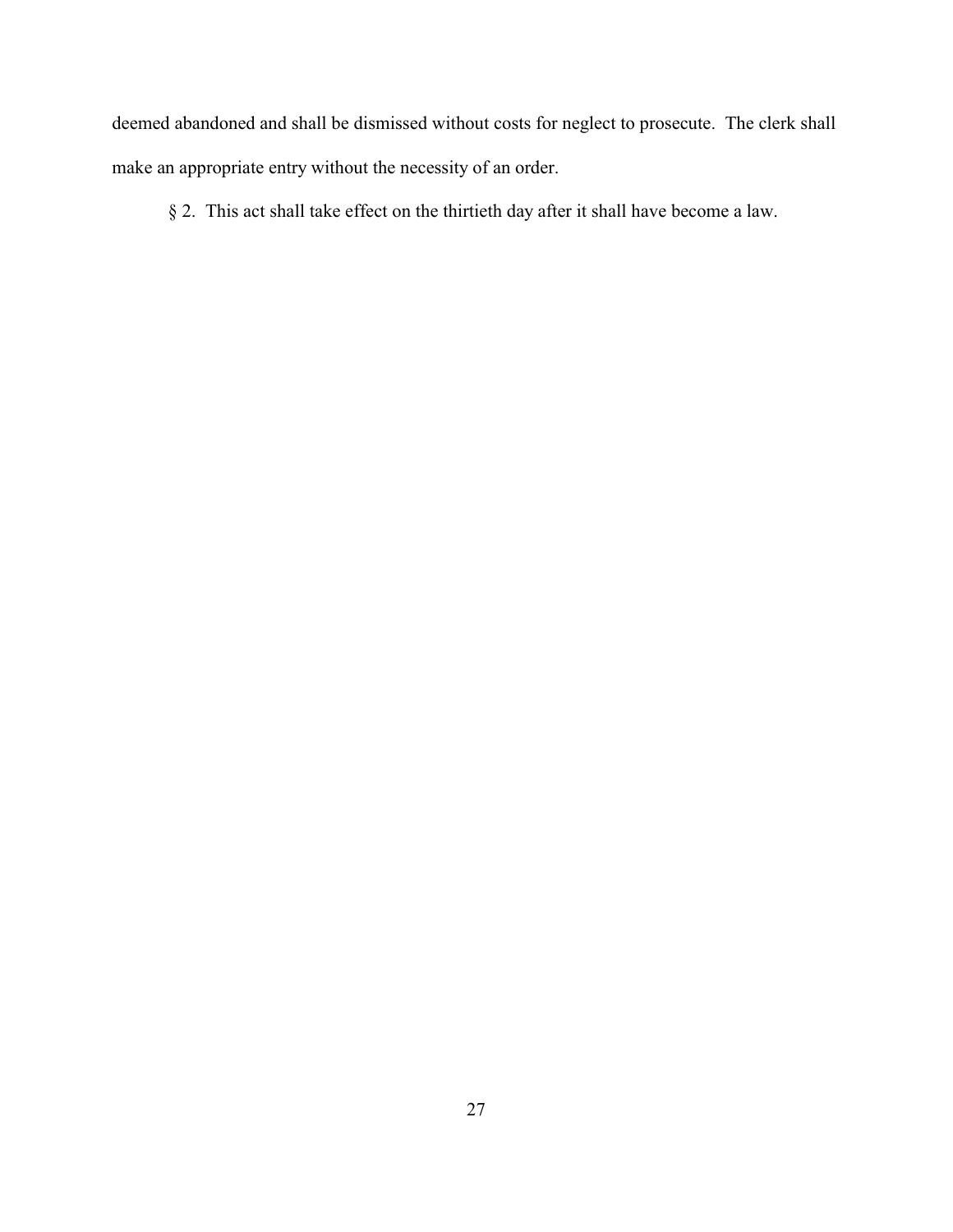3. Medical Testimony in Motor Vehicle No-Fault Insurance Actions (NYCCCA § 1308)

This measure establishes a new section 1308 of the New York City Civil Court Act to authorize the submission of a sworn statement of a party's medical expert in lieu of trial testimony on the issue of the necessity of medical treatment in motor vehicle no-fault insurance cases.

Under Article 56 of the Insurance Law, and the regulations promulgated pursuant to it, the injured beneficiary of a no-fault automobile insurance policy may bring a court action against an insurance company which fails to pay a claim for the cost of medical treatment of an injury sustained during a motor vehicle accident within 30 days of receipt of proof of the amount of the loss. In addition, the law authorizes an award to include interest of two percent per month on the amount of the claim as well as attorney's fees incurred in securing the award. See Insurance Law § 5106; 11 NYCRR §§ 65-4.5(s) and 65-4.6.

In order to prevail on such a claim, the claimant must establish (1) the existence of the insurance policy (2) standing to make the claim (3) proof that the claim was made, and (4) that the claim was not paid within 30 days of receipt of the claim. Mitchell S. Lustig & Jill Laskin Schatz, Summary Judgment Motions: Defending No-Fault Insurer, 235 N.Y. Law Journal 4, at 4 (October 26, 2005). Such claims are subject to the affirmative defense that competent medical evidence establishes that the medical treatment received by the claimant was not medically necessary. See, e.g., Prime Psychol. Serv. v. Progressive Cas. Ins. Co., 24 Misc.3d 1244(A), 2009 WL 2780152 (N.Y.C. Civ. Ct., 2009); Carothers v. Geico Indem. Co., 18 Misc.3d 1147(A), 2008 WL 650280 (N.Y.C. Civ. Ct., 2008); Citywide Soc. Work & Psy. Serv., P.L.L.C. v. Travelers Indem. Co., 3 Misc.3d 608 (N.Y.C. Civ. Ct., 2004).

For the year 2008, there were 219,000 no-fault filings in the New York City Civil Court, three-quarters of which involved the issue of medical necessity. Of these cases, 96 per cent were for claims of \$5,000 or less. The problem is that in medical necessity cases both sides retain the services of a medical professional to testify as their medical expert and end up incurring expert witness costs in excess of the amount at issue due to the numerous adjournments that a no-fault case typically undergoes because of the Court's congested trial calendar. The medical affidavit enables the parties to preserve the testimony of their expert and present it at trial when it is eventually held and enables the court to receive medical testimony without having to sit through the expert's testimony. The acceptance of the medical affidavit is subject to the discretion of the Court which may reject the affidavit and require the expert to appear in person and give testimony.

By allowing the parties to proffer the affidavit of the medical expert on the issue of medical necessity, the acceptance of which is subject to the discretion of the Court, this measure will facilitate the expeditious adjudication on the merits of the no-fault cases, and thereby help to clear the Civil Court's trial calendar.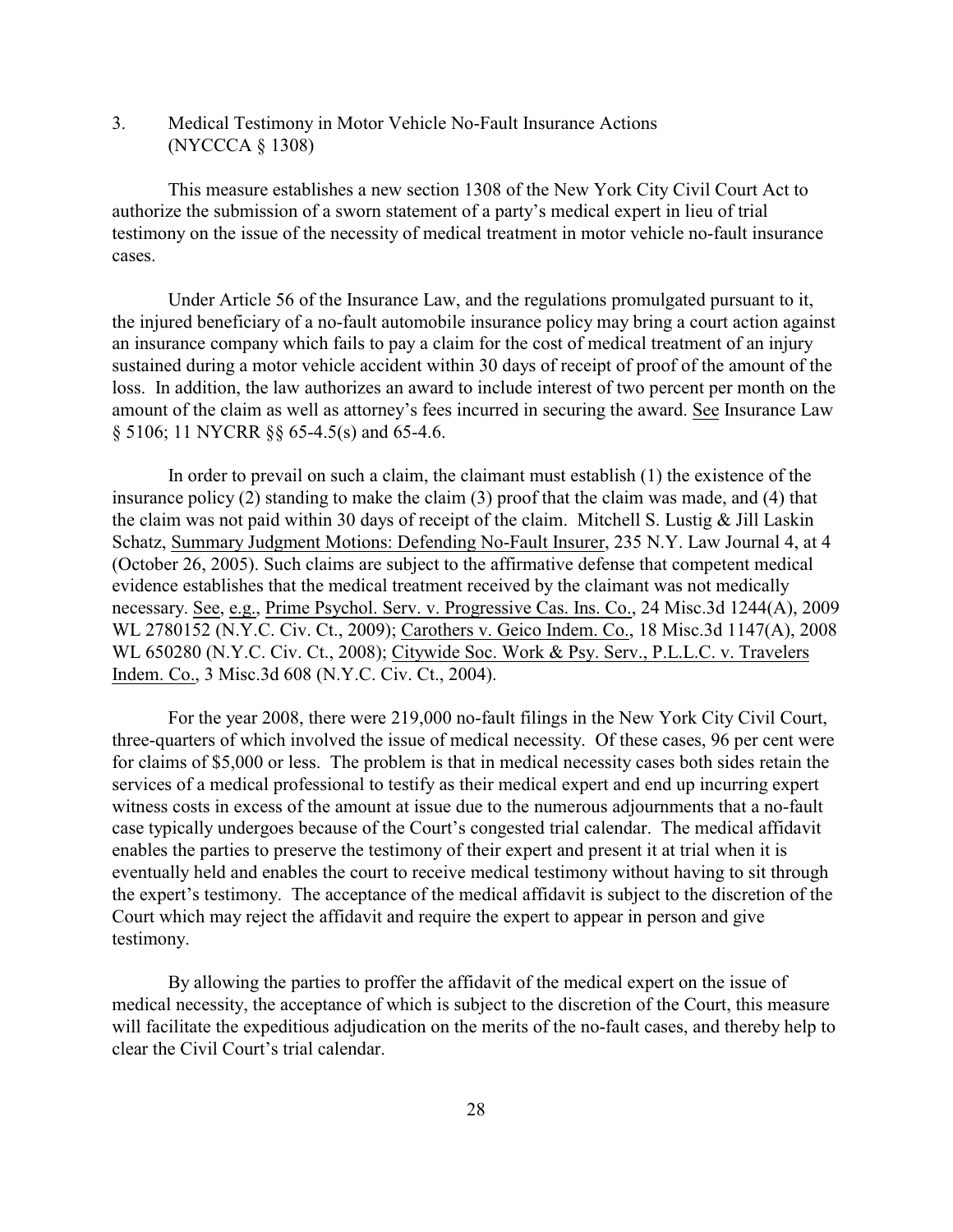This measure has a sunset provision so that the efficacy of the proposed rule can be evaluated for continuation and possible expansion.

#### Proposal

AN ACT to amend the New York city civil court act, in relation to no-fault insurance claims

The People of the State of New York, represented in Senate and Assembly, do enact as follows:

Section 1. The New York city civil court act is amended by adding a new section 1308 to read as follows:

§ 1308. Medical proof in no-fault actions. Any party to an action for money, not in excess of five thousand dollars, exclusive of interest and costs and attorney fees, which seeks reimbursement for medical treatment pursuant to section 5106 of the insurance law may submit the sworn statement of a licensed medical professional on the issue of the necessity of the medical treatment. Such statement shall set forth the opinion of the medical professional and the material facts upon which that opinion is based. A copy of the sworn statement shall be furnished to all parties no later than the time the statement is submitted to the court. The sworn statement shall be accepted by the court in lieu of testimony by the medical professional unless, after the submission of the sworn statement, the court directs that the medical professional appear and testify in person.

§ 2. This act shall take effect on the first day of January next succeeding the date on which it shall have become law and shall apply to all actions and proceedings commenced on or after such effective date. This act shall expire December 31, 2018.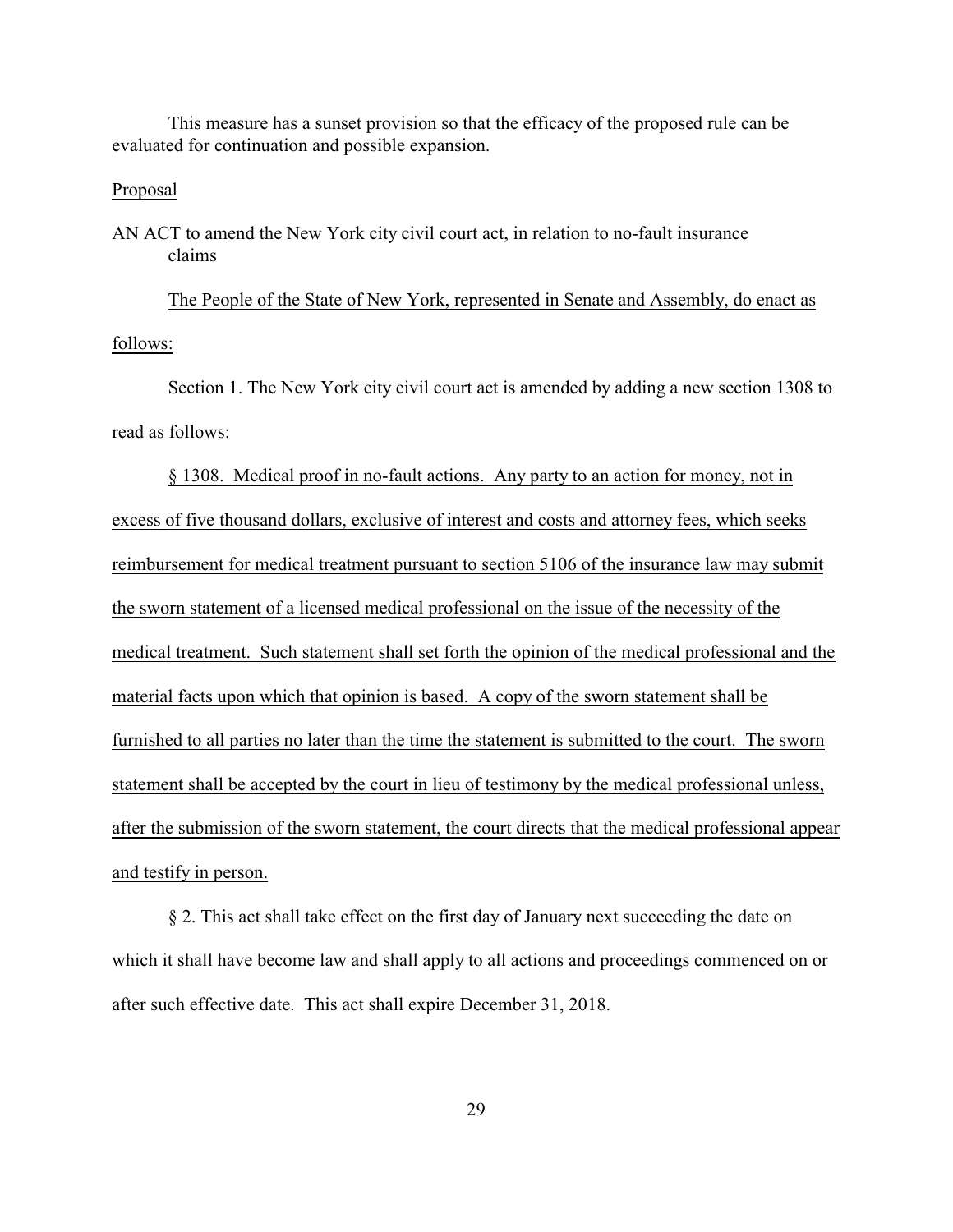4. Pleading Credit Card Account Number in Consumer Credit Actions (CPLR 3016)

This measure amends CPLR 3016 to require that a complaint in an action arising out of a consumer credit transaction plead the last four digits of the account number of the credit card used to incur the consumer debt at issue in the action.

An action arising out of a consumer credit transaction concerns a "a transaction wherein credit is extended to an individual and the money, property, or service which is the subject of the transaction is primarily for personal, family, or household purposes." CPLR 105(f).

Where the action arising out of a consumer credit transaction involves a credit card, resolution of the dispute and satisfaction of the outstanding debt raises the issue of closure. Because credit card debt is sold to third parties and commonly to several debt collectors serially, it is often impossible for a debtor to identify if the debt is valid or who the original creditor is. It is, therefore, not uncommon to find a debtor being sued by different debt collectors for the same debt. In addition, credit card numbers are changed by the original creditor or debt purchaser so that it appears that there may be more than one credit card issued to the debtor. As a result, a debtor who pays off a claim against the original card number will often find that he or she has a "second" card that needs to be paid.

 By requiring that the last four digits of the account number of the original credit card be pled in the complaint, the consumer-debtor would be able to verify the obligation and have proof of payment when the debt is satisfied. Moreover, by having part of the account number in the complaint, the court can insist that any stipulation of settlement of the action contain that information and prevent creditors from suing on the same debt twice. This measure restricts the use of the credit account number to the last four digits in order provide enough information to obtain closure but not so much information as to make the consumer-debtor vulnerable to identity theft.

### Proposal

AN ACT to amend the civil practice law and rules, in relation to consumer credit actions

# The People of the State of New York, represented in Senate and Assembly, do enact as

#### follows:

Section 1. Rule 3016 of the civil practice law and rules is amended by adding a new

# subdivision (i) to read as follows:

(i) Consumer credit transaction. In an action arising out of a consumer credit transaction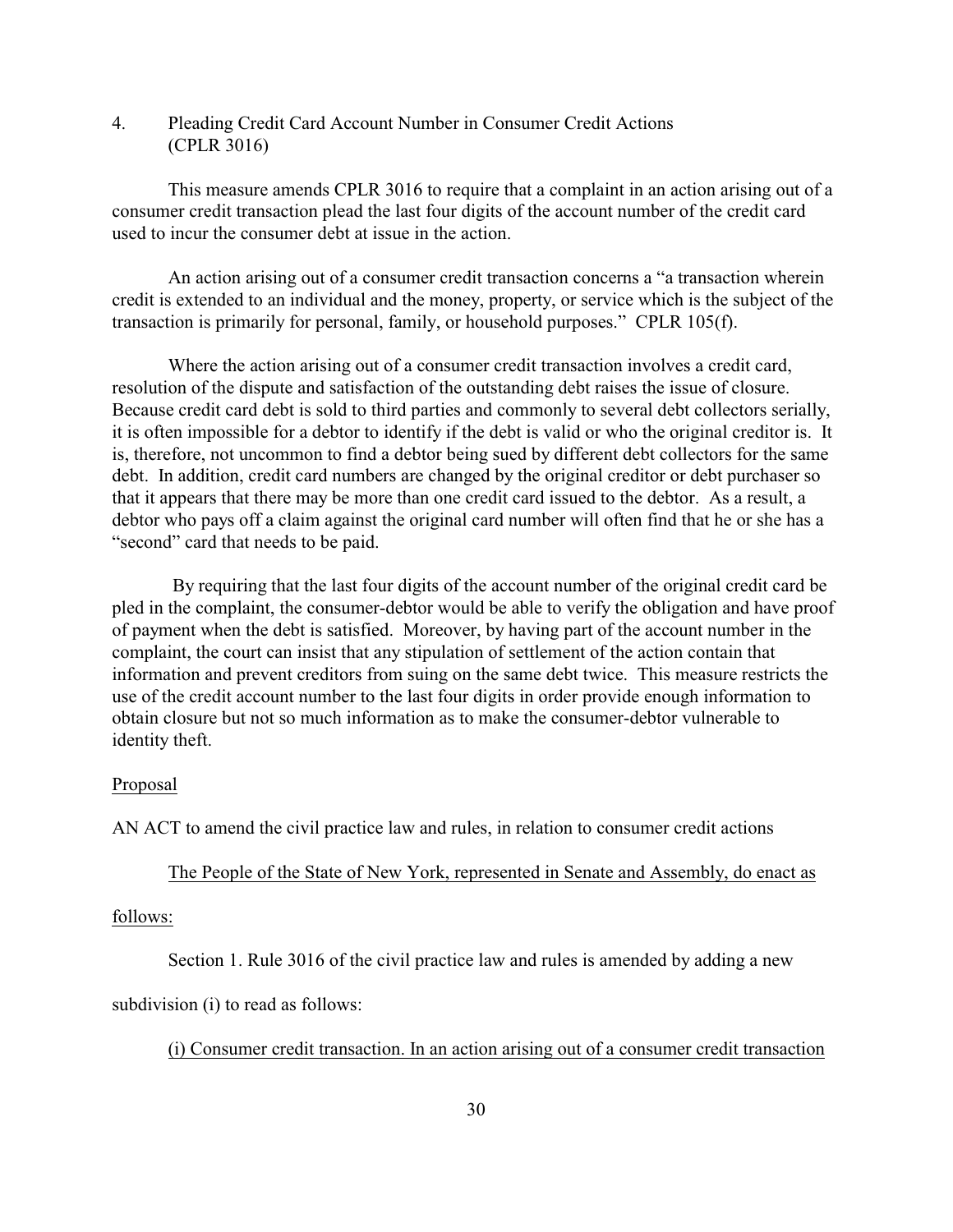where a purchaser, borrower, or debtor is a defendant and the credit obligation being sued upon was incurred using a credit card, the complaint shall state the last four digits of the number assigned to the credit card. For the purposes of this provision, "credit card" means and includes any credit card, credit plate, charge plate, courtesy card, or other identification card or device issued by a person to another person which may be used to obtain a cash advance or a loan or credit or to purchase or lease property or services on the credit of the issuer or of the holder.

§ 2. This act shall take effect on the first day of January next succeeding the date on which it shall have become law and shall apply to all actions and proceedings commenced on or after such effective date.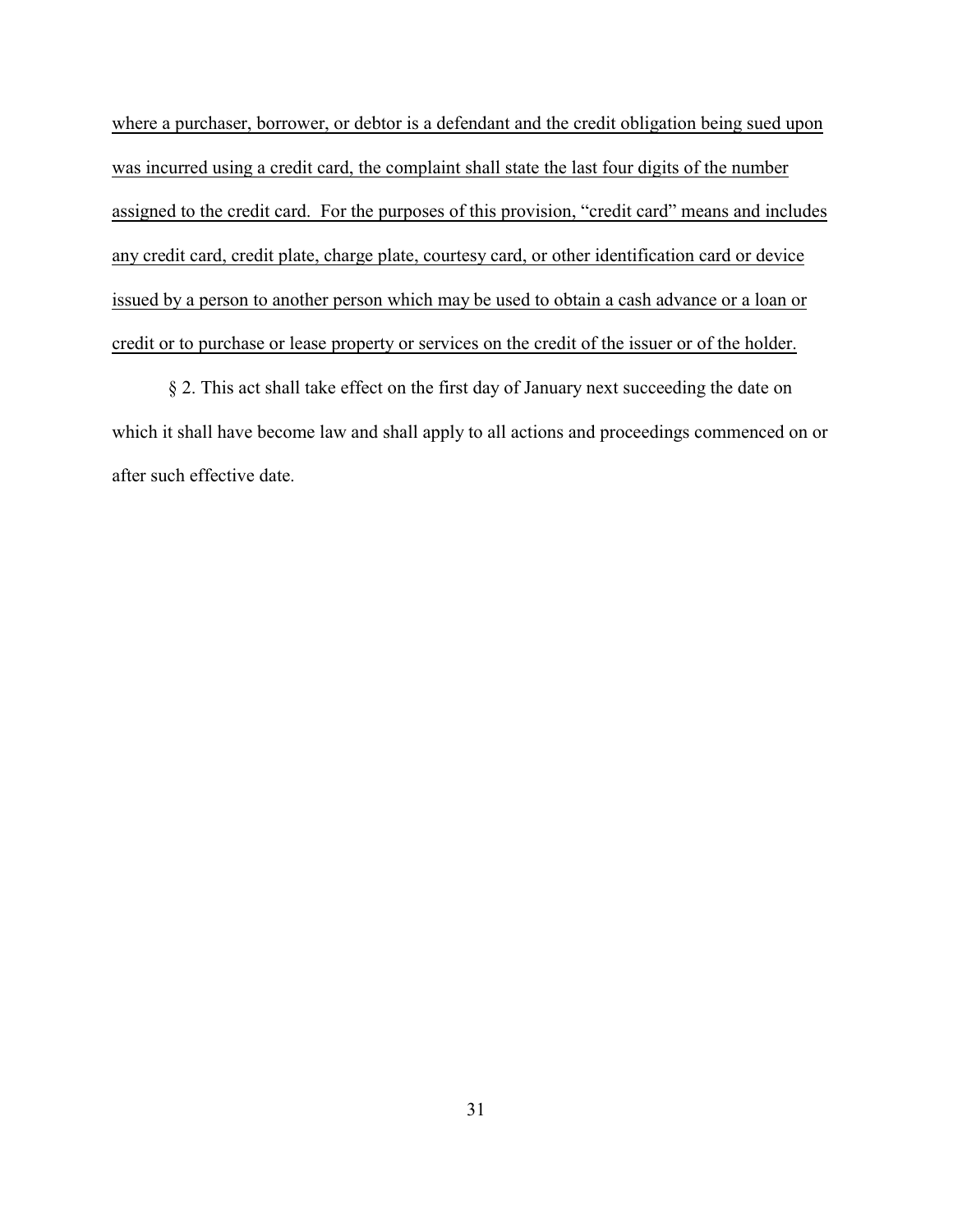5. Authorize City Courts to Set Bail for all Felonies (CPL 530.20)

This measure amends section 530.20 of the Criminal Procedure Law to authorize the City Courts outside New York City to set bail when a defendant is charged with any felony.

Under CPL 530.20(2), when a defendant is charged by a felony complaint with a felony, a local criminal court may order recognizance or bail, subject to the following restriction, specifically, a city, town and village court may not order recognizance or bail when the defendant is either charged with a class A felony or if the defendant has two previous felony convictions. The other local criminal courts not expressly identified by this provision -- the New York City Criminal Court and the Nassau County and Suffolk County District Courts -- now have the authority to order recognizance or set bail without these limitations.

There is no reason for excluding City Courts from exercising this authority. Like the New York City Criminal Court and the District Courts, City Courts have access to information, such as the state criminal history database, that would enable them to make an informed and reasoned decision about the propriety of releasing a defendant on his or her own recognizance or on bail after reviewing the defendant's criminal history or prior arrest record.

By authorizing the City Court to order recognizance or bail when the defendant is charged with or convicted of any felony, this measure would ensure that the arraignment in the City Court would be totally dispositive on the issue of bail on the pending felony charge and would eliminate the need for counsel for the defendant to make an application for bail in the County Court.

# Proposal

AN ACT to amend the criminal procedure law, in relation to authority of the city courts to order recognizance or bail for all felonies

# The People of the State of New York, represented in Senate and Assembly, do enact as

# follows:

Section 1. Paragraph (a) of subdivision 2 of section 530.20 of the criminal procedure law

is amended to read as follows:

(a) A [city court, a] town court or a village court may not order recognizance or bail when

(i) the defendant is charged with a class A felony, or (ii) it appears that the defendant has two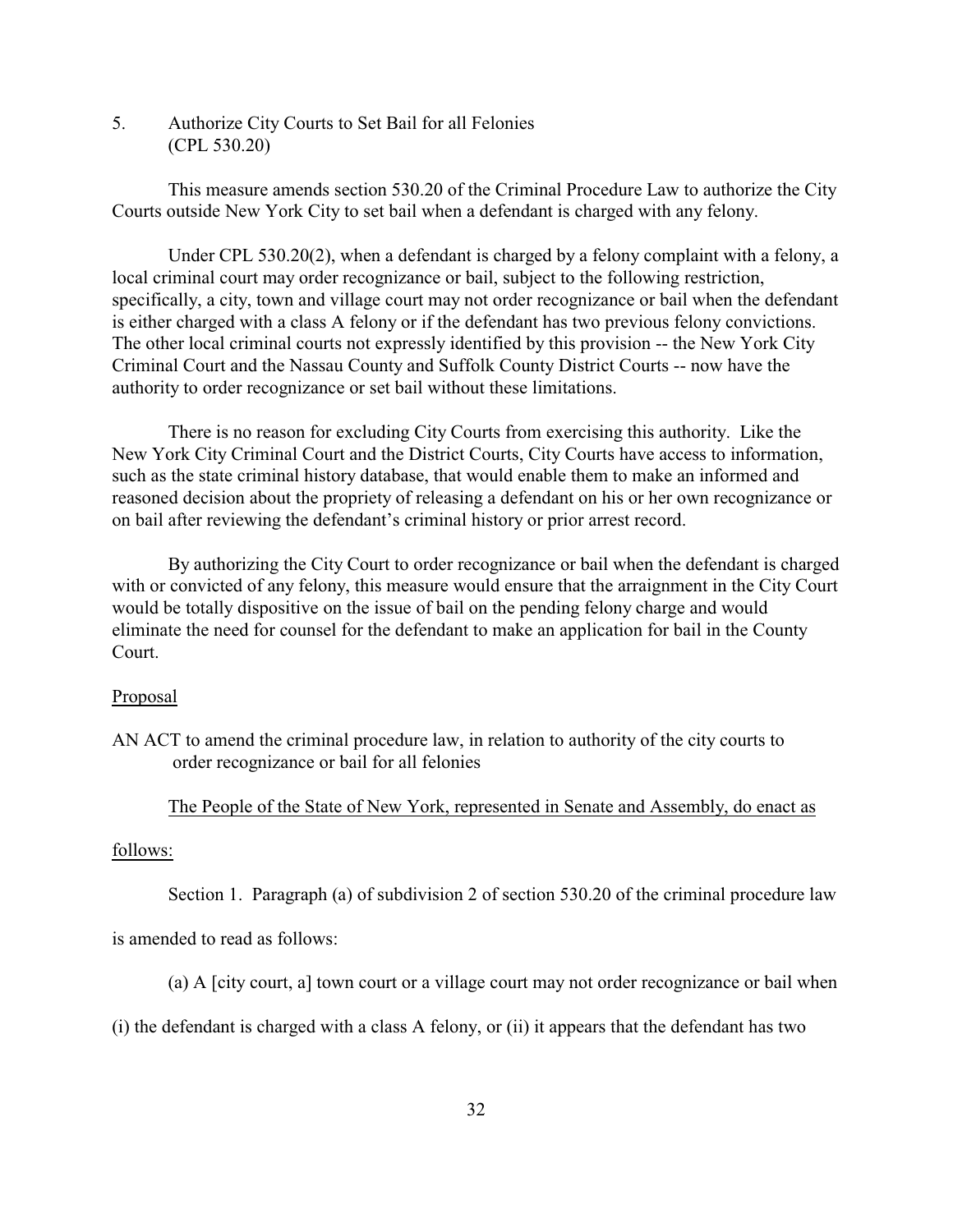previous felony convictions;

§ 2. This act shall take effect immediately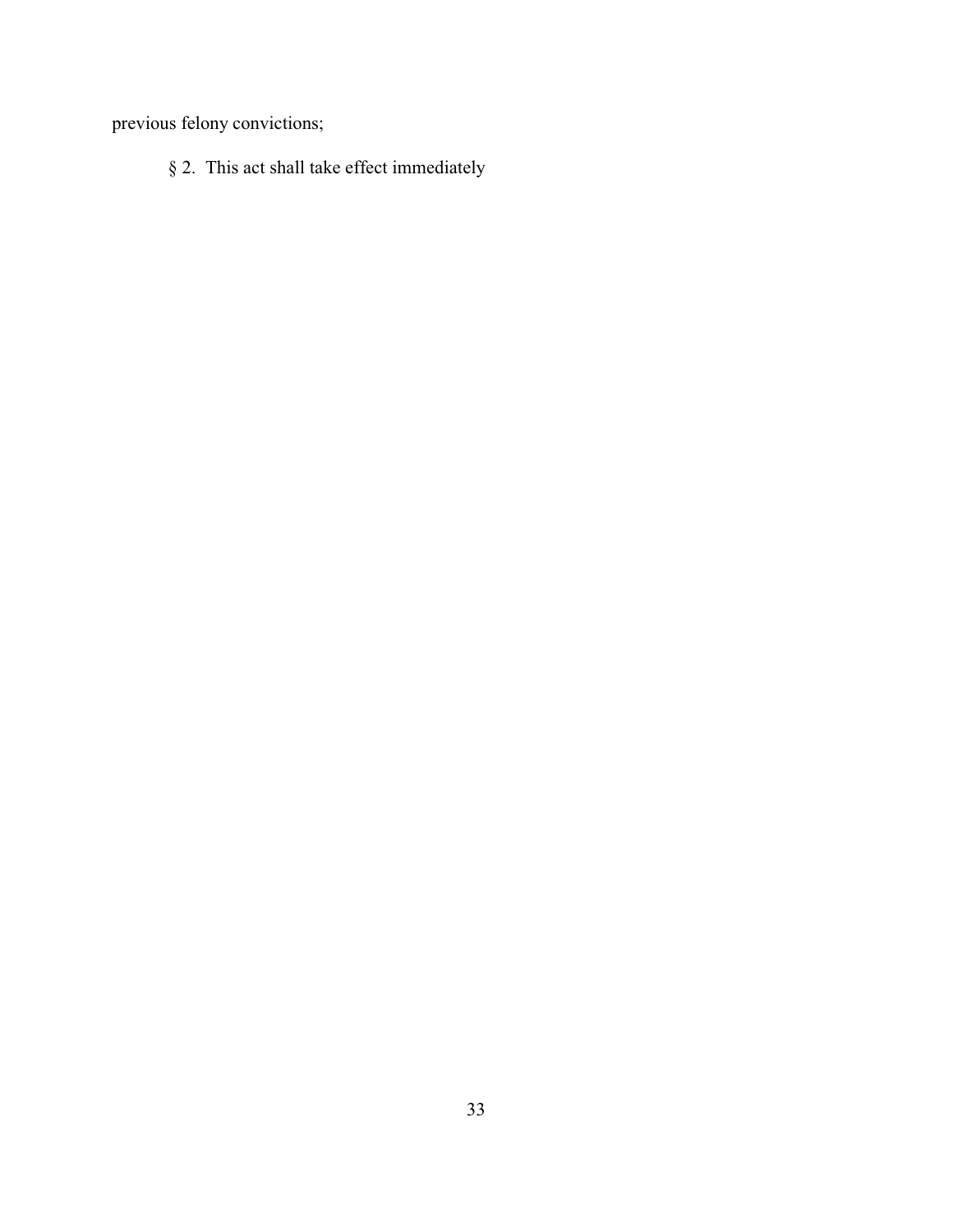6. Authorize Remission of Bail in City Court (CPL 540.30)

This measure amends section 540.30 of the Criminal Procedure Law to authorize the City Courts outside New York City to remit bail forfeitures.

CPL 540.10 provides that a criminal court may forfeit the bail posted by a defendant where the defendant fails to appear in court without sufficient cause. CPL 540.10(1) and (2). Currently, once forfeiture has occurred in a local criminal court, the only way to retrieve the bail is to make an application to a superior court, except that, when bail is forfeited by a District Court, an application for remission may be made to that court. CPL 540.30(b).

There is no reason to limit that exception to the District Court and require a City Court defendant to go the Supreme Court to obtain a order directing the remission of the bail. Since the information necessary to decide a remission application is usually contained in the City Court records, that Court is generally best suited to determine such an application. This measure would also relieve the superior courts of the burden of deciding applications involving generally small amounts of forfeited bail.

## Proposal

AN ACT to amend the criminal procedure law, in relation to the remission of bail by city courts

The People of the State of New York, represented in Senate and Assembly, do enact as

### follows:

Section 1. Paragraph (b) of subdivision 1 of section 540.30 of the criminal procedure

law, as amended by chapter 248 of the laws of 1980, is amended to read as follows:

(b) If the forfeiture has been ordered by a local criminal court, the application must be

made to a superior court in the county, except that if the local criminal court which ordered the

forfeiture was a district or city court, the application may alternatively be made to that district or

city court.

§ 2. This act shall take effect immediately.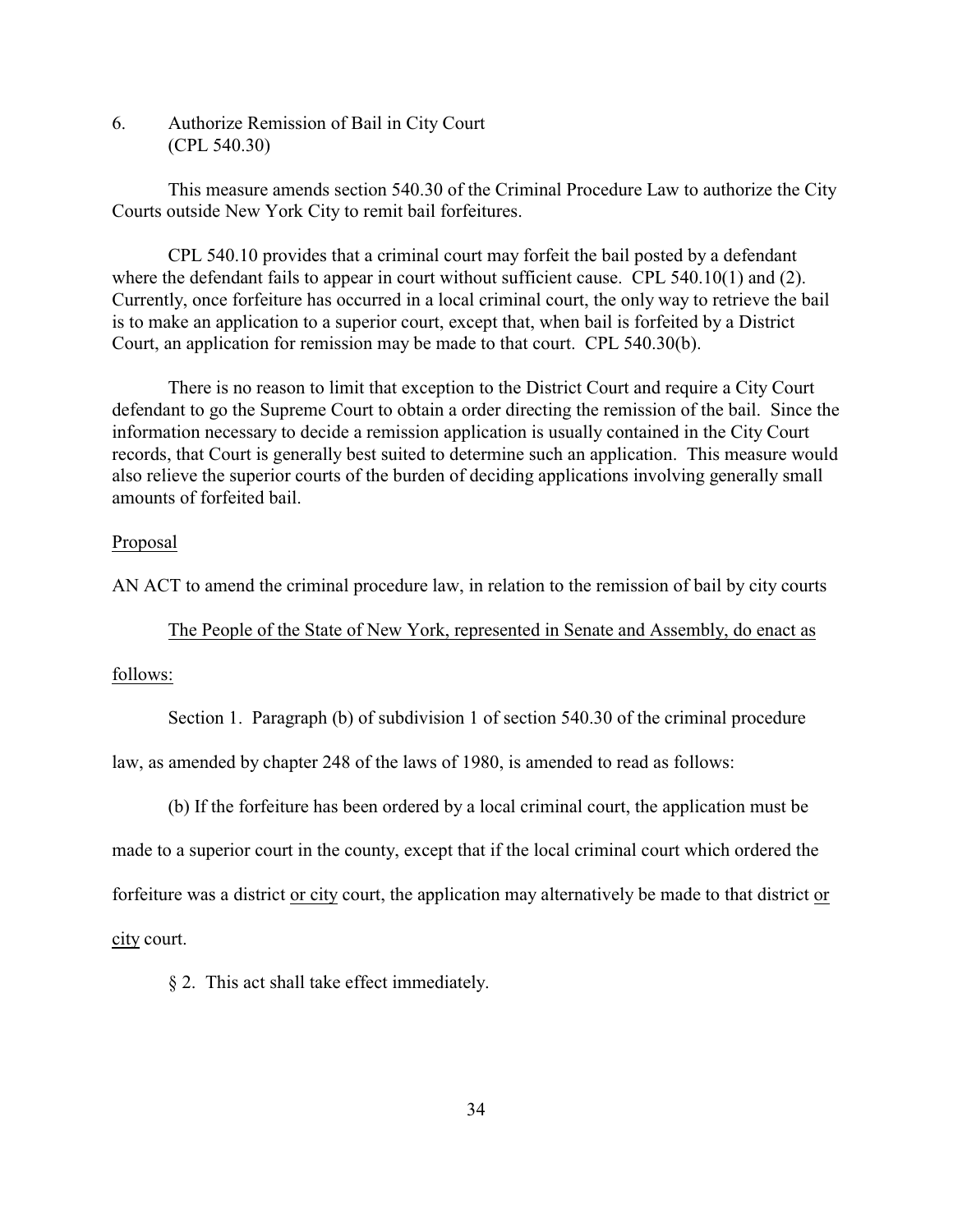7. Sealing of Court Record of Action Dismissed upon Motion of Prosecutor (CPL 160.50)

This measure amends section 160.50 of the Criminal Procedure Law to authorize the sealing of the court records in a criminal action or proceeding in the event that the charges are dismissed upon motion by the prosecutor.

Currently, section 160.50 of the Criminal Procedure Law authorizes the court to seal the records of a criminal action or proceeding which has terminated in favor of the defendant. The purpose of the sealing rule is to ensure that the person charged with, but not convicted of, a criminal offense is free of the stigma of having been the subject of the charge. The records subject to this provision which consist of all official records and papers, including judgments and orders of a court, but not including published court decisions or opinions or records and briefs on appeal, relating to the arrest or prosecution, including all duplicates and copies thereof, on file with the Division of Criminal Justice Services, any court, police agency, or prosecutor's office must be sealed. CPL 160.50(1). Subdivision three of this provision sets forth the specific circumstances under which an action or proceeding will be considered terminated in favor of the defendant. See CPL 160.50(3). This class of dispositions which qualify for such treatment include acquittal and various specified dismissals and vacaturs. Id.

Prosecutors have the discretion not to proceed with a criminal action or proceeding. See People v. Thomas, 4 Misc.3d 57, 59 (Sup. Ct., App. Term 2004), aff'd 4 N.Y.3d 143 (2005). Despite the broad class of dispositions covered by section 160.50, however, it does not expressly authorize the sealing of court records when the prosecutor moves to dismiss the entire accusatory instrument or when the prosecutor elects not to prosecute after the accusatory instrument has been filed but prior to the arraignment. There is no reason to exclude the records associated with this class of dispositions from the sealing rule established by section 160.50 and this measure would provide that express authorization for inclusion.

By authorizing the sealing of court records upon the prosecutor's motion to dismiss or election not to proceed, this measure would extend the protections of section 160.50 to a person whose criminal case is terminated in his or her favor under these circumstances.

# Proposal

AN ACT to amend the criminal procedure law, in relation to sealing of a court record upon dismissal of a criminal action upon motion of the prosecutor

The People of the State of New York, represented in Senate and Assembly, do enact as

# follows: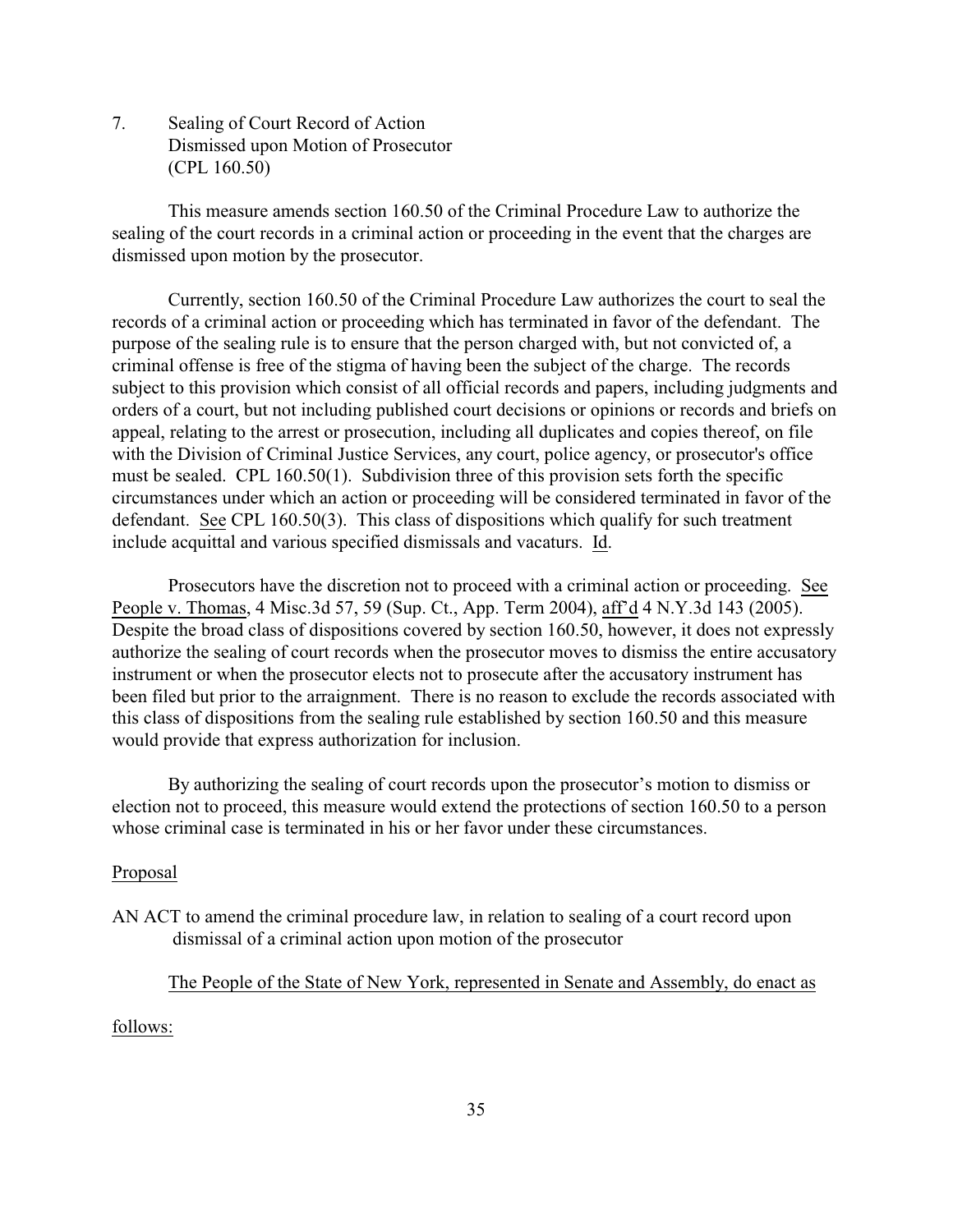Section 1. Paragraph (b) of subdivision 3 of section 160.50 of the criminal procedure law, as amended by chapter 518 of the laws of 2004, is amended to read as follows:

(b) an order to dismiss the entire accusatory instrument against such person pursuant to section 170.30, 170.50, 170.55, 170.56, 180.70, 210.20, 210.46 or 210.47 of this chapter or on the motion of the appropriate prosecutor was entered or deemed entered, or an order terminating the prosecution against such person was entered pursuant to section 180.85 of this chapter, and the people have not appealed from such order or the determination of an appeal or appeals by the people from such order has been against the people; or

§ 2. Paragraph (i) of subdivision 3 of section 160.50 of the criminal procedure law is amended to read as follows:

(i) prior to the filing of an accusatory instrument in a local criminal court against such person or after the filing of the accusatory instrument but prior to an arraignment, the prosecutor elects not to prosecute such person. In such event, the prosecutor shall serve a certification of such disposition upon the division of criminal justice services and upon the appropriate police department or law enforcement agency which, upon receipt thereof, shall comply with the provisions of paragraphs (a), (b), (c) and (d) of subdivision one of this section in the same manner as is required thereunder with respect to an order of a court entered pursuant to said subdivision one.

§ 3. This act shall take effect immediately.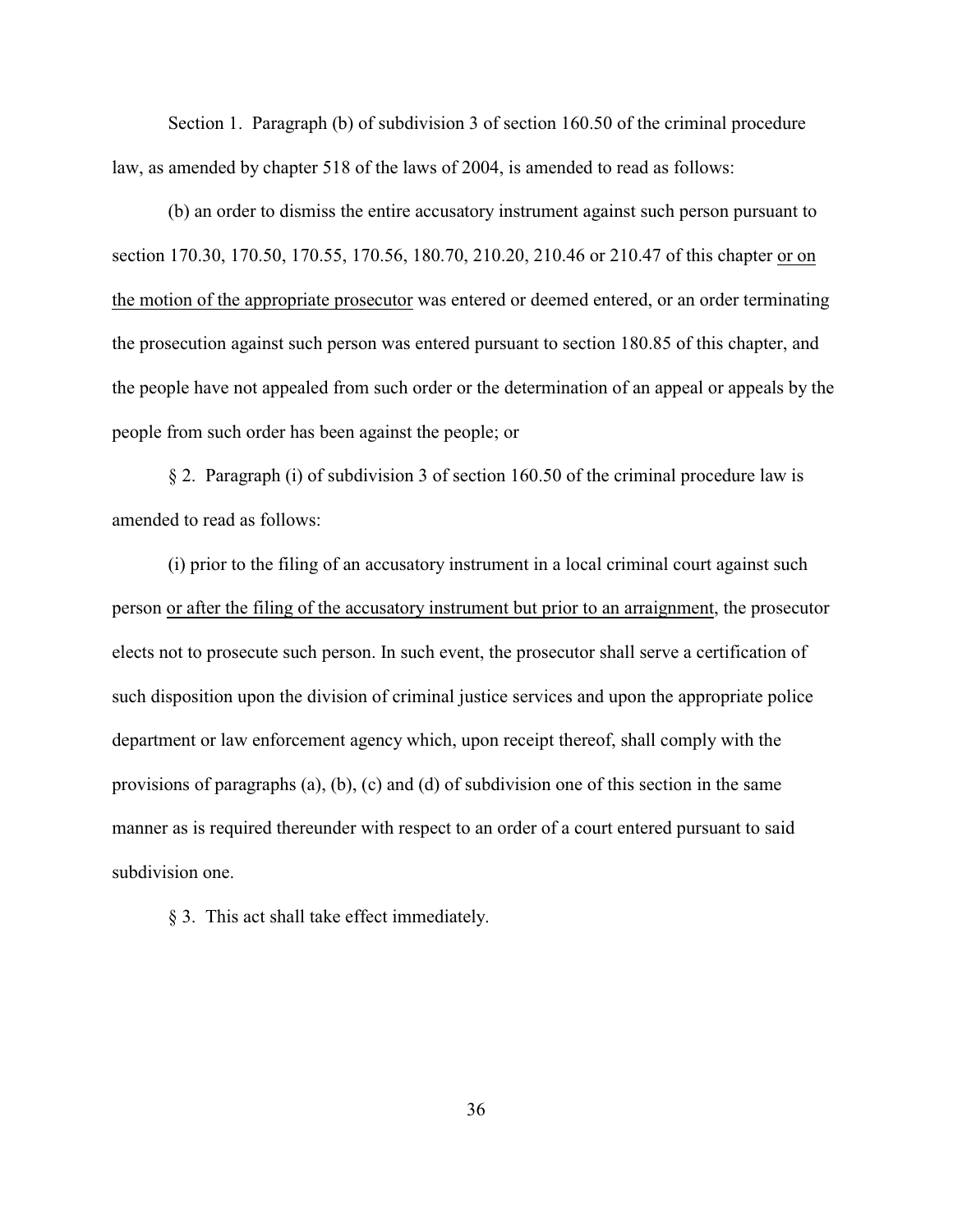8. Authorize Electronic Signature in Accusatory Instruments and Supporting Depositions (CPL 1.20, 100.20, 100.25, 100.30, 150.10, and VTL § 207)

This measure amends various sections of the Criminal Procedure Law and the Vehicle and Traffic Law to authorize the use of electronic signatures in criminal proceedings.

Police agencies throughout the state are currently issuing simplified traffic informations and supporting depositions which are "signed" with a digitally stored signature. The Electronic Signatures and Records Act, State Technology Law (§§ 301-309 ("ESRA")), the purpose of which is "to support and encourage electronic commerce and electronic government" (see L. 1999, c. 314, § 1), expressly authorizes the use of electronic signatures and records in lieu of handwritten signatures and paper documents and sets forth the rules for their creation, protection, use, and authentication. Under ESRA, the electronic records and the electronic signatures, which execute those government records, have all the force and effect of non-electronic records and the non-electronic signatures that may be affixed to them. State Technology Law §§ 304 and 305.

The problem is that although ESRA expressly makes those electronic government records and related signatures admissible in any court where provisions of the CPLR -- such as those governing the admissibility of business records -- are applicable, this standard is inadequate for ensuring that electronic signatures are placed on the electronic version of legal instruments used in criminal court proceedings, such as simplified informations and supporting depositions, in a manner that complies with due process. See People v. Rose, 11 Misc.3d 200 (2005).

This measure seeks to comply with due process by creating a definition of an electronic signature that provides that in addition to being an electronic or digital signal assigned to and under the sole control of a specific person, the use of the electronic signature will be deemed to express the electronic signer's intent to execute the instrument with the same force and effect as a signature made by hand for the purpose of authenticating or verifying the contents of the instrument with which it is associated. This measure also amends provisions of the Criminal Procedure Law and Vehicle and Traffic Law to expressly authorize the use of an electronic signature in an accusatory instrument and a supporting deposition.

By authorizing the issuance of simplified traffic informations and supporting depositions using electronic signatures, this measure will ensure the success of electronic ticketing.

## Proposal

AN ACT to amend the criminal procedure law and vehicle and traffic law, in relation to the use of electronic signatures

The People of the State of New York, represented in Senate and Assembly, do enact as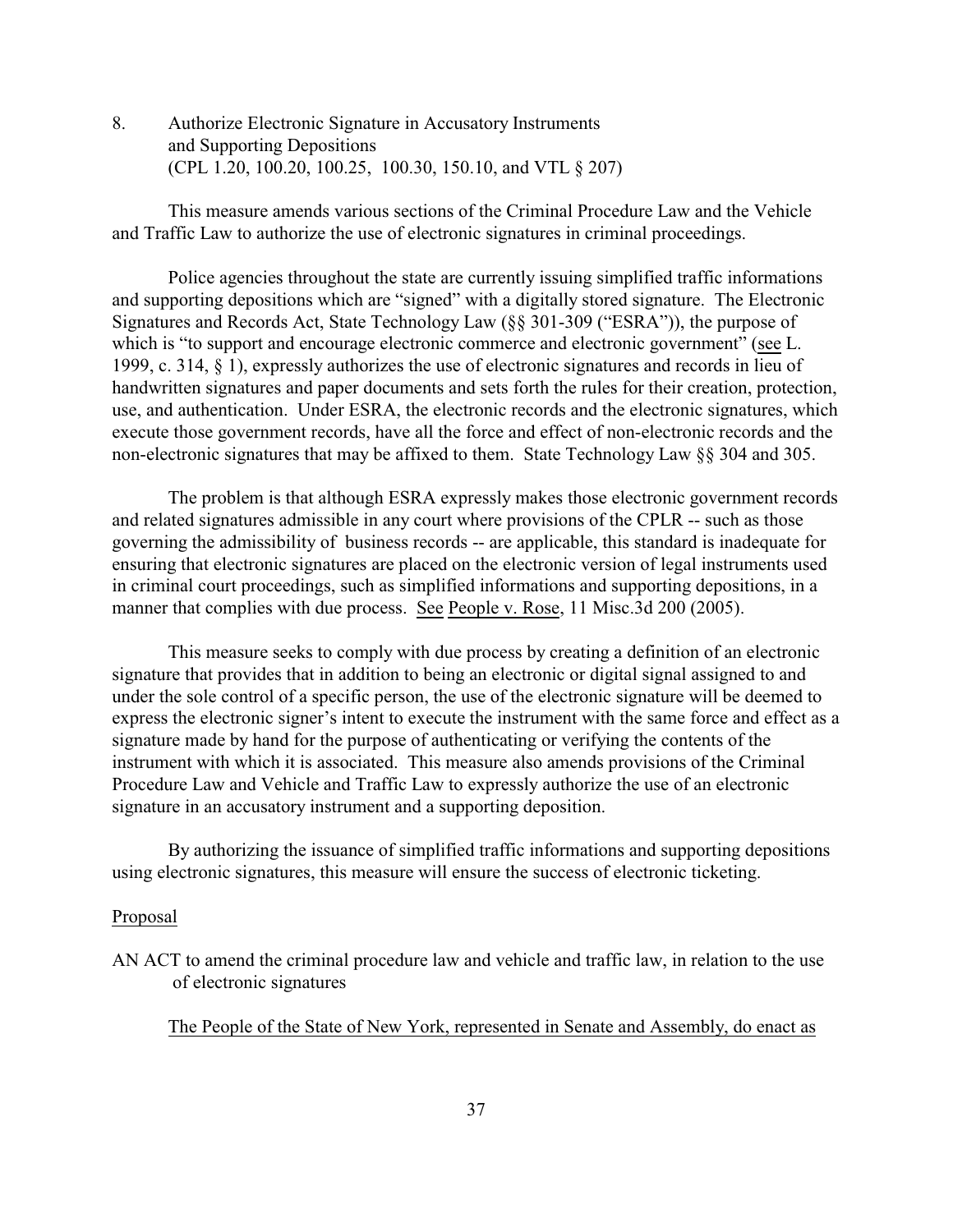follows:

§ 1. Section 1.20 of the criminal procedure law is amended by adding a new subdivision 44 to read as follows:

44. "Electronic signature" means a handwritten signature which is stored digitally as a digital or electronic symbol, which is attached to or logically associated with an electronic record which has been completed except for the addition of such electronic signature and which was executed or adopted by a person with the intent to sign the record and which must be unique to the person using it, capable of verification, under the sole control of the person using it, attached to or associated with data in such a manner that authenticates the attachment of the signature to particular data and the integrity of the data transmitted, and intended by the party using it to have the same force and effect as the use of a signature affixed by hand.

§ 2. Subdivision 1 of section 1.20 of the criminal procedure law, as amended by chapter 209 of the laws of 1990, is amended to read as follows:

1. "Accusatory instrument" means an indictment, an indictment ordered reduced pursuant to subdivision one-a of section 210.20 of this chapter, an information, a simplified information, a prosecutor's information, a superior court information, a misdemeanor complaint or a felony complaint. Every accusatory instrument, regardless of the person designated therein as accuser, constitutes an accusation on behalf of the state as plaintiff and must be entitled "the people of the state of New York" against a designated person, known as the defendant. An accusatory instrument may be signed with either a handwritten signature or an electronic signature as defined in section subdivision forty-four of this section.

§ 3. Section 100.20 of the criminal procedure law, as amended by chapter 661 of the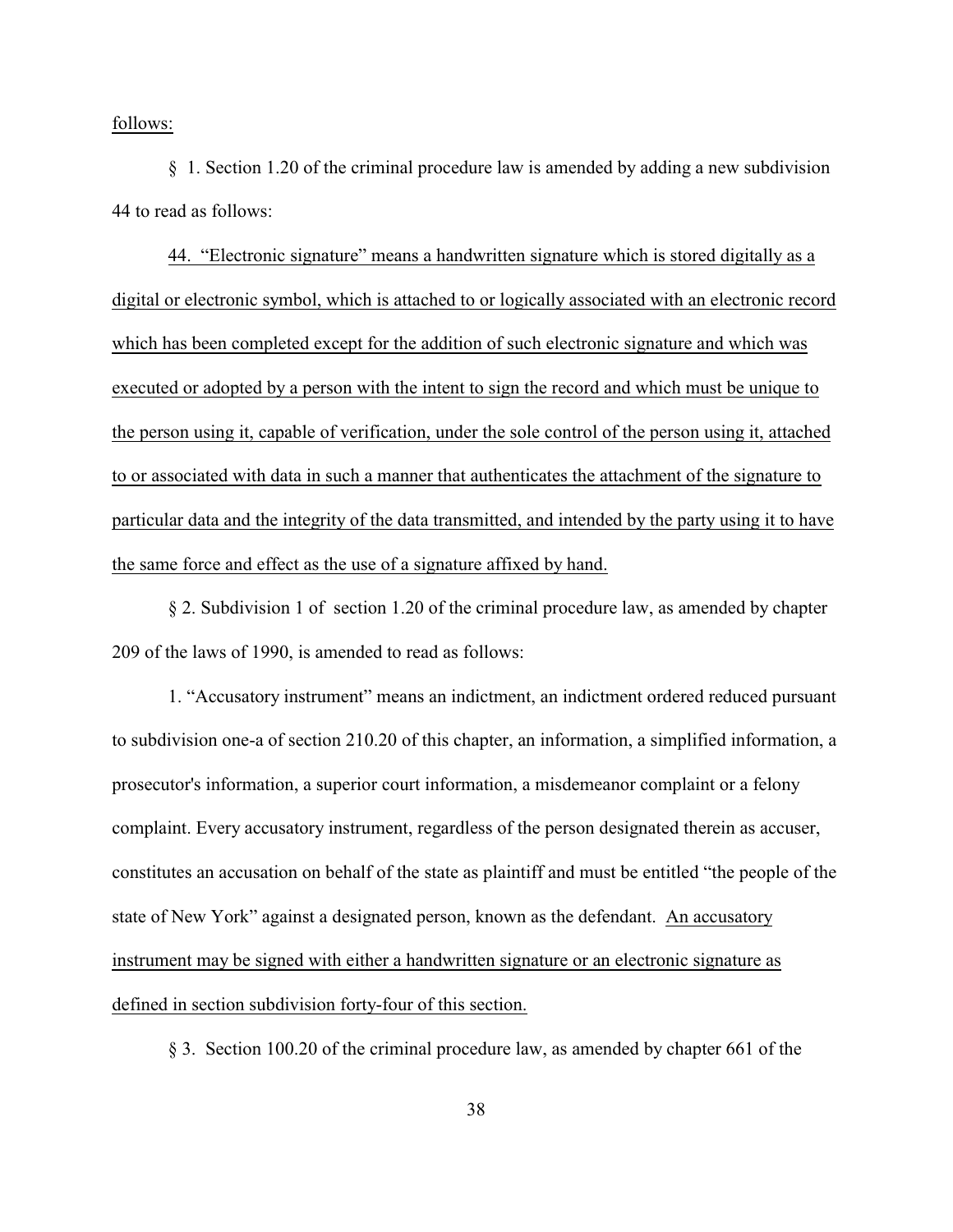laws of 1972, is amended to read as follows:

§ 100.20. Supporting deposition; definition, form and content. A supporting deposition is a written instrument accompanying or filed in connection with an information, a simplified information, a misdemeanor complaint or a felony complaint, subscribed and verified by a person other than the complainant of such accusatory instrument, and containing factual allegations of an evidentiary character, based either upon personal knowledge or upon information and belief, which supplement those of the accusatory instrument and support or tend to support the charge or charges contained therein. A supporting deposition may be signed with either a handwritten signature or an electronic signature as defined in subdivision forty-four of section 1.20 of this chapter.

§ 4. Subdivision 1 of section 100.25 of the criminal procedure law, as amended by chapter 707 of the laws of 1974, is amended to read as follows:

1. A simplified information must be substantially in the form prescribed by the commissioner of motor vehicles, the commissioner of parks and recreation, or the commissioner of environmental conservation, as the case may be. The simplified information may be signed with either a handwritten signature or an electronic signature as defined in subdivision forty-four of section 1.20 of this chapter.

§ 5. Section 100.30 of the criminal procedure law is amended by adding a new subdivision 3 to read as follows:

3. The signature accompanying a verification specified in subdivision one may be signed with either a handwritten signature or an electronic signature as prescribed in subdivision fortyfour of section 1.20 of this chapter.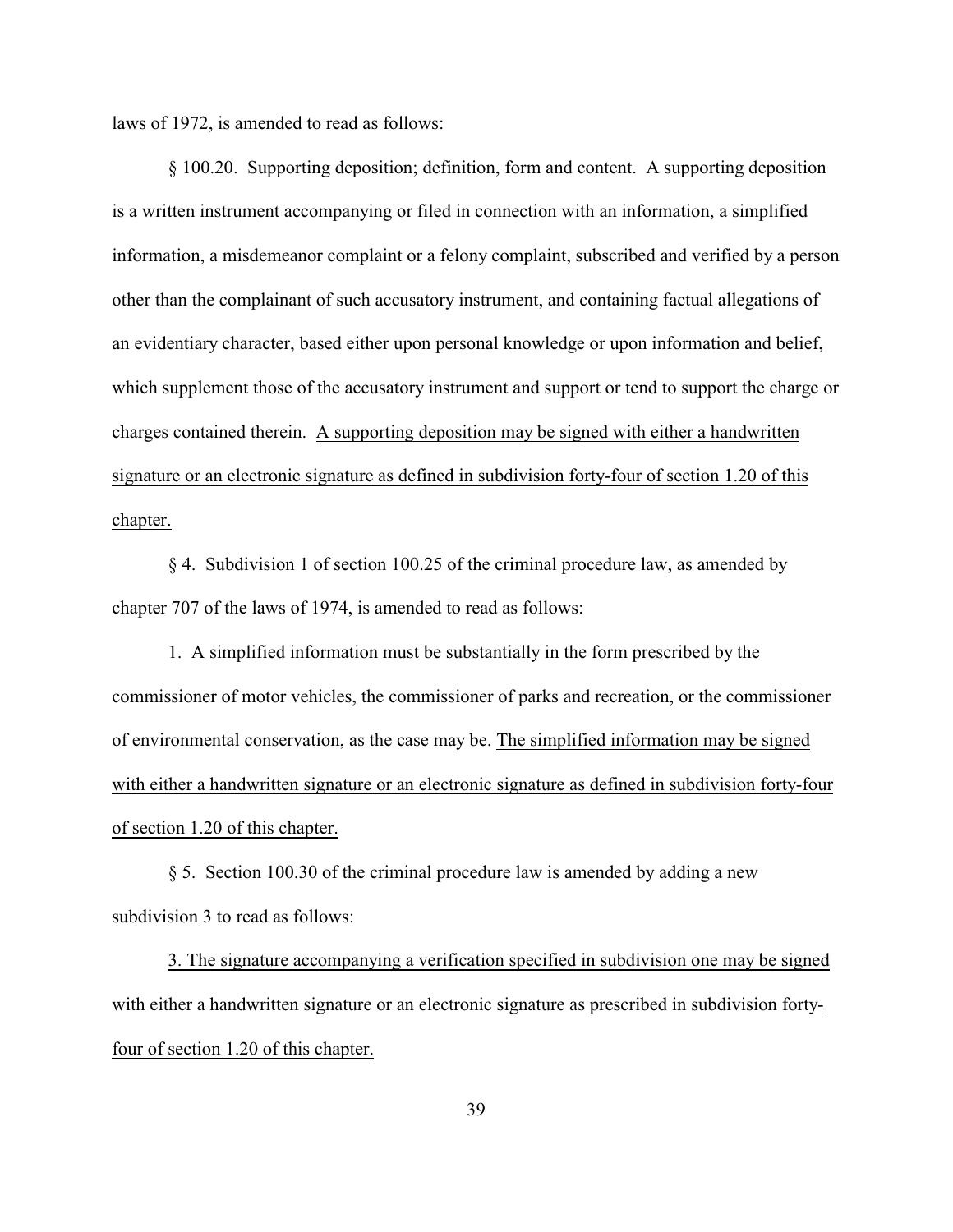§ 6. Subdivision 1 of section 150.10 of the criminal procedure law, as amended by chapter 67 of the laws of 1996, is amended to read as follows:

1. An appearance ticket is a written notice issued and subscribed by a police officer or other public servant authorized by state law or local law enacted pursuant to the provisions of the municipal home rule law to issue the same, directing a designated person to appear in a designated local criminal court at a designated future time in connection with his or her alleged commission of a designated offense. A notice conforming to such definition constitutes an appearance ticket regardless of whether it is referred to in some other provision of law as a summons or by any other name or title. The appearance ticket may be signed with either a handwritten signature or an electronic signature as defined in subdivision forty-four of section 1.20 of this chapter.

§ 7. Subdivision 1 of section 207 of the vehicle and traffic law, as amended by chapter 173 of the laws of 1990, is amended to read as follows:

1. Except as otherwise provided, the commissioner shall be authorized consistent with the applicable provisions of the criminal procedure law to prescribe the form of summons and complaint or simplified information in all cases involving a violation of any provision of this chapter, including section twelve hundred three-c, or of any provision of the tax law or of the transportation law regulating traffic, or of any ordinance, rule or regulation relating to traffic, and to establish procedures for proper administrative controls over the disposition thereof. The commissioner is not authorized to prescribe the form of summons and complaint for parking, stopping or standing violations or a violation of article forty-seven or forty-eight of this chapter.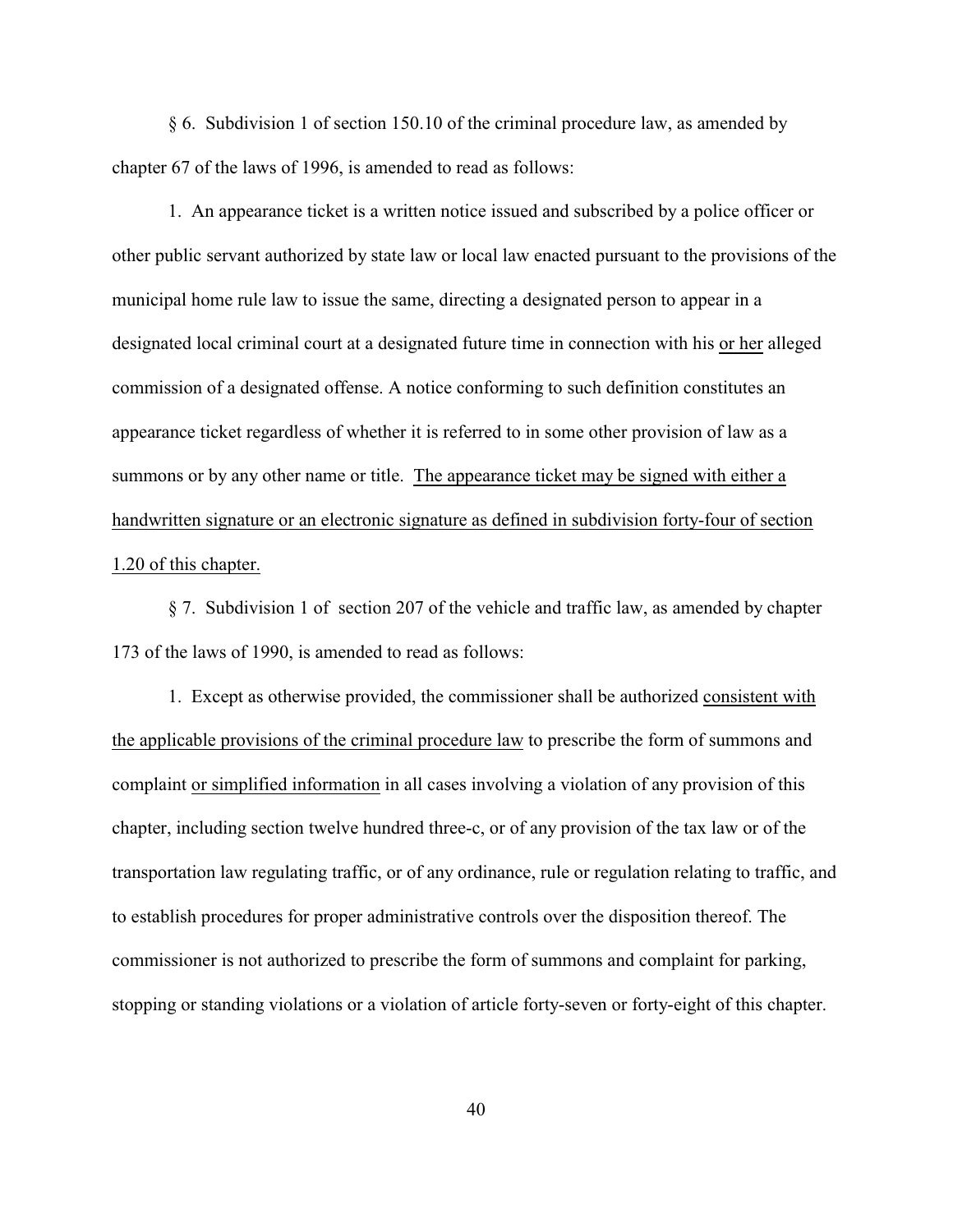§ 8. This act shall take effect on the first day of November next succeeding the date on which it shall have become a law and shall apply to all actions and proceedings commenced on or after such effective date.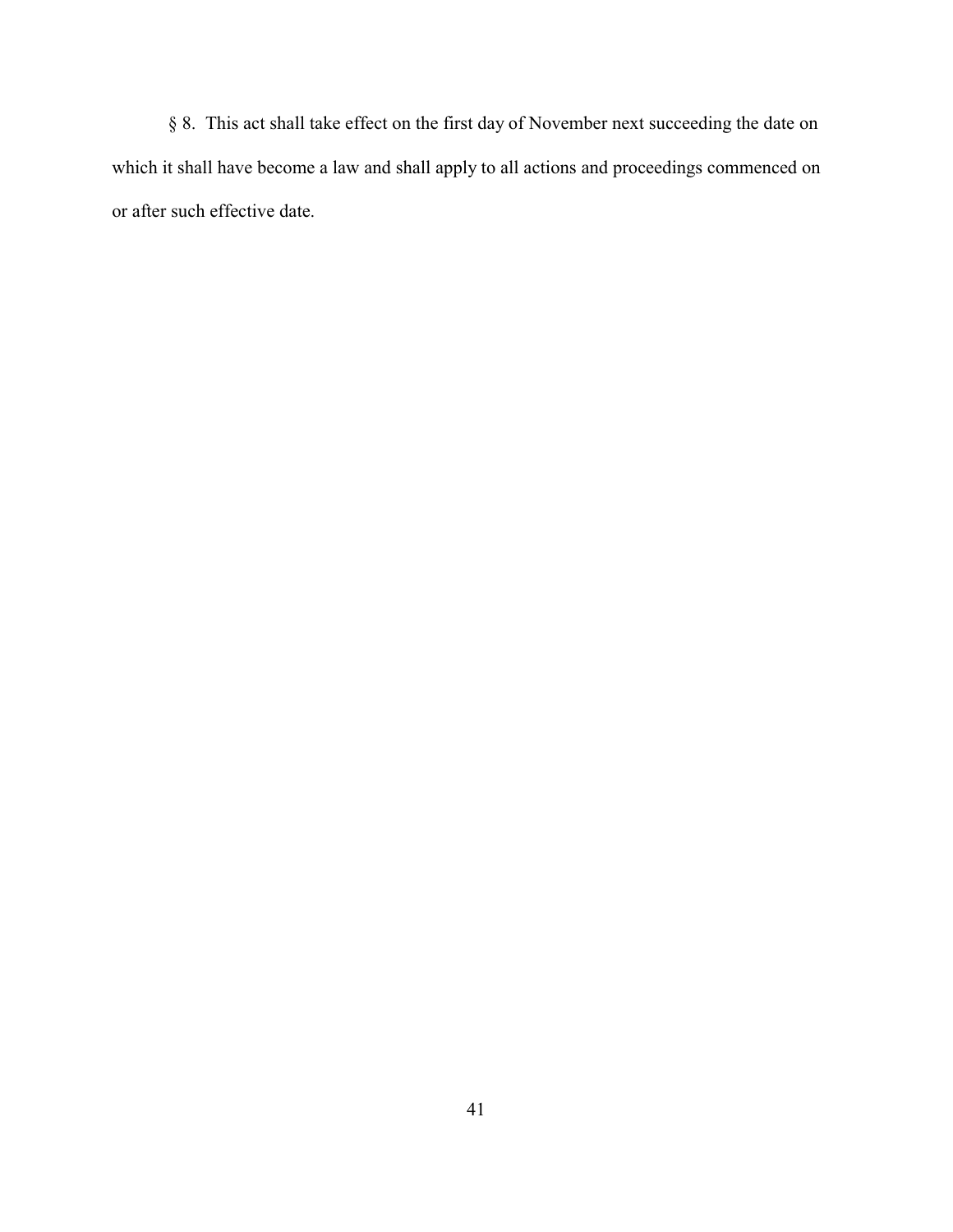9. Single Judge Trials in Certain Misdemeanor Cases (CPL 340.40(2))

This measure amends section 340.40 of the Criminal Procedure Law to authorize single judge trials in all local criminal courts where the term of imprisonment for the offense is not more than six months.

Section 340.40(2) of the Criminal Procedure Law now provides that a defendant charged by information with a misdemeanor must be accorded a jury trial, except that, in the New York City Criminal Court, a defendant must be accorded a single judge trial where the authorized term of imprisonment for the charged misdemeanor is not more than six months.

This measure would extend the exception now applicable only in the New York City Criminal Court to all local criminal courts. Thus, in local criminal courts located outside of New York City, trials of class B misdemeanors would be nonjury trials only. This measure does not infringe on a defendant's right to a jury trial because, under the Constitution, the right to a jury trial attaches only when charged with a crime for which the maximum penalty is more than six months' incarceration. See Baldwin v. New York, 399 U.S. 66 (1970). Moreover, this measure would enlarge the misdemeanor trial capacity of the State's other local criminal courts.

By authorizing single judge trials for offenses less than six months, this measure would shorten the time from arraignment to trial, reduce the costs associated with empaneling a jury, and insure an adequate supply of jurors for the trial of more serious misdemeanors and felony charges.

### Proposal

AN ACT to amend the criminal procedure law, in relation to trial in certain local criminal courts

#### The People of the State of New York, represented in Senate and Assembly, do enact as

# follows:

Section 1. Subdivision 2 of section 340.40 of the criminal procedure law, as amended

by chapter 673 of the laws of 1984, is amended to read as follows:

2. In any local criminal court a defendant who has entered a plea of not guilty to an

information which charges a misdemeanor must be accorded a jury trial, conducted pursuant to

article three hundred sixty, except that [in the New York city criminal court,] the trial of an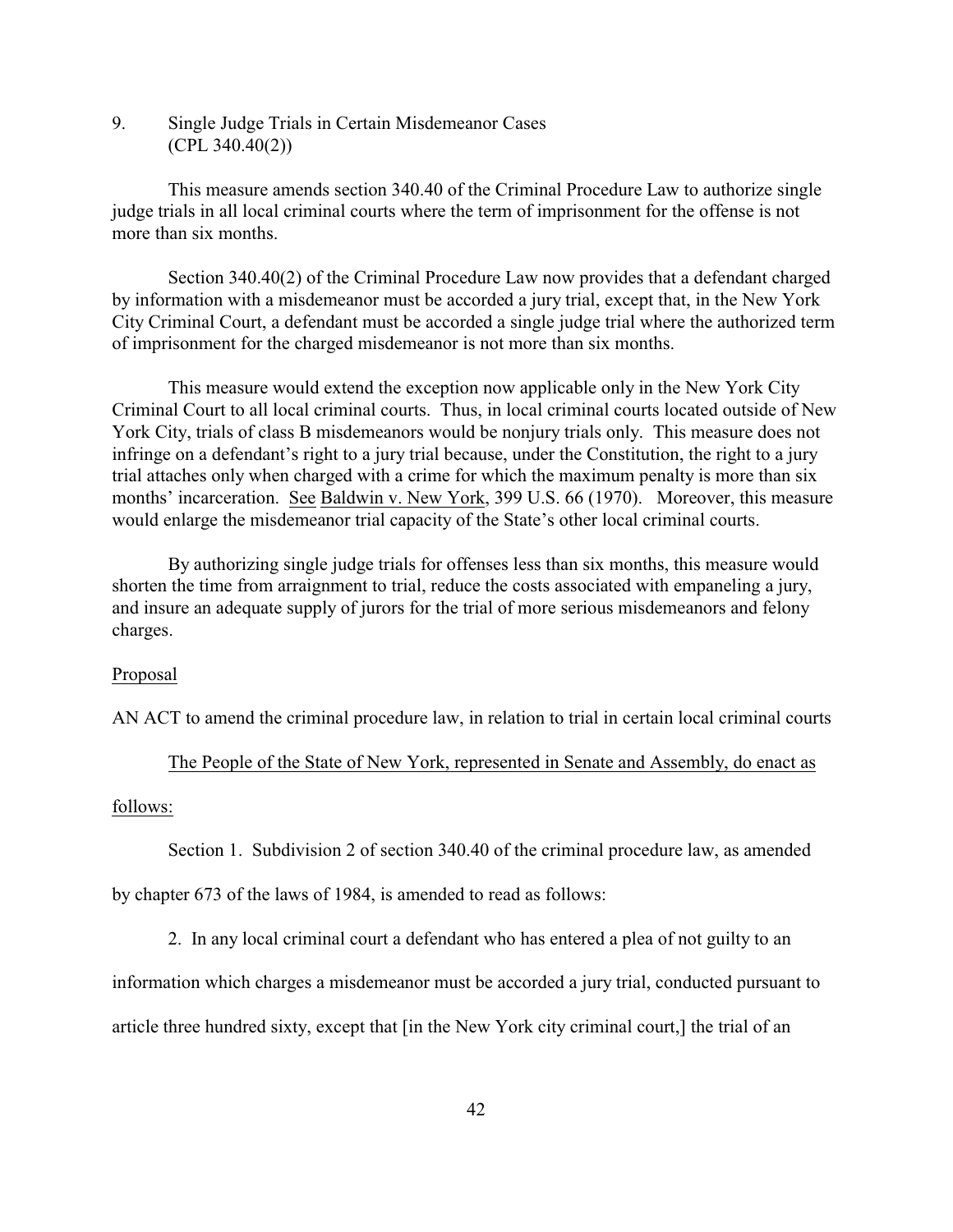information which charges a misdemeanor for which the authorized term of imprisonment is not more than six months must be a single judge trial. The defendant may at any time before trial waive a jury trial in the manner prescribed in subdivision two of section 320.10, and consent to a single judge trial.

§ 2. This act shall take effect on the first day of November next succeeding the date on which it shall have become a law.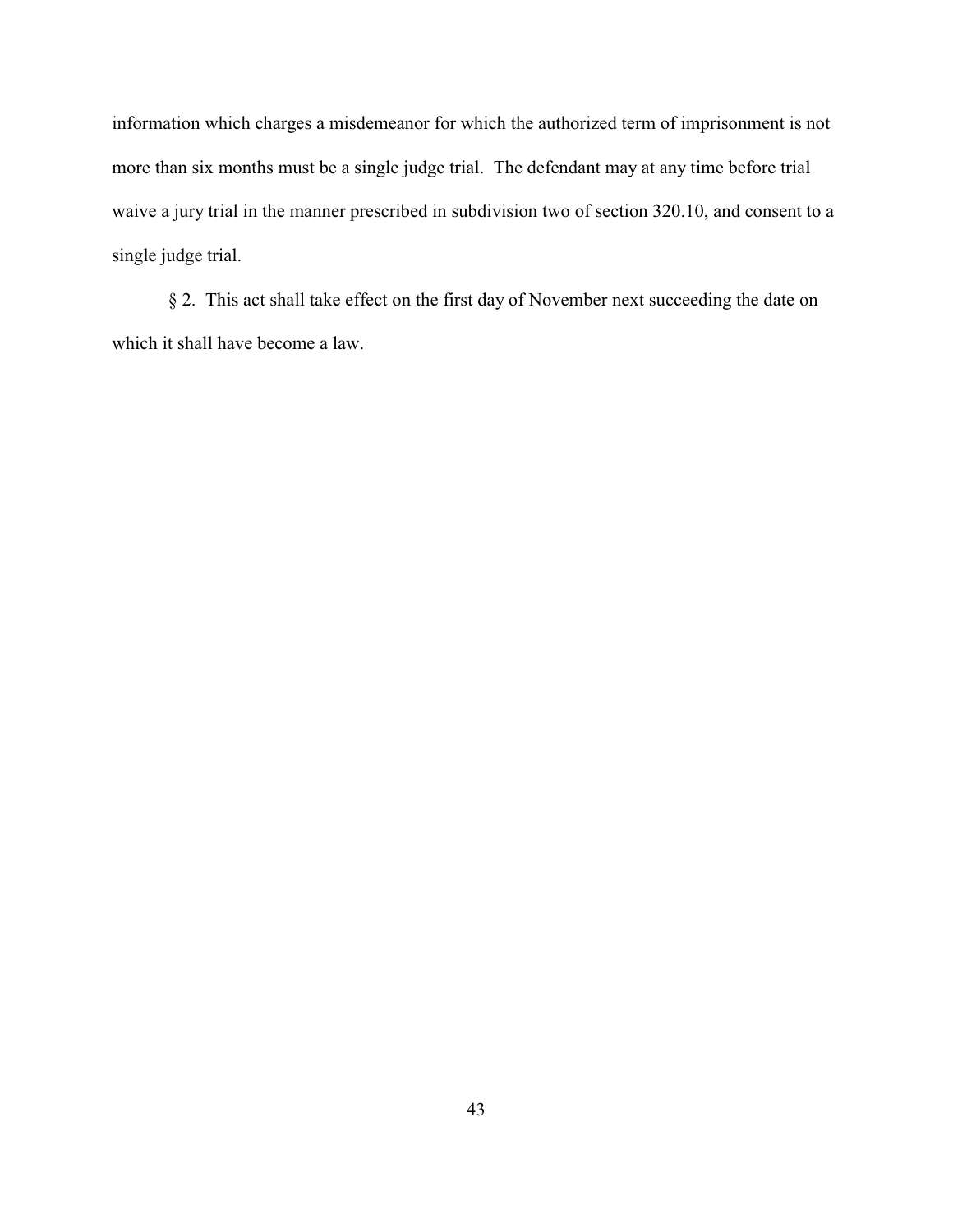10. Authorizing Judicial Hearing Officers to Hear and Report on Motion to Vacate a Criminal Judgment or Sentence (CPL 440.30)

This measure amends section 440.30 of the Criminal Procedure Law to authorize a judicial hearing officer to hear and report on a motion to vacate a judgment or set aside a sentence in a criminal proceeding.

Section 440.30 of the Criminal Procedure Law sets forth the procedure for commencing and disposing of a motion to vacate a judgment, authorized by CPL 440.10, and a motion to set aside a sentence, authorized by CPL 440.20. A motion under section 440.30, which must be in writing and made upon notice to the office of the prosecutor, is often time-consuming in that it requires a careful examination of voluminous records and, when an issue of fact presents itself, an evidentiary hearing. See CPL 440.30.

Judicial hearing officers constitute a resource appropriately matched to the task of hearing this type of application. Persons holding this office are retired judges appointed to perform certain designated judicial functions in civil and criminal courts pursuant to Article 22 of the Judiciary Law and serve in that capacity for the purpose of freeing judges to conduct more trials. People v. Scalza, 76 N.Y.2d 604, 608 (1990). The Criminal Procedure Law authorizes a judicial hearing officer to perform a judicial function in certain circumstances, depending on the court. For example, in a superior criminal court, a judicial hearing officer is authorized, upon a reference from the court, to hear a pre-trial motion and report his or her findings of fact and law (CPL 255.20(4)). In a local criminal court, a judicial hearing officer is authorized, provided the parties consent, to try issues of fact and preside over bench trials of class B and unclassified misdemeanors (CPL 350.20). Currently, there are approximately 300 judicial hearing officers serving in all trial courts throughout the state, including courts which exercise criminal jurisdiction.

This measure would authorize a criminal court to refer a motion under section 440.30 to a judicial hearing officer for a report of his or her findings of fact and law. In connection with such an application, the judicial hearing officer would have the same authority as a judge of the criminal court to hear the application, including holding an evidentiary hearing. The judicial hearing officer, however, would not have the authority to decide the application. Instead, the judicial hearing officer would be required to report to the referring court his or her findings of fact and conclusions of law. After reviewing the submissions of the parties, the record created by the judicial hearing officer, and his or her report and recommendation, the referring court would then issue a decision.

By authorizing a judicial hearing officer to hear, but not determine, these time-consuming post-trial motions, this measure would enable more judges to try cases and thereby lessen delay, which the Court of Appeals has described as "a recognized evil to the fair administration of the criminal justice system." People v. Scalza, 76 N.Y.2d at 610.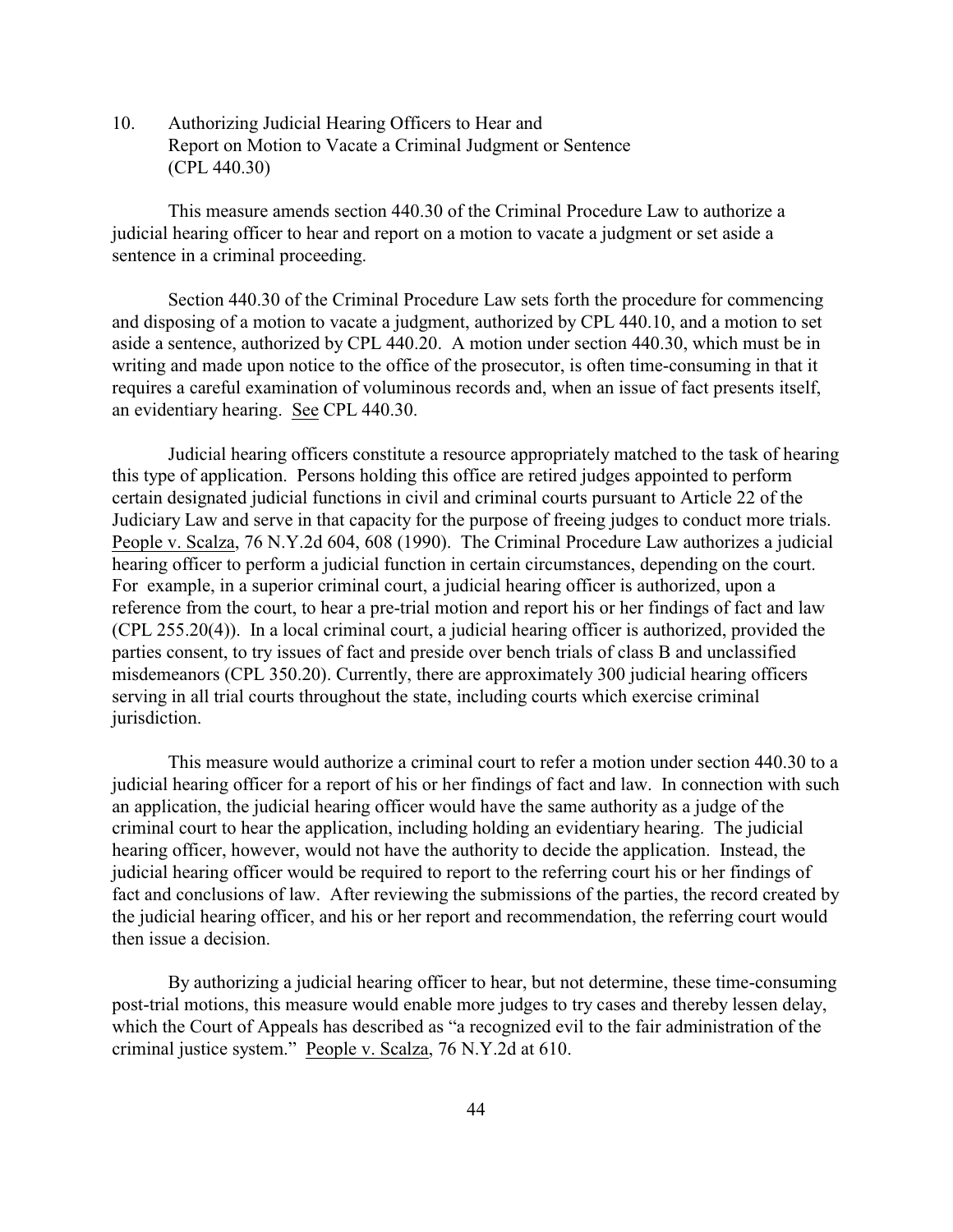#### Proposal

AN ACT to amend the criminal procedure law, in relation to authorizing a judicial hearing officer to hear and report a motion to vacate a criminal judgment or sentence

The People of the State of New York, represented in Senate and Assembly, do enact as follows:

Section 1. Section 440.30 of the criminal procedure law is amended by adding a new subdivision 8 to read as follows:

(8) Any motion, pursuant to either section 440.10 or 440.20 in accordance with the procedure specified in subdivision one of this section, may be referred by the court to a judicial hearing officer who shall entertain it in the same manner as a court. In the discharge of this responsibility, the judicial hearing officer shall have the same powers as a judge of the court making the assignment, except that the judicial hearing officer shall not determine the motion but shall file a report with the court setting forth findings of fact and conclusions of law. The rules of evidence shall be applicable at any hearing conducted hereunder by a judicial hearing officer. A transcript of any testimony taken, together with the exhibits or copies thereof, shall be filed with the report. The court shall determine the motion on the motion papers, affidavits and other documents submitted by the parties thereto, the record of the hearing before the judicial hearing officer, and the judicial hearing officer's report.

§ 2. This act shall take effect on the first day of November next succeeding the date on which it shall have become a law.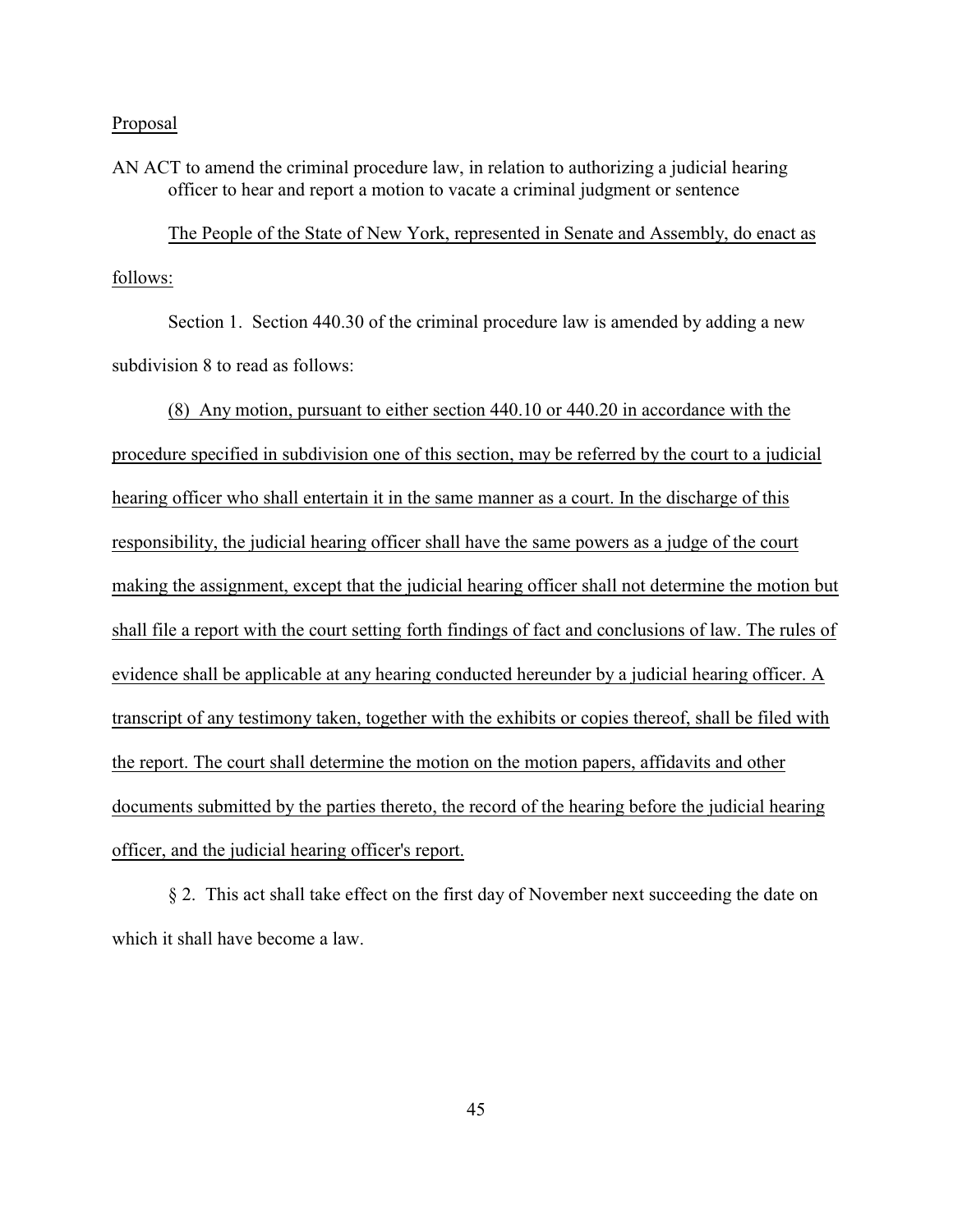11. Probation for Endangering the Welfare of a Child (Penal Law § 65.00)

This measure amends section 65.00 of the penal law to authorize the imposition of a term of probation of three to five years for the offense of endangering the welfare of a child.

The sentence of probation seeks to provide an offender with an opportunity to rehabilitate him- or herself, without institutional confinement, subject to conditions imposed by the sentencing court and enforced by the probation officer under whose supervision the offender is placed. See CPL 65.00(1).

A person is guilty of endangering the welfare of a child if he or she knowingly acts in a manner likely to be injurious to the physical, mental or moral welfare of a child less than seventeen years old or directs or authorizes the child to engage in an occupation involving a substantial risk of danger to his or her life or health. Penal Law § 260.10(1). In addition, a person is guilty of this offense if, being a parent, guardian or other person legally charged with the care or custody of a child less than eighteen years old, he or she fails or refuses to exercise reasonable diligence in the control of such child to prevent him or her from becoming an "abused child," a "neglected child," or juvenile delinquent" or a "person in need of supervision," as those terms are defined by the Family Court Act. Penal Law § 260.10(2). Endangering the welfare of a child is a class A misdemeanor (Penal Law § 260.10) and subject to a probation period of three years. CPL 65.00(3)(ii).

The problem is that, although convictions for this offense cover a wide range of factual scenarios, many of these convictions are compromise solutions to more serious cases of child endangerment, including child abuse, for which a period of court-supervised probation greater than three years would be appropriate. The maximum period of probation for this offense is capped at five years in order to provide for a probation period that is consistent with the sentencing scheme set forth in section 65.00(3), which authorizes a sentence of probation of six years for a class A misdemeanor sexual assault. See CPL 65.00(3)(i). A sexual assault is defined as a conviction for an offense defined in Penal Law Article 130 (sexual offenses), section 263 (sexual performance by a child), and sections 255.255, 25.26, or 255.27 (incest). A period of probation that is greater than three but less than six years for endangering the welfare of a child is appropriate because in some instances the conviction for this offense may be the result of plea bargain down from an offense that could constitute a sexual assault.

By enabling a court to exercise some discretion, particularly with respect to how it supervises the interaction between family members in a case resulting in a conviction for endangering the welfare of a child, this measure would enable the sentencing court to impose a sentence that more appropriately applies to the facts of the case.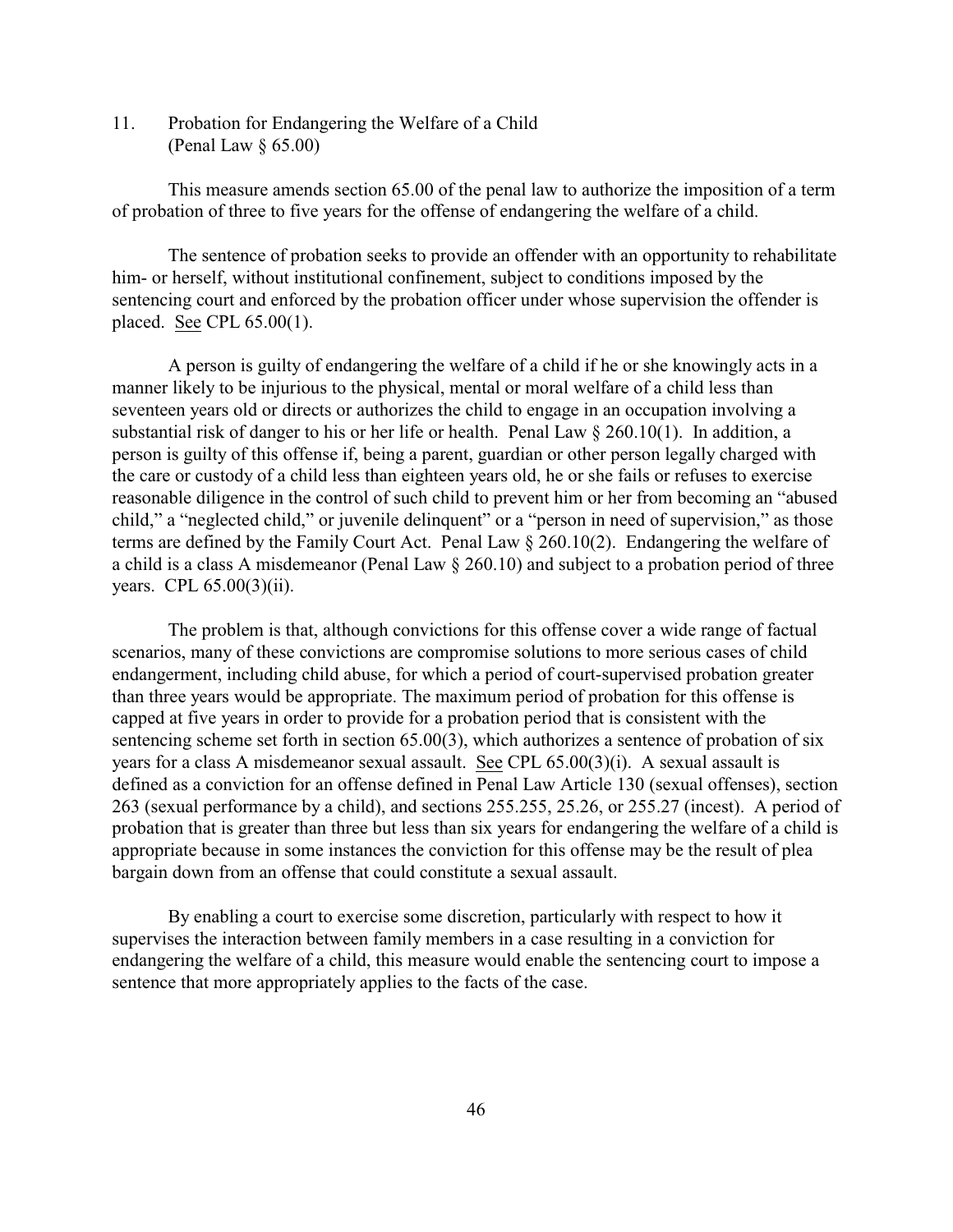# Proposal

AN ACT to amend the penal law, in relation to authorizing a term of probation for the offense of endangering the welfare of a child

The People of the State of New York, represented in Senate and Assembly, do enact as

follows:

Section 1. Subparagraph (ii) of paragraph (b) of subdivision 3 of section 65.00 of the

penal law, as amended by chapter 1 of the laws of 2000, is amended to read as follows:

(ii) For a class A misdemeanor sexual assault, the period of probation shall be six years;

(iii) For the class A misdemeanor of endangering the welfare of a child, the period of

# probation shall be from three years to five years.

§ 2. This act shall take effect on the first day of November next succeeding the date on which it shall have become a law.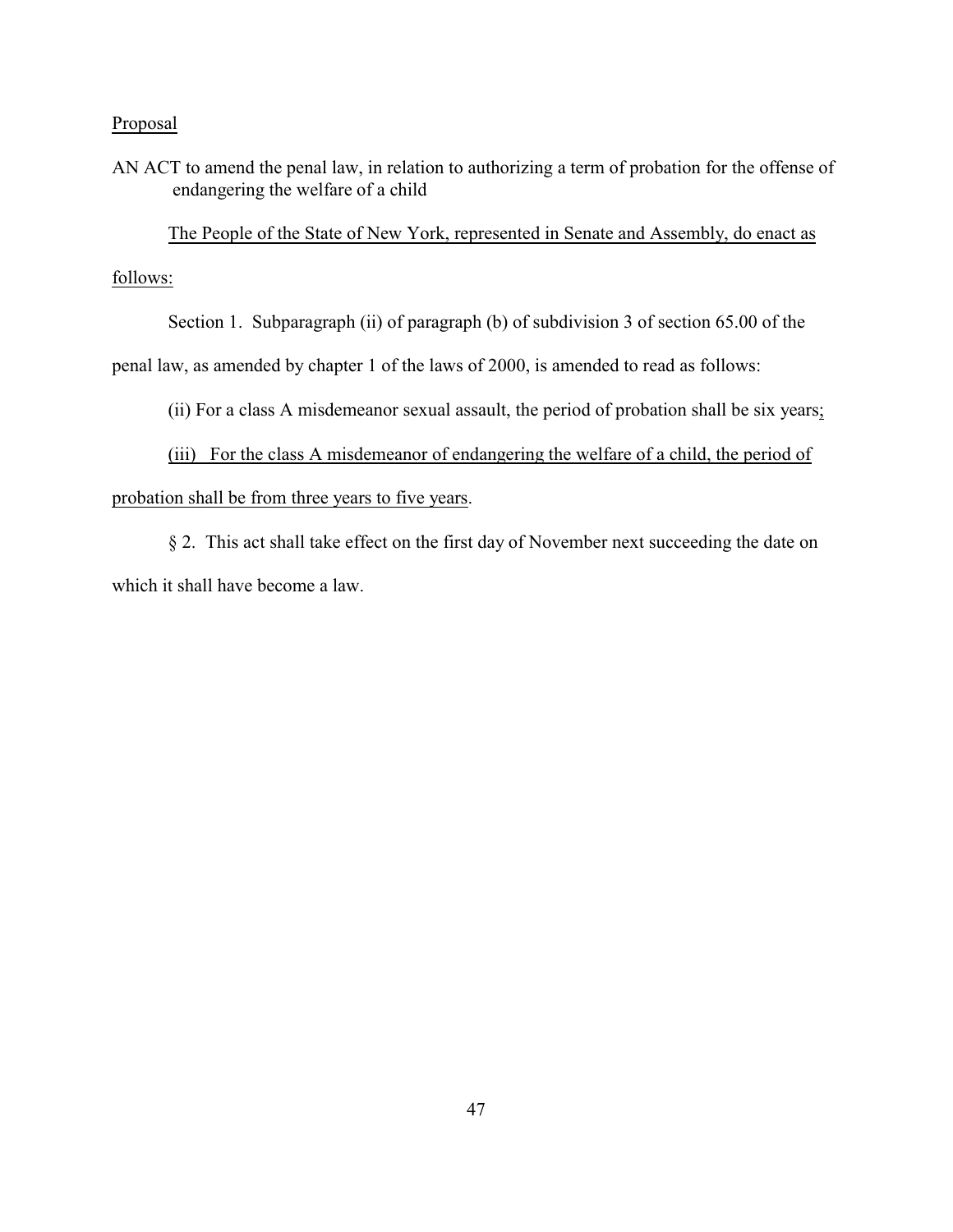12. Fingerprinting of Defendant Charged with Aggravated Unlicensed Operation of a Motor Vehicle in the Second Degree (CPL 160.10)

This measure amends section 160.10 of the Criminal Procedure Law to authorize the taking of the fingerprints of a defendant charged with aggravated unlicensed operation of a motor vehicle in the second degree.

Fingerprinting is the means by which the criminal justice system identifies persons who have been charged with or previously convicted of a criminal offense. Information concerning a defendant's prior criminal convictions is extremely useful to a court seeking to determine the appropriate order for securing the return of the defendant to answer a criminal charge. In addition, information concerning a defendant's prior criminal convictions may become relevant when determining a defendant's sentence. Section 160.10 of the Criminal Procedure Law lists the offenses for which the fingerprints of the person who is arrested and charged with any one of those offenses must be taken. Aggravated unlicensed operation of a motor vehicle in the second degree is not listed in section 160.10

Aggravated unlicensed operation of a motor vehicle is a frequently charged offense which involves persons who are driving a motor vehicle after their authority to do so has been revoked or suspended. Section 511 of the Vehicle and Traffic Law sets forth the degrees of guilt and the corresponding penalties for this category of offenses. A person is guilty of aggravated unlicensed operation of a motor vehicle in the second degree when that person operates a motor vehicle upon a public highway while knowing or having reason to know that his or her license is suspended, revoked or otherwise withdrawn by the commissioner, and where one of the following predicates is also established: (i) the defendant has been previously convicted for operating a motor vehicle with knowledge that his or her license was suspended or revoked; or (ii) the suspension or revocation of the license is based upon the defendant's refusal to submit to a test to determine if the defendant was driving under the influence of alcohol or drugs or is based on a conviction for driving while under the influence of alcohol or drugs; or (iii) the suspension was a mandatory suspension that was imposed for being charged with driving while intoxicated or impaired by drugs; or (iv) the defendant's license has been suspended three or more times for either failing to answer or appear in response to a charge of violating the traffic or tax laws or for failing to pay any fine imposed by a court. Vehicle and Traffic Law  $\S 511(2)$ .

This measure seeks to make aggravated unlicensed operation of a motor vehicle in the second degree a fingerprintable offense. In the absence of fingerprint information concerning a person who has been convicted of this offense -- an offense which demonstrates a propensity for engaging in conduct that not only undermines road safety but the authority of a court -- the court is without access to information vital to determining the appropriate securing order for that person when he or she is before the court on another charge of criminal conduct. The absence of this fingerprint information also undermines the court's ability to impose the appropriate penalty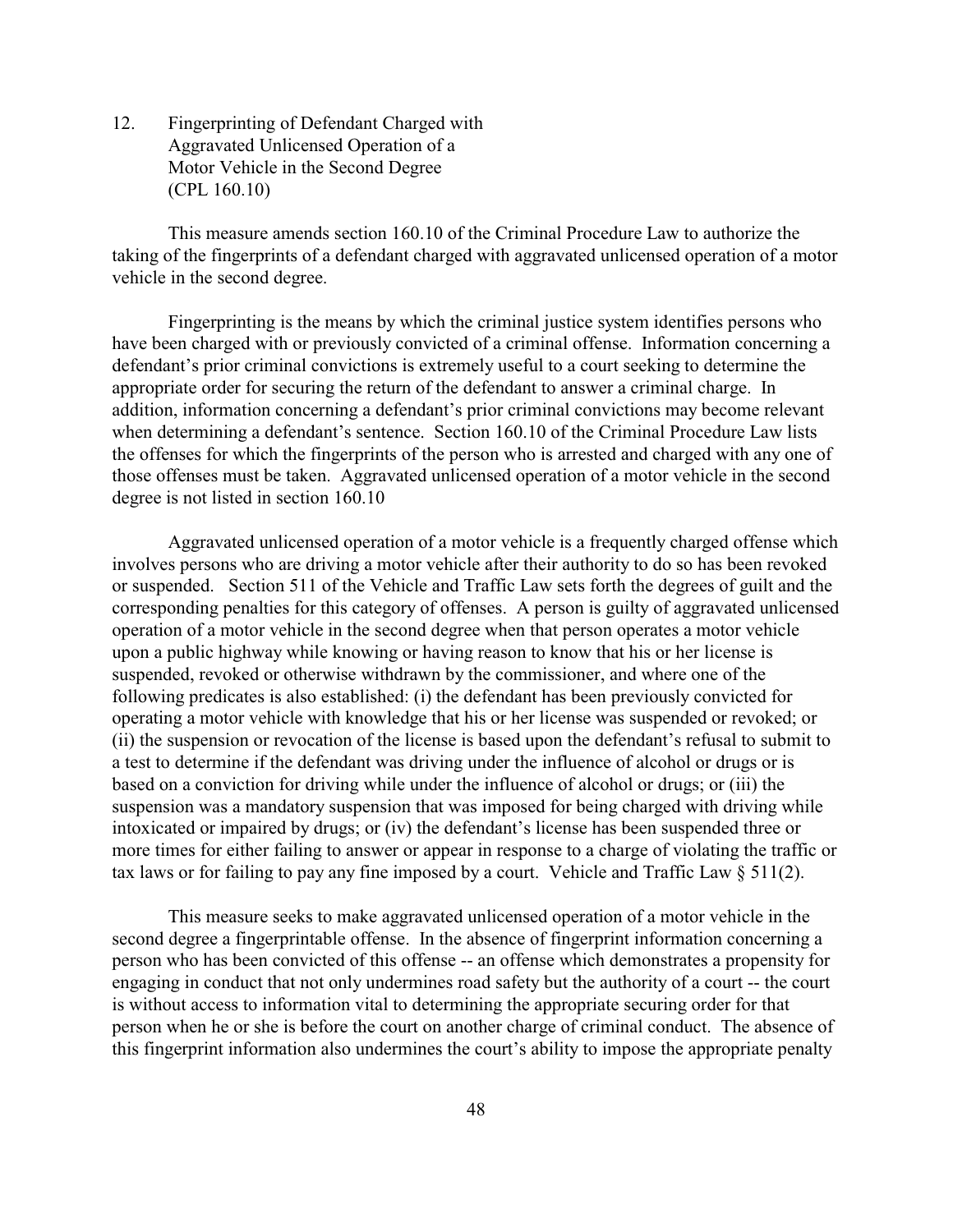particularly where the law authorizes the imposition of a higher penalty because a prior conviction for the fingerprintable offense is a predicate for the violation of another provision of the law. Here, a conviction for aggravate unlicensed operation of a motor vehicle in the second degree is the predicate for aggravated unlicensed operation of a motor vehicle in the first degree. Vehicle and Traffic Law § 511(3).

# Proposal

AN ACT to amend the criminal procedure law, in relation to the fingerprinting of a defendant charged with aggravated unlicensed operation of a motor vehicle in the second degree

The People of the State of New York, represented in Senate and Assembly, do enact as

# follows:

Section 1. Subdivision 1 of section 160.10 of the criminal procedure law is amended by

adding a new paragraph (f) to read as follows:

(f) Aggravated unlicensed operation of a motor vehicle in the second degree as defined by

subdivision 2 of section 511 of the vehicle and traffic law.

§ 2. This act shall take effect on the first day of November next succeeding the date on

which it shall have become a law.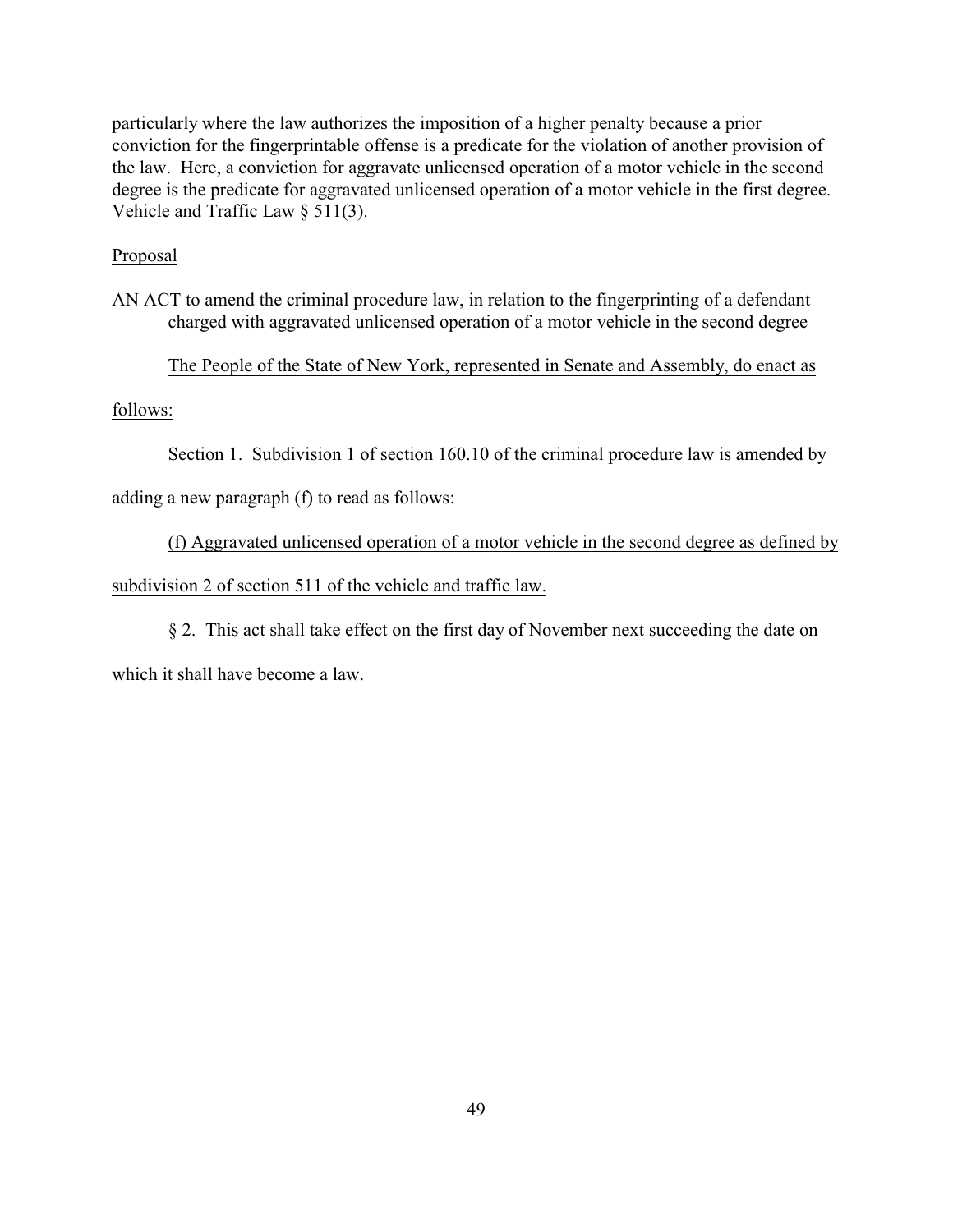13. Fingerprinting of Defendant Charged with Aggravated Unlicensed Operation of a Motor Vehicle in the Third Degree (CPL 160.10)

This measure amends section 160.10 of the Criminal Procedure Law to authorize the taking of the fingerprints of a defendant charged with aggravated unlicensed operation of a motor vehicle in the third degree.

Fingerprinting is the means by which the criminal justice system identifies persons who have been charged with or previously convicted of a criminal offense. Information concerning a defendant's prior criminal convictions is extremely useful to a court seeking to determine the appropriate order for securing the return of the defendant to answer a criminal charge. In addition, information concerning a defendant's prior criminal convictions may become relevant when determining a defendant's sentence. Section 160.10 of the Criminal Procedure Law lists the offenses for which the fingerprints of a person who is arrested and charged with any one of those offenses must be taken. Aggravated unlicensed operation of a motor vehicle in the third degree is not listed by section 160.10.

Aggravated unlicensed operation of a motor vehicle is a frequently-charged offense which involves persons who are driving a motor vehicle after their authority to do so have been revoked or suspended. Section 511 of the Vehicle and Traffic Law sets forth the degrees of guilt and the corresponding penalties for this category of offenses. A person is guilty of aggravated unlicensed operation of a motor vehicle in the third degree when that person operates a motor vehicle upon a public highway while knowing or having reason to know that his or her license is suspended, revoked or otherwise withdrawn by the commissioner. Vehicle and Traffic Law § 511(1).

This measure seeks to make aggravated unlicensed operation of a motor vehicle in the third degree a fingerprintable offense. In the absence of fingerprint information for a person who has been convicted of this offense -- an offense which demonstrates a propensity for engaging in conduct that undermines road safety -- the court is without access to information vital to determining the appropriate securing order for that person when he or she is before the court on another charge of criminal conduct. The absence of this fingerprint information also undermines the court's ability to impose the appropriate penalty particularly where the law authorizes the imposition of a higher penalty because a prior conviction for the fingerprintable offense is a predicate for the violation of another provision of the law. Here, a conviction for aggravated unlicensed operation of a motor vehicle in the third degree is the predicate for aggravated unlicensed operation of a motor vehicle in the second and first degrees. Vehicle and Traffic Law  $§ 511 (2)$  and (3).

This measure limits fingerprinting under section 160.10 to persons arrested or arraigned in New York City because the New York City Police Department has the resources to fingerprint persons charged with this offense.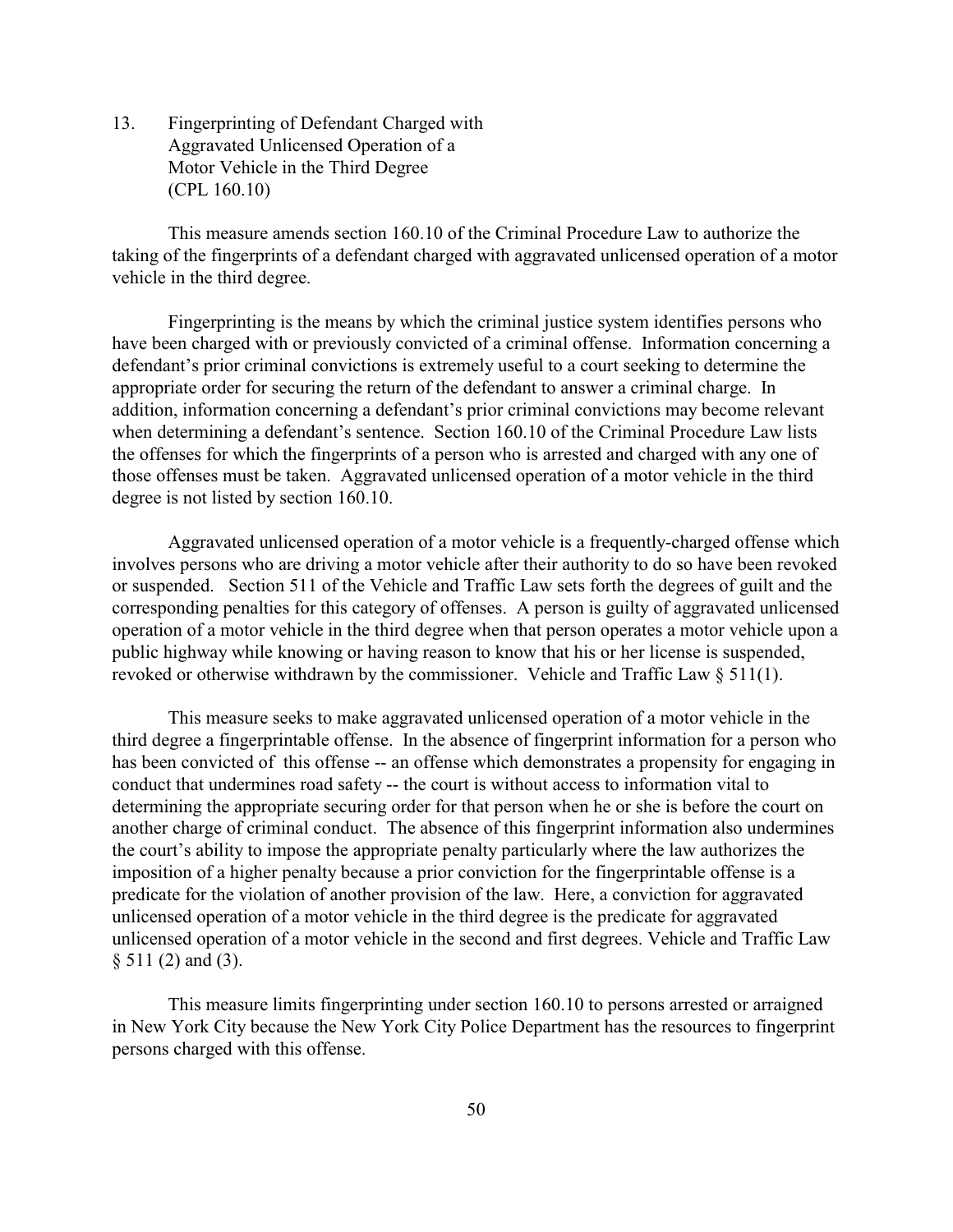# Proposal

AN ACT to amend the criminal procedure law, in relation to the fingerprinting of a defendant charged with aggravated unlicensed operation of a motor vehicle in the third degree

The People of the State of New York, represented in Senate and Assembly, do enact as

# follows:

Section 1. Subdivision 1 of section 160.10 of the criminal procedure law is amended by adding a new paragraph (f) to read as follows:

# (f) Aggravated unlicensed operation of a motor vehicle in the third degree as defined by subdivision 1 of section 511 of the vehicle and traffic law where the arrest or arraignment occurs in the city of New York.

§ 2. This act shall take effect on the first day of November next succeeding the date on which it shall have become a law.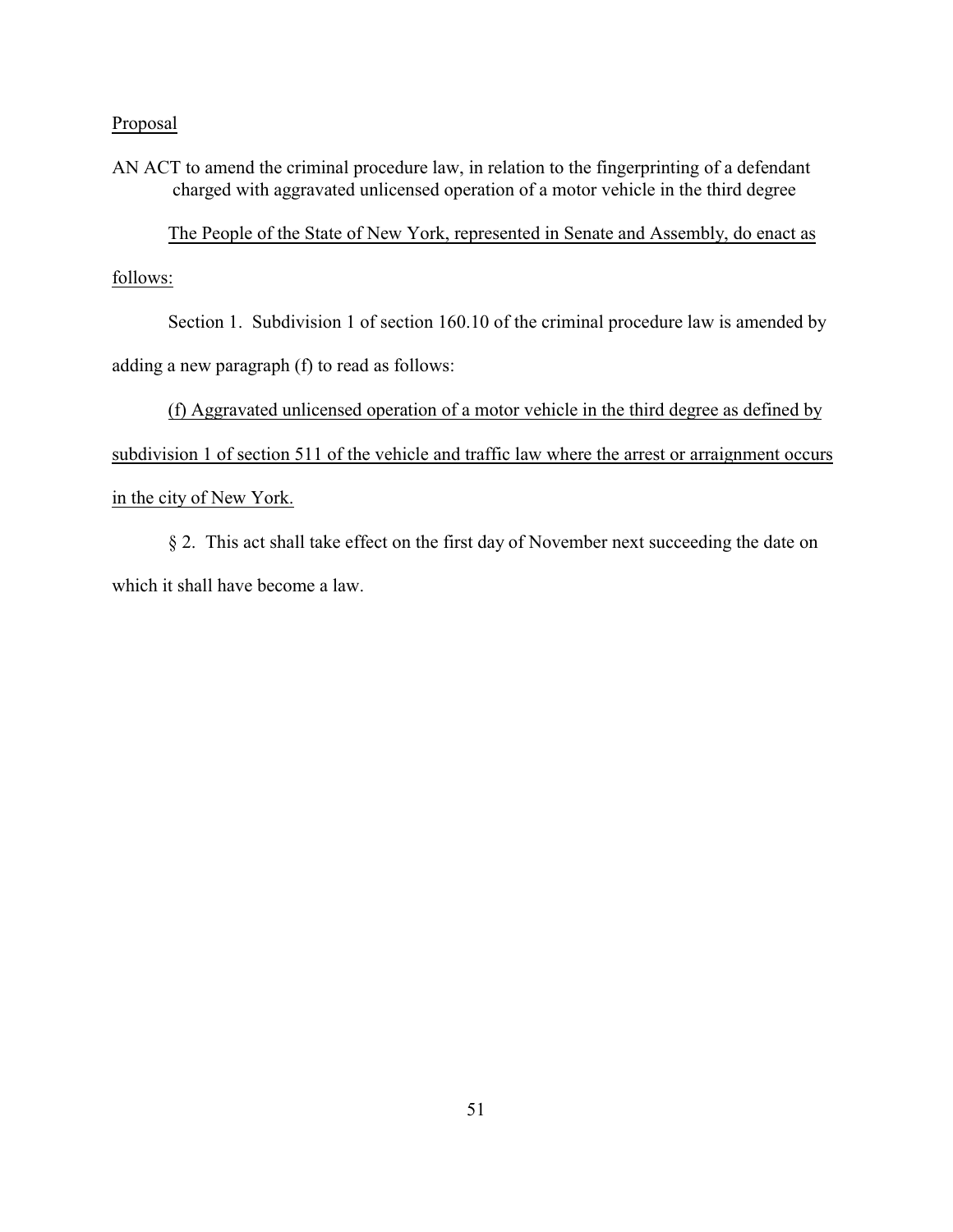14. Fingerprinting of Defendant Charged with Driving Ability Impaired (CPL 160.10)

This measure amends section 160.10 of the Criminal Procedure Law to authorize the taking of the fingerprints of a defendant charged with driving while ability impaired.

Fingerprinting is the means by which the criminal justice system identifies persons who have been charged with or previously convicted of a criminal offense. Information concerning a defendant's prior criminal convictions is extremely useful to a court seeking to determine the appropriate order for securing the return of the defendant to answer a criminal charge. In addition, information concerning a defendant's prior criminal convictions may become relevant when determining a defendant's sentence. Section 160.10 of the Criminal Procedure Law lists the offenses for which the fingerprints of a person who is arrested and charged with any one of those offenses must be taken. Driving while ability impaired is not listed in section 160.10.

A person is guilty of driving while impaired when that person operates a motor vehicle when his or her ability to operate such motor vehicle is impaired by the consumption of alcohol. This offense is a traffic infraction punishable by a fine of not less than three hundred dollars nor more than five hundred dollars or imprisonment of not more than fifteen days, or both a fine and imprisonment. Vehicle and Traffic Law § 1193(1).

This measure seeks to make driving while impaired a fingerprintable offense. In the absence of fingerprint information for a person who has been convicted of this offense -- an offense which demonstrates a propensity for engaging in conduct that undermines road safety - the court is without access to information vital to determining the appropriate securing order for that person when her or she is before the court on another criminal charge. The absence of this fingerprint information also undermines the court's ability to impose the appropriate penalty particularly where the law authorizes the imposition of a higher penalty because the prior conviction for the fingerprintable offense is a predicate for the violation of another provision of the law. Here, two or more convictions for driving while impaired is the predicate for conviction of a misdemeanor. Vehicle and Traffic Law § 1193(1).

### Proposal

AN ACT to amend the criminal procedure law, in relation to the fingerprinting of a defendant charged with driving while ability impaired

# The People of the State of New York, represented in Senate and Assembly, do enact as

#### follows:

Section 1. Subdivision 1 of section 160.10 of the criminal procedure law is amended by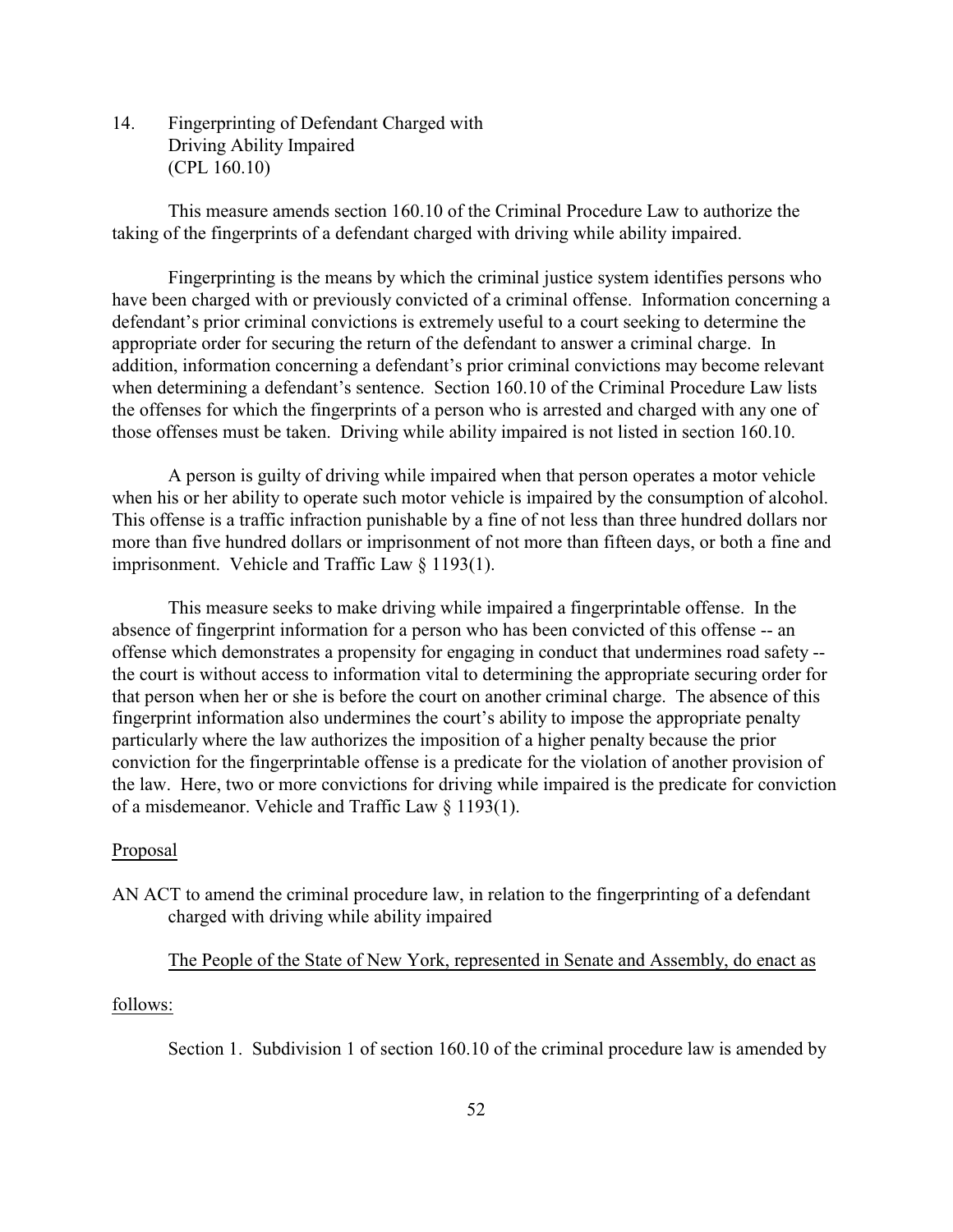adding a new paragraph (f) to read as follows:

(f) Driving while impaired as defined by subdivision 1 of section 1192 of the vehicle and traffic law.

§ 2. This act shall take effect on the first day of November next succeeding the date on which it shall have become a law.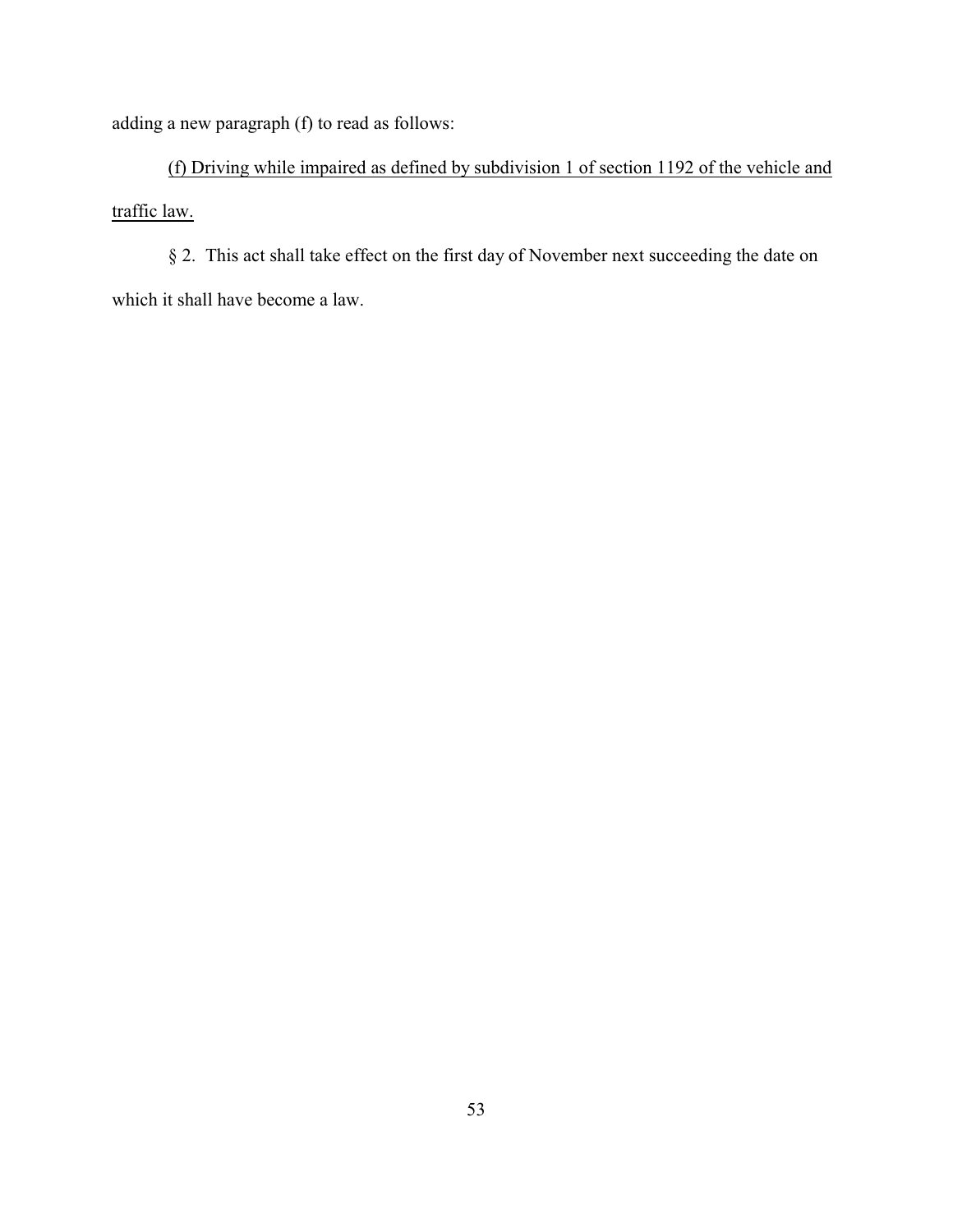15. Entry of Civil Judgment for Supplemental Sex Offender Victim Fee (CPL 420.35 and 420.40)

This measure amends sections 420.35 and 420.40 of the Criminal Procedure Law to authorize a court to reduce the supplemental sex offender victim fee to a civil judgment in order to facilitate the collection of that fee.

Section 60.35 of the Penal Law requires a court to impose fees and surcharges as part of the sentence of a person convicted of a crime with the fee determined by the offense that is the basis for the conviction. It authorizes the imposition of a mandatory surcharge, the amount of which is based upon the classification of the offense; the crime victim assistance fee; the DNA data bank fee, which is imposed upon persons required to provide material for DNA identification typing and inclusion in the state DNA identification index; the sex offender registration fee, which is imposed upon persons convicted of a sex offense or sexually violent offense; and the supplemental sex offender victim fee, which is imposed upon persons convicted of a sex offense under the Penal Law, promoting or possessing the sexual performance by a child, or incest. The supplemental sex offender fee is \$1,000.

Section 420.10 of the Criminal Procedure Law establishes the procedure for collecting money payments -- such as fines, restitutions, or reparations -- imposed on persons convicted of an offense and authorizes a court to reduce the fine, restitution, or reparation to a civil judgment in order to facilitate its collection. Sections 420.35 and 420.40 make the procedures set forth in section 420.10 applicable to the surcharges and fees identified in the Penal Law. Section 420.35 expressly makes the procedures that are set forth in section 420.10 available for collecting mandatory surcharges and fees authorized by Penal Law § 60.35. Section 420.40 establishes a procedure for deferring, where appropriate, the collection of these same surcharges and fees and entering a civil judgment for future execution to secure payment.

The problem is that while both sections 420.35 and 420.40 of the Criminal Procedure Law expressly refer to the mandatory surcharge, the crime victim assistance fee, the DNA data bank fee, and the sex offender registration fee, neither provision mentions the supplemental sex offender victim fee. In light of the fact that Penal Law § 60.35 requires the court to impose this fee wherever applicable, there is no reason for excluding the supplemental sex offender fee from the collection procedures established by sections 420.35 and 420.40.

By authorizing a court to enter a civil judgment upon the supplemental sex offender victim fee, this proposal will provide for the consistent application of the law with respect to the collection of mandatory surcharges and fees.

AN ACT to amend the criminal law, in relation to the collection of the supplemental sex offender victim fee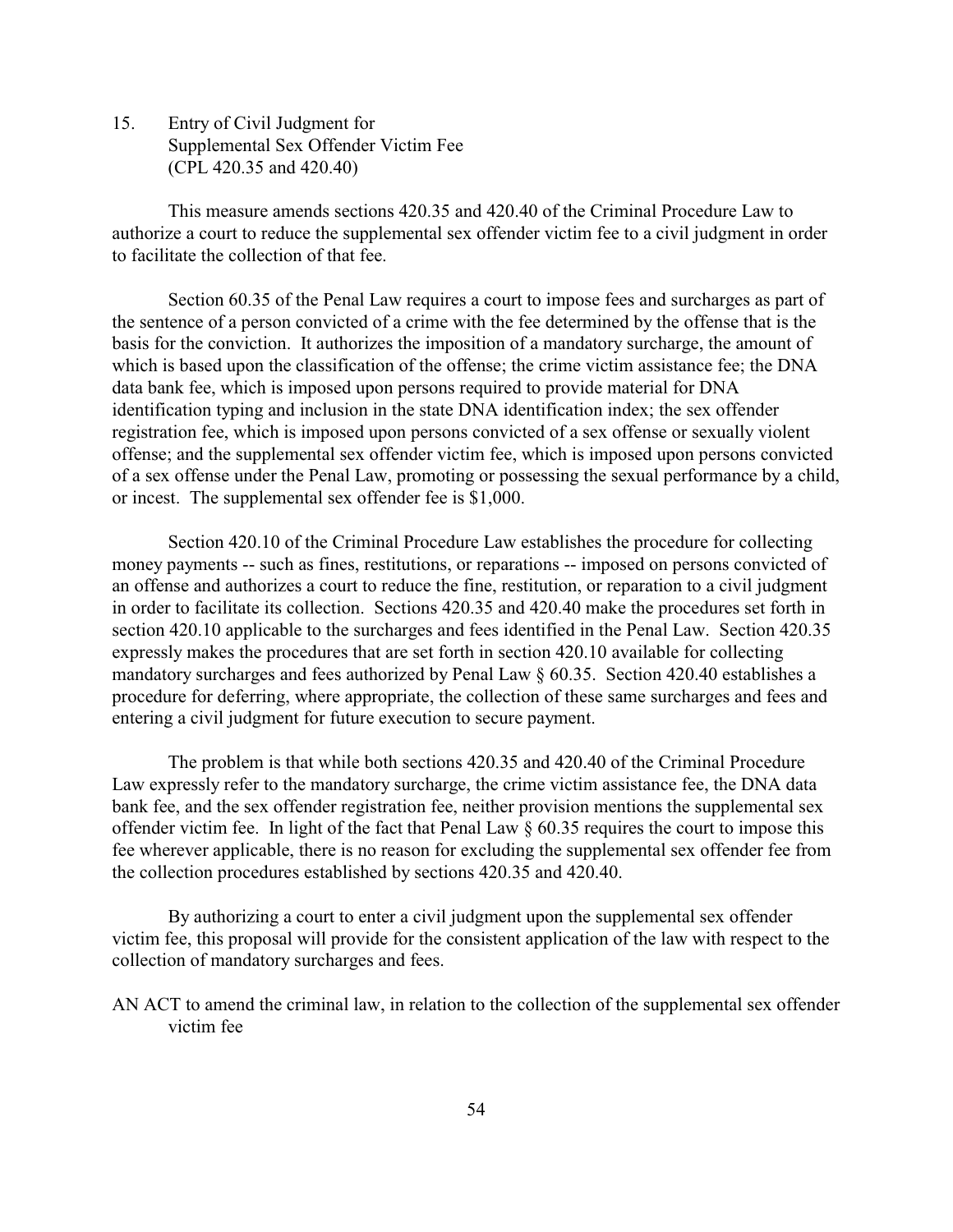The People of the State of New York, represented in Senate and Assembly, do enact as follows:

Section 1. Section 420.35 of the criminal procedure law, as amended by chapter 56 of the laws of 2004, is amended to read as follows:

§ 420.35. Mandatory surcharge and crime victim assistance fee; applicability to sentences mandating payment of fines. 1. The provisions of section 420.10 of this article governing the collection of fines and the provisions of section 420.40 of this article governing deferral of mandatory surcharges, sex offender registration fees, supplemental sex offender victim fees, DNA databank fees and financial hardship hearings and the provisions of section 430.20 of this chapter governing the commitment of a defendant for failure to pay a fine shall be applicable to a mandatory surcharge, sex offender registration fee, supplemental sex offender victim fee, DNA databank fee and a crime victim assistance fee imposed pursuant to subdivision one of section 60.35 of the penal law, subdivision twenty-a of section three hundred eighty-five of the vehicle and traffic law, subdivision nineteen-a of section four hundred one of the vehicle and traffic law, or a mandatory surcharge imposed pursuant to section eighteen hundred nine of the vehicle and traffic law or section 27.12 of the parks, recreation and historic preservation law. When the court directs that the defendant be imprisoned until the mandatory surcharge, sex offender registration fee, supplemental sex offender victim fee or DNA databank fee is satisfied, it must specify a maximum period of imprisonment not to exceed fifteen days; provided, however, a court may not direct that a defendant be imprisoned until the mandatory surcharge, sex offender registration fee, supplemental sex offender victim fees, or DNA databank fee is satisfied or otherwise for failure to pay the mandatory surcharge, sex offender registration fee, supplemental sex offender victim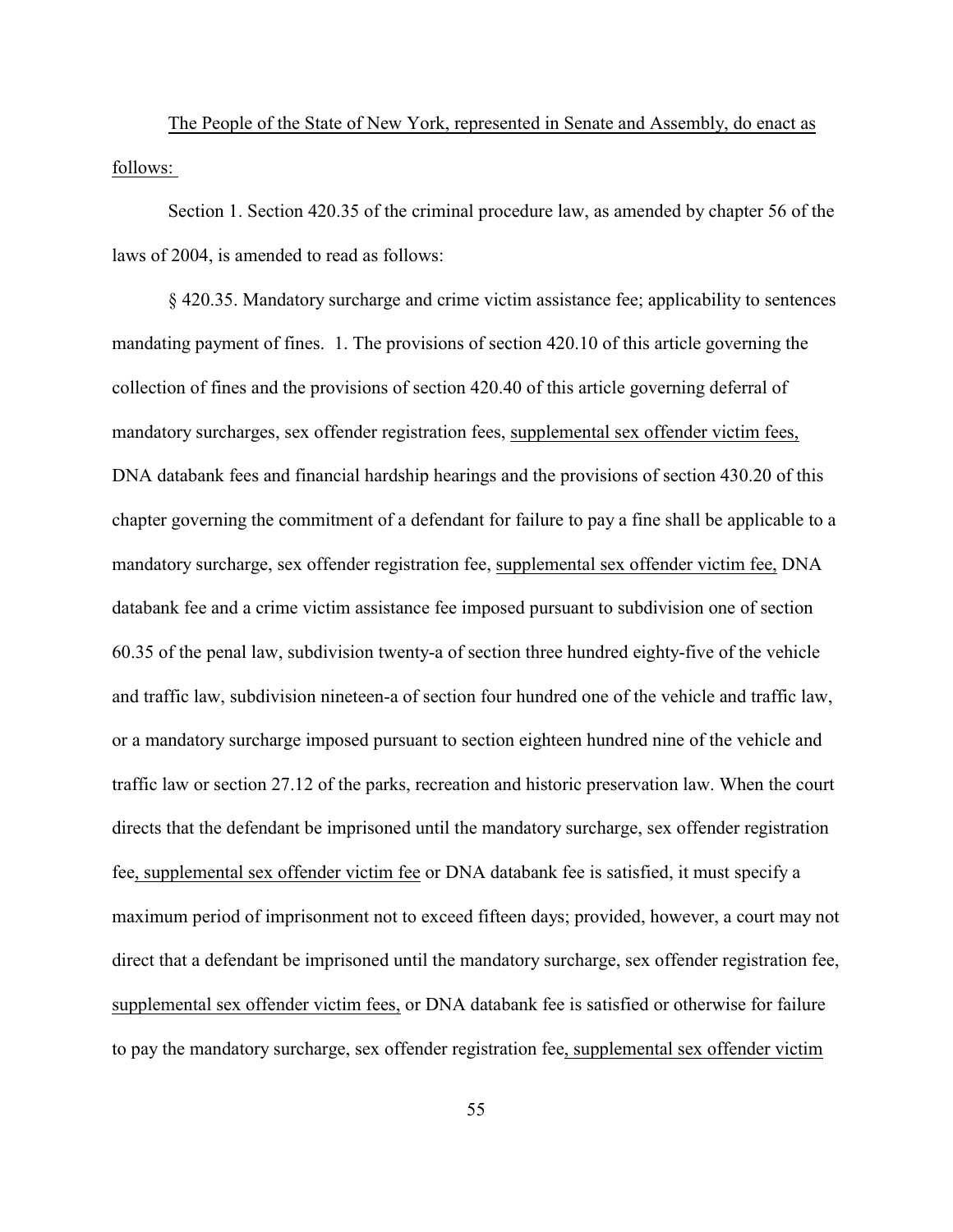fee or DNA databank fee unless the court makes a contemporaneous finding on the record, after according defendant notice and an opportunity to be heard, that the payment of the mandatory surcharge, sex offender registration fee, supplemental sex offender victim fee or DNA databank fee upon defendant will not work an unreasonable hardship upon him or her or his or her immediate family.

2. Under no circumstances shall the mandatory surcharge, sex offender registration fee, supplemental sex offender victim fee, DNA databank fee or the crime victim assistance fee be waived provided, however, that a court may waive the crime victim assistance fee if such defendant is an eligible youth as defined in subdivision two of section 720.10 of this chapter, and the imposition of such fee would work an unreasonable hardship on the defendant, his or her immediate family, or any other person who is dependent on such defendant for financial support.

3. It shall be the duty of a court of record or administrative tribunal to report to the division of criminal justice services on the disposition and collection of mandatory surcharges, sex offender registration fees, supplemental sex offender victim fees, or DNA databank fees and crime victim assistance fees. Such report shall include, for all cases, whether the surcharge, sex offender registration fee, supplemental sex offender victim fee, DNA databank fee or crime victim assistance fee levied pursuant to subdivision one of section 60.35 of the penal law or section eighteen hundred nine of the vehicle and traffic law has been imposed pursuant to law, collected, or is to be collected by probation or corrections or other officials. The form, manner and frequency of such reports shall be determined by the commissioner of the division of criminal justice services after consultation with the chief administrator of the courts and the commissioner of the department of motor vehicles.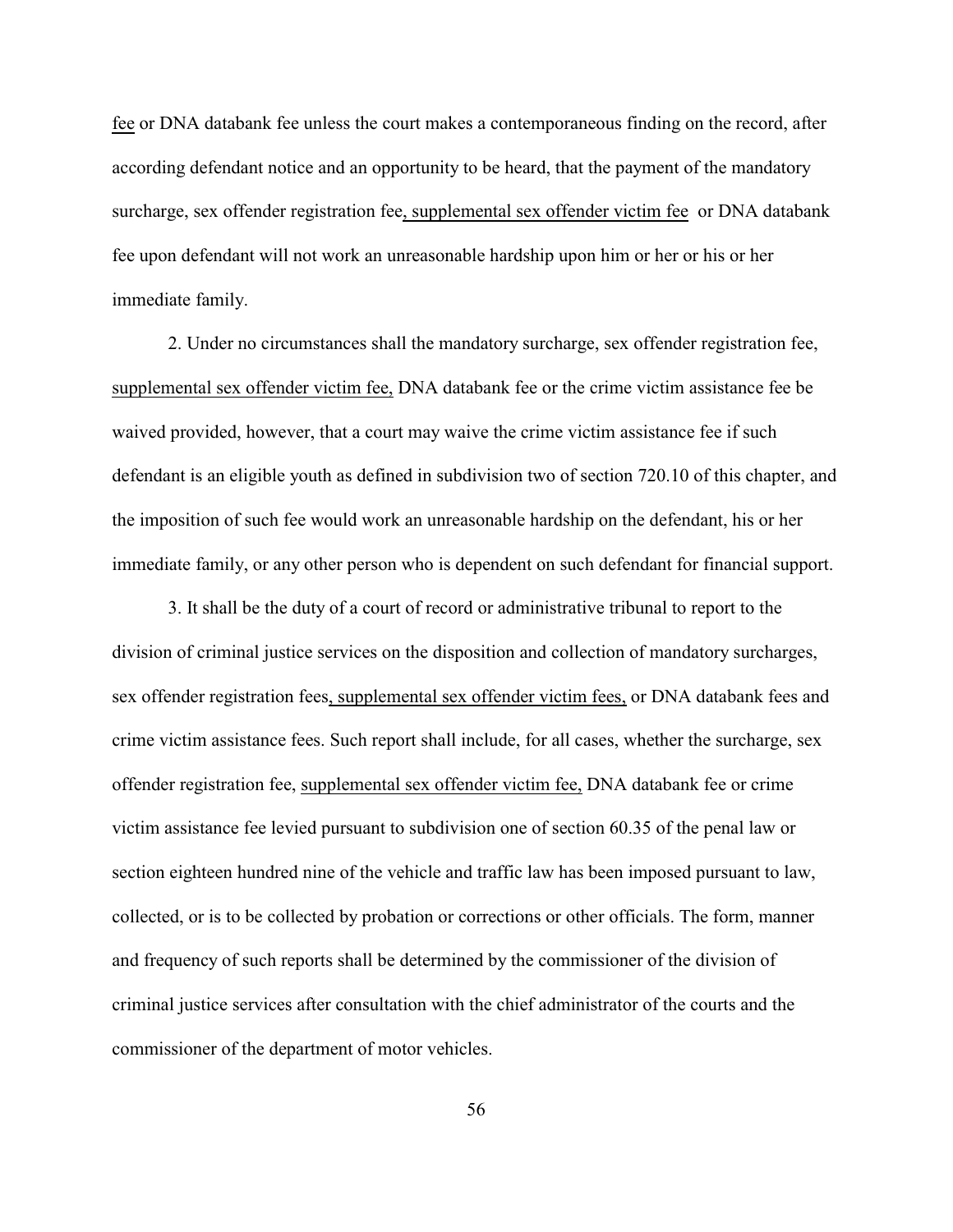§ 2. Section 420.40 of the criminal procedure law, as amended by chapter 62 of the laws of 2003, is amended to read as follows:

§ 420.40. Deferral of a mandatory surcharge; financial hardship hearings. 1. Applicability. The procedure specified in this section governs the deferral of the obligation to pay all or part of a mandatory surcharge, sex offender registration fee, supplemental sex offender victim fee, or DNA databank fee imposed pursuant to subdivision one of section 60.35 of the penal law and financial hardship hearings relating to mandatory surcharges.

2. On an appearance date set forth in a summons issued pursuant to subdivision three of section 60.35 of the penal law, section eighteen hundred nine of the vehicle and traffic law or section 27.12 of the parks, recreation and historic preservation law, a person upon whom a mandatory surcharge, sex offender registration fee, supplemental sex offender victim fee, or DNA databank fee was levied shall have an opportunity to present on the record credible and verifiable information establishing that the mandatory surcharge, sex offender registration fee, supplemental sex offender victim fee, or DNA databank fee should be deferred, in whole or in part, because, due to the indigence of such person the payment of said surcharge, sex offender registration fee, supplemental sex offender victim fee, or DNA databank fee would work an unreasonable hardship on the person or his or her immediate family.

3. In assessing such information the superior court shall be mindful of the mandatory nature of the surcharge, sex offender registration fee, supplemental sex offender victim fee, and DNA databank fee, and the important criminal justice and victim services sustained by such fees.

4. Where a court determines that it will defer part or all of a mandatory surcharge, sex offender registration fee, supplemental sex offender victim fee, or DNA databank fee imposed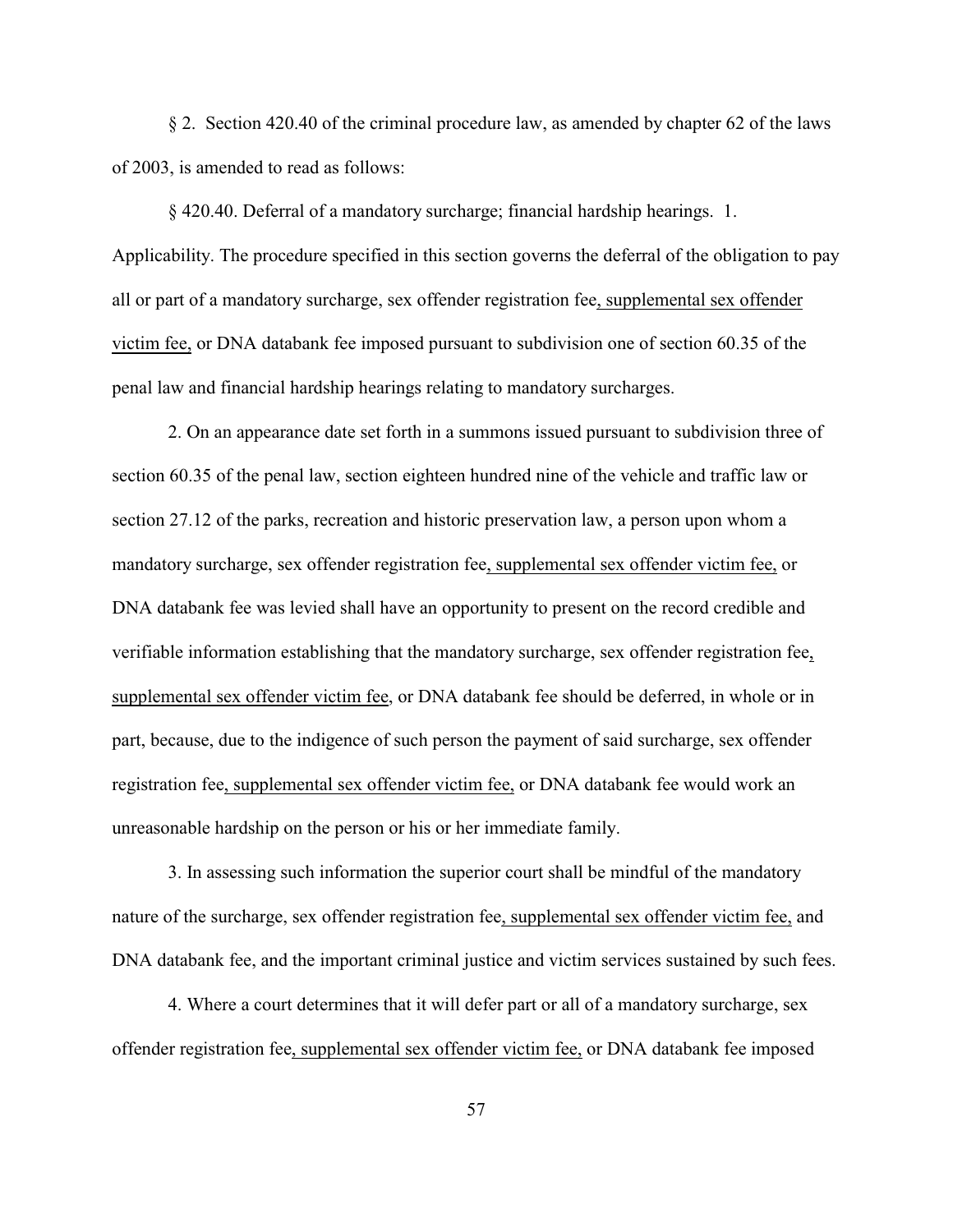pursuant to subdivision one of section 60.35 of the penal law, a statement of such finding and of the facts upon which it is based shall be made part of the record.

5. A court which defers a person's obligation to pay a mandatory surcharge, sex offender registration fee, supplemental sex offender victim fee, or DNA databank fee imposed pursuant to subdivision one of section 60.35 of the penal law shall do so in a written order. Such order shall not excuse the person from the obligation to pay the surcharge, sex offender registration fee, supplemental sex offender victim fee, or DNA databank fee. Rather, the court's order shall direct the filing of a certified copy of the order with the county clerk of the county in which the court is situate except where the court which issues such order is the supreme court in which case the order itself shall be filed by the clerk of the court acting in his or her capacity as the county clerk of the county in which the court is situate. Such order shall be entered by the county clerk in the same manner as a judgment in a civil action in accordance with subdivision (a) of rule five thousand sixteen of the civil practice law and rules. The order shall direct that any unpaid balance of the mandatory surcharge, sex offender registration fee, supplemental sex offender victim fee, or DNA databank fee may be collected in the same manner as a civil judgment. The entered order shall be deemed to constitute a judgment-roll as defined in section five thousand seventeen of the civil practice law and rules and immediately after entry of the order, the county clerk shall docket the entered order as a money judgment pursuant to section five thousand eighteen of such law and rules.

§ 3. This act shall take effect on the first day of November next succeeding the date on which it shall have become a law.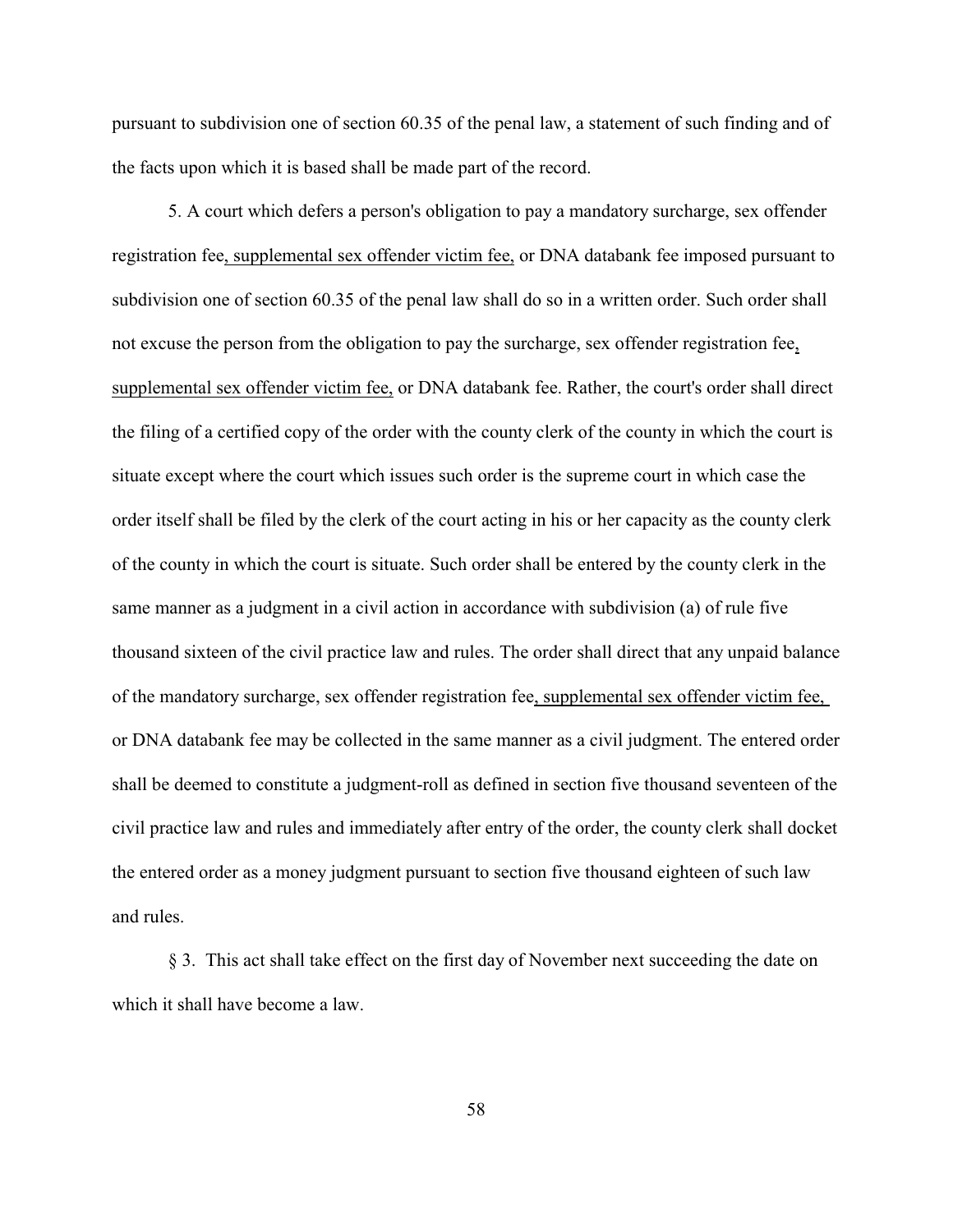16. Issuance of an Arrest Warrant Based Upon a Simplified Traffic Information (CPL 120.20)

This measure amends section 120.20 of the Criminal Procedure Law to authorize the issuance of a warrant of arrest upon a simplified traffic information which charges a misdemeanor.

The simplified traffic information was designed to facilitate the expeditious processing of many vehicle and traffic offenses and can be used to charge petty offenses as well as misdemeanors. Prieser, Practice Commentary, McKinney's Cons Laws of NY, Book 11A, CPL 100.25, at 366. Where the offense charged is a misdemeanor, such as driving while intoxicated, which is a violation of section 1194 of the Vehicle and Traffic Law, and the motorist fails to appear in court on the designated court date, the court may wish to issue an arrest warrant to compel the motorist to appear and answer. Due to advances in technology, it is becoming increasingly common for police officers when issuing traffic tickets to issue to a motorist both the simplified traffic information and the supporting deposition, and then file both instruments on the court date designated on the simplified traffic information. Taken together, both the simplified traffic information and the supporting deposition will furnish sufficient allegations to establish reasonable cause for the charges that are the subject of the simplified information and thereby for issuing the arrest warrant. See CPL 140.40; People v. Boback, 23 N.Y.2d 189, 195 (1969)(stating that while a simplified traffic information alone will not support the issuance of an arrest warrant, a court may issue an arrest warrant upon an affidavit which proffers facts establishing reasonable cause that the respondent committed the charged offense)

The problem is that while section  $120.20(1)$  provides that the court may issue a warrant for a defendant's arrest if a criminal action has been commenced with the filing of an accusatory instrument that is sufficient on its face, it expressly excludes a simplified traffic information from serving as the basis for an arrest warrant.

This proposal seeks to amend section 120.20(1) by restricting the prohibition against the issuance of an arrest warrant to those simplified traffic informations alleging only a traffic infraction, and thereby provide authorization for the issuance of an arrest warrant for a charge of a more serious offense.

By amending section 120.20(1) to authorize the issuance of an arrest warrant upon a simplified traffic information which alleges a traffic misdemeanor, the proposal provides the local criminal courts with the means for effectively addressing criminal conduct that impacts road safety.

### Proposal

AN ACT to amend the criminal law, in relation to the issuance of an arrest warrant for a person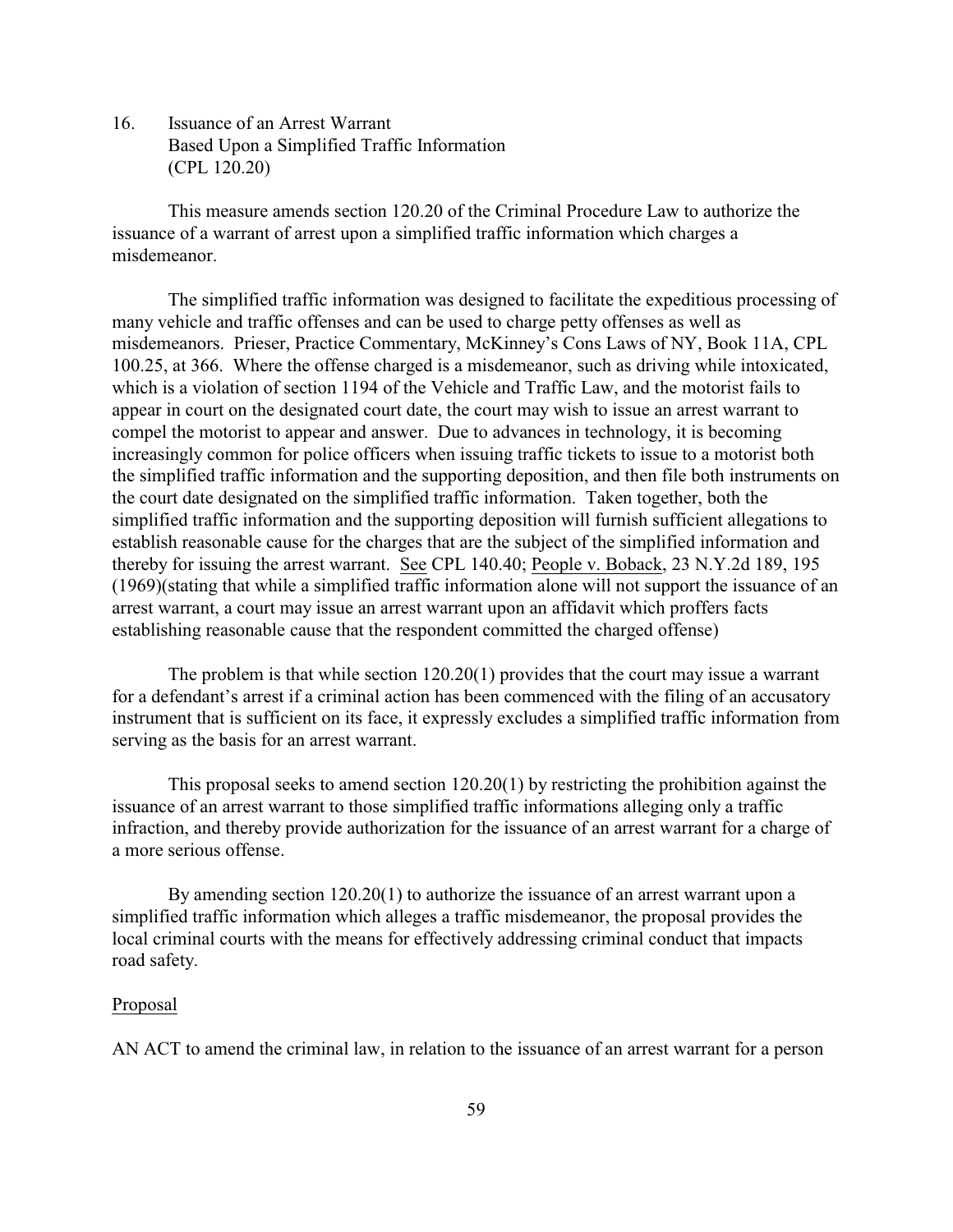charged with a traffic misdemeanor

The People of the State of New York, represented in Senate and Assembly, do enact as follows:

Section 1. Subdivision 1 of section 120.20 of the criminal procedure law, as amended by chapter 506 of the laws of 2000, is amended to read as follows:

1. When a criminal action has been commenced in a local criminal court by the filing therewith of an accusatory instrument, other than a simplified traffic information alleging only a traffic infraction, against a defendant who has not been arraigned upon such accusatory instrument and has not come under the control of the court with respect thereto:

(a) such court may, if such accusatory instrument is sufficient on its face, issue a warrant for such defendant's arrest; or

(b) if such accusatory instrument is not sufficient on its face as prescribed in section 100.40, and if the court is satisfied that on the basis of the available facts or evidence it would be impossible to draw and file an accusatory instrument that is sufficient on its face, the court must dismiss the accusatory instrument.

§ 2. This act shall take effect on the first day of November next succeeding the date on which it shall have become a law.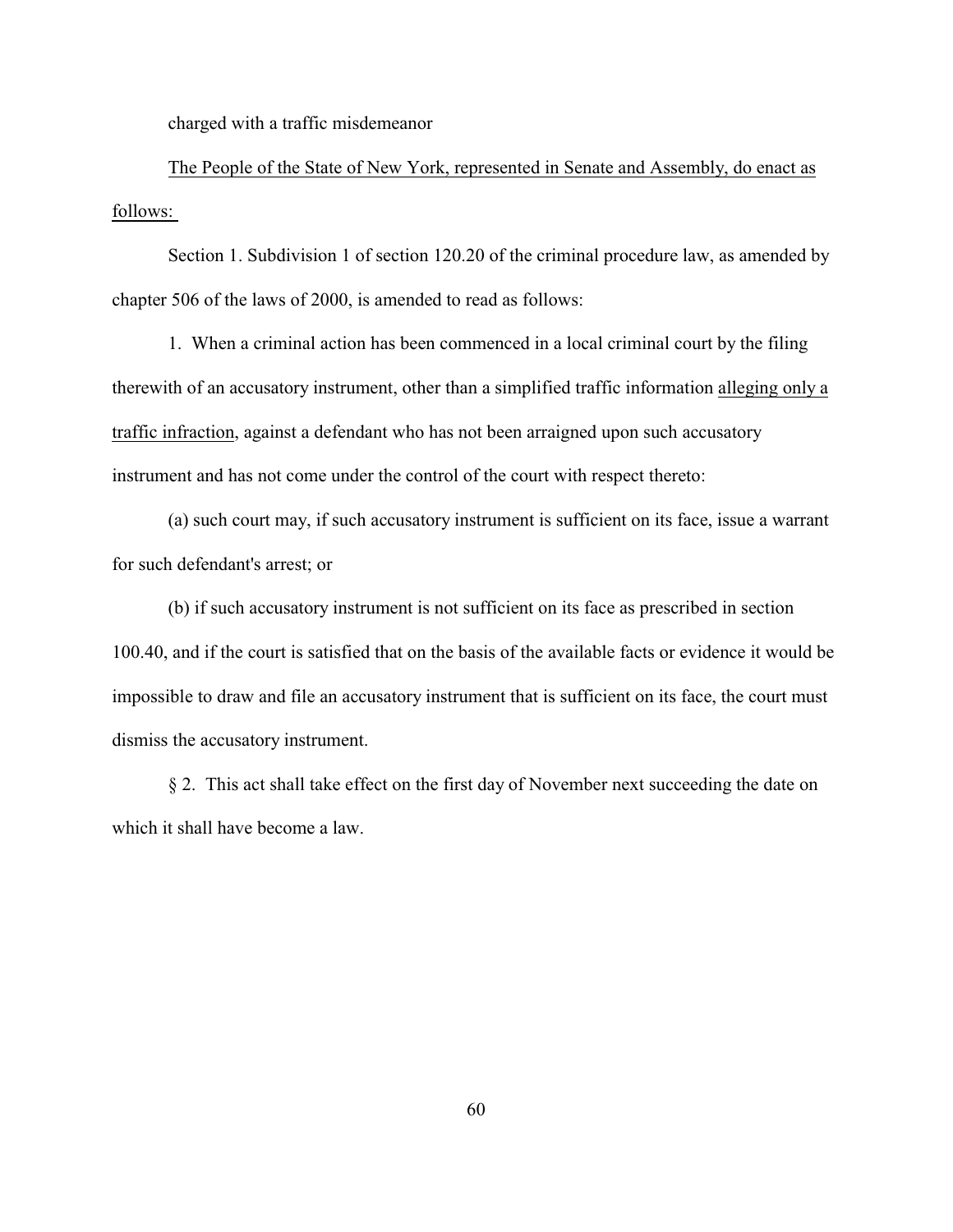17. Sealing of Court Record of Conviction of a Petty Offense (CPL 160.57)

This measure creates a new section 160.57 of the Criminal Procedure Law which would authorize the sealing of the court records relating to convictions for petty offenses.

Currently, section 160.55 of the Criminal Procedure Law authorizes the sealing of records relating to the conviction for a non-criminal petty offense such as a traffic infraction or violation, except for the petty offenses of loitering (Penal Law § 240.35(3)), loitering for the purpose of engaging in prostitution (Penal Law § 240.37(2)), and driving while ability impaired (Vehicle and Traffic Law § 1192(1)) which are expressly exempted from the scope of this provision. The records that are sealed under this provision of the law are the official records and papers relating to the arrest and prosecution of the non-criminal petty offense maintained by the police department, the District Attorney's Office, and the fingerprints on file with the Division of Criminal Justice Services. The official records and papers of such cases on file with the court, however, are not sealed.

The availability to the public of the court records of a conviction for a petty offense can have an adverse collateral consequence for the defendant, who having pled guilty to the petty offense as part of a plea bargain that avoids a conviction for a crime and who is otherwise living a law-abiding life, finds that he or she cannot secure employment or purchase a home because of the conviction for a petty offense.

The sealing procedure authorized by this proposal is as follows: A person who has been convicted of a petty offense must wait one year from the date of sentence before he or she can apply to the court, with notice to the District Attorney, for an order sealing his or her court record. In connection with the application, the District Attorney may consent to the sealing or oppose it, whereupon the court must hold a summary hearing to determine whether the application should be granted. The District Attorney does not have to wait for the defendant's application and can apply for an order keeping the court record unsealed. In the absence of an application by the defendant or the District Attorney, the court records are automatically sealed 36 months from the date of sentence, but only as to those defendants who are sentenced after the effective date of this measure. Persons convicted of a petty offense prior to the effective date must apply to the court in order to obtain an order sealing the record of their conviction.

The procedure authorized by this proposal seeks to address the public safety concern of the prosecutor that a particular defendant should not have the benefit of a sealing and the operational concerns of the courts facing the prospect of having to process numerous sealing applications. First, unlike the automatic sealing requirements currently in place under the Criminal Procedure Law, this proposal would allow the sealing procedure to proceed unless the District Attorney's Office objects and has an opportunity to be heard. Second, the 12- and 36 month deadlines are intended to create cooling-off periods that would prevent a deluge of sealing applications to the local criminal court that would otherwise be made were applications to seal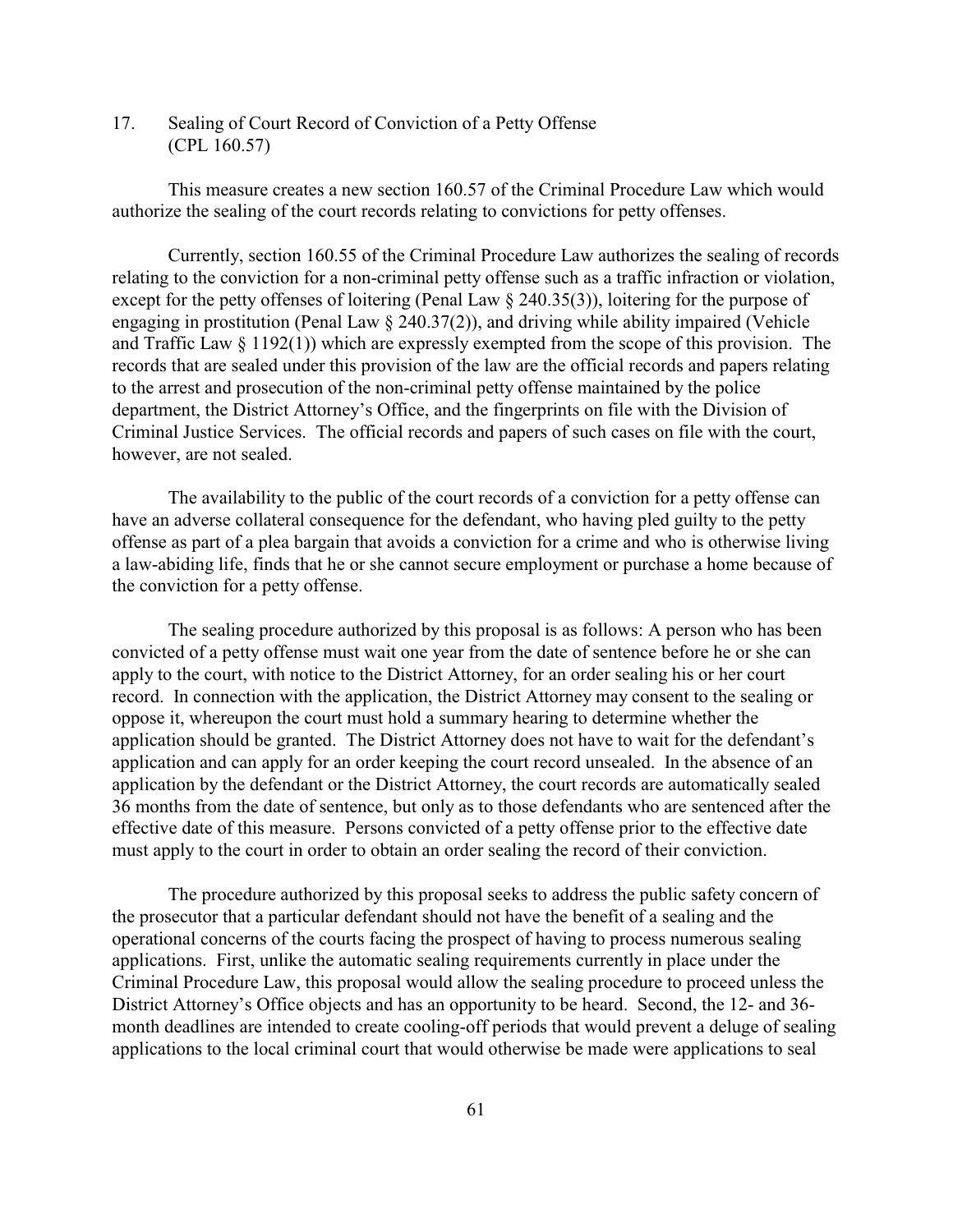permitted at the time of sentence. The 12- and 36- month periods also would provide adequate time for the District Attorney to determine whether the defendant has fully complied with the terms of his or her sentence.

Like section 160.55, this measure would permit the sealed records to be unsealed and made available to a defined class of persons, specifically, the accused or his agent; the prosecutor in a proceeding involving the sale or possession of marijuana wherein the accused has moved to seal court records in connection with an application for adjournment in contemplation of a dismissal of the proceeding; a law enforcement agency upon a showing that justice requires the disclosure of the records; the licensing agency where the accused has applied for a license to possess a gun; a state parole or probation agency if the records concern an arrest while the accused was on parole or serving probation; a prospective employer of a police or peace officer; and police, prosecution, probation and correction agencies upon the arrest of the accused if the seal ed records were for a conviction for harassment in the second degree committed against a member of the same family or household as defendant.

Section 160.60 of the Criminal Procedure Law provides that where a record of a criminal action or proceeding has been sealed the "arrest or prosecution shall not operate as a disqualification of any person so accused to pursue or engage in any lawful activity" and further authorizes the person whose record of conviction has been sealed to withhold information "pertaining to the arrest or prosecution." The operation of that provision however, is limited to court records sealed under section 160.50 of the Criminal Procedure Law which applies to a criminal action or proceeding that has been terminated in favor of the defendant. In order to effectuate the purpose of this measure and make the privileges afforded by section 160.60 available to persons whose record of conviction for a petty offense has been sealed, this measure also amends section 160.60 so as to make that provision expressly applicable to these convictions.

#### Proposal

AN ACT to amend the criminal procedure law, in relation to sealing court records involving convictions for certain petty offenses

# The People of the State of New York, represented in Senate and Assembly, do enact as

#### follows:

Section 1. The criminal procedure law is amended by adding a new section 160.57 to

read as follows:

# § 160.57. Application for sealing of court records following termination of criminal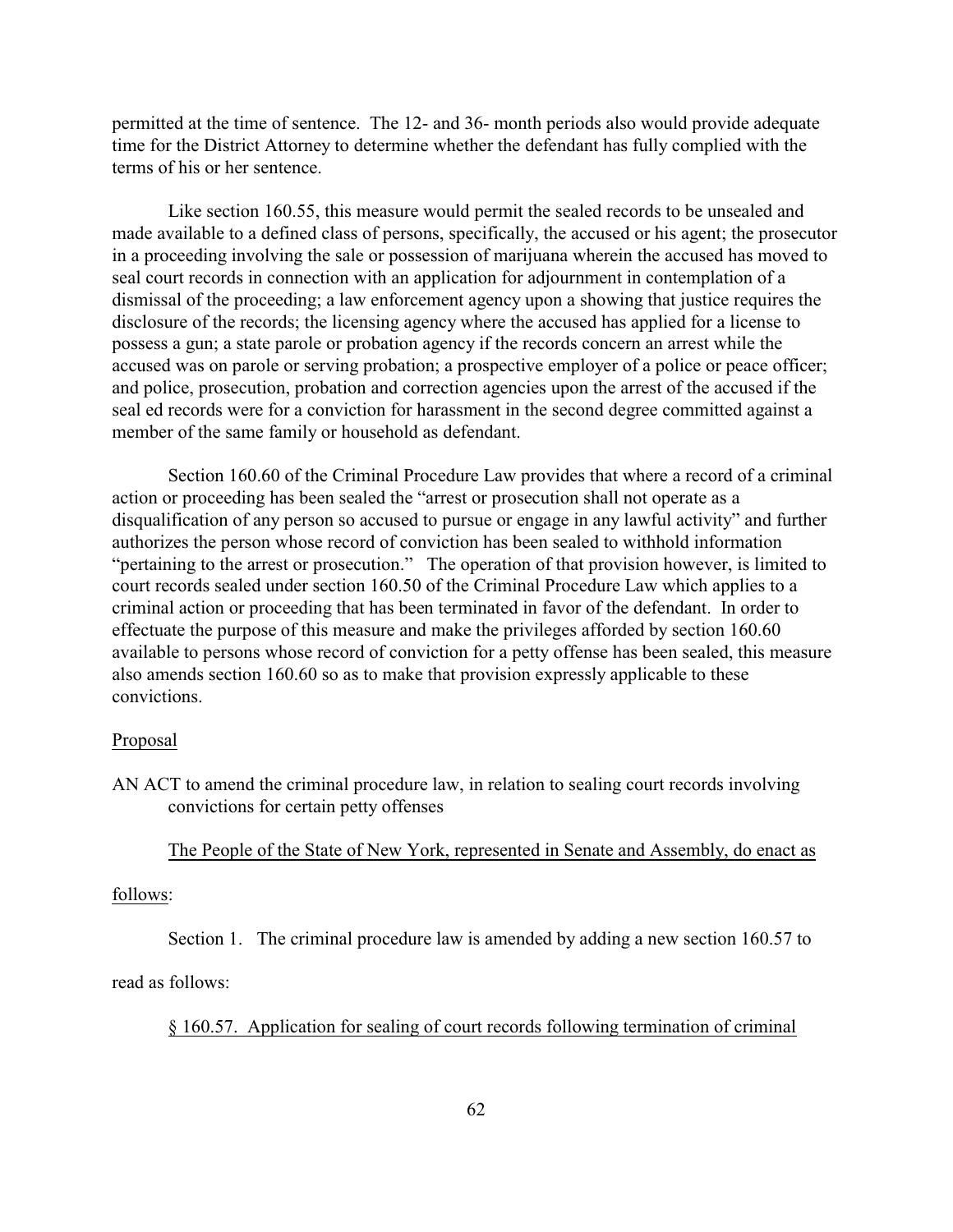action or proceeding by conviction for noncriminal offense. 1. A person convicted of a traffic infraction or a violation, other than loitering as described in paragraph (d) of subdivision one of section 160.10 of this chapter or operating a motor vehicle while ability impaired as described in subdivision one of section eleven hundred ninety-two of the vehicle and traffic law, and whose case was sealed pursuant to section 160.55 of this article, may move in accordance with the provisions of this section for an order sealing the court record of such action or proceeding. In the absence of an earlier application for an order to seal, the record of a conviction of a traffic infraction or a violation pursuant to this subdivision shall be automatically sealed by operation of law thirty-six months from the date of sentence, unless the people file a notice of opposition upon notice to the defendant, no earlier than ninety days and no later than twenty days prior to the expiration of thirty-six months.

2. A motion to seal may be filed in writing with the local criminal court or superior court in which the conviction and sentence occurred not earlier than twelve months following the date of sentence. Such motion must be made upon not less than twenty days' notice to the district attorney.

3. Upon motion to seal the court record pursuant to this section, where both parties consent to such sealing, the court shall enter an order sealing the court record unless the court determines that sealing pursuant to this section in not in the interests of justice. For purposes of this subdivision, a party who is given written notice of a motion to seal pursuant to this section shall be deemed to consent to such application unless, prior to the return date of such motion, such party files a notice of opposition thereto with the court.

4. Where the people file a notice of opposition prior to the return date of a motion to seal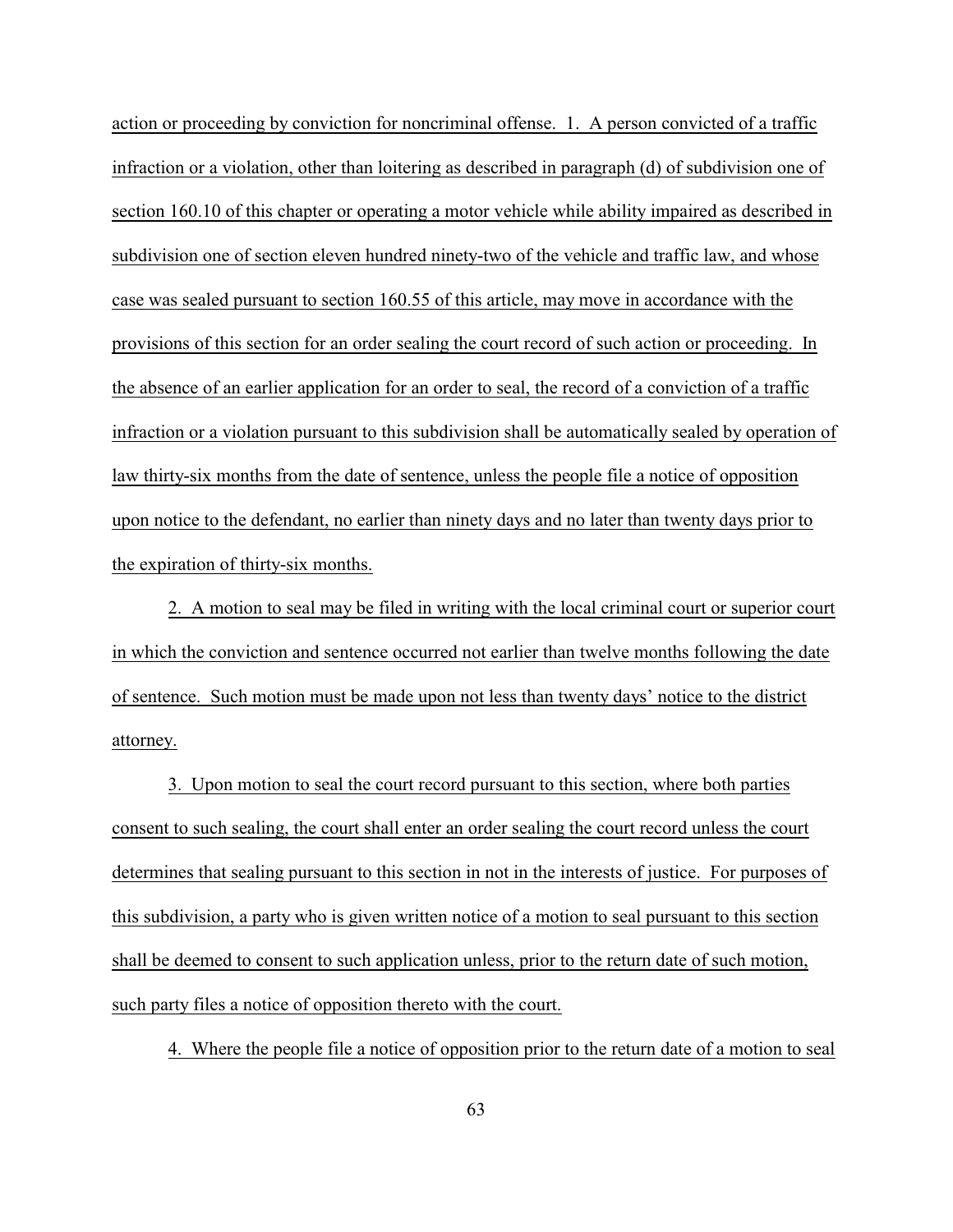or the expiration of the thirty-six month period referred to in subdivision one, the court shall conduct a hearing on the return date of the motion in which it may receive any relevant evidence. Upon request, the court must grant a reasonable adjournment to either party to enable such party to prepare for the hearing. Following such hearing, an order to seal pursuant to this section shall be granted unless the district attorney demonstrates to the satisfaction of the court that the interests of justice require otherwise. Where the court has determined that sealing pursuant to this section is not in the interests of justice, the court shall put forth its reasons on the record.

5. Upon the entry of an order to seal or the expiration of thirty-six months from the date of sentence without opposition by the people, all official records and papers, including judgments and orders of a court but not including published court decisions or opinions or records and briefs on appeal, relating to the arrest or prosecution, including all duplicates and copies thereof, on file with any court shall be sealed and not made available to any person or public or private agency.

6. Upon the granting of a motion to seal pursuant to this section, or upon the expiration of thirty-six months from the date of sentence without opposition, such records shall be made available to the person accused or to such person's designated agent, and shall be made available to:

(i) a prosecutor in any proceeding in which the accused has moved for an order pursuant to section 170.56 or 210.46 of this chapter, or

(ii) a law enforcement agency upon ex parte motion in any superior court, if such agency demonstrates to the satisfaction of the court that justice requires that such records be made available to it, or

(iii) any state or local officer or agency with responsibility for the issuance of licenses to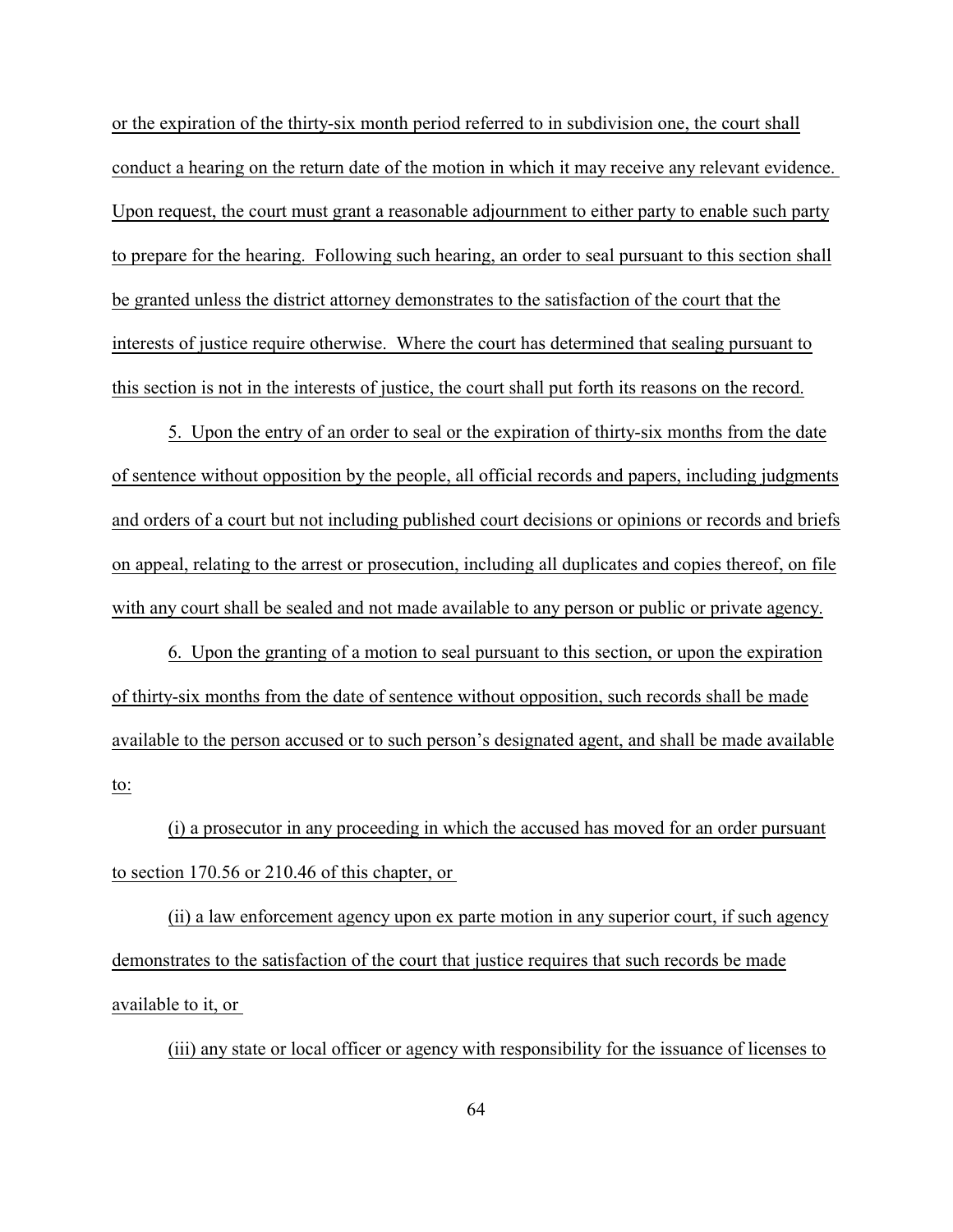possess guns, when the accused has made application for such a license, or

(iv) the New York state division of parole when the accused is on parole supervision as a result of conditional release or a parole release granted by the New York state board of parole, and the arrest which is the subject of the inquiry is one which occurred while the accused was under supervision, or

(v) any prospective employer of a police officer or peace officer as those terms are defined in subdivisions thirty-three and thirty-four of section 1.20 of this chapter, in relation to an application for employment as a police officer or peace officer; provided, however, that every person who is an applicant for the position of police officer or peace officer shall be furnished with a copy of all records obtained under this paragraph and afforded an opportunity to make an explanation thereto, or

(vi) the probation department responsible for supervision of the accused when the arrest which is the subject of the inquiry is one which occurred while the accused was under such supervision, or

(vii) a police agency, probation department, sheriff's office, district attorney's office, department of correction of any municipality and parole department or the court, upon arrest of the individual and where the sealed records are for conviction of harassment in the second degree, as defined in section 240.26 of the penal law, committed against a member of the same family or household as the defendant, as defined in section 530.11 of this chapter, and determined pursuant to subdivision eight-a of section 170.10 of this title.

7. The record of a conviction that occurred prior to the effective date of this section shall not be automatically sealed pursuant to subdivision one of this section. However, a person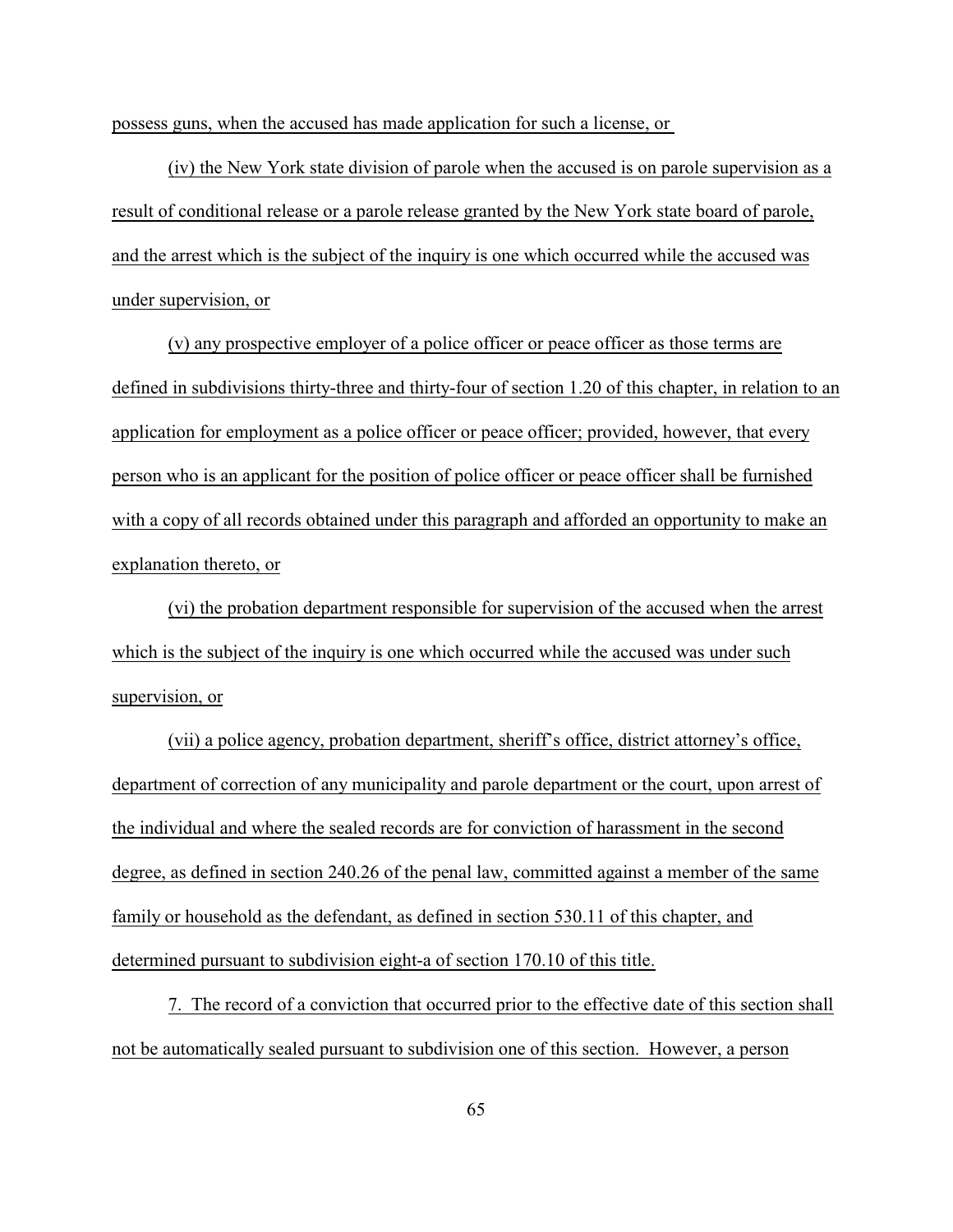convicted of a traffic infraction or a violation prior to the effective date of this section, may upon written motion apply to the local criminal court or superior court in which the conviction and sentence occurred not earlier than twelve months following the date of the sentence, and upon not less than twenty days' notice to the district attorney, for an order granting to such person the relief set forth in subdivision one of this section, and such order shall be granted unless the district attorney demonstrates to the satisfaction of the courts that the interests of justice require otherwise.

8. The chief administrator of the courts, in consultation with the director of the division of criminal justice services and representatives of appropriate prosecutorial and criminal defense organizations in the state, shall adopt forms for the motion to seal, the notice of opposition to sealing, and the order granting sealing pursuant to this section.

§ 2. Section 160.60 of the criminal procedure law, as added by chapter 877 of the laws of 1976, is amended to read as follows:

§ 160.60. Effect of termination of criminal actions in favor of the accused or sealing of a court record of conviction for a noncriminal offense. Upon the termination of a criminal action or proceeding against a person in favor of such person, as defined in subdivision [two] three of section 160.50 of this chapter, or the sealing of court records by order of court or operation of law pursuant to section 160.57 of this chapter, the arrest and prosecution shall be deemed a nullity and the accused shall be restored, in contemplation of law, to the status he or she occupied before the arrest and prosecution. The arrest or prosecution shall not operate as a disqualification of any person so accused to pursue or engage in any lawful activity, occupation, profession, or calling. Except where specifically required or permitted by statute or upon specific authorization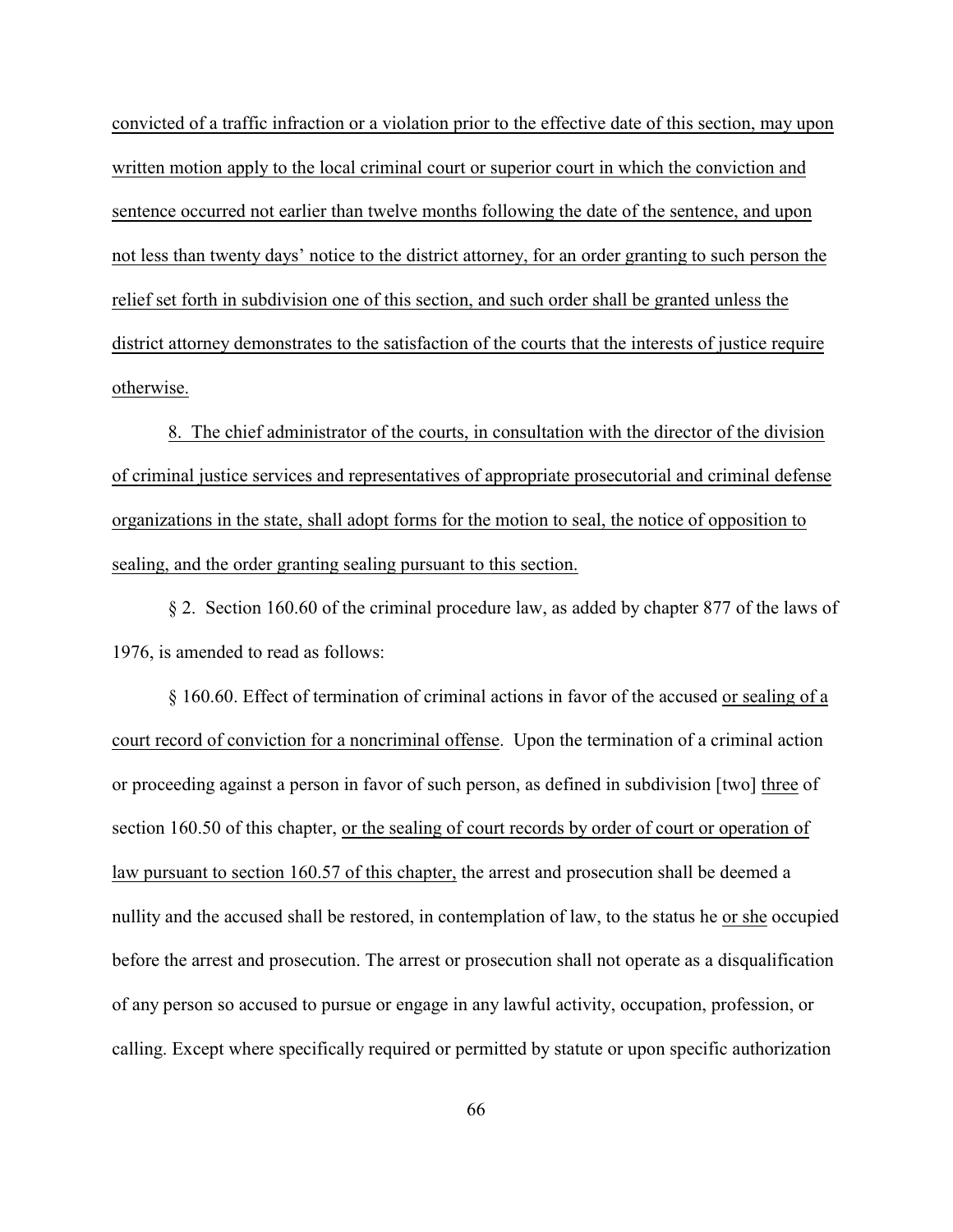of a superior court, no such person shall be required to divulge information pertaining to the arrest or prosecution.

 § 3. This act shall take effect on the first day of November next succeeding the date on which it shall have become a law.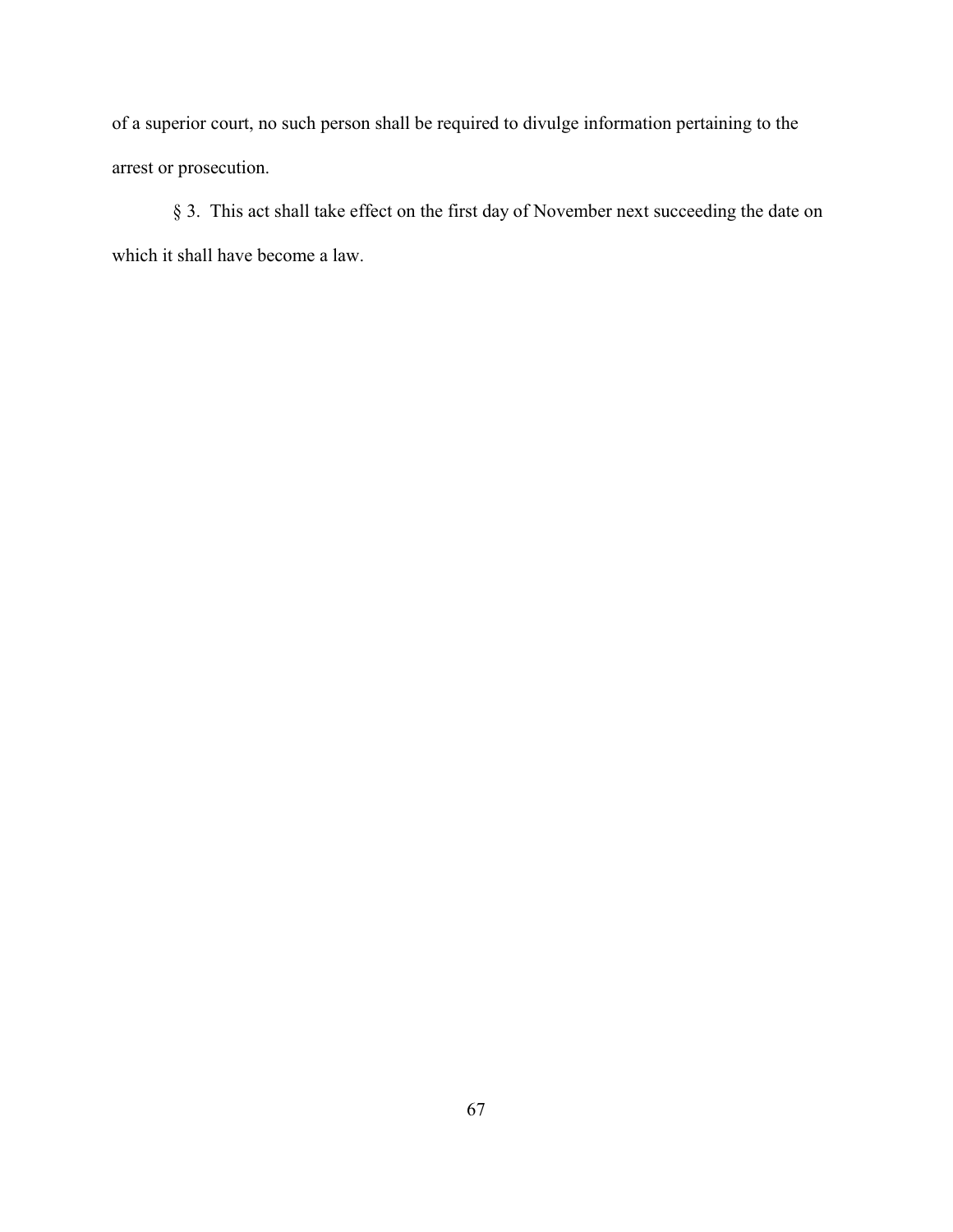18. Submission of Request for Supporting Deposition Directly to Traffic Ticket-Issuing Agency (CPL 100.25)

This measure would amend section 100.25 of the Criminal Procedure Law by requiring the recipient of a simplified traffic information or appearance ticket to submit a request for a supporting deposition to the law enforcement agency that issued the traffic ticket.

Currently, a defendant charged by a simplified information is entitled to have filed in court and served upon him or her a supporting deposition alleging facts that establish reasonable cause for the charges that are the subject of the simplified information. Under the procedure set forth in CPL 100.25, in order to obtain the supporting deposition, the defendant must request it from the court within the time-frame defined by the statute -- specifically, before a plea of guilty or the commencement of trial, but no later than 30 days after the court appearance date set forth on the simplified information. See CPL 100.25(2). Upon receipt of the request, the court orders the police officer to supply the supporting deposition. The police officer then has 30 days from the court's receipt of the request to serve and file the supporting deposition. Id. Failure to serve the supporting deposition within 30 days constitutes sufficient cause for dismissal of the case. See CPL 170.30(1)(a) and 100.40(2).

This proposal would streamline the process by which the request for the supporting deposition is transmitted to the law enforcement agency by removing the court -- which currently receives and then forwards the deposition request -- from the route of transmission and thereby provide the law enforcement agency more time to serve the supporting deposition.

By requiring the recipient of a simplified information or appearance ticket to make his or request for a supporting deposition directly to the law enforcement agency, this measure assures that the case will be decided on the merits by enabling a police officer to file a supporting deposition in a timely fashion.

### Proposal

AN ACT to amend the criminal procedure law, in relation to request for a supporting deposition

# The People of the State of New York, represented in Senate and Assembly, do enact as

# follows:

Section 1. Subdivisions 2 and 4 of section 100.25 of the criminal procedure law, as

amended by chapter 67 of the laws of 1996, are amended to read as follows:

2. A defendant charged by a simplified information is, upon a timely request, entitled as a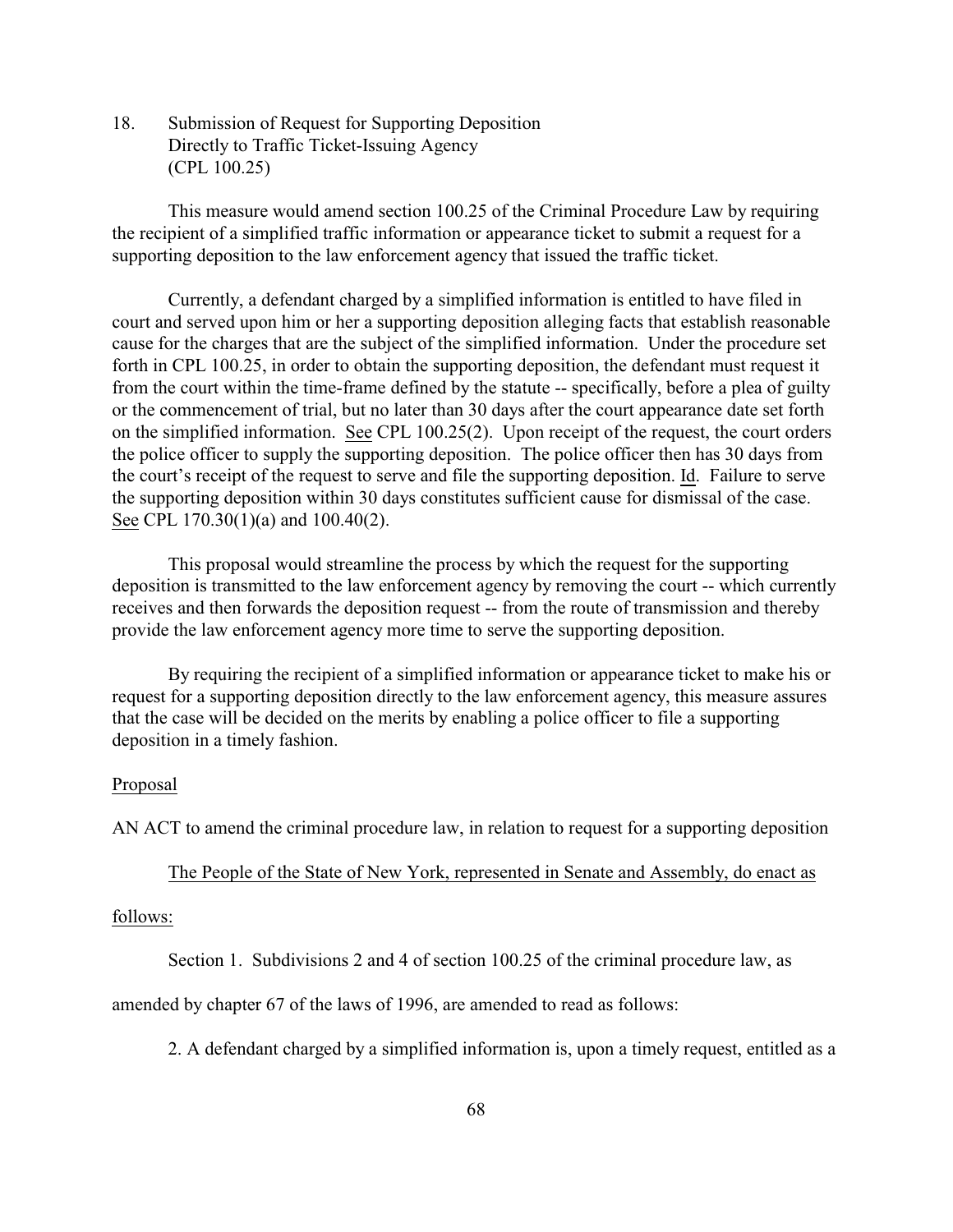matter of right to have filed with the court and served upon him or her, or if [he] such defendant is represented by an attorney, upon his or her attorney, a supporting deposition of the complainant police officer or public servant, containing allegations of fact, based either upon personal knowledge or upon information and belief, providing reasonable cause to believe that the defendant committed the offense or offenses charged. To be timely, such a request must, except as otherwise provided herein and in subdivision three of this section, be made before entry of a plea of guilty to the charge specified and before commencement of a trial thereon, but not later than thirty days after the date the defendant is directed to appear in court as such date appears upon the simplified information and upon the appearance ticket issued pursuant thereto. [If the defendant's request is mailed to the court, the] Such request must be mailed within such thirty day period to the agency which employs the complainant police officer or public servant. Upon such a request, [the court must order the] such complainant police officer or public servant [to] shall serve a copy of such supporting deposition upon the defendant or his or her attorney, within thirty days of the date such request is received by the [court] agency, or at least five days before trial, whichever is earlier, and to file such supporting deposition with the court together with proof of service thereof. Notwithstanding any provision to the contrary, where a defendant is issued an appearance ticket in conjunction with the offense charged in the simplified information and the appearance ticket fails to conform with the requirements of subdivision two of section 150.10, a request is timely when made not later than thirty days after (a) entry of the defendant's plea of not guilty when he or she has been arraigned in person, or (b) written notice to the defendant of his or her right to receive a supporting deposition when a plea of not guilty has been submitted by mail.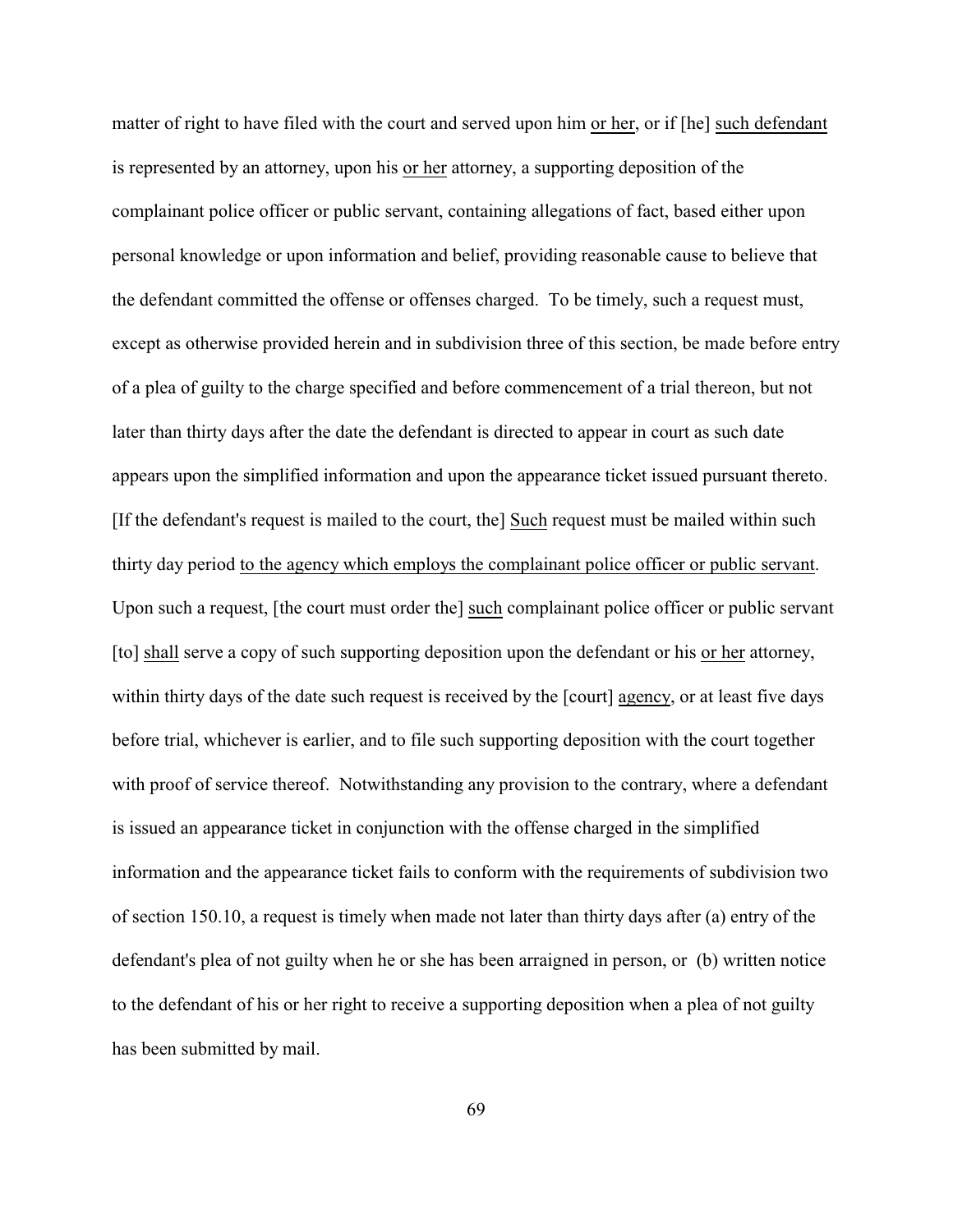4. Notwithstanding any provision of law to the contrary, where a person is charged by a simplified information and is served with an appearance ticket as defined in section 150.10, such appearance ticket shall contain the following language: "NOTICE: YOU ARE ENTITLED TO RECEIVE A SUPPORTING DEPOSITION FURTHER EXPLAINING THE CHARGES PROVIDED YOU REQUEST SUCH SUPPORTING DEPOSITION WITHIN THIRTY DAYS FROM THE DATE YOU ARE DIRECTED TO APPEAR IN COURT AS SET FORTH ON THIS APPEARANCE TICKET. [DO YOU REQUEST A SUPPORTING DEPOSITION? [ ] YES [ ] NO] ANY SUCH REQUEST MUST BE MAILED TO THE AGENCY WHICH EMPLOYS THE POLICE OFFICER OR AGENT WHO ISSUED THIS SIMPLIFIED INFORMATION BEFORE ENTRY OF A PLEA OF GUILTY TO THE CHARGE AND BEFORE COMMENCEMENT OF A TRIAL THEREON, BUT NOT LATER THAN THIRTY DAYS AFTER THE DATE YOU ARE DIRECTED TO APPEAR IN COURT AS SUCH DATE APPEARS UPON THE SIMPLIFIED INFORMATION/APPEARANCE TICKET."

§ 2. This act shall take effect on the first day of January next succeeding the date on which it shall have become law and shall apply to all actions and proceedings commenced on or after such effective date.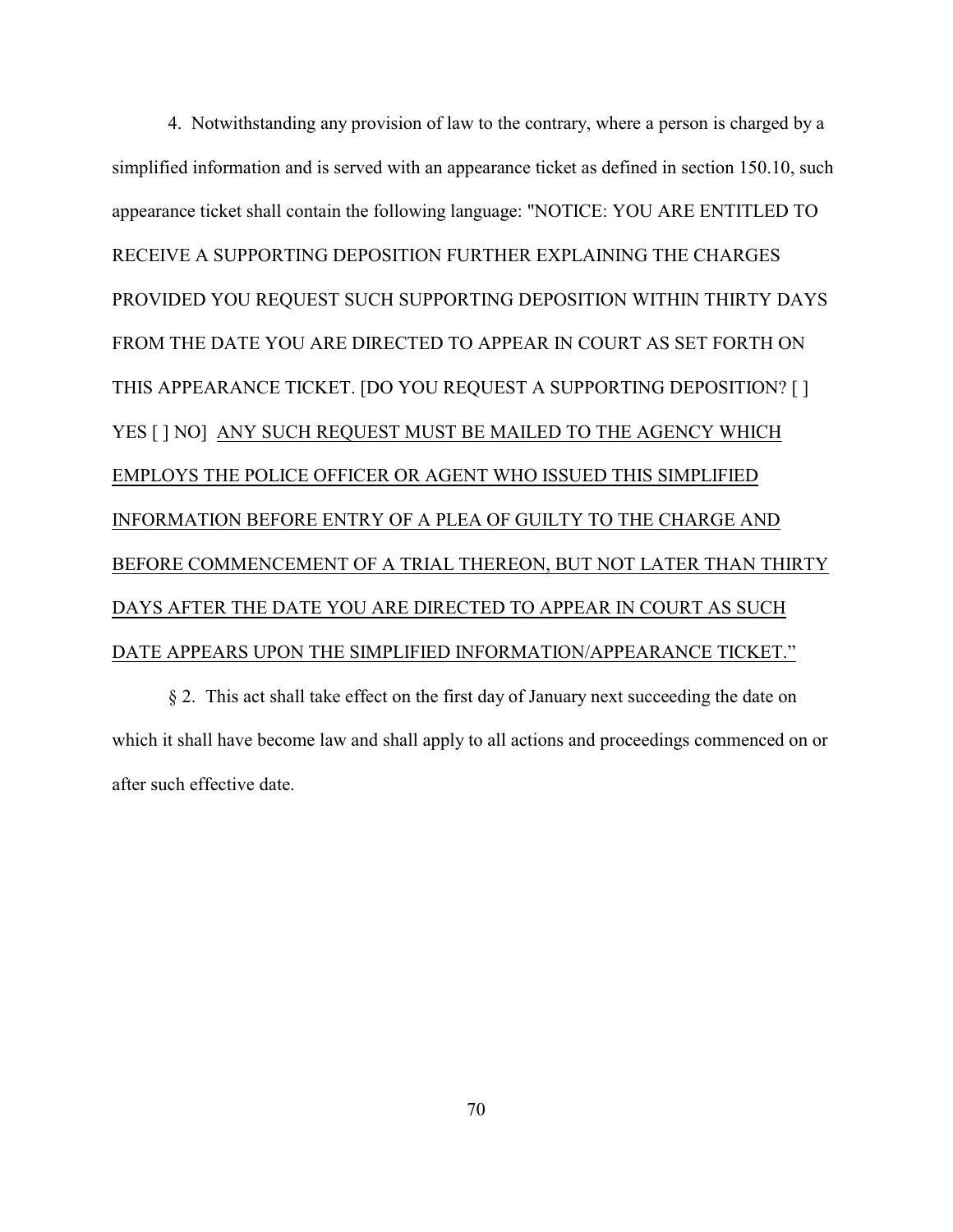19. Vacatur of Guilty Plea After Successful Completion of Drug Court or Mental Health Court Treatment Program (CPL 340.20)

This measure would amend the Criminal Procedure Law to authorize the vacatur of a guilty plea for a defendant who successfully completes a drug treatment or mental health treatment court program.

Drug or mental health treatment courts are specialized courts that seek to address the behavioral or psychiatric issues that may underlie some criminal conduct. Drug courts address a drug offender's addiction to drugs. Mental health courts address an offender's mental illness. In either court, qualified non-violent offenders agree to enter a court-supervised program which provides the defendant, depending on the type of treatment court, with treatment and counseling for substance abuse or for mental illness, as well as educational and vocational assistance.

The rules and conditions of participation in a drug or mental health court treatment program are set forth in a contract that is entered into by the defendant, the defendant's attorney, the prosecutor, and the court. Under the terms of the contract, among other things, the defendant agrees to plead guilty to certain charges and, in the event of his or her violation of the contract, to the imposition of a sentence based on the conviction. The court agrees that in event that the defendant complies with the terms of the contract as well as the treatment plan, it will dispose of the convictions in the manner it stipulated in the contract.

A drug or mental health treatment court may agree to vacate a guilty plea upon a defendant's successful completion of a treatment program. The problem is there is no provision of the law that authorizes a court to take this action. See CPL 220.60 (which sets forth all circumstances wherein a guilty plea can be changed in superior court); 340.20 (which states how a plea may be entered in a local criminal court).

This proposal provides explicit authorization for a court, sitting as a drug or mental health treatment court, to vacate a guilty plea and, by doing so, enables the court to achieve the program's aim of assisting a defendant with the task of overcoming the causes of his or her criminal behavior.

# Proposal

AN ACT to amend the criminal procedure law, in relation to the vacatur of the guilty plea of a defendant who successfully completes a drug or mental health court treatment program

# The People of the State of New York, represented in Senate and Assembly, do enact as

# follows: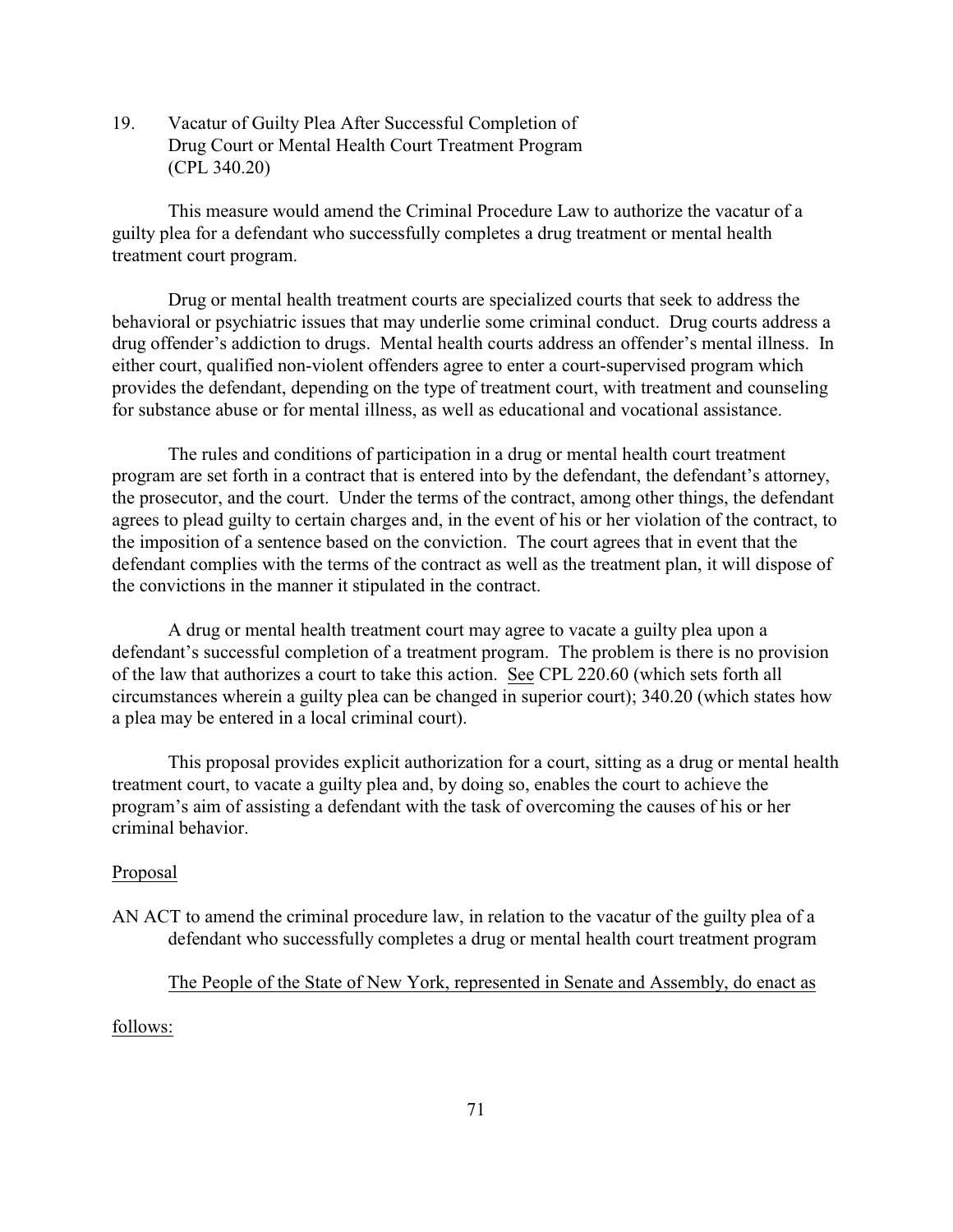Section 1. Section 340.20 of the criminal procedure law is amended by adding a new subdivision 5 to read as follows:

5. Where parties to a proceeding in a drug or mental health treatment court agree, a plea of guilty may be vacated whether such plea was to a felony or to a misdemeanor and notwithstanding the defendant's prior felony conviction, provided the district attorney consents on the record to the vacatur and the defendant has successfully completed the requirements of the court's treatment program. The drug or mental health treatment court may, in accordance with the agreement of the parties, allow the entry of a plea to a reduced charge or permit a dismissal of the charge.

§ 2. This act shall take effect on the first day of January next succeeding the date on which it shall have become law and shall apply to all actions and proceedings commenced on or after such effective date.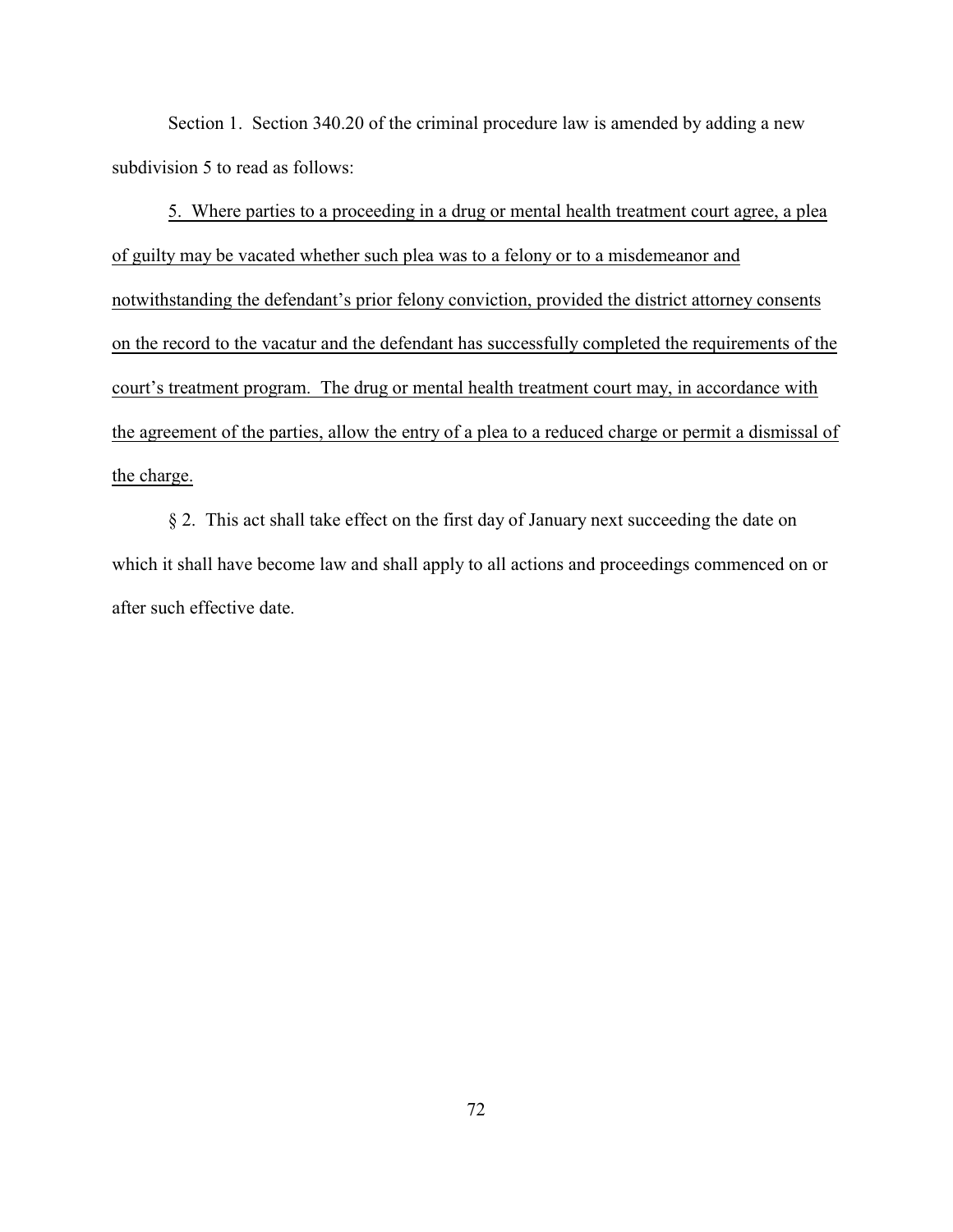20. Compelling Court Appearance and Compliance with Penalty for Unlawful Possession of Alcoholic Beverage (Alcoholic Beverage Control Law § 65-c and Vehicle and Traffic Law § 510)

This measure amends section 65-c of the Alcoholic Beverage Control Law to provide courts with the means to insure that persons under the age of 21 years who are charged with violating this provision appear and answer the charge and comply with any order issued by the court.

Section 65-c(3) authorizes a law enforcement official to summon a person under the age of 21 to answer a charge of possession of an alcoholic beverage with intent to consume and authorizes a court, where the charge is sustained, to fine the individual and direct him or her to complete an alcoholic awareness program or community service. The problem is that the subdivision's express prohibition against the use of the power of arrest against an individual so charged -- ostensibly to avoid marring the minor's reputation with the stigma of an arrest - renders the court unable to insure that individual's appearance before the court to answer the charge or that individual's compliance with any penalty that the court may issue after the charge has been sustained.

While the need to avoid creating the stigma of arrest is a legitimate reason for expressly precluding the arrest of a person under the age of 21 who is initially charged with violation of section 65-c of the Alcoholic Beverage Control Law, there is no reason to continue to limit a court's ability to compel the attendance of a defendant who unlawfully refuses to appear in court and answer a charge of unlawful possession or who, after having appeared and submitted to the jurisdiction of the court, refuses to return to court when directed to do so by the court.

By authorizing a court to suspend the driver's license of an underaged respondent in a section 65-c proceeding, this measure will provide the court with an effective means of assuring a respondent's compliance with his or her obligations under section 65-c. In addition to amending section 65-c of the Alcoholic Beverage Control Law, this measure also amends license suspension provisions of the Vehicle and Traffic Law in order to assure consistency between the two titles.

# Proposal

AN ACT to amend the alcoholic beverage control law and the vehicle and traffic law, in relation to the imposition of driver's license suspensions upon persons who fail to appear or to pay fines or participate in alcohol awareness programs or community service upon a determination by the court of unlawful possession of an alcoholic beverage with the intent to consume by persons under the age of twenty-one years

# The People of the State of New York, represented in Senate and Assembly,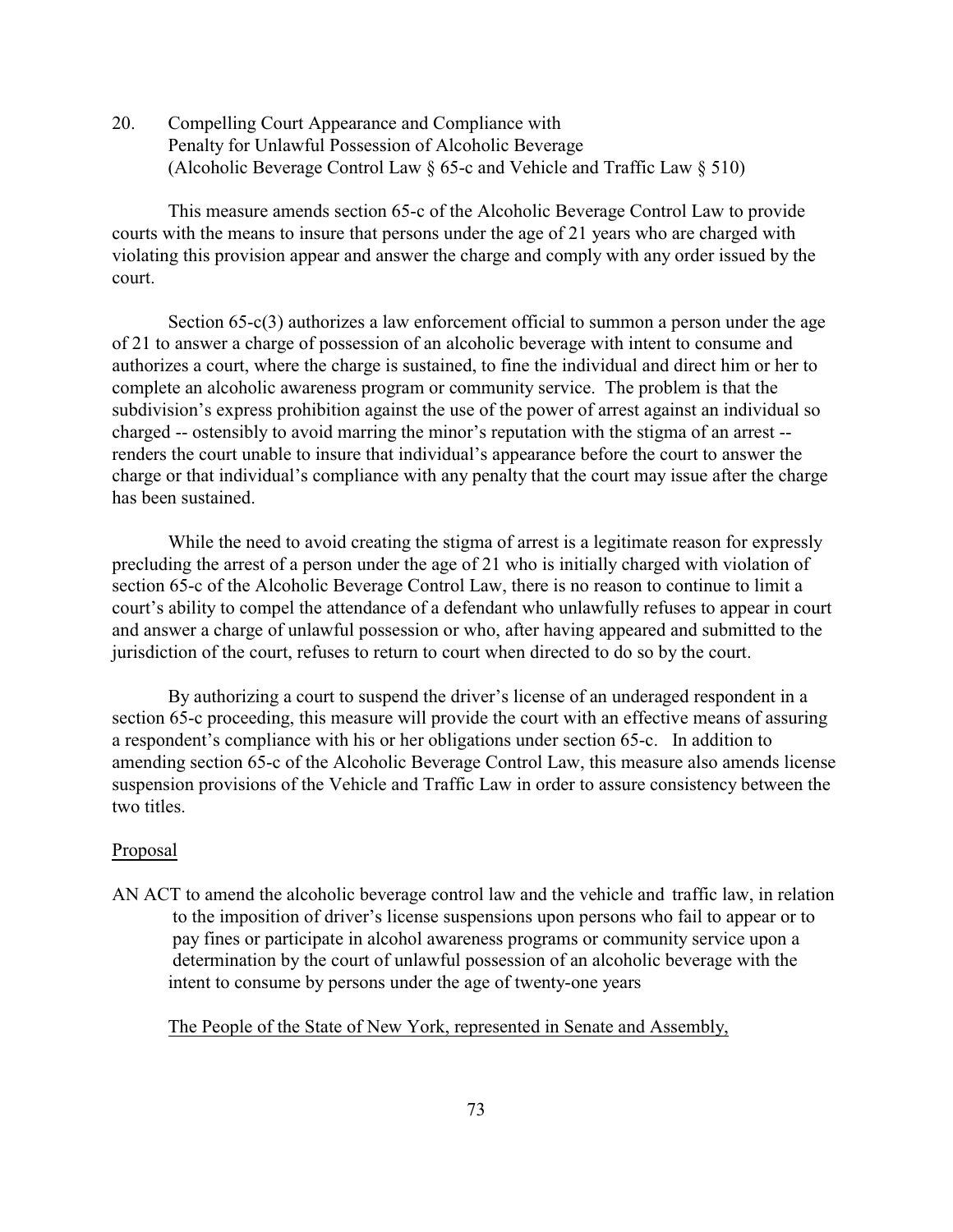# do enact as follows:

Section 1. Subdivision 3 of section 65-c of the alcoholic beverage control law, as amended by chapter 137 of the laws of 2001, is amended to read as follows:

3. Any person who unlawfully possesses an alcoholic beverage with intent to consume may be summoned before and examined by a court having jurisdiction of that charge; provided, however, that nothing contained herein shall authorize, or be construed to authorize, a peace officer as defined in subdivision thirty-three of section 1.20 of the criminal procedure law or a police officer as defined in subdivision thirty-four of section 1.20 of such law to arrest a person who unlawfully possesses an alcoholic beverage with intent to consume. If a determination is made sustaining such charge the court may impose a fine not exceeding fifty dollars and/or completion of an alcohol awareness program established pursuant to section 19.25 of the mental hygiene law and/or an appropriate amount of community service not to exceed thirty hours. In addition to any fine, alcohol awareness program and/or community service imposed by the court pursuant to this section, the court may suspend the driver's license of any person who fails to appear before the court, pay a fine, complete an alcohol awareness program or complete community service pursuant to this section within the period of time established by such court. Such suspension shall be made upon notice to such person and shall remain in effect until such person appears in court, such fine has been paid or such program or community service has been completed to the satisfaction of the court.

§ 2. Paragraph (k) of subdivision 3 of section 510 of the vehicle and traffic law, as added by chapter 173 of the laws of 1990, is amended to read as follows:

k. for a period of up to ninety days because of the conviction of the holder of the offenses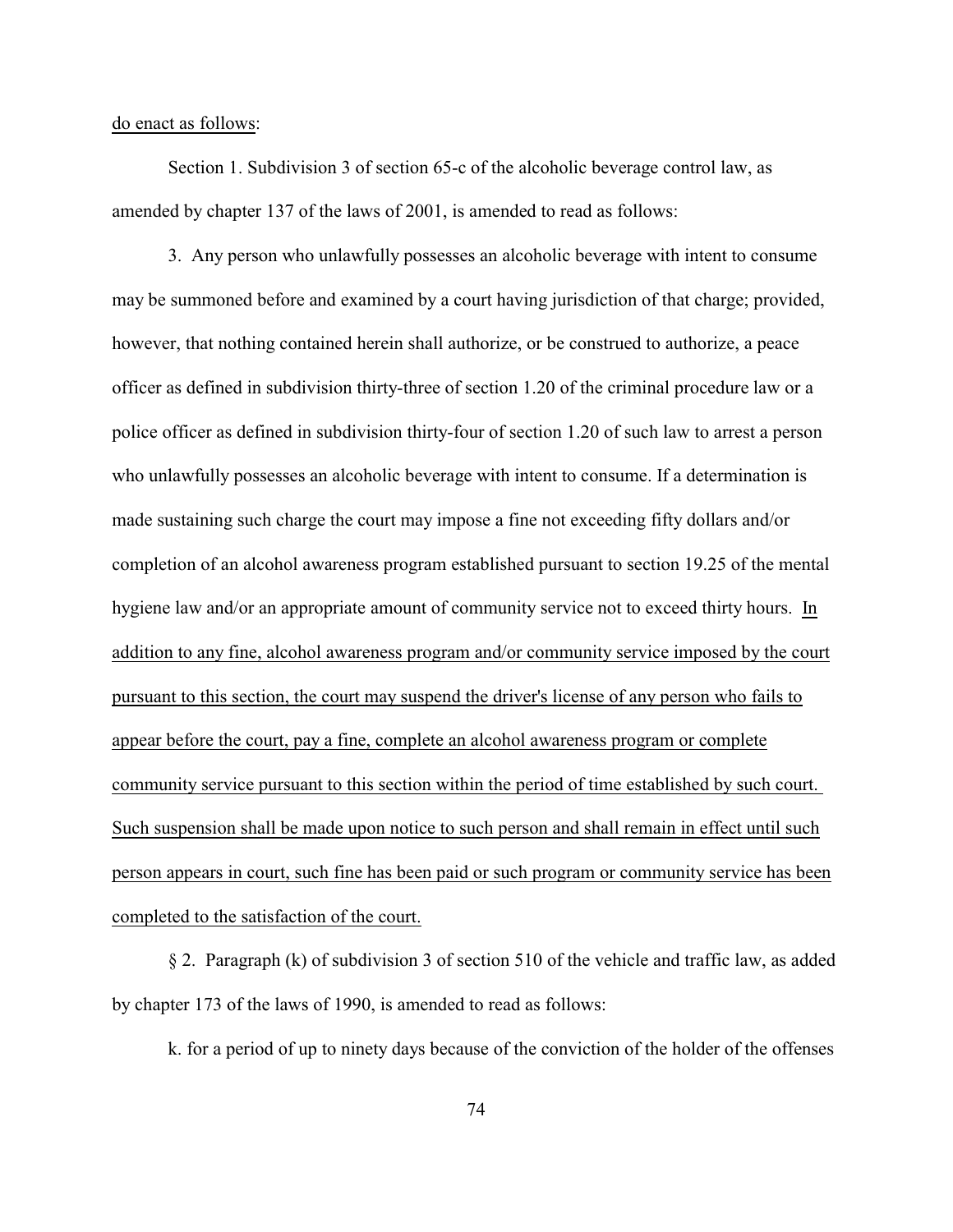of menacing as defined in section 120.15 of the penal law, where such offense was committed against a traffic enforcement agent employed by the city of New York or the city of Buffalo while such agent was enforcing or attempting to enforce the traffic regulations of such city;

l. for failing to appear before the court or pay a fine or to complete an alcohol awareness program or complete community service imposed by the court pursuant to subdivision three of section sixty-five-c of the alcoholic beverage control law.

§ 3. Paragraph (a) of subdivision 4-a of section 510 of the vehicle and traffic law, as added by section 62 of the laws of 2003, is amended to read as follows:

(a) Upon receipt of a court notification of the failure of a person to appear within sixty days of the return date or new subsequent adjourned date, pursuant to an appearance ticket charging said person with a violation of any of the provisions of this chapter (except one for parking, stopping, or standing), of any violation of the tax law or of subdivision three of section sixty-five-c of the alcoholic beverage control law or of the transportation law regulating traffic or of any lawful ordinance or regulation made by a local or public authority, relating to traffic (except one for parking, stopping, or standing) or the failure to pay a fine imposed by a court the commissioner or his or her agent may suspend the driver's license or privileges of such person pending receipt of notice from the court that such person has appeared in response to such appearance ticket or has paid such fine. Such suspension shall take effect no less than thirty days from the day upon which notice thereof is sent by the commissioner to the person whose driver's license or privileges are to be suspended. Any suspension issued pursuant to this paragraph shall be subject to the provisions of paragraph (j-l) of subdivision two of section five hundred three of this chapter.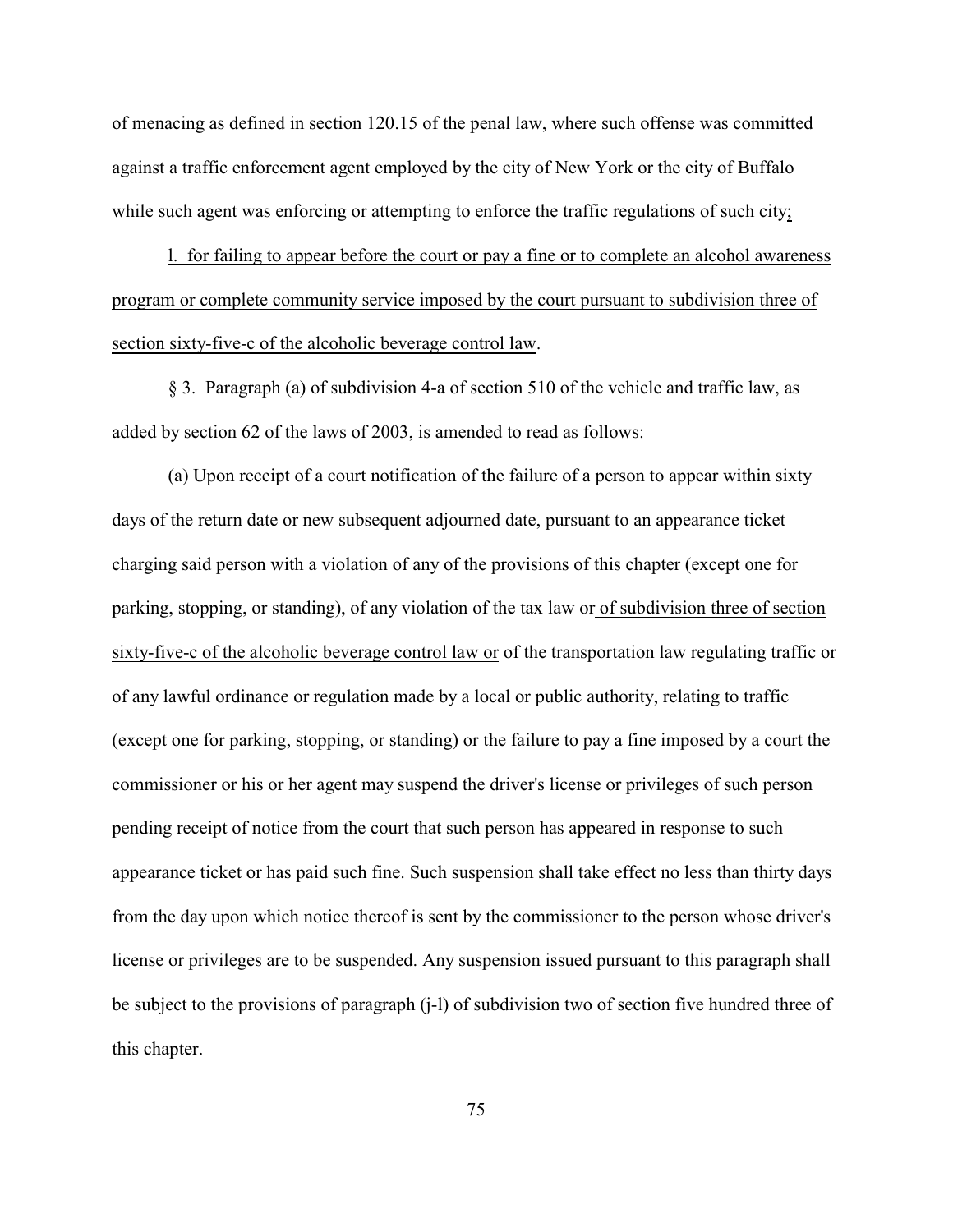§ 4. This act shall take effect on the first day of November next succeeding the date on which it shall have become a law.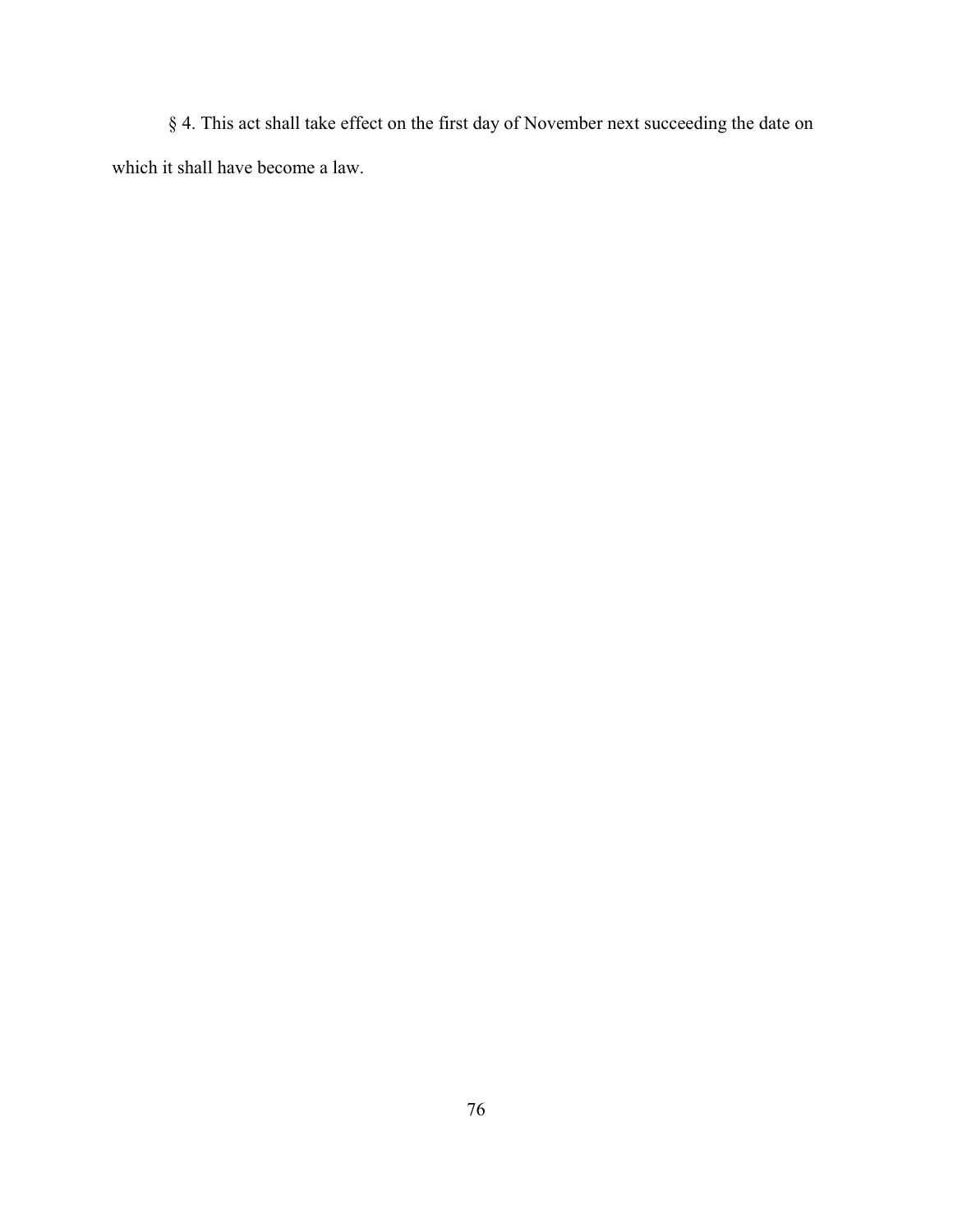21. Compelling Court Appearance and Payment of Fine for Unlawful Possession of Marijuana (Penal Law § 221.05 and Vehicle and Traffic Law § 510)

This measure amends section 221.05 of the Penal Law to provide courts with the means to insure that persons who are charged with possession of marijuana appear and answer the charge and pay the fine imposed by the court for violation of this provision.

Section 221.05 makes it unlawful, and punishable by a fine of \$100, to knowingly and unlawfully possess 25 grams or less of marijuana. In addition, because this provision was originally enacted as part of the Marijuana Reform Act of 1977, L.1977, c. 360, which sought to decriminalize the possession of small amounts of marijuana, the law expressly limits the means by which to compel an individual's appearance in court to the issuance of an appearance ticket. See CPL 150.75. The problem with this limitation is that the local criminal court is powerless to compel that individual's appearance before the court to answer the charge of unlawful possession of marijuana. Moreover, because the local criminal court is unable to ensure compliance with sentencing, the local criminal court is also powerless to collect a fine.

By authorizing a court to suspend the driver's license of a person who has failed to appear in court to answer a charge of violation of, or failed to pay a fine imposed under, Penal Law § 221.05, this proposal will provide the court with an effective means of assuring a respondent's compliance with his or her obligations under the Penal Law

# Proposal

AN ACT to amend the penal law, in relation to the suspension of the driver's license of persons who fail to appear when summoned or pay fines upon conviction of unlawful possession of marihuana

The People of the State of New York, represented in Senate and Assembly, do enact as

## follows:

Section 1. The closing paragraph of section 221.05 of the penal law, as added by chapter

360 of the laws of 1977, is amended to read as follows:

Unlawful possession of marihuana is a violation punishable only by a fine of not more

than one hundred dollars. However, where the defendant has previously been convicted of an

offense defined in this article or article [220] two hundred twenty of this chapter, committed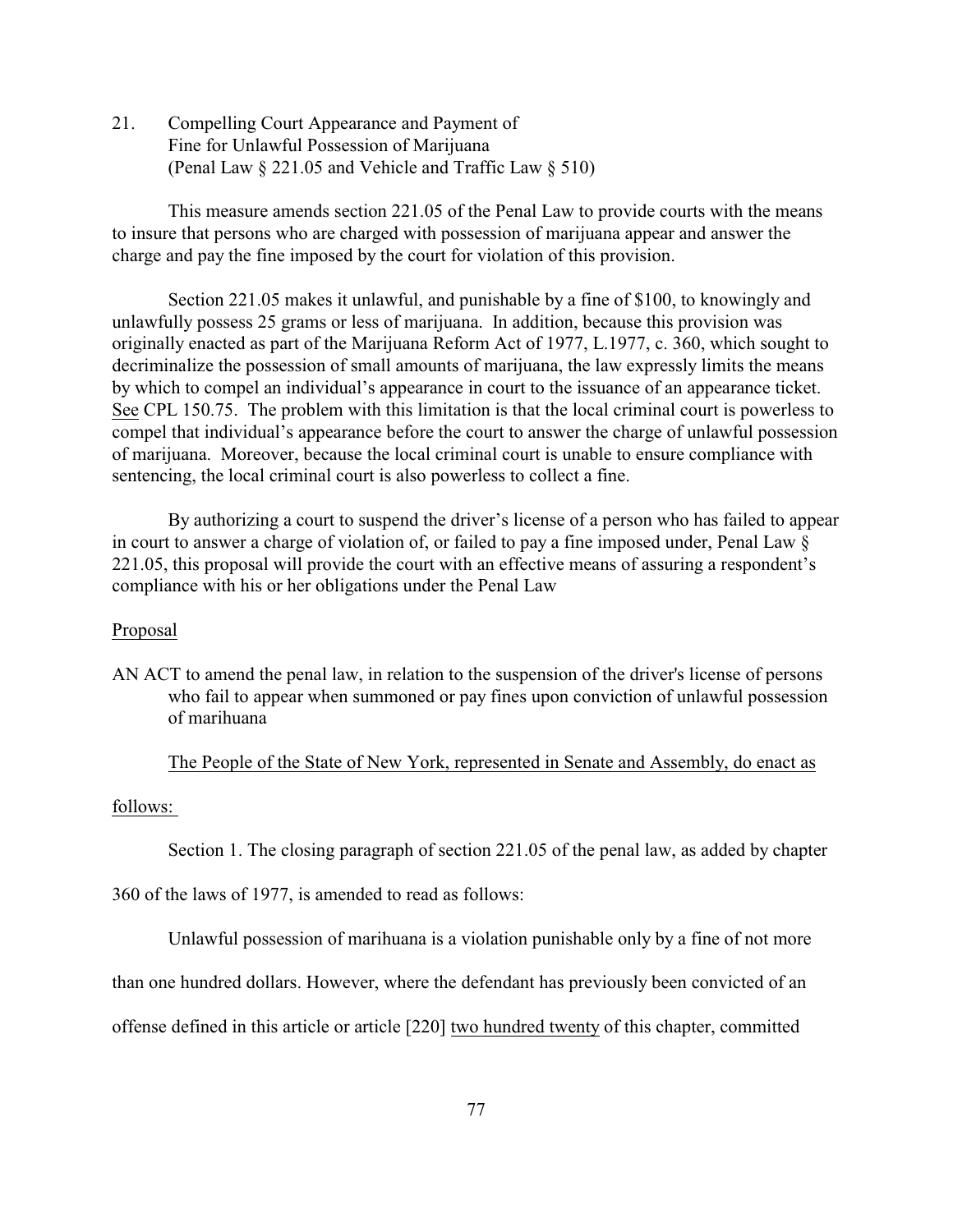within the three years immediately preceding such violation, it shall be punishable (a) only by a fine of not more than two hundred dollars, if the defendant was previously convicted of one such offense committed during such period, and (b) by a fine of not more than two hundred fifty dollars or a term of imprisonment not in excess of fifteen days or both, if the defendant was previously convicted of two such offenses committed during such period. In addition to any fine or term of imprisonment imposed by the court pursuant to this section, the court may suspend the driver's license of any person who fails to appear before the court or who fails to pay a fine imposed by the court pursuant to this section within the period of time established by such court for the payment of such fine. Such suspension shall be made upon notice to such person and shall remain in effect until such person appears in court or such fine has been paid to the satisfaction of the court.

§ 2. Paragraph (k) of subdivision 3 of section 510 of the vehicle and traffic law, as added by chapter 173 of the laws of 1990, is amended to read as follows:

k. for a period of up to ninety days because of the conviction of the holder of the offenses of menacing as defined in section 120.15 of the penal law, where such offense was committed against a traffic enforcement agent employed by the city of New York or the city of Buffalo while such agent was enforcing or attempting to enforce the traffic regulations of such city;

l. for failing to appear before the court or pay a fine imposed by the court pursuant to section 221.05 the penal law.

§ 3. Paragraph a of subdivision 4-a of section 510 of the vehicle and traffic law, as added by section 62 of the laws of 2003, is amended to read as follows:

(a) Upon receipt of a court notification of the failure of a person to appear within sixty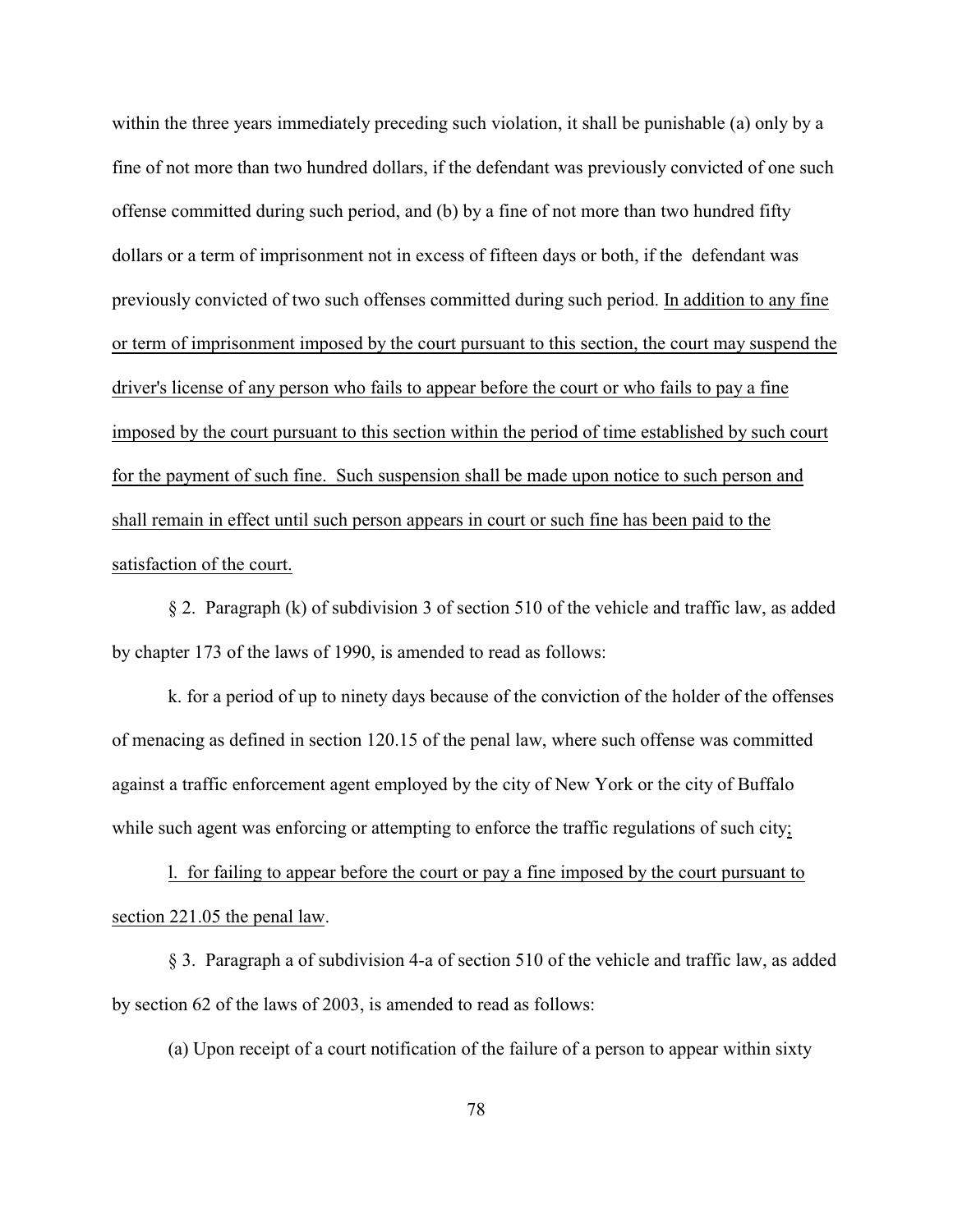days of the return date or new subsequent adjourned date, pursuant to an appearance ticket charging said person with a violation of any of the provisions of this chapter (except one for parking, stopping, or standing), of any violation of the tax law or of section 221.05 of the penal law or of the transportation law regulating traffic or of any lawful ordinance or regulation made by a local or public authority, relating to traffic (except one for parking, stopping, or standing) or the failure to pay a fine imposed by a court the commissioner or his or her agent may suspend the driver's license or privileges of such person pending receipt of notice from the court that such person has appeared in response to such appearance ticket or has paid such fine. Such suspension shall take effect no less than thirty days from the day upon which notice thereof is sent by the commissioner to the person whose driver's license or privileges are to be suspended. Any suspension issued pursuant to this paragraph shall be subject to the provisions of paragraph (j-l) of subdivision two of section five hundred three of this chapter.

§ 4. This act shall take effect on the first day of November next succeeding the date on which it shall have become a law and apply to offenses committed on or after such effective date.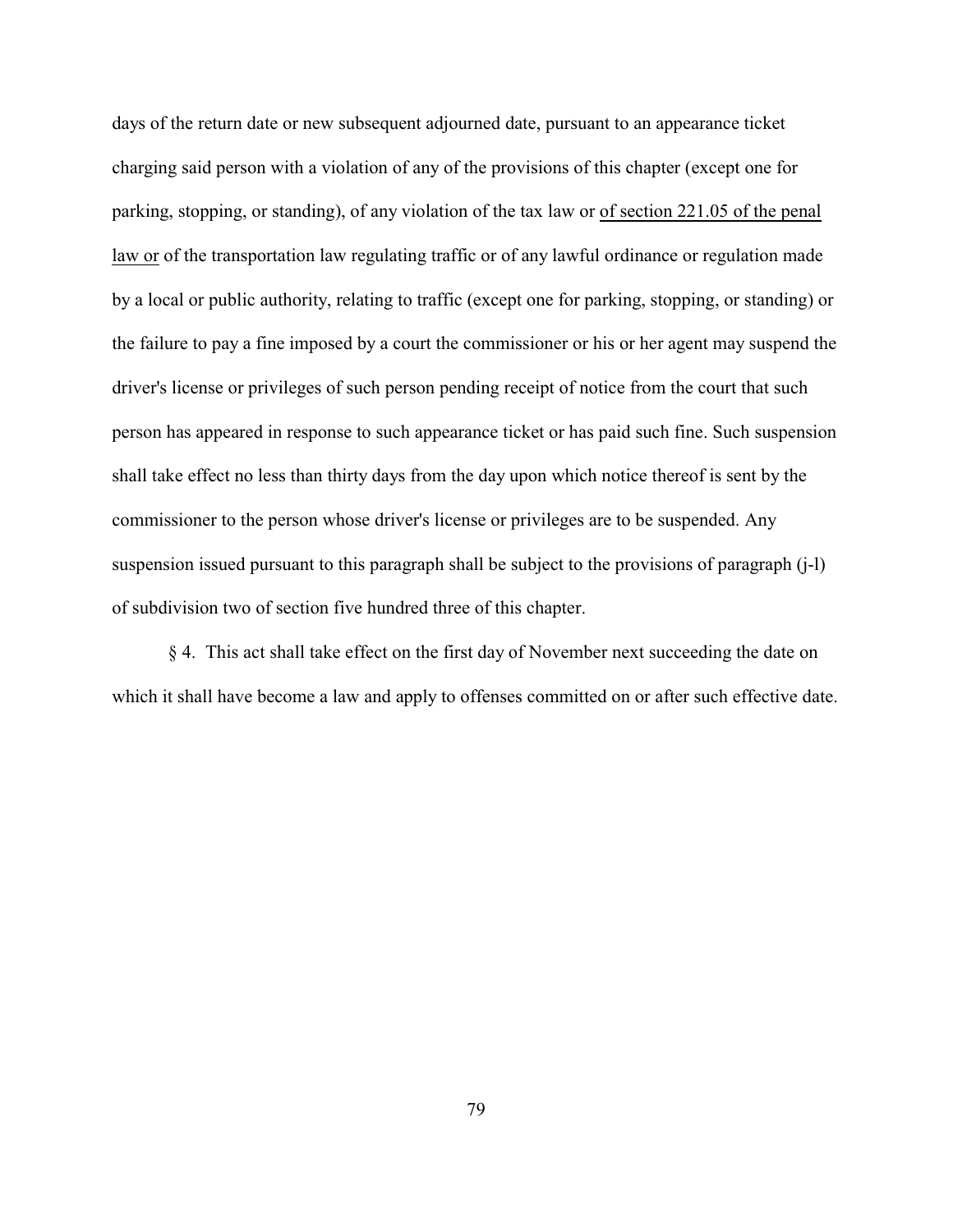22. Filing of Proof of Service in Landlord-Tenant Proceeding (RPAPL § 735)

This measure would amend RPAPL § 735 to require that in a proceeding to recover property only the proof of service must be filed with the court after the petition has been served.

Prior to September 8, 2005, a proceeding to recover real property under Article 7 of the Real Property Actions and Proceedings Law was commenced by service of the notice of petition, or order to show cause, and petition upon the respondent, see, e.g., UDCA § 400 (2004); RPAPL §§ 731 and 735(1), with the notice of petition and petition filed with the court at a later date. See RPAPL § 735(2). The current language of RPAPL § 735(2), which requires the filing of the notice of petition and petition with proof of service after service has been made, reflects the procedure prior to September 2005. Effective September 8, 2005, the New York City Civil Court, the District Courts, the City Courts, and Town and Village Courts became commencement-by filing-courts. L.2005, c. 452, §§ 1-9. All actions and special proceedings, including RPAPL proceedings, are commenced by the filing of the summons and complaint or notice of petition and petition.

The problem is that RPAPL § 735(2) was not amended to reflect this change. As a result, a petitioner in an RPAPL Article 7 proceeding is required to file the notice of petition and petition twice -- first, when commencing the proceeding and, again, when filing the proof of service of the petition. No purpose is served by having two sets of identical papers in the file.

Amending RPAPL § 735(2) will eliminate the unnecessary filing of a second notice of petition, or order to show cause, and petition.

# Proposal

AN ACT to amend the real property actions and proceedings law, in relation to the filing of proof of the service of a petition in a proceeding to recover real property

## The People of the State of New York, represented in Senate and Assembly, do enact as

# follows:

Section 1. Subdivision 2 of section 735 of the real property actions and proceedings law,

as added by chapter 910 of the laws of 1965, is amended to read as follows:

2. [The notice of petition, or order to show cause, and petition together with proof] Proof

of service [thereof] of the notice of petition, or order to show cause, and petition shall be filed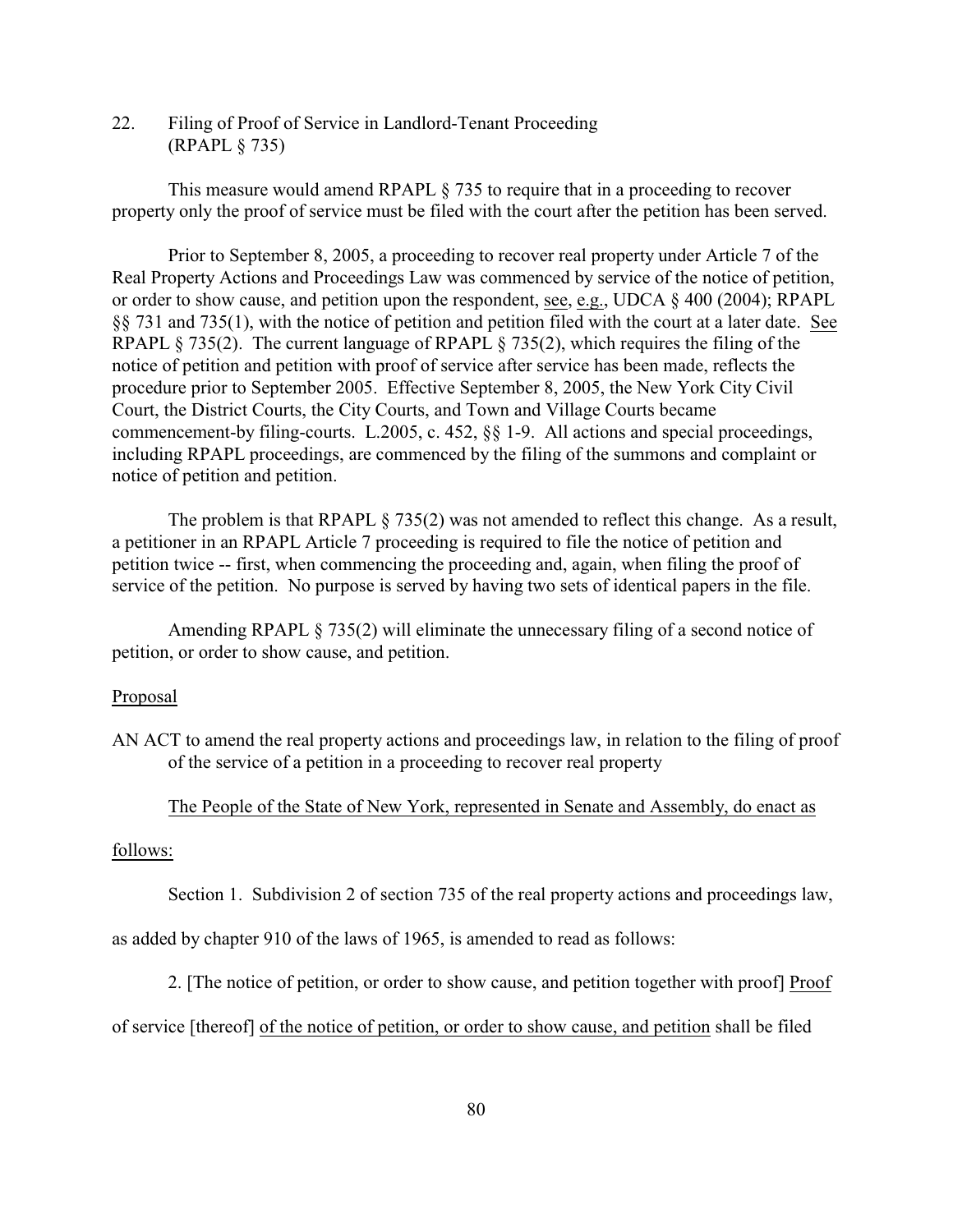with the court or clerk thereof within three days after:

 (a) personal delivery to respondent, when service has been made by that means, and such service shall be complete immediately upon such personal delivery; or

 (b) mailing to respondent, when service is made by the alternatives above provided, and such service shall be complete upon the filing of proof of service.

§ 2. This act shall take effect immediately.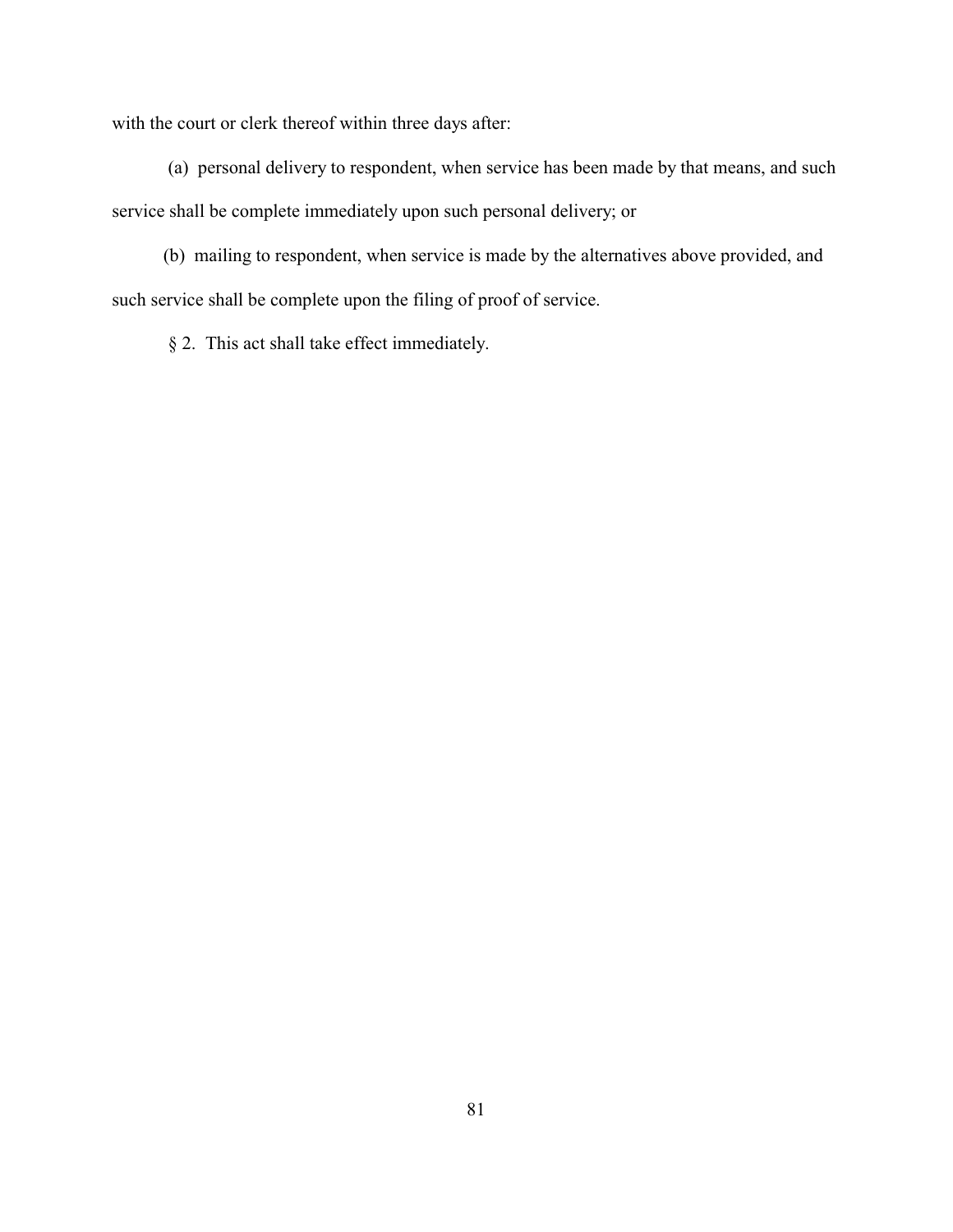23. Unsealing Youthful Offender Case File (CPL 720.35)

This measure would amend CPL 720.35 to authorize a criminal court which did not adjudicate a youthful offender case to unseal the records of that case when the youthful offender, whose failure to comply with his or her sentence has resulted in his or her arrest pursuant to a bench warrant issued by the sentencing court, appears before the non-sentencing criminal court seeking to be released on his or her own recognizance or on bail prior to appearing before the court that issued the bench warrant.

Article 720 of the Criminal Procedure Law sets forth the Youthful Offender procedure which authorizes a court to seal the records of a criminal proceeding brought against persons, between the ages of 13 and 19, for the purpose of preventing such youths from being stigmatized "with criminal records triggered by hasty or thoughtless acts which, although crimes, may not have been the serious deeds of hardened criminals." Capital Newspapers Div. of the Hearst Corp. v. Moynihan, 71 N.Y.2d 263, 267-268 (1988)(quoting People v. Drayton, 39 N.Y.2d 580, 584 (1976)).

Under this procedure, eligible youths are tried as any criminal defendant would be. Upon conviction, the court must determine whether the defendant should be treated as a youthful offender. If a "youthful offender" finding is made, the court must direct that the conviction be deemed vacated and replaced by the youthful offender finding, and it must sentence the defendant pursuant to Penal Law § 60.02, which permits a maximum indeterminate term of imprisonment of four years. CPL 720.20 [1]; 720.10 [4]. Upon a youthful offender adjudication, all official records and papers must be sealed. CPL 720.35. CPL 720.35(2), however, permits portions of the youthful offender record to be unsealed and disclosed to officials and other persons under conditions specified by the statute, such as when the state division of parole or the probation department "requires such official records and papers for the purpose of carrying out duties specifically authorized by law."

It is common for a court to issue a bench warrant to compel the appearance of a youthful offender who has failed to appear in that court to answer for the violation of his or her sentence of probation or conditional discharge. Where the bench warrant is issued by a court whose process can be executed outside the county where the court is located, see, e.g., CPL 120.70(1), the youthful offender may be arrested in another jurisdiction. Where that occurs, the youthful offender must be brought before the local criminal court in the foreign county so the court can determine whether the youthful offender should be released on his or her own recognizance or on bail pending his or her appearance before the issuing court to answer for the violation of his or her sentence. See CPL 120.90(3); CPL 410.40(b). In order to determine the type of securing order that should be issued for the probation violator, the foreign criminal court requires access to the violator's criminal history available on the state criminal record database.

The problem is that since the criminal history necessarily encompasses information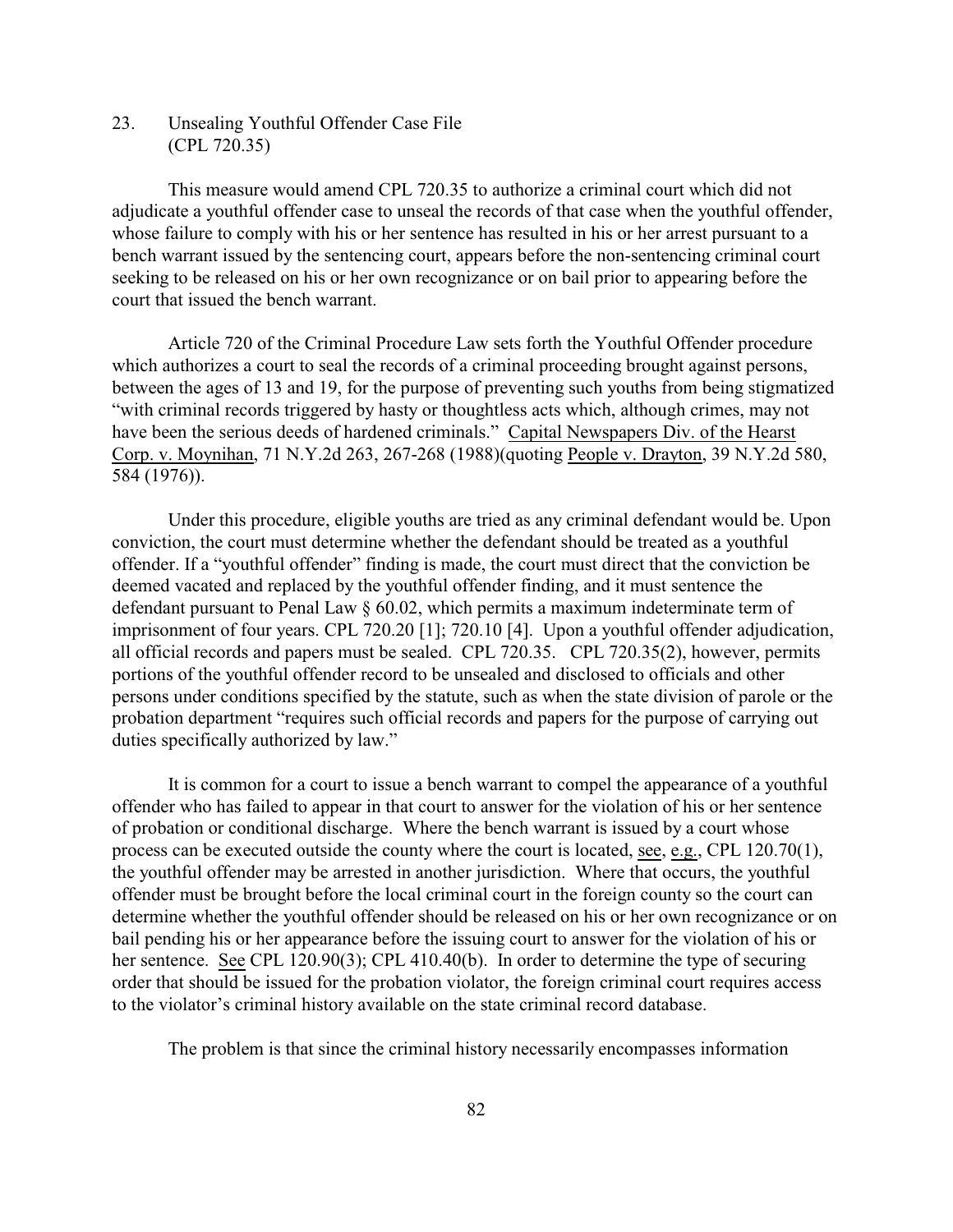concerning the youthful offender adjudication that resulted in the sentence of probation or conditional discharge, that portion of the violator's history is sealed and therefore not available. See CPL 735.35(2). The foreign criminal court is therefore hampered in its ability to issue a securing order that is appropriate for the youthful offender.

Amending CPL 720.35 to permit the criminal record of an adjudicated youthful offender to be unsealed and disclosed to a court seeking to enforce the arrest warrant that has been issued against that youthful offender for violating his or her sentence will facilitate the administration of the youthful offender procedure.

### Proposal

AN ACT to amend the criminal procedure law, in relation to the sealing of the accusatory instrument

The People of the State of New York, represented in Senate and Assembly, do enact as follows:

Section 1. Subdivision 2 of section 720.35 of the criminal procedure law, as amended by chapter 62 of the laws of 2011, is amended to read as follows:

2. Except where specifically required or permitted by statute or upon specific

authorization of the court, all official records and papers, whether on file with the court, a police agency or the division of criminal justice services, relating to a case involving a youth who has been adjudicated a youthful offender, are confidential and may not be made available to any person or public or private agency, other than the designated educational official of the public or private elementary or secondary school in which the youth is enrolled as a student provided that such local educational official shall only have made available a notice of such adjudication and shall not have access to any other official records and papers, such youth or such youth's designated agent (but only where the official records and papers sought are on file with a court and request therefor is made to that court or to a clerk thereof), an institution to which such youth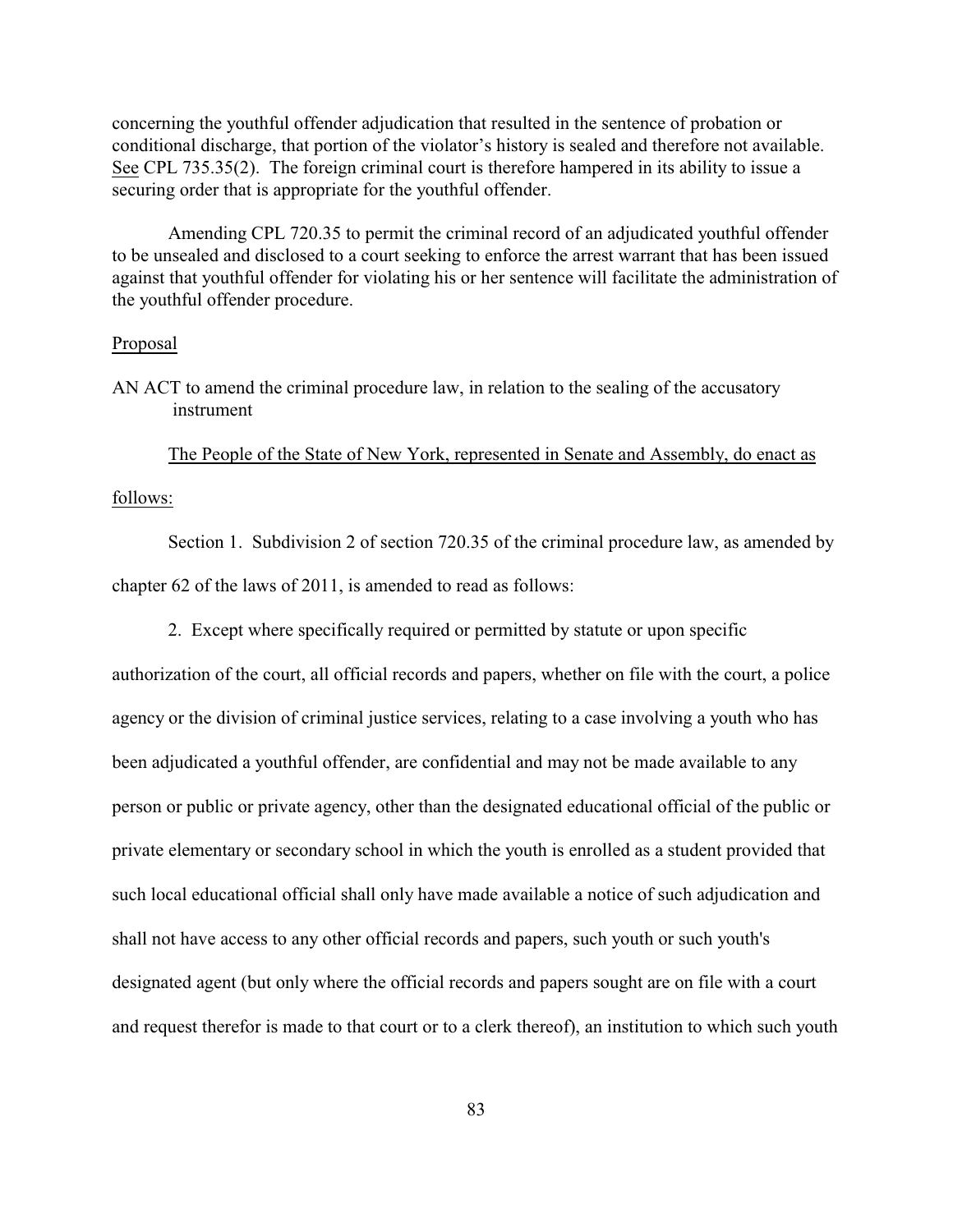has been committed, the department of corrections and community supervision [and], a probation department of this state that requires such official records and papers for the purpose of carrying out duties specifically authorized by law, and a court determining the appropriate securing order for a youthful offender who has been brought before the court in connection with a warrant of arrest pursuant to section 410.40 or 530.70 of this chapter for violation of a sentence of conditional discharge or probation imposed pursuant to section 60.02 of the penal law; provided, however, that information regarding an order of protection or temporary order of protection issued pursuant to section 530.12 of this chapter or a warrant issued in connection therewith may be maintained on the statewide automated order of protection and warrant registry established pursuant to section two hundred twenty-one-a of the executive law during the period that such order of protection or temporary order of protection is in full force and effect or during which such warrant may be executed. Such confidential information may be made available pursuant to law only for purposes of adjudicating or enforcing such order of protection or temporary order of protection and, where provided to a designated educational official, as defined in section 380.90 of this chapter, for purposes related to the execution of the student's educational plan, where applicable, successful school adjustment and reentry into the community. Such notification shall be kept separate and apart from such student's school records and shall be accessible only by the designated educational official. Such notification shall not be part of such student's permanent school record and shall not be appended to or included in any documentation regarding such student and shall be destroyed at such time as such student is no longer enrolled in the school district. At no time shall such notification be used for any purpose other than those specified in this subdivision.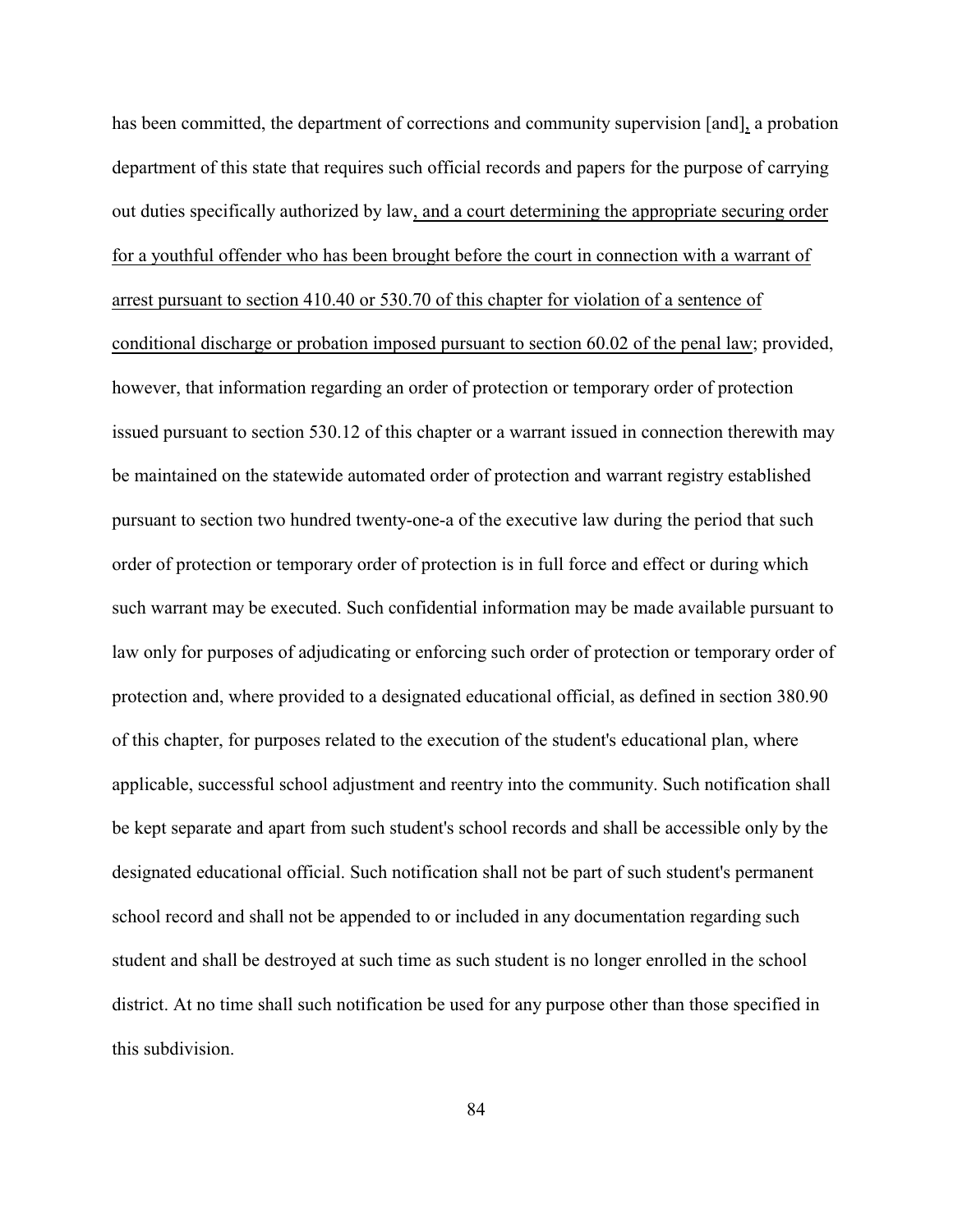§ 2. This act shall take effect on the first day of January next succeeding the date on which it shall have become law and shall apply to all actions and proceedings commenced on or after such effective date.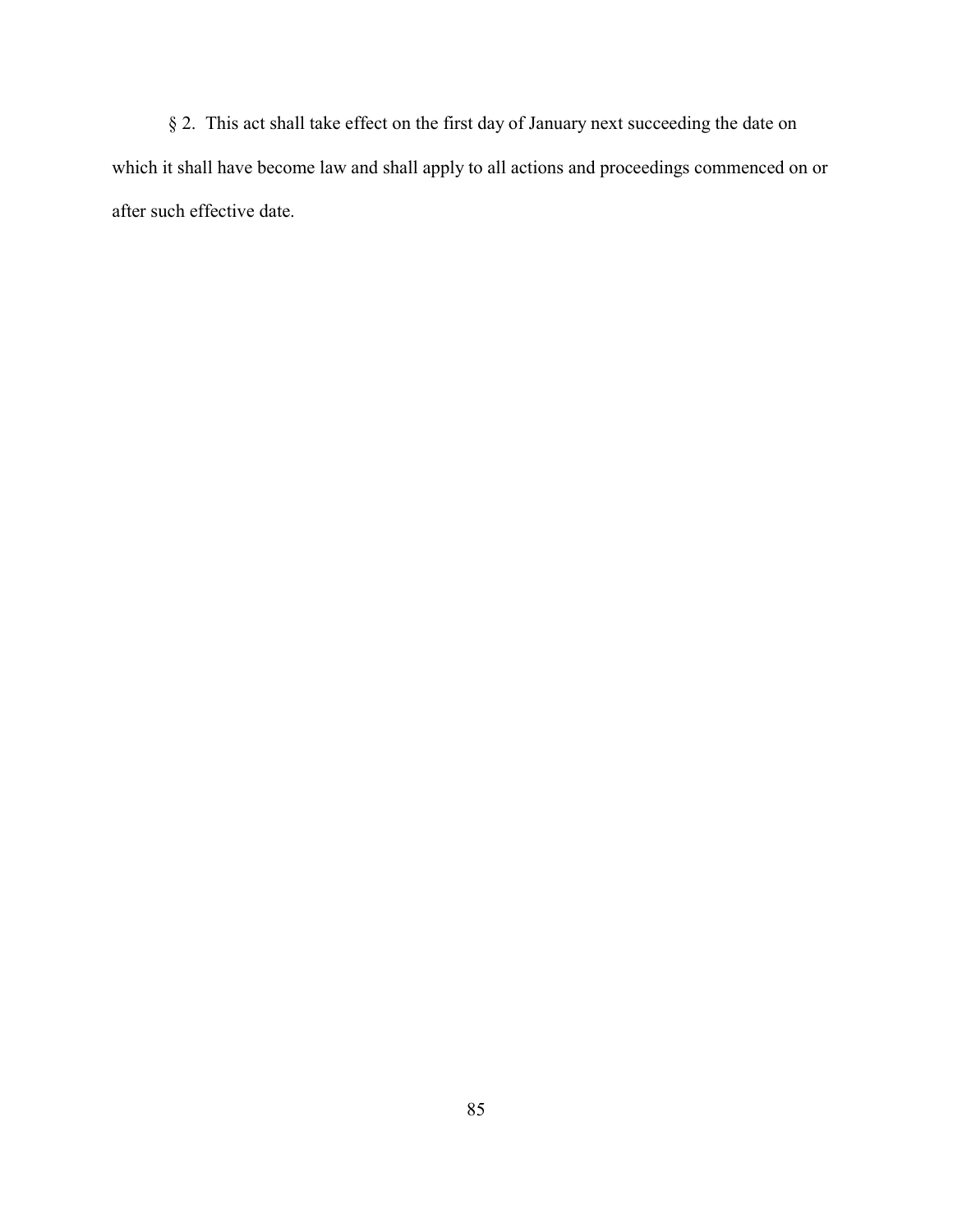24. Dismissal of Default Judgment Applications in New York City Civil Court (NYCCCA § 1402)

This measure would authorize the New York City Civil Court to deny an application for a default judgment because the Civil Court does not have personal jurisdiction over the defendant.

Under CPLR 3215, which is made applicable to the Civil Court pursuant to NYCCCA § 1402, in order to obtain a default judgment, the applicant must submit proof that the underlying claim has merit, that the defendant was served with the summons and complaint, and that the defendant defaulted. See CPLR 3215(f). Aside from demonstrating that defendant was served with the summons and complaint, the applicant need not show that the court has personal jurisdiction over the defendant who does not reside in the jurisdiction.

Because it is a court of limited jurisdiction which is authorized to serve its process statewide, the Civil Court frequently vacates default judgments that it issues against a defendant in a dispute which has no contact with New York City. In addition to defendants who reside or are found in New York City, under NYCCCA § 404, the Civil Court has personal jurisdiction over non-resident defendants who transact business within New York City; who commit a tortious act within New York City; or who own, use or possess any real property in New York City. Default judgments issued by the Civil Court against non-resident defendants over which the Court does not have jurisdiction are subject to vacatur under CPLR 5015(a)(4). In short, due to the limits on the jurisdiction of the Civil Court, the default judgment process creates an administrative burden unique to the Civil Court.

Amending the Civil Court Act to require a showing on an application for a default judgment that the Civil Court has jurisdiction over a non-resident defendant and authorizing the Civil Court to deny an application where an inadequate showing has been made will result in a larger number of Civil Court default judgments able to withstand a collateral attack under CPLR 5015 and encourage greater care in the decision to commence an action in the Civil Court.

## Proposal

AN ACT to amend the New York city civil court act, in relation to default judgments

# The People of the State of New York, represented in Senate and Assembly, do enact as

### follows:

Section 1. Section 1402 of the New York city civil court act is amended by adding a new

last paragraph to read as follows: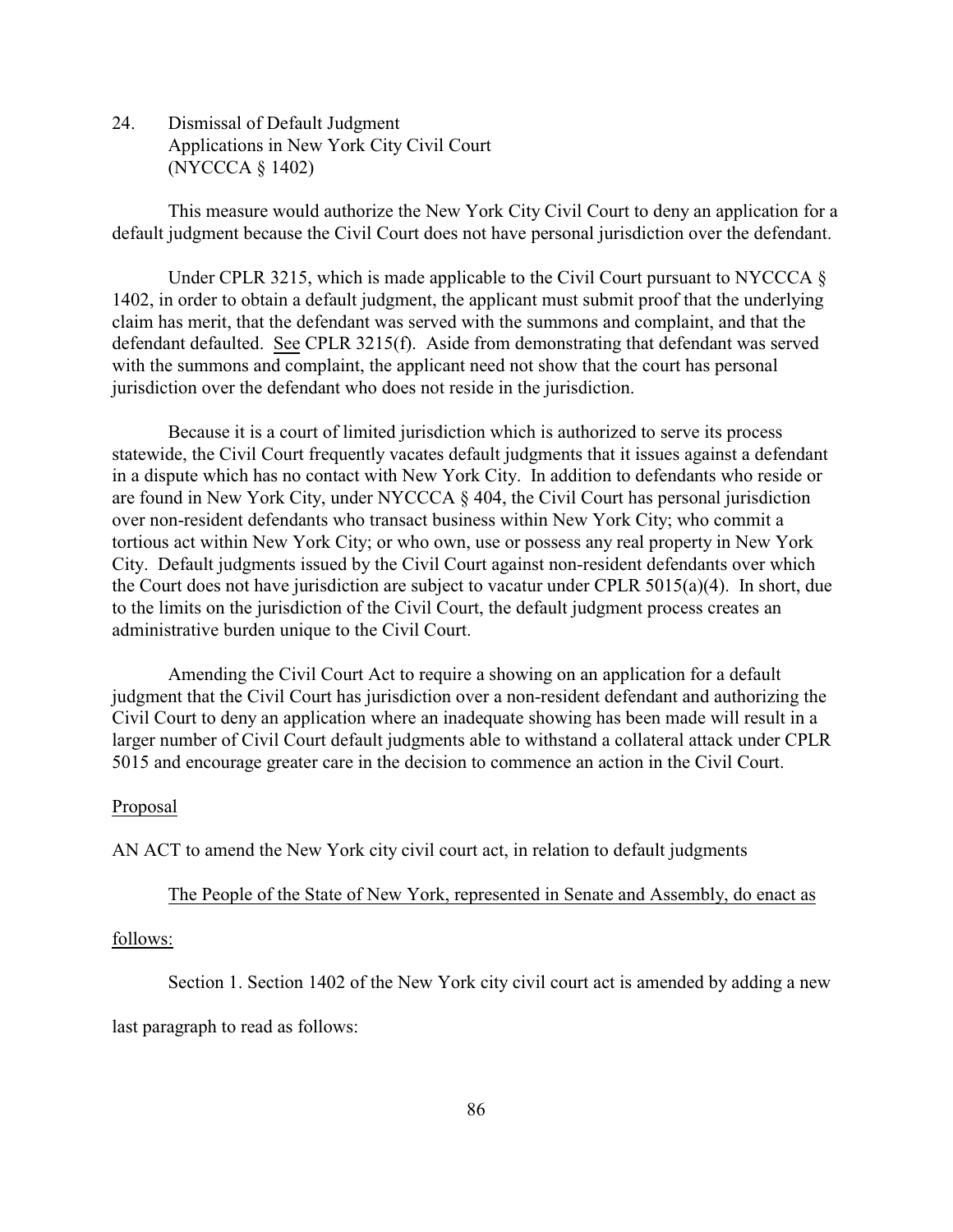In addition to the proof required by subdivision (f) of said section, the applicant shall file an affidavit of the facts establishing that the court has jurisdiction of the person of the defendant who was not served with a summons and complaint within the city of New York. The application for a judgment by default shall be denied if the applicant fails to establish that the court has jurisdiction of the person of the defendant.

§ 2. This act shall take effect thirty days after it shall have become law.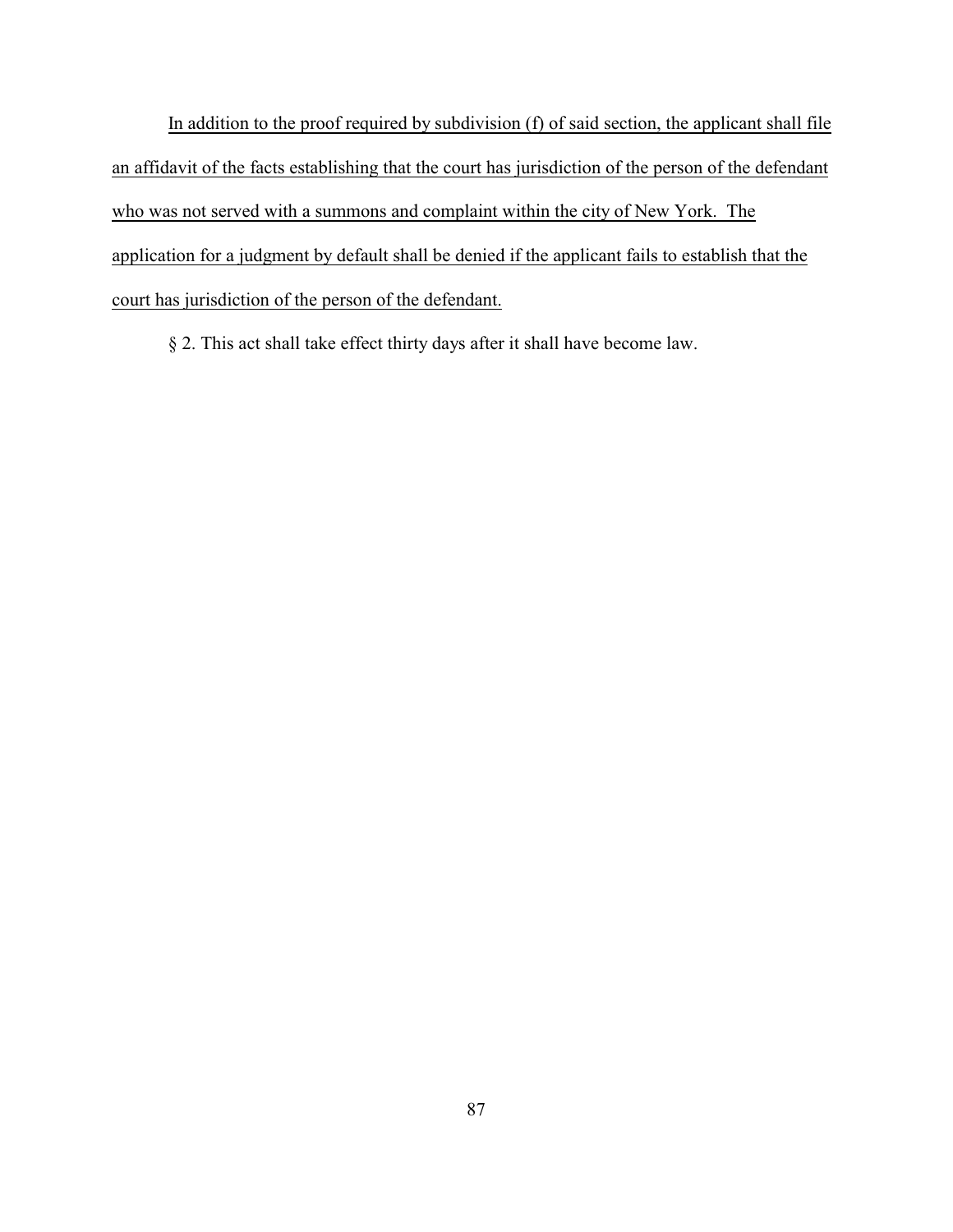25. Protecting Court Proceedings from being Improperly Influenced by Public Protests and Demonstrations Held In Vicinity of Courthouse (Penal Law § 215.50)

This measure would protect all adjudicative proceedings -- not just jury trials -- being held in a courthouse against being improperly influenced by protests and demonstrations concerning that proceeding that are conducted on the public streets and sidewalks outside of a courthouse.

Subdivision 7 of section 215.50 of the Penal Law already makes it punishable as a contempt of court in the second degree for a person on a public street or sidewalk within 200 feet of a courthouse to call aloud, hold or display "placards or signs containing written or printed matter" concerning proceedings within the courthouse. The purpose of these restrictions is to prevent judges, jurors, and other court officials from being influenced by the demonstrations at or near the courtroom at or prior to the proceeding. The problem however is that section 215.70 expressly applies to protests and demonstrations that concern the conduct of a jury trial. While it is important to limit the influence of public protests and demonstrations concerning a court case outside of a courthouse upon the judge, jury and witnesses participating in that very case, there is no reason to limit this protection only to jury trials, and their participants. There are other non-jury adjudicative proceedings, such as motions and special proceedings, which warrant the same protection afforded to jury trials by section 215.50 of the Penal Law.

Amending section 215.50 of the Penal Law to apply to protests and demonstrations held in the vicinity of a courthouse concerning all proceedings -- both jury trials and non-jury hearings and adjudications -- conducted in the courthouse will protect the fair and impartial administration of justice in all court proceedings.

# Proposal

AN ACT to amend the penal law, in relation to criminal contempt in the second degree

### The People of the State of New York, represented in Senate and Assembly, do enact as

### follows:

Section 1. Subdivision 7 of section 215.50 of the penal law is amended to read as follows:

7. On or along a public street or sidewalk within a radius of two hundred feet of any

building established as a courthouse, he or she calls aloud, shouts, holds or displays placards or

signs containing written or printed matter, concerning the conduct of [a trial] an action or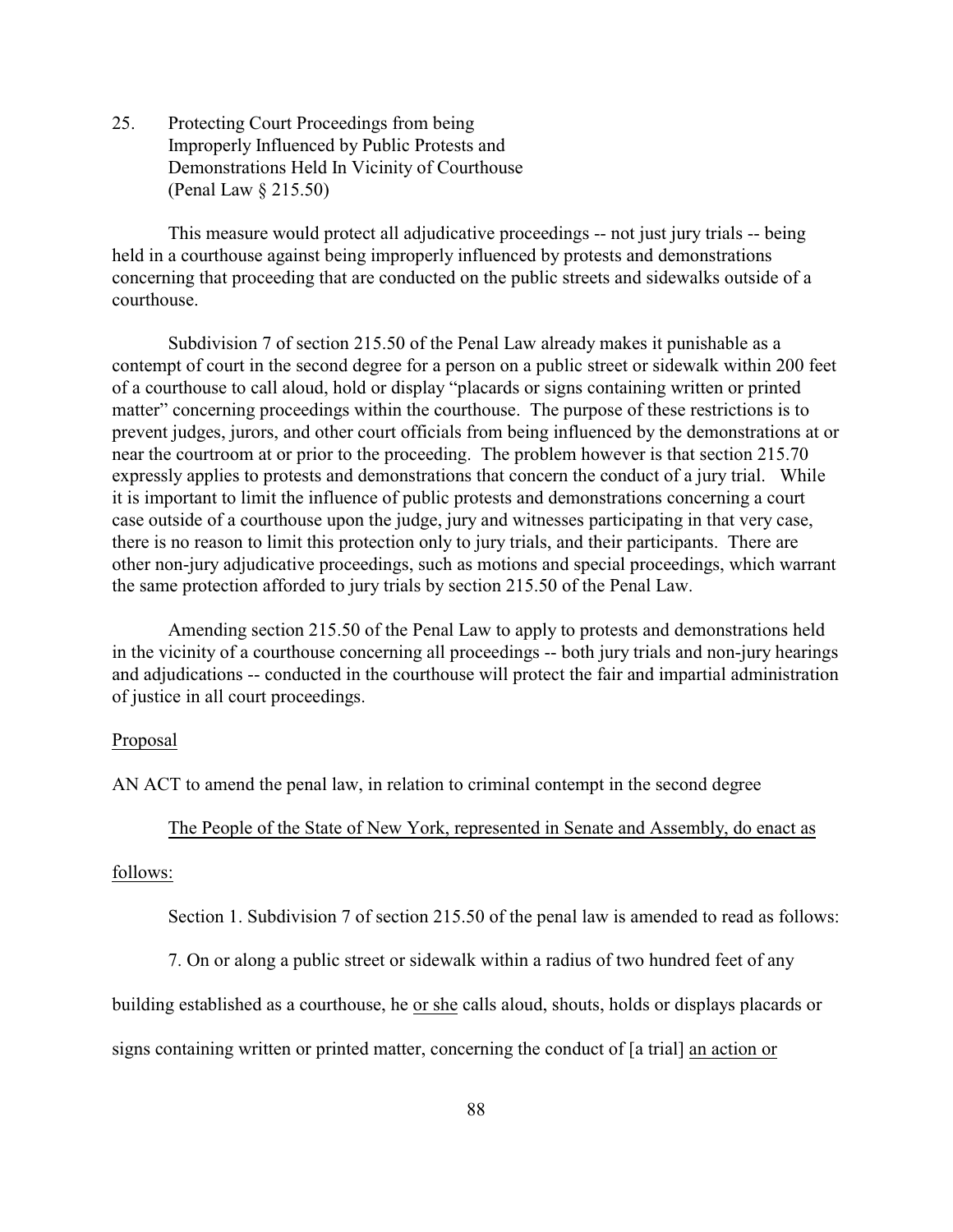proceeding being held in such courthouse or the character of the court or jury engaged in such [trial] action or proceeding or calling for or demanding any specified action or determination by such court or jury in connection with such [trial] action or proceeding.

§ 2. This act shall take effect on the first day of January next succeeding the date on which it shall have become a law and shall apply only to conduct occurring on or after such effective date.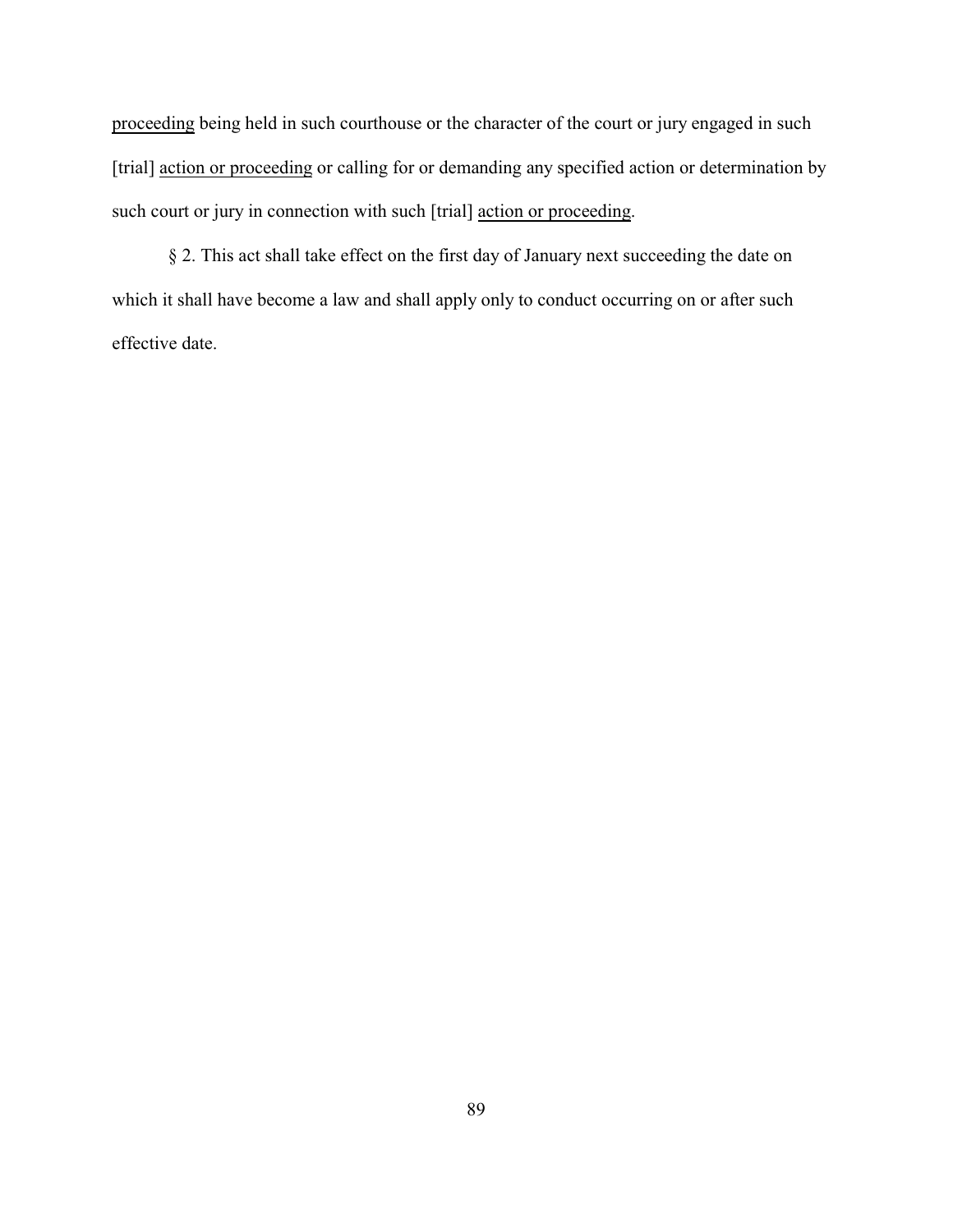26. Increasing Number of Commercial Small Claims that a Single Applicant May File in a Month (NYCCCA §§ 1803-A and 1809-A and 22 NYCRR § 208.41-a)

This measure would increase the number of commercial claims that the New York City Civil Court is authorized to accept for filing from an applicant during a calendar month.

Currently, the Civil Court Act limits the number of commercial small claims filed by a commercial claimant to five filings per calendar month. The capacity of the Civil Court to process commercial claims has increased due to the decrease in the number of small claims filed in that court. In 2008, for example, the number of small claims filings has dropped to approximately 28,000 from 60,000 filings made in 2004.

Amending the Civil Court Act and a related provision of the Uniform Civil Rules for the New York City Civil Court to increase the number of commercial claims that a claimant is authorized to file from five claims to fifty claims per month would enable the Civil Court to use existing capacity to process additional commercial claims.

### Proposal

AN ACT to amend the New York city civil court act, in relation to the filing of commercial claims

The People of the State of New York, represented in Senate and Assembly, do enact as

### follows:

Section 1. Subdivisions (a) and (b) of section 1803-A of the New York city civil court

act, as amended by chapter 62 of the laws of 2003, are amended to read as follows:

(a) Commercial claims other than claims arising out of consumer transactions shall be

commenced upon the payment by the claimant of a filing fee of twenty-five dollars and the cost of mailings as herein provided, without the service of a summons and, except by special order of the court, without the service of any pleading other than a required certification verified as to its truthfulness by the claimant on a form prescribed by the state office of court administration and filed with the clerk, that no more than [five] fifty such actions or proceedings (including the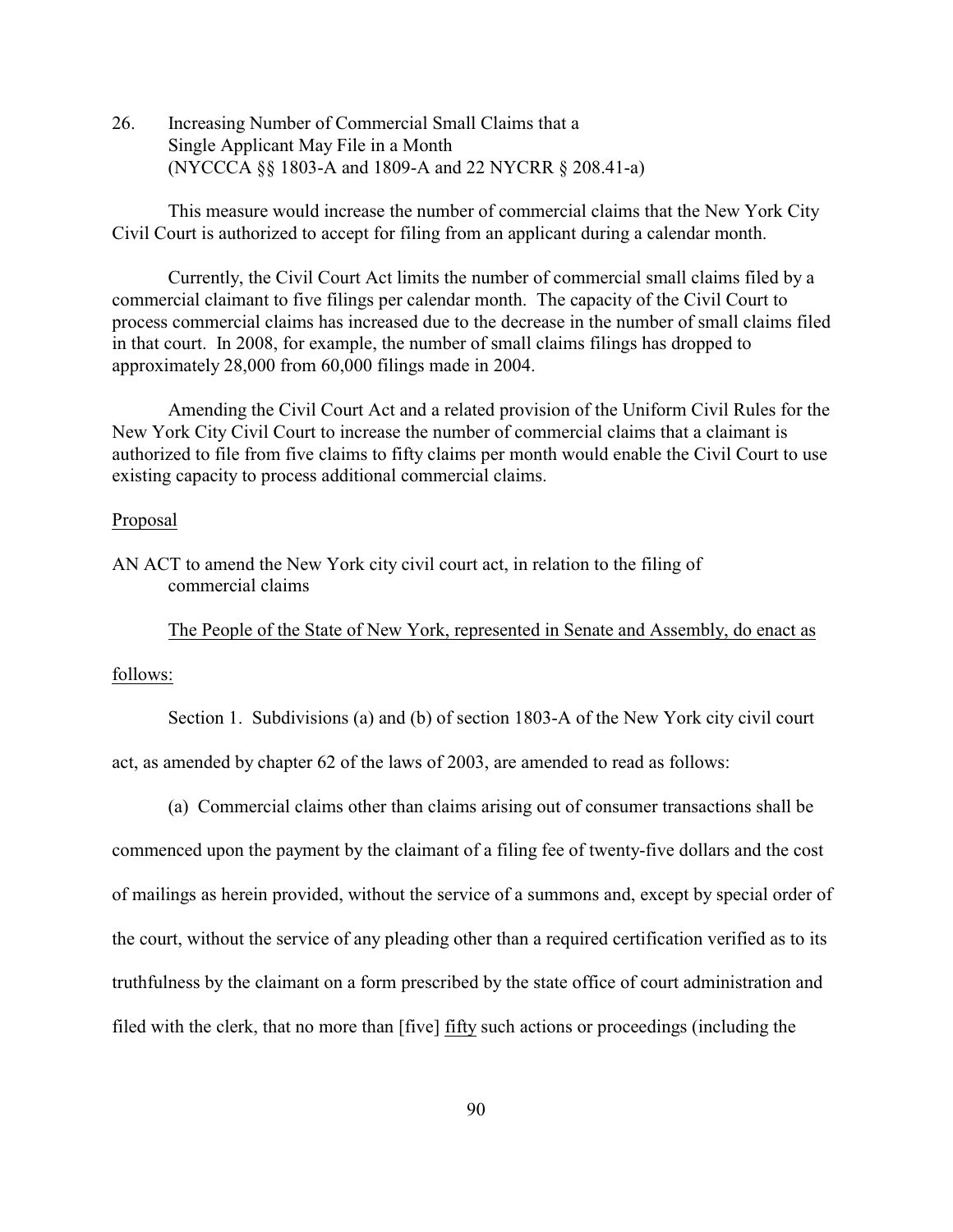instant action or proceeding) have been instituted during that calendar month, and a required statement of its cause of action by the claimant or someone in its behalf to the clerk, who shall reduce the same to a concise, written form and record it in a docket kept especially for such purpose. Such procedure shall provide that the commercial claims part of the court shall have no jurisdiction over, and shall dismiss, any case with respect to which the required certification is not made upon the attempted institution of the action or proceeding. Such procedure shall provide for the sending of notice of such claim by ordinary first class mail and certified mail with return receipt requested to the party complained against at his or her residence, if he or she resides within the city of New York, and his or her residence is known to the claimant, or at his or her office or place of regular employment within the city of New York if he or she does not reside therein or his or her residence within the city of New York is not known to the claimant. If, after the expiration of twenty-one days, such ordinary first class mailing has not been returned as undeliverable, the party complained against shall be presumed to have received notice of such claim. Such notice shall include a clear description of the procedure for filing a counterclaim, pursuant to subdivision (d) of this section.

Such procedure shall further provide for an early hearing upon and determination of such claim. The hearing shall be scheduled in a manner which, to the extent possible, minimizes the time the party complained against must be absent from employment.

Either party may request that the hearing be scheduled during evening hours, provided that the hearing shall not be scheduled during evening hours if it would cause unreasonable hardship to either party. The court shall not unreasonably deny requests for evening hearings if such requests are made by the claimant upon commencement of the action or by the party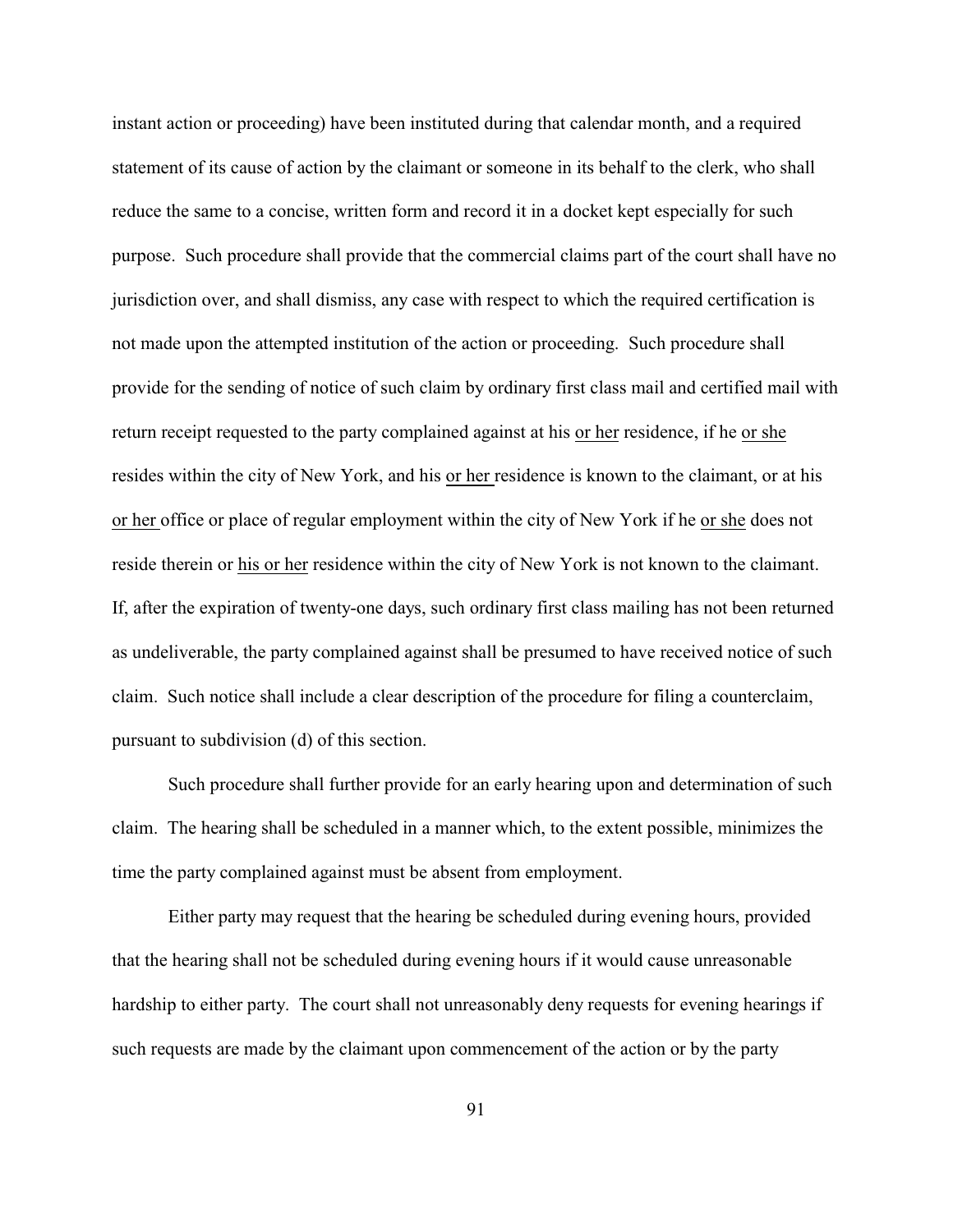complained against within fourteen days of receipt of the notice of claim.

(b) Commercial claims in actions arising out of consumer transactions shall be commenced upon the payment by the claimant of a filing fee of twenty-five dollars and the cost of mailings as herein provided, without the service of a summons and, except by special order of the court, without the service of any pleading other than a required statement of the cause of action by the claimant or someone on its behalf of the clerk, who shall reduce the same to a concise written form including the information required by subdivision (c) of this section, denominate it conspicuously as a consumer transaction, and record it in the docket marked as a consumer transaction, and by filing with the clerk a required certificate verified as to its truthfulness by the claimant on forms prescribed by the state office of court administration.

Such verified certificate shall certify (i) that the claimant has mailed by ordinary first class mail to the party complained against a demand letter, no less than ten days and no more than one hundred eighty days prior to the commencement of the claim, and (ii) that, based upon information and belief, the claimant has not instituted more than [five] fifty actions or proceedings (including the instant action or proceeding) during the calendar month.

A form for the demand letter shall be prescribed and furnished by the state office of court administration and shall require the following information: the date of the consumer transaction; the amount that remains unpaid; a copy of the original debt instrument or other document underlying the debt and an accounting of all payments, and, if the claimant was not a party to the original transaction, the names and addresses of the parties to the original transaction; and a statement that the claimant intends to use this part of the court to obtain a judgment, that further notice of a hearing date will be sent, unless payment is received by a specified date, and that the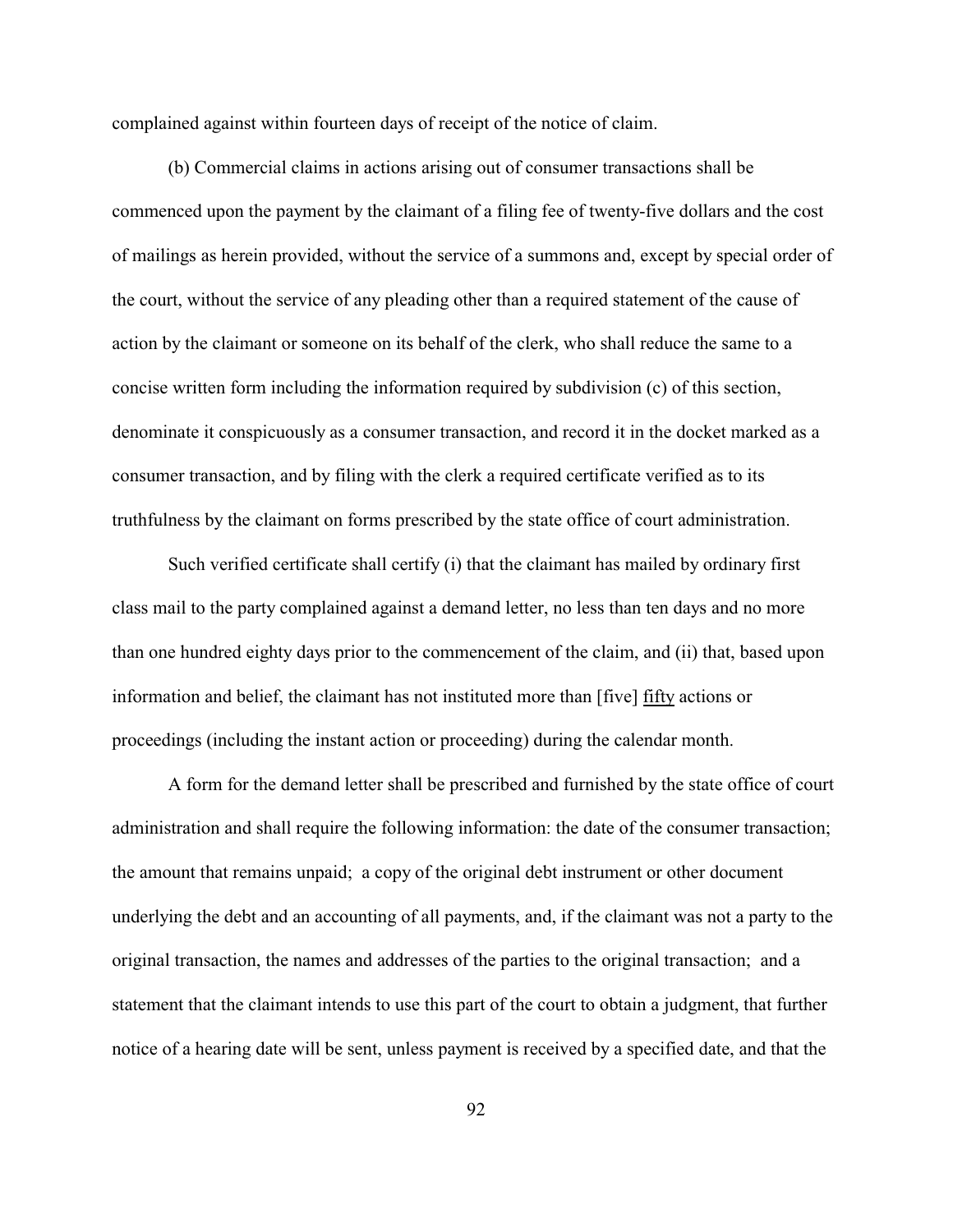party complained against will be entitled to appear at said hearing and present any defenses to the claim.

In the event that the verified certificate is not properly completed by the claimant, the court shall not allow the action to proceed until the verified certificate is corrected. Notice of such claim shall be sent by the clerk by both ordinary first class mail and certified mail with return receipt requested to the party complained against at his or her residence, if he or she resides within the city of New York, and his or her residence is known to the claimant, or at his or her office or place of regular employment within the city of New York if he or she does not reside therein or his or her residence within the city of New York is not known to the claimant. If, after the expiration of thirty days, such ordinary first class mailing has not been returned as undeliverable, the party complained against shall be presumed to have received notice of such claim.

Such procedure shall further provide for an early hearing upon and determination of such claim. The hearing shall be scheduled in a manner which, to the extent possible, minimizes the time the party complained against must be absent from employment. Either party may request that the hearing be scheduled during evening hours, provided that the hearing shall not be scheduled during evening hours if it would cause unreasonable hardship to either party. The court shall not unreasonably deny requests for evening hearings if such requests are made by the claimant upon commencement of the action or by the party complained against within fourteen days of receipt of the notice of claim.

§ 2. Subdivision (c) of section 1809-A of the New York city civil court act, as added by chapter 653 of the laws of 1987, is amended to read as follows: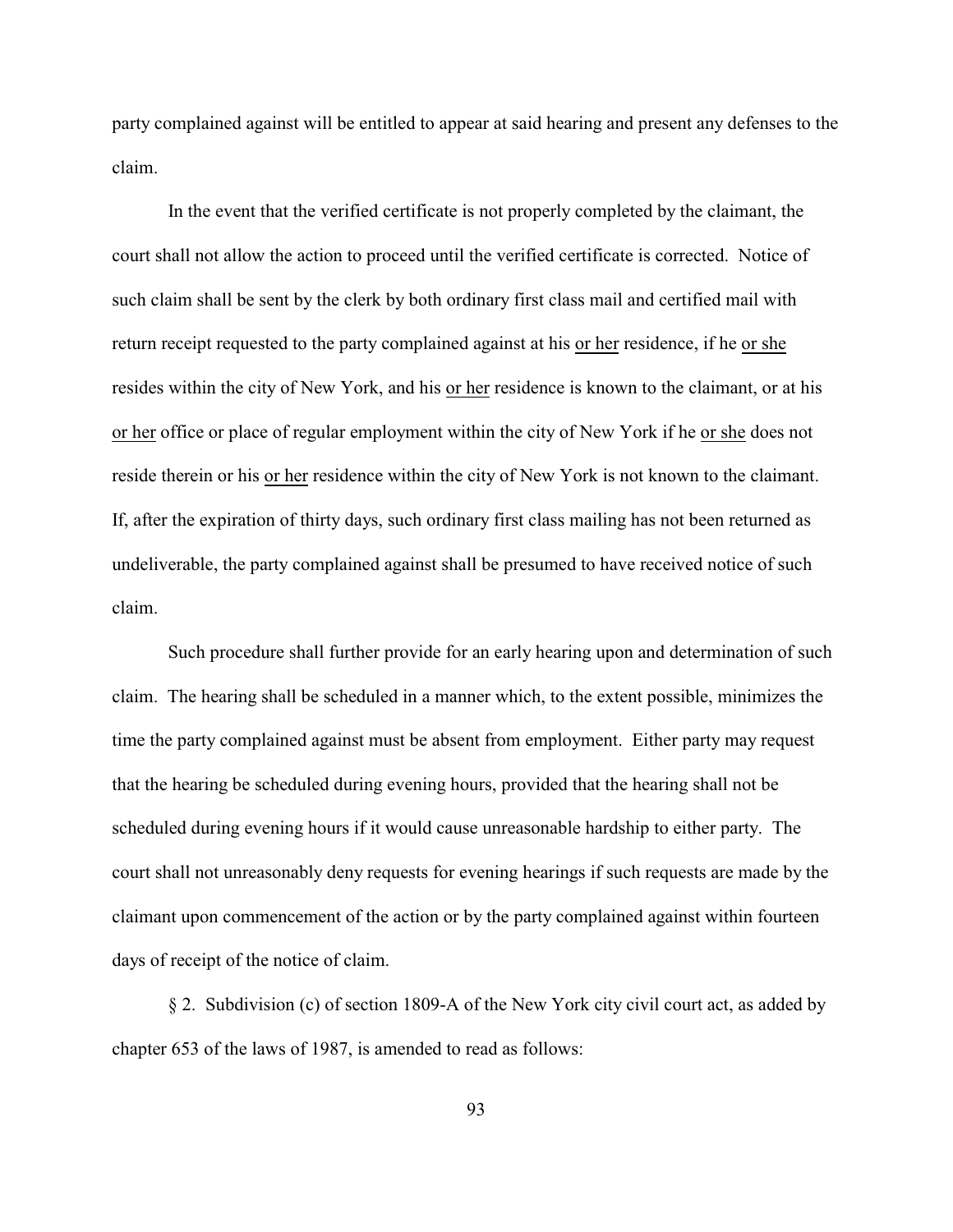(c) A corporation, partnership or association, which institutes an action or proceeding under this article shall be limited to [five] fifty such actions or proceedings per calendar month. Such corporation, partnership or association shall complete and file with the clerk the required certification, provided it is true and verified as to its truthfulness, as a prerequisite to the institution of an action or proceeding in this part of the court.

§ 3. This act shall take effect on the thirtieth day after it shall have become a law.

### Proposed Rule Amendment

## § 208.41-a(a) Commercial Claims Procedure

(a) A commercial claims action may be brought by a claimant that is: (1) a corporation, including a municipal or public benefit corporation, partnership, or association, which has its principal office in the State of New York, or (2) an assignee of any commercial claim, subject to the restrictions set forth in NYCCCA § 1809-A. The action shall be instituted by the claimant or someone on its behalf by paying the filing fee and the cost of sending the notice of claim as provided in NYCCCA  $\S$  1803-A and by filing and signing a written application containing the following information:

(1) claimant's name and principal office address;

(2) defendant's name and place of residence or place of business or employment;

(3) the nature and amount of the claim, including dates, and other relevant information; where the claim arises out of a consumer transaction (for the purposes of this rule, to be deemed one where the money, property or service which is the subject of the transaction is primarily for personal, family or household purposes), information showing that the transaction is a consumer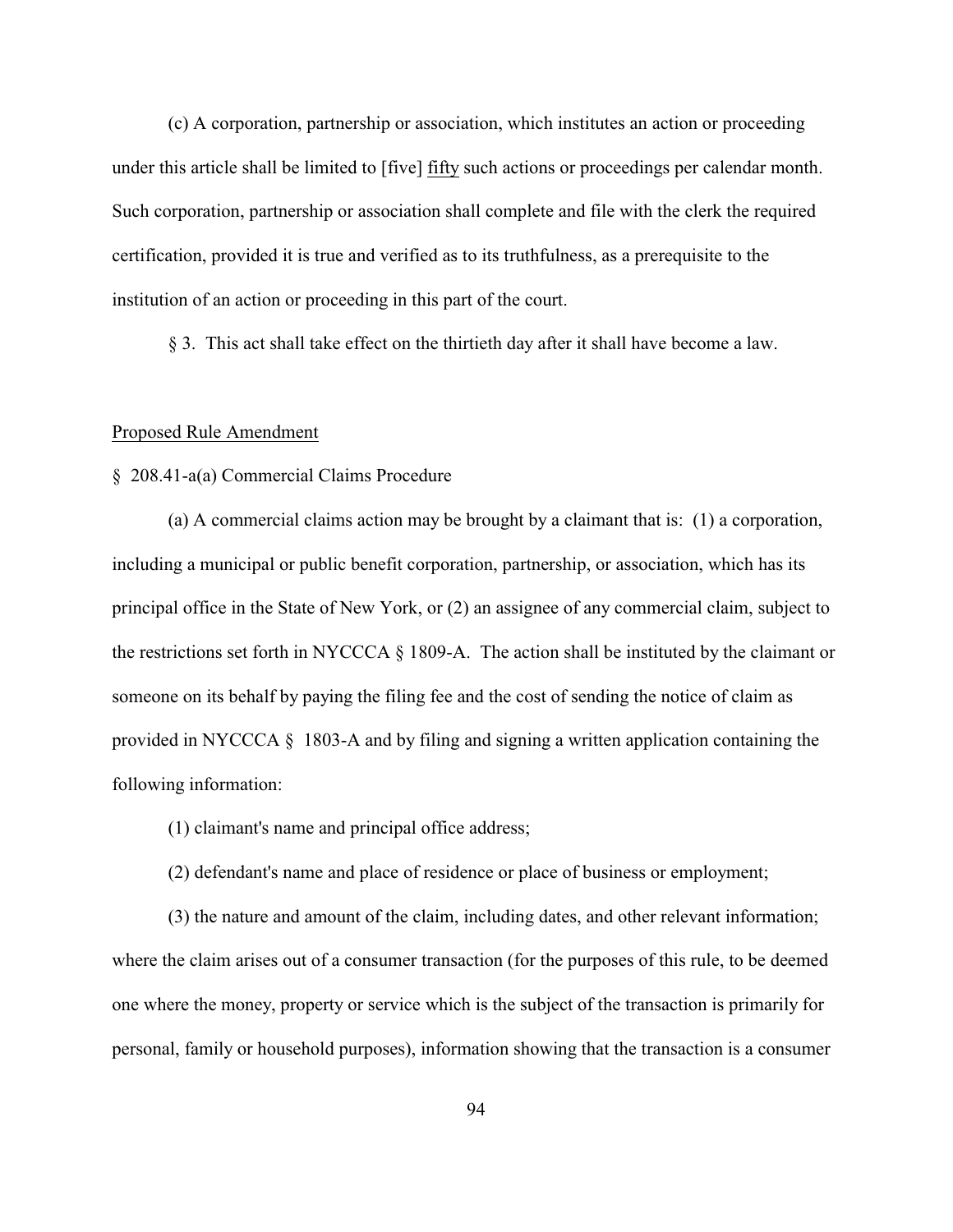transaction;

(4) a certification that not more than [five] fifty claims have been instituted in the courts of this State in the calendar month; and,

(5) in the case of a commercial claim arising out of a consumer transaction, a certification that the claimant has mailed a demand letter, containing the information set forth in NYCCCA § 1803-A, no less than 10 days and no more than 180 days prior to the commencement of the claim.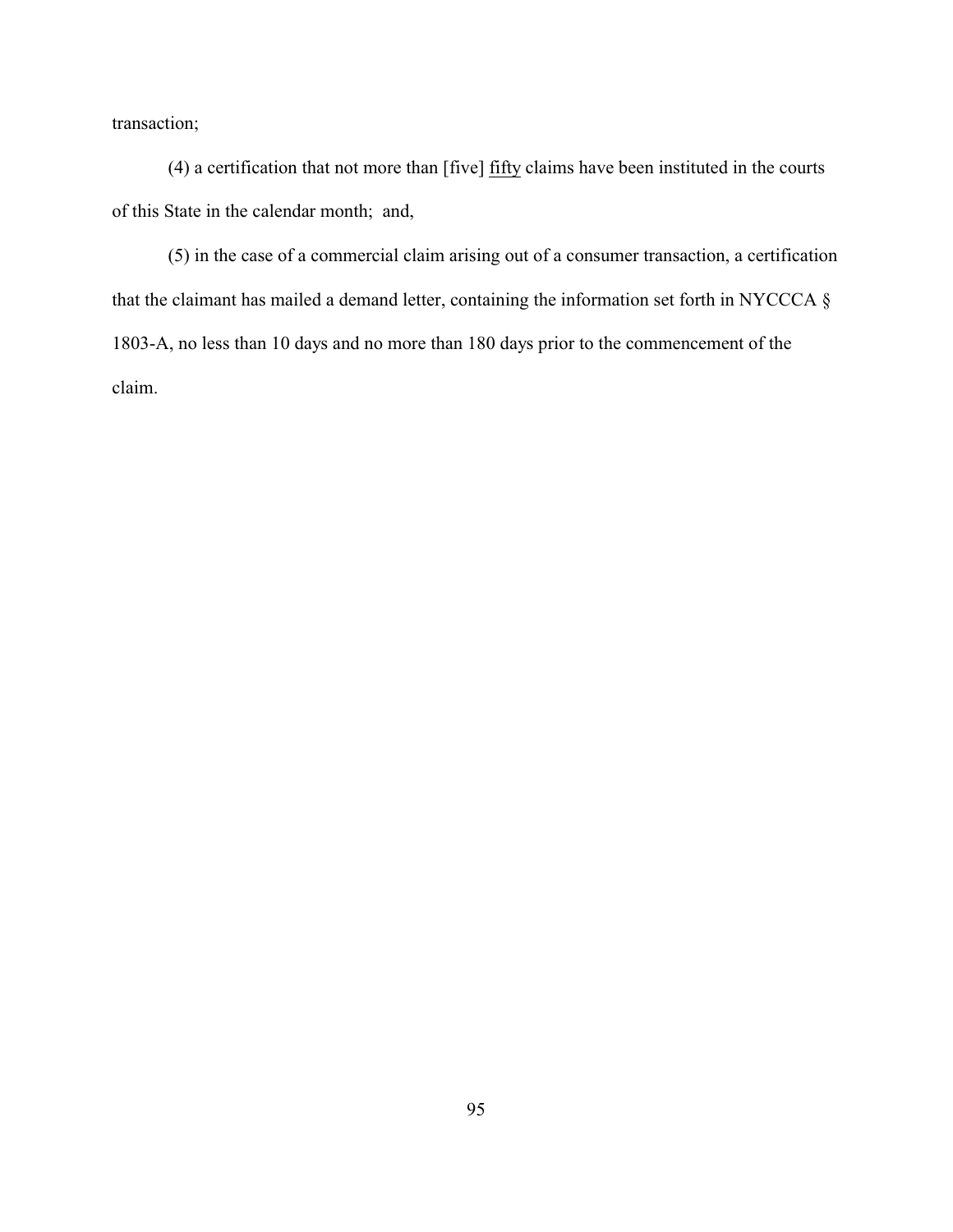27. Authorizing a Corporation with an Office Anywhere in State to Commence a Commercial Small Claims Proceeding in New York City Civil Court (NYCCCA §§ 1801-A and 1809-A and 22 NYCRR § 208.41-a)

This measure would authorize a corporation which has an office anywhere in the State to file a commercial claim in the New York City Civil Court.

Sections 1801-A and 1809-A of the New York City Civil Court Act authorize only corporations that maintain a principal office in the State to file commercial claims with the Civil Court. There is no reason to limit the right to commence a commercial claim proceeding to only those corporate plaintiffs that have a principal or main office located in New York State.

Amending the Civil Court Act and the related provision of the Uniform Civil Rules for the New York City Civil Court to remove the term "principal" would enable a corporation that has any office in the state to commence a commercial claim.

### Proposal

AN ACT to amend the New York City civil court act, in relation to the filing of commercial claims

The People of the State of New York, represented in Senate and Assembly, do enact as

### follows:

Section 1. Subdivision (a) of section 1801-A of the New York city civil court act, as

amended by chapter 435 of the laws of 1992, is amended to read as follows:

(a) The term "commercial claim" or "commercial claims" as used in this article shall mean and include any cause of action for money only not in excess of the maximum amount permitted for a small claim in the small claims part of the court, exclusive of interest and costs, provided that subject to the limitations contained in section eighteen hundred nine-A of this article, the claimant is a corporation, partnership or association, which has [its principal] an office in the state of New York and provided that the defendant either resides, or has an office for the transaction of business or a regular employment, within the city of New York.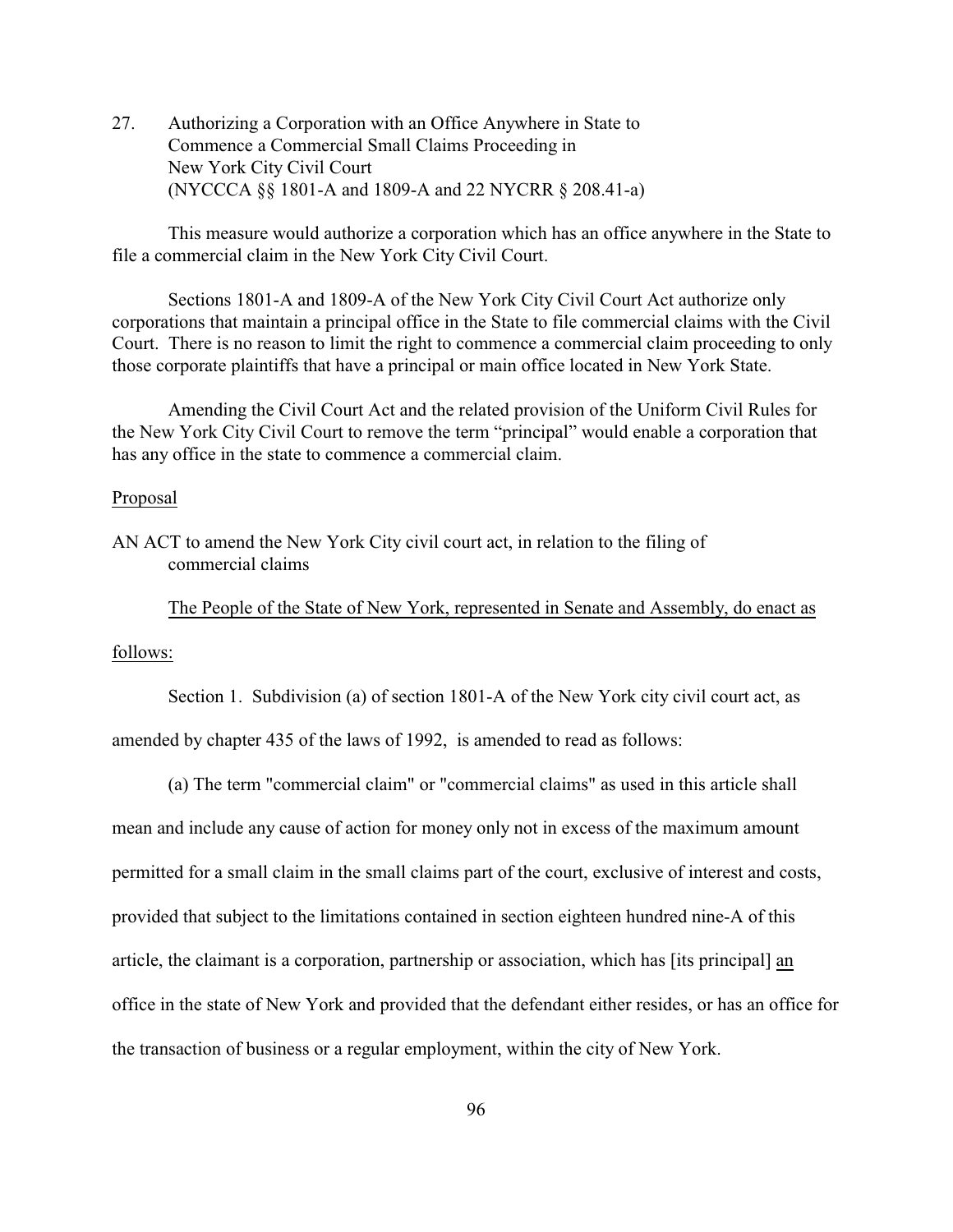§ 2. Subdivision (a) of section 1809-A of the New York city civil court act, as added by chapter 653 of the laws of 1987, is amended to read as follows:

(a) Any corporation, including a municipal corporation or public benefit corporation, partnership, or association, which has [its principal] an office in the [city] state of New York and an assignee of any commercial claim may institute an action or proceeding under this article.

§ 3. This act shall take effect on the thirtieth day after it shall have become a law.

### Proposed Rule Amendment

## § 208.41-a(a) Commercial Claims Procedure

(a) A commercial claims action may be brought by a claimant that is: (1) a corporation, including a municipal or public benefit corporation, partnership, or association, which has [its principal] an office in the State of New York, or (2) an assignee of any commercial claim, subject to the restrictions set forth in NYCCCA § 1809-A. The action shall be instituted by the claimant or someone on its behalf by paying the filing fee and the cost of sending the notice of claim as provided in NYCCCA  $\S$  1803-A and by filing and signing a written application containing the following information:

(1) claimant's name and [principal] office address;

(2) defendant's name and place of residence or place of business or employment;

(3) the nature and amount of the claim, including dates, and other relevant information; where the claim arises out of a consumer transaction (one where the money, property or service which is the subject of the transaction is primarily for personal, family or household purposes), information showing that the transaction is a consumer transaction;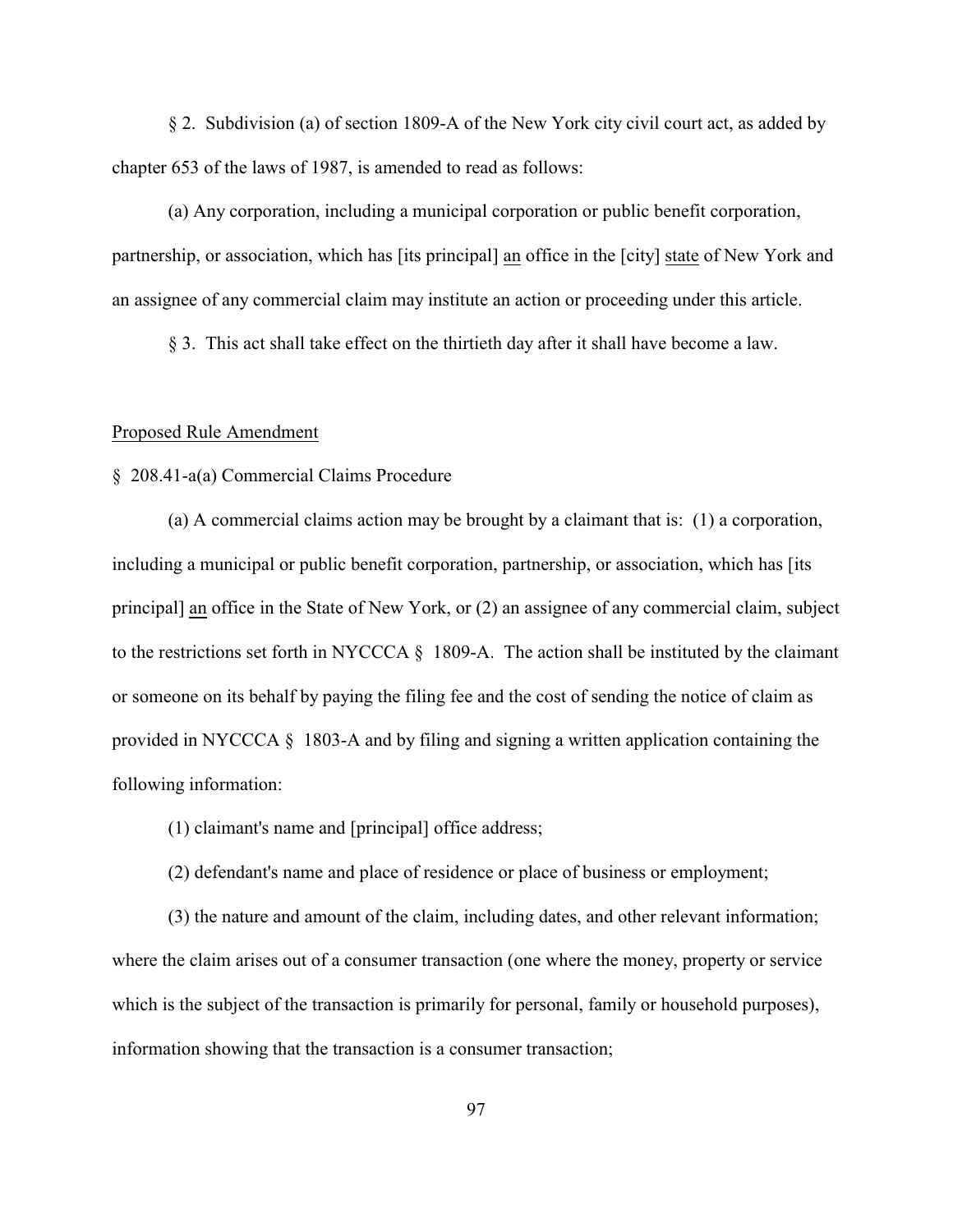(4) a certification that not more than five claims have been instituted in the courts of this State in the calendar month; and,

(5) in the case of a commercial claim arising out of a consumer transaction, a certification that the claimant has mailed a demand letter, containing the information set forth in NYCCCA § 1803-A, no less than 10 days and no more than 180 days prior to the commencement of the claim.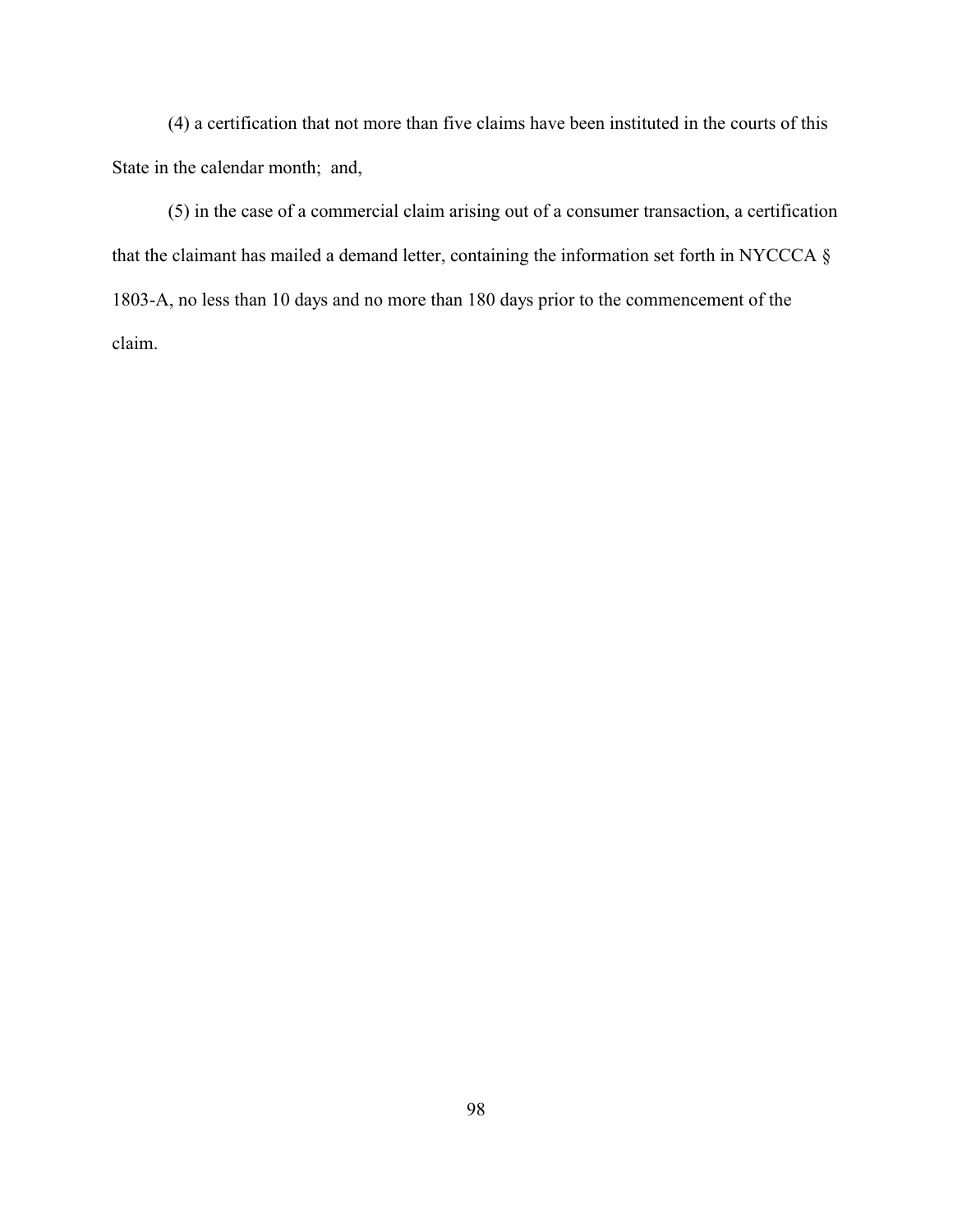28. Mandatory Arbitration of No-Fault Insurance Claims (Insurance Law § 5106)

This measure amends the Insurance Law to require mandatory arbitration of no fault motor vehicle insurance claims and to lower the interest rate on overdue insurance claims from two percent to one percent per month.

Section 5106(a) of the Insurance Law authorizes the commencement of either an arbitration proceeding or a civil court action to recover a no-fault personal injury claim not paid within 30 days of submission of proof of the claim to an insurer, and authorizes an award to include interest of two percent per month on the amount of the claim as well as attorney's fees incurred in securing the award. Arbitration proceedings, which are governed by the procedures set forth in 11 NYCRR Sub Part 65-4, are subject to limited review by the courts. An arbitration award is binding on all parties to the arbitration, unless vacated or modified by a master arbitrator. The award of a master arbitrator in turn is also binding on the parties to the proceeding, unless vacated or modified by a court on any of the grounds set forth in Article 75 of the Civil Practice Law and Rules. Moreover, where the amount of the award of a master arbitrator is \$5,000 or more, exclusive of interest or attorney's fees, a claimant may obtain a *de novo* court review of his or her claim.

Despite the availability of arbitration, and the fact that almost all overdue payment claims fall far below \$5,000, most claimants proceed by court action. As a result, the case dockets of courts where these claims have been filed have experienced a dramatic increase in size. In the New York City Civil Court, for example, no-fault cases have been primarily responsible for the rise of the caseload of that court from 212,000 filings in 2000 to over 620,000 filings in 2008. The rise in the number of case filings has placed a significant administrative burden on the courts.

Amending the Insurance Law to provide for mandatory arbitration of overdue insurance claims will assure the competent disposition of these claims by arbitrators, qualified to review issues involved in no-fault insurance disputes, while achieving the important objective of reducing the administrative burden that these claims place on the courts. The courts will continue to have the authority to review the award of master arbitrators, in accordance with Article 75 of the CPLR, and conduct a *de novo* review of such awards in excess of \$5,000. Moreover, amending the Insurance Law to reduce the interest on an overdue insurance claim will make it less lucrative to file a large number of such claims and reduce the burden on the arbitration panel.

# Proposal

AN ACT to amend the insurance law, in relation to the arbitration of no-fault insurance claims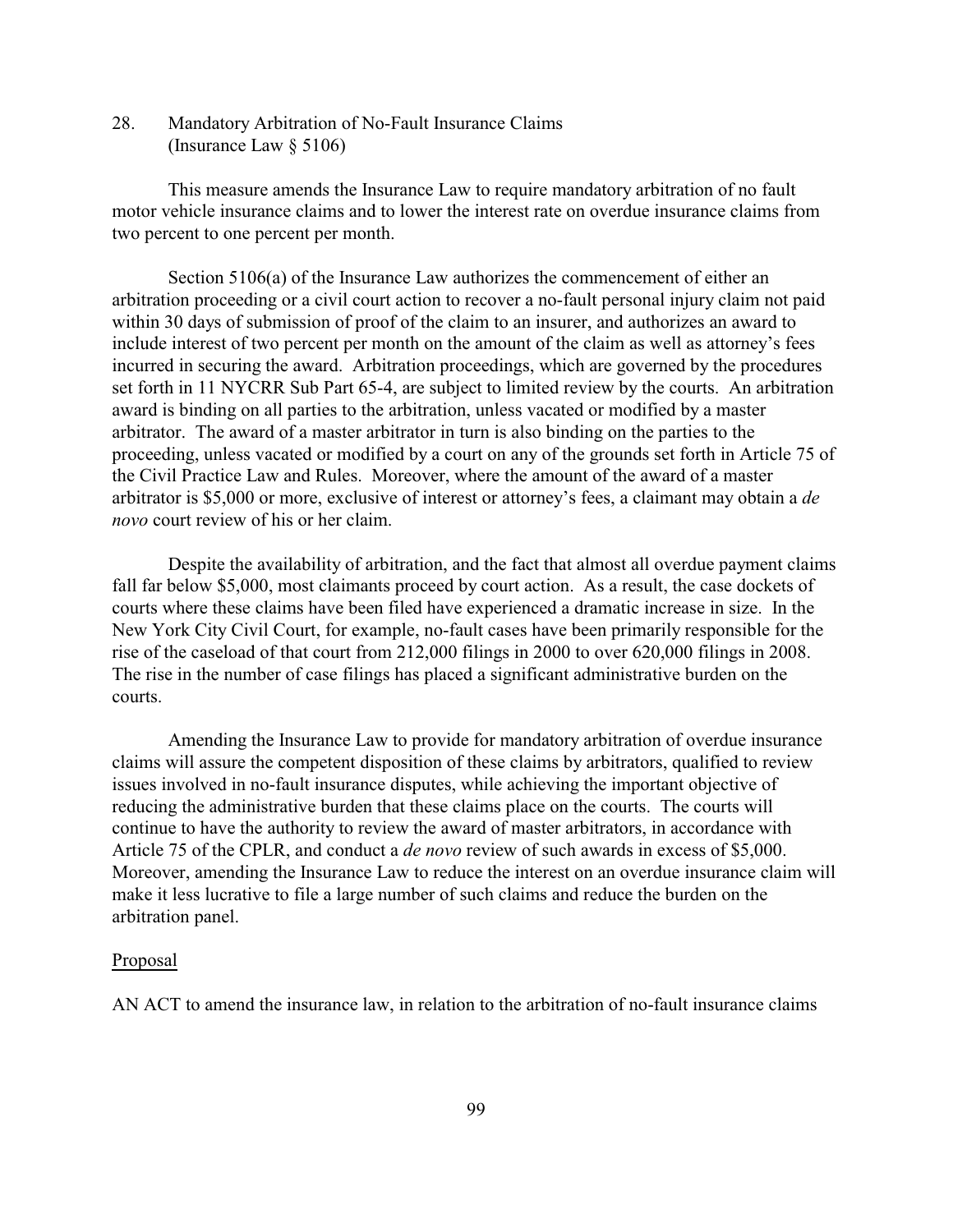The People of the State of New York, represented in Senate and Assembly, do enact as follows:

Section 1. Subsections (a) and (b) of section 5106 of the insurance law, subsection (b) as amended by chapter 452 of the laws of 2005, are amended to read as follows:

(a) Payments of first party benefits and additional first party benefits shall be made as the loss is incurred. Such benefits are overdue if not paid within thirty days after the claimant supplies proof of the fact and amount of loss sustained. If proof is not supplied as to the entire claim, the amount which is supported by proof is overdue if not paid within thirty days after such proof is supplied. All overdue payments shall bear interest at the rate of [two] one percent per month. If a valid claim or portion was overdue, the claimant shall also be entitled to recover his or her attorney's reasonable fee, for services necessarily performed in connection with securing payment of the overdue claim, subject to limitations promulgated by the superintendent in regulations.

(b) [Every insurer shall provide a claimant with the option of submitting any dispute] All disputes involving the insurer's liability to pay first party benefits, or additional first party benefits, the amount thereof or any other matter which may arise pursuant to subsection (a) of this section shall be submitted to arbitration pursuant to simplified procedures to be promulgated or approved by the superintendent. Such simplified procedures shall include an expedited eligibility hearing option, when required, to designate the insurer for first party benefits pursuant to subsection (d) of this section. The expedited eligibility hearing option shall be a forum for eligibility disputes only, and shall not include the submission of any particular bill, payment or claim for any specific benefit for adjudication, nor shall it consider any other defense to payment.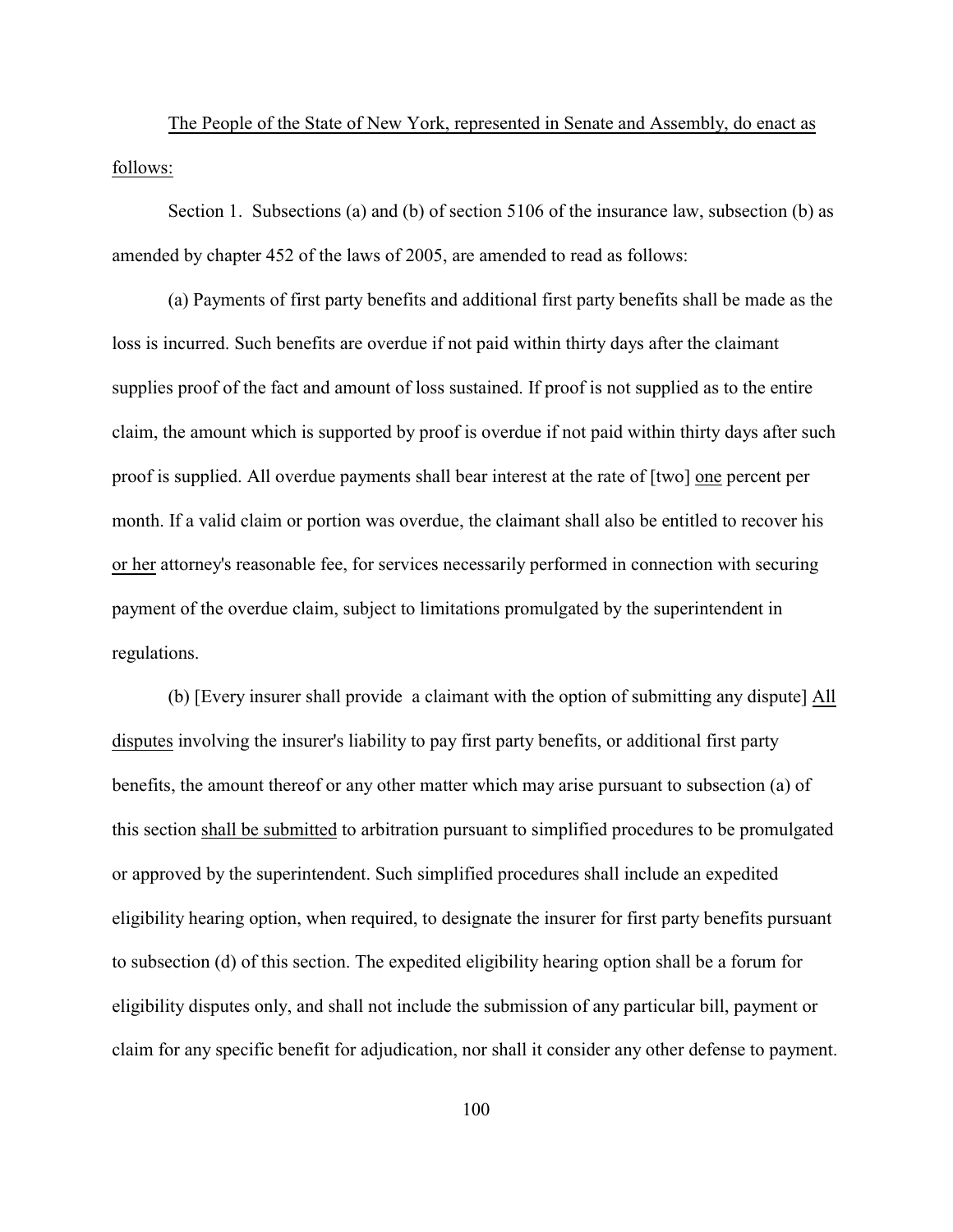§ 2. This act shall take effect one year after it shall have become a law and shall apply to all claims made on or after such effective date.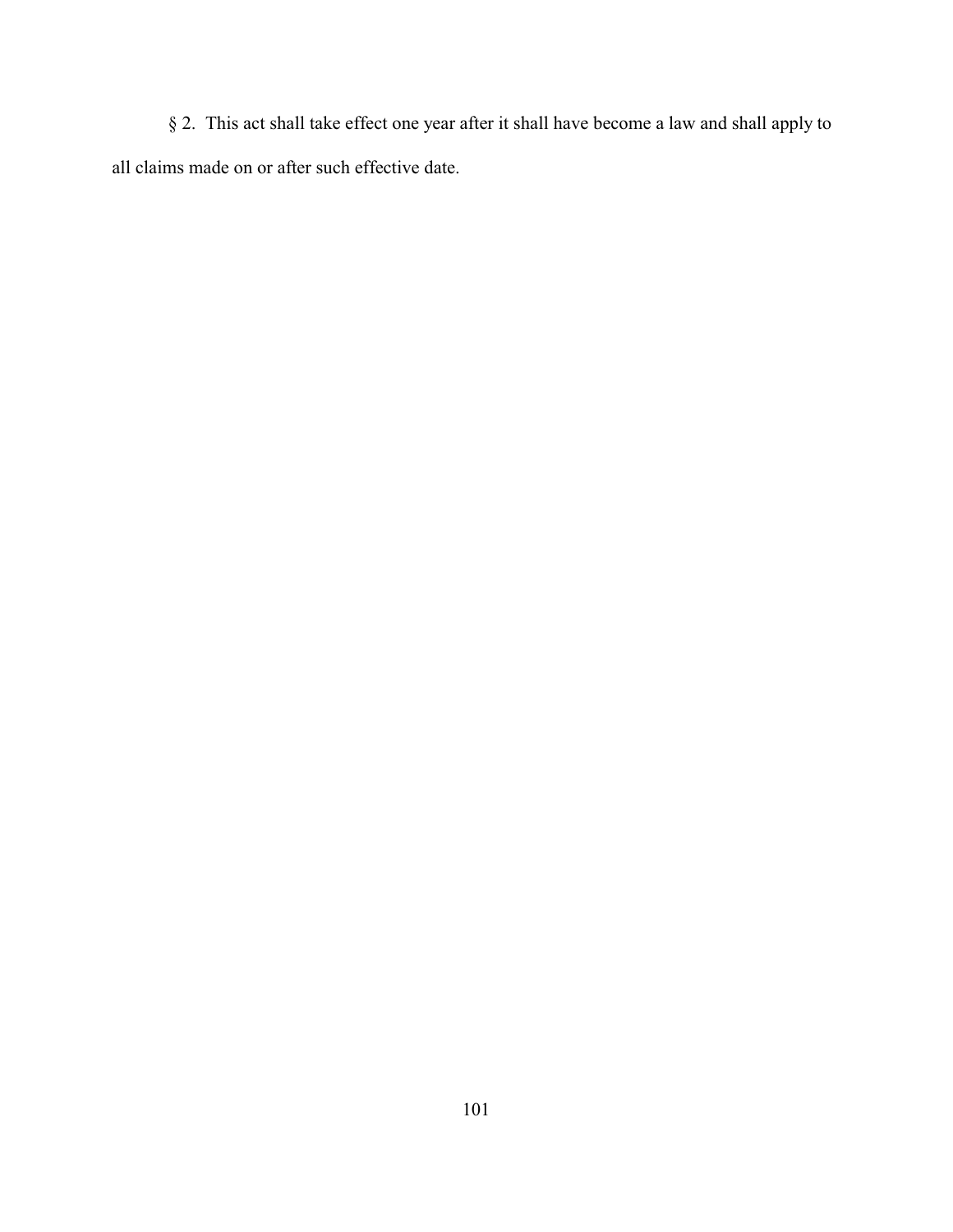29. Statewide Service of a Criminal Summons (Constitution Art. VI, § 1, CPL 130.40, UJCA § 2005 and UCCA § 2005)

We propose amendments to the State Constitution, and the Criminal Procedure Law, the Uniform Justice Court Act and the Uniform City Court Act to authorize the service of a criminal summons issued by a City, Town, and Village Court anywhere in the state.

A criminal summons is a process that directs a defendant to appear in a local criminal court for arraignment on a charge alleged in an accusatory instrument filed with that court. CPL 130.10(1). Unlike an arrest warrant, which ensures a defendant's appearance by authorizing a police officer to physically take the defendant into custody and deliver him or her to the court, see CPL 120.10(1), the criminal summons merely notifies the defendant of the criminal proceeding. CPL 130.10(1). Moreover, since a criminal summons can be served by either a police officer, the complainant, or any person over the age 18 years who is designated by the court to the serve the summons, see CPL 130.40(1), it constitutes a method of compelling the appearance of a defendant that saves valuable law enforcement resources.

The problem is that a criminal summons can only be served upon a defendant in the county where the criminal court sits or in an adjoining county. See CPL 130.40(2). The source of this limitation is Article VI, section 1(c) of the State Constitution which provides that "[t]he legislature may provide . . . that processes, warrants and other mandates of town, village and city courts outside the city of New York may be served and executed in any part of the county in which the courts are located or any part of any adjoining county." Despite these constitutional limitations, the Criminal Procedure Law effectively provides for the execution anywhere in the state of an arrest warrant issued by a City, Town or Village Court, provided the local criminal court in the county where the arrest is to be made endorses the warrant of arrest of the issuing court. See CPL 120.70(2)(b). There is no reason to treat a criminal summons different than an arrest warrant with respect to its territorial reach.

In addition to amending Article VI, section 1(c) of the State Constitution to permit the process of the City, Town and Village Courts to be served anywhere in the State, New York statutory provisions relating to the limit of the territorial reach of the process of these Courts must also be amended.

Proposal (Constitutional)

CONCURRENT RESOLUTION OF THE SENATE AND ASSEMBLY proposing an amendment to section 1 of article 6 of the constitution, in relation to the process of the village, town and city courts

Section 1. Resolved (if the concur), That subdivision c of section 1 of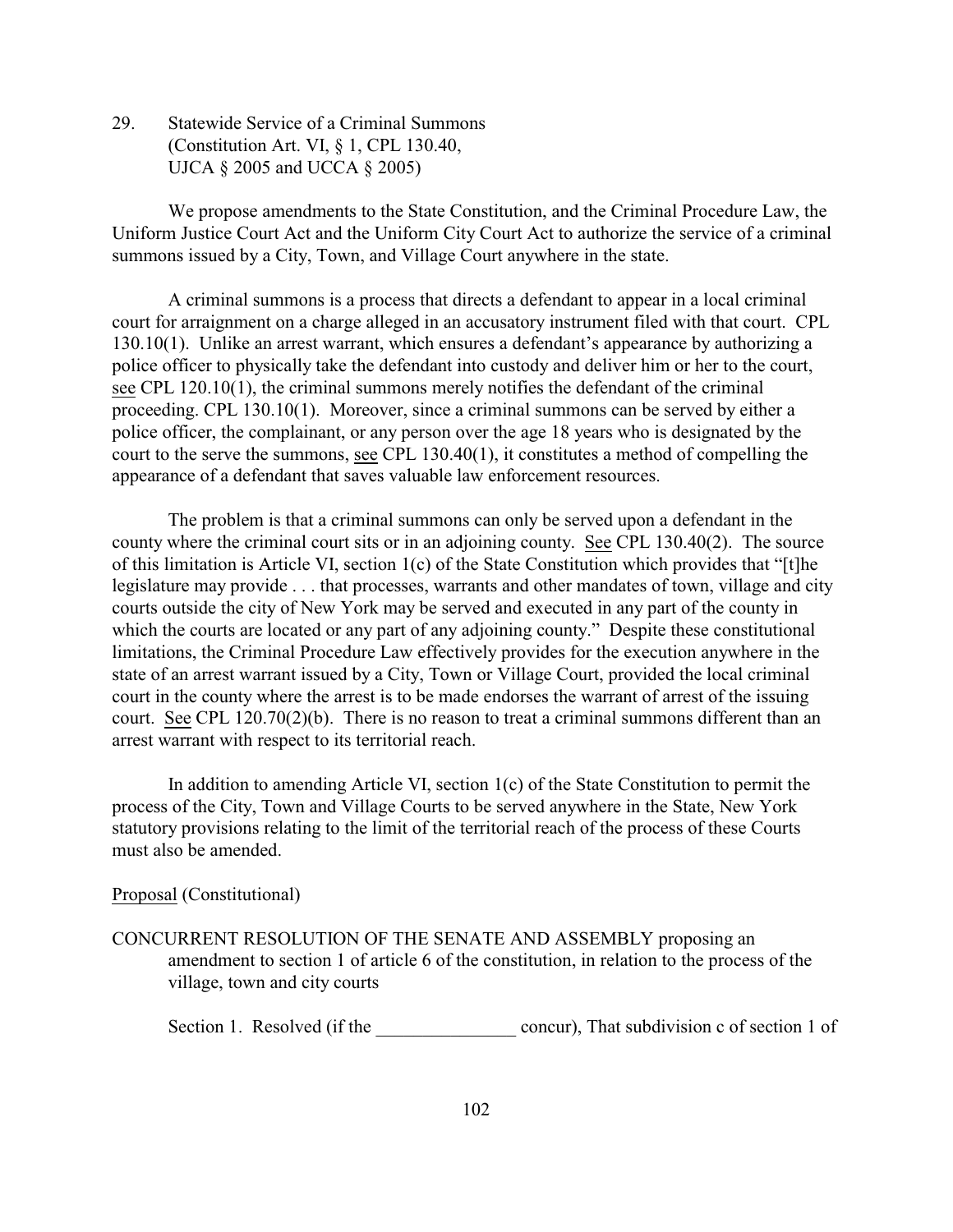article 6 of the constitution be amended to read as follows:

c. All processes, warrants and other mandates of the court of appeals, the supreme court including the appellate divisions thereof, the court of claims, the county court, the surrogate's court and the family court may be served and executed in any part of the state. All processes, warrants and other mandates of the courts or court of civil and criminal jurisdiction of the city of New York may, subject to such limitation as may be prescribed by the legislature, be served and executed in any part of the state. The legislature may provide that processes, warrants and other mandates of the district [court], town, village and city courts outside the city of New York may be served and executed in any part of the state [and that processes, warrants and other mandates of town, village and city courts outside the city of New York may be served and executed in any part of the county in which such courts are located or in any part of any adjoining county].

 $§$  2. Resolved (if the concur), That the foregoing amendment be referred to the first regular legislative session convening after the next succeeding general election of members of the assembly, and, in conformity with section 1 of article 19 of the constitution, be published for 3 months previous to the time of such election.

#### Proposal (Statutory)

AN ACT to amend the criminal procedure law, the uniform city court act, and the uniform justice court act, in relation to the criminal summons issued by town, village and city courts

The People of the State of New York, represented in Senate and Assembly, do enact as follows:

Section 1. Subdivision 2 of section 130.40 of the criminal procedure law is amended to read as follows: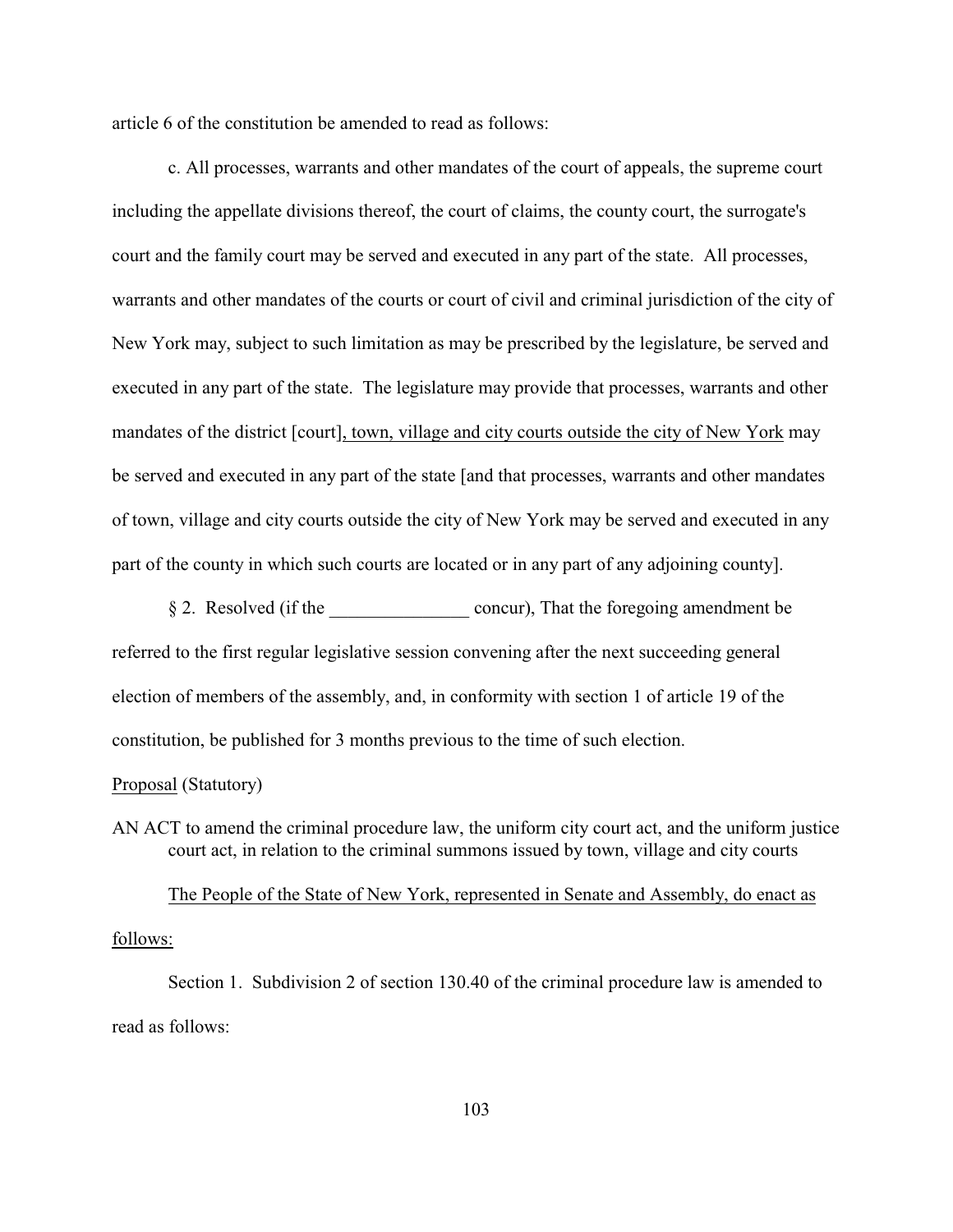2. A summons may be served anywhere in [the county of issuance or anywhere in an adjoining county] the state.

§ 2. Section 2005 of the uniform city court act, as amended by chapter 1097 of the laws of 1971, is amended to read as follows:

§ 2005. Further powers of judges; process and mandates. The judges of the court shall have the power and jurisdiction to send processes and other mandates in any matter of which they have jurisdiction into any part of the [county or any adjoining county] state, for service or execution, as provided by the criminal procedure law; and particularly to compel the attendance of witnesses, to order the conditional examination of witnesses, to issue commissions for the examination of witnesses within or without the state, to inquire into the sanity of a defendant and to dismiss the prosecution of an action conformably to the provisions of the criminal procedure law, and to punish for criminal contempt a person guilty thereof in the manner and subject to the limitations prescribed for courts of record by the judiciary law.

§ 3. Section 2005 of the uniform justice court act, as amended by chapter 1097 of the laws of 1971, is amended to read as follows:

§ 2005. Further powers of judges; process and mandates. The court shall have the power and jurisdiction to send processes and other mandates in any matter of which it has jurisdiction into any part of the [county or any adjoining county] state, for service or execution, as provided by the criminal procedure law; and particularly to compel the attendance of witnesses, to order the conditional examination of witnesses within or without the state, to inquire into the sanity of a defendant and to dismiss the prosecution of an action conformably to the provisions of the criminal procedure law, and to punish for criminal contempt a person guilty thereof in the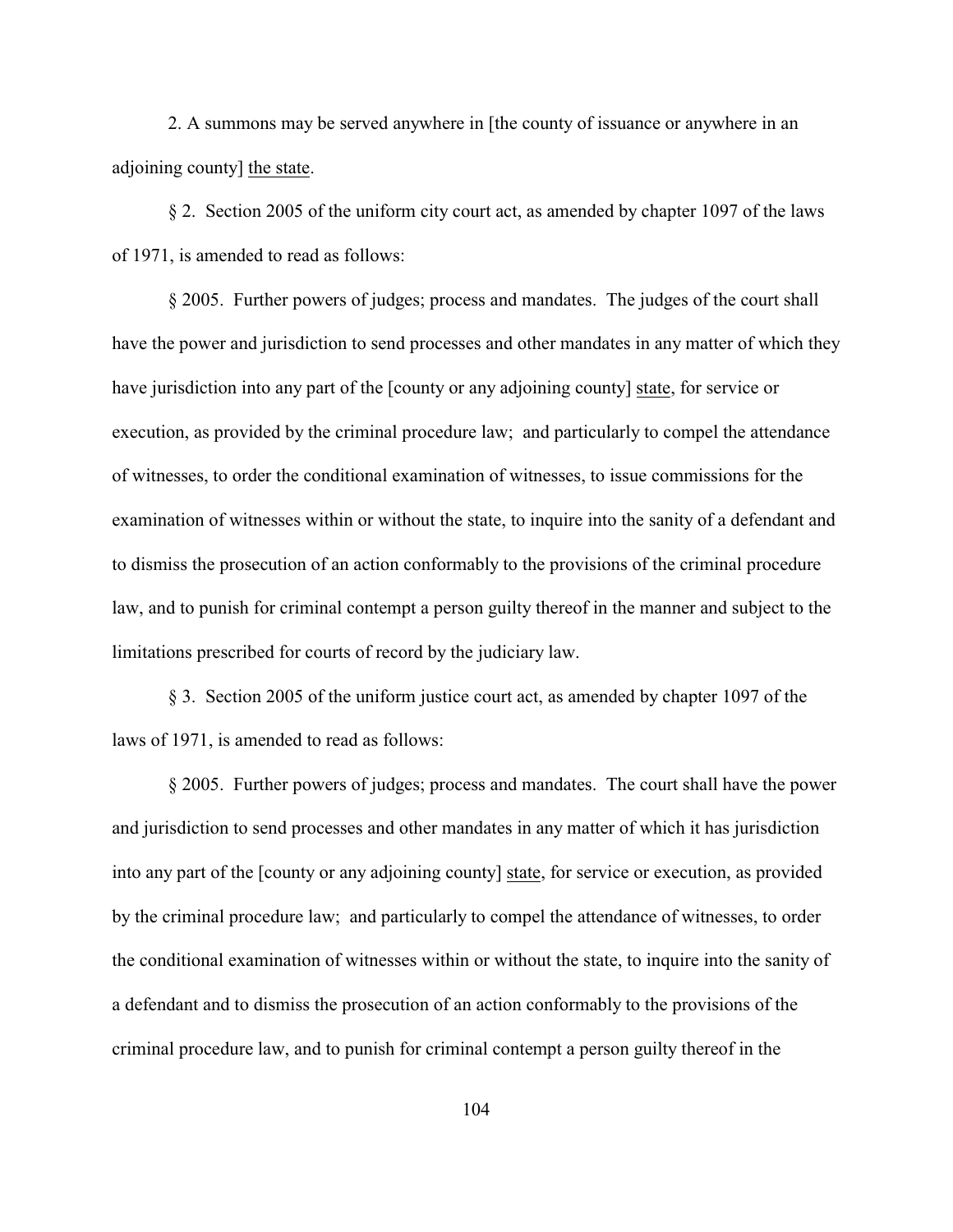manner and subject to the limitations prescribed for courts of record by the judiciary law.

§ 4. This act shall take effect on the same day that a concurrent resolution proposing an amendment to section 1 of article 6 of the constitution, in relation to the process of the village, town and city courts, first proposed in the year 2012, shall take effect.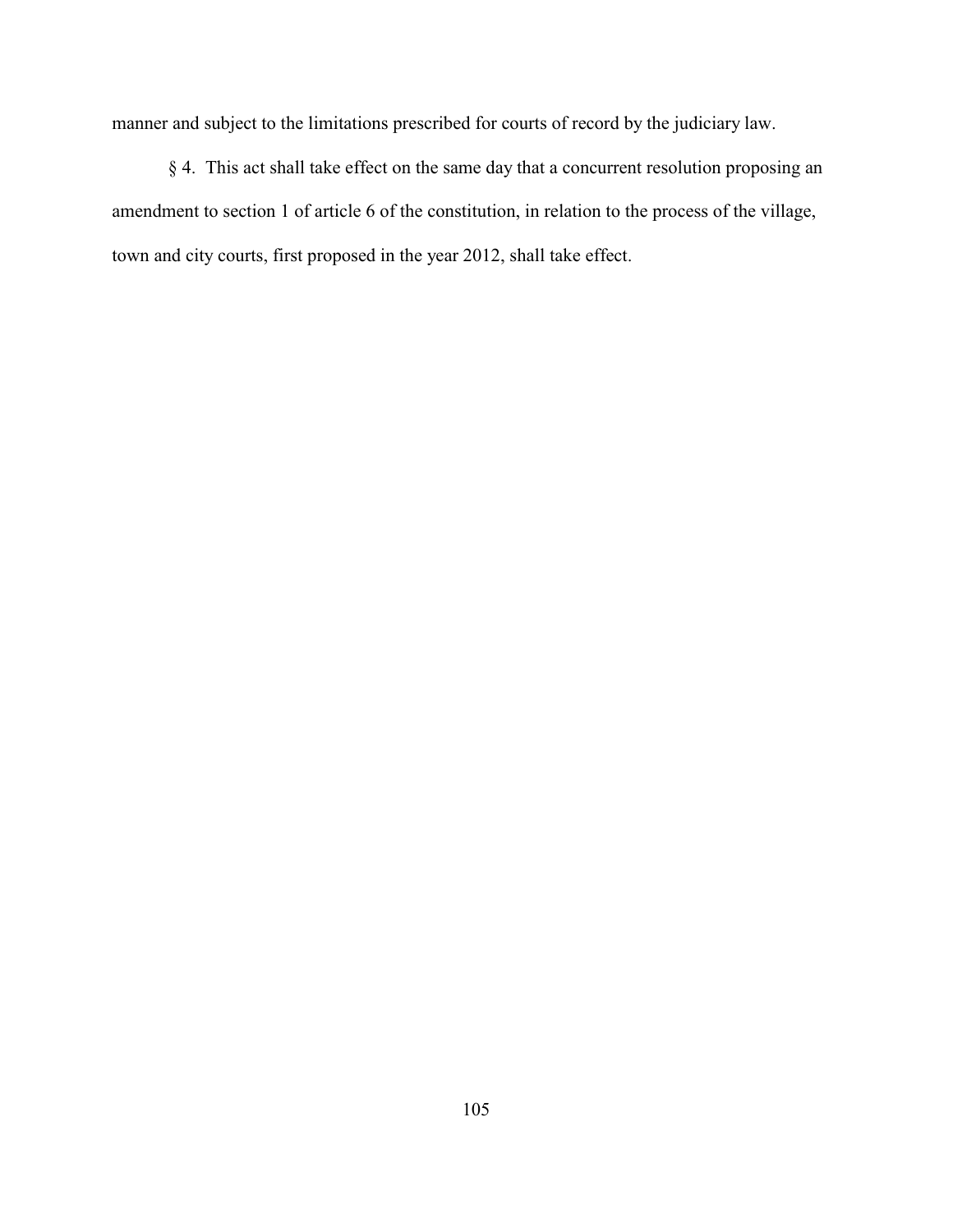30. Entry of Default Judgment for Certain Petty Offenses (CPL 170.10)

This measure would add a new subdivision 10 to section 170.10 of the Criminal Procedure Law to authorize a court to enter a guilty plea and issue a default judgment against persons charged with petty offenses who do not appear in court to answer their respective charges.

Currently, thousands of summons are issued for such offenses to persons who purposefully refuse to respond to them. Petty offense for the purpose of this amendment means any violation (see CPL 1.20) and as a practical matter includes a wide and varied range of charges such as, among others, harassment in the second degree (Penal Law § 240.26), disorderly conduct (Penal Law § 240.20), unlawful postings of advertisement (Penal Law § 145.30), and unlawful possession of an air gun on school grounds (Penal Law § 265.06) as well as violations of local laws, statutes or ordinances. These minor offenses, however, rarely justify the time and expense of issuing an arrest warrant to compel the attendance of the person charged with the petty offense. As a result, the summonses remain unenforced and the law ignored. This measure is an effort to establish a meaningful disincentive for such disregard of the law.

This measure specifically excludes traffic infractions because the failure to respond to a summons is covered by VTL § 1806-a. It also excludes the petty offenses of loitering for a deviate sexual purpose (CPL 240.35(3)) and loitering for the purpose of engaging in prostitution (CPL 240.37(2)), both of which are printable offenses. See CPL  $160.10(1)(d)$ . Since the Legislature has concluded that the seriousness of this class of offenses warrants the creation of an identifying record that protects the innocent defendant from false accusations as well as assists courts in sentencing repeat offenders, see CPL 160.10 Practice Commentaries (McKinney's 2004), persons charged with these loitering offenses should not be subject to criminal liability as a result of a default judgment, which is not based on the determination of the merits of the state's case.

Although this measure authorizes the entry of a guilty plea and the issuance of a default judgment, which can be enforced as a civil judgment, it affords the defendant an additional opportunity to appear in court and defend against the charge. The clerk of the court is directed to send by certified mail a notice to the defendant that a guilty plea will be entered and a default judgment issued against that defendant unless he or she appears and answers the charges. The measure provides that where the defendant appears and pleads not guilty, no fine or penalty shall be imposed against that defendant prior to the holding of a trial.

## Proposal

AN ACT to amend the criminal procedure law, in relation to the entry of a guilty plea and a default judgment for certain petty offenses for non-answering defendants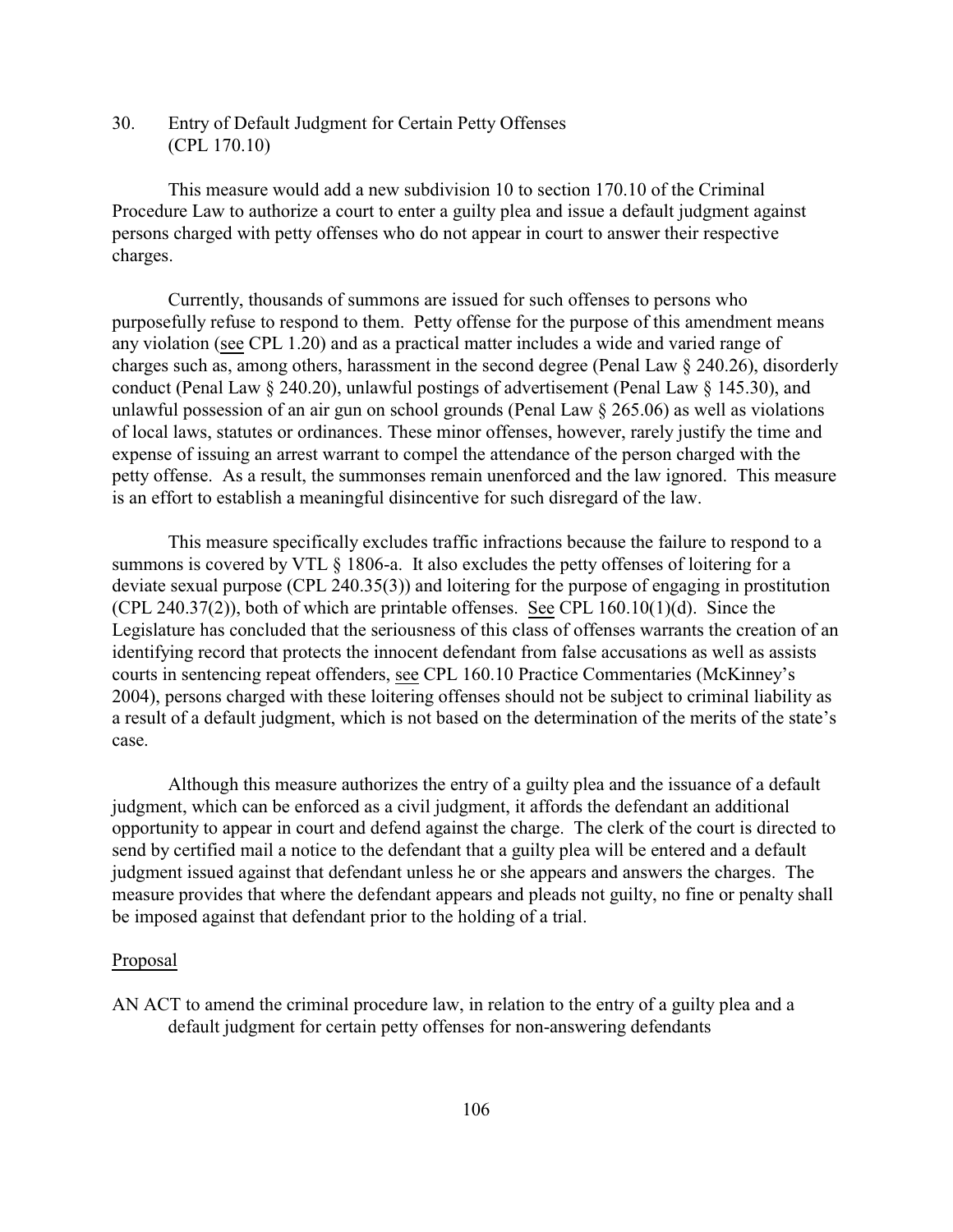The People of the State of New York, represented in Senate and Assembly, do enact as follows:

Section 1. Section 170.10 of the criminal procedure law is amended by adding a new subdivision 10 to read as follows:

10. (a) Notwithstanding any other provision of law to the contrary, in the event any person charged with a petty offense, other than a traffic infraction defined in the vehicle and traffic law or a violation of loitering as described in paragraph (d) of subdivision one of section 160.10, does not answer within the time specified, the court having jurisdiction, in addition to any other action authorized by law, may enter a plea of guilty on behalf of the defendant and render a default judgment of a fine determined by the court within the amount authorized by law upon conviction for such offense. Any such default judgment shall be civil in nature, but shall be treated as a conviction for the purposes of this section. However, at least thirty days after the expiration of the original date prescribed for entering a plea and before a plea of guilty and a default judgment may be rendered, the clerk of the court, shall notify the defendant by certified mail: (a) of the violation charged; (b) of the impending plea of guilty and default judgment; (c) that such judgment will be filed with the county clerk of the county in which the person is located; and (d) that a default judgment or plea of guilty may be avoided by entering a plea or making an appearance within thirty days of the sending of such notice. Pleas entered within that period shall be in a manner prescribed in the notice. In no case shall a default judgment and plea of guilty be rendered more than two years after the expiration of the time prescribed for originally entering a plea. When a person has entered a plea of not guilty and has demanded a trial, no fine or penalty shall be imposed for any reason prior to the holding of the trial, which shall be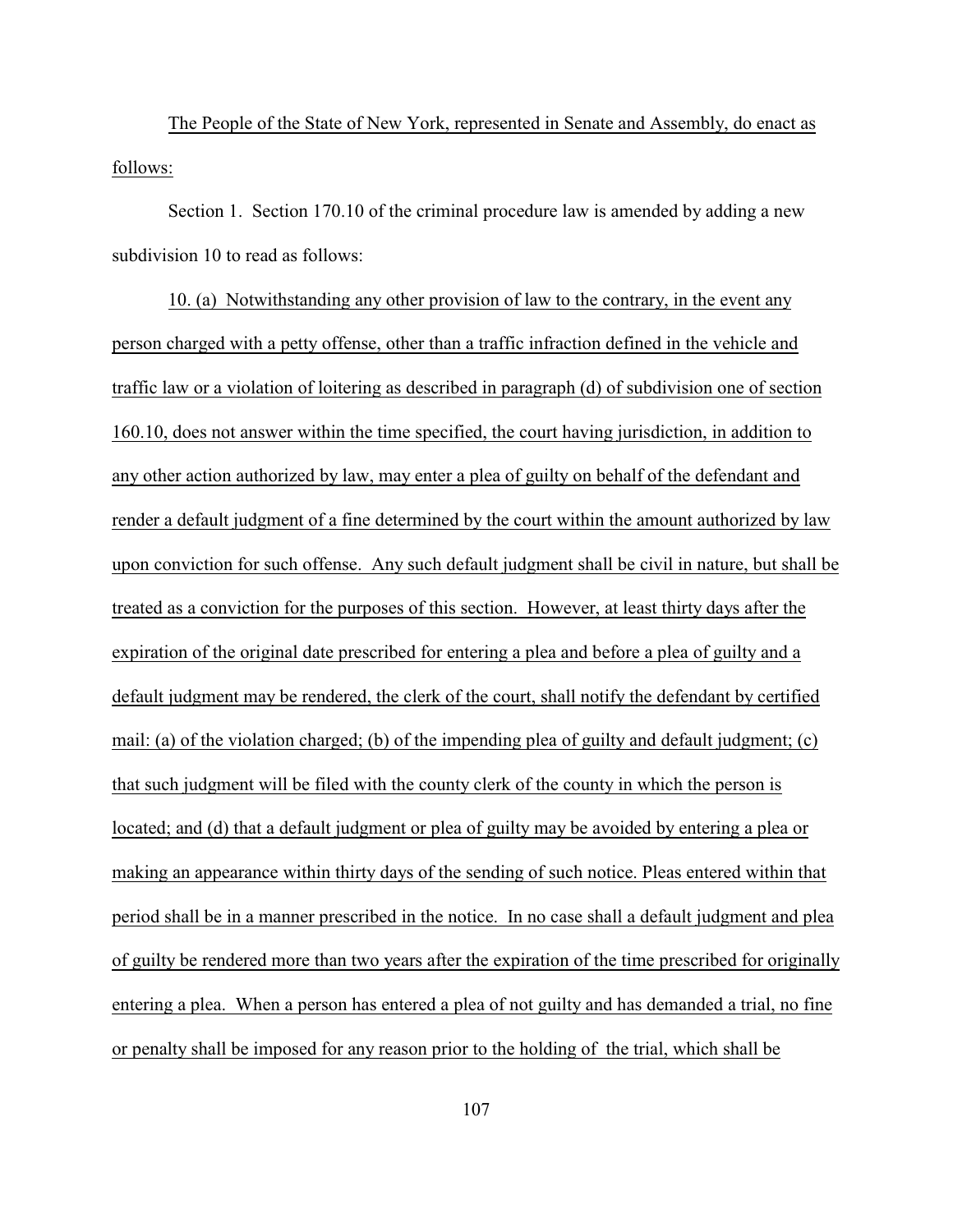scheduled by the court within sixty days of such demand.

(b) The filing of the default judgment with the county clerk shall have the full force and effect of a judgment duly docketed in the office of such clerk and may be enforced in the same manner and with the same effect as that provided by law in respect to executions issued against property upon judgments of a court of record and such judgment shall remain in full force and effect for ten years notwithstanding any other provision of law.

(c) Notwithstanding the provisions of paragraph (a) of this subdivision, the clerk of the court shall have two years from the effective date of this subdivision to serve notice upon a defendant charged with a petty offense other than a traffic infraction or a violation of loitering as described in paragraph (d) of subdivision one of section 160.10 who has not answered within the time specified and prior to the effective date of this subdivision.

§ 2. This act shall take effect on the first day of November next succeeding the date on which it shall have become law.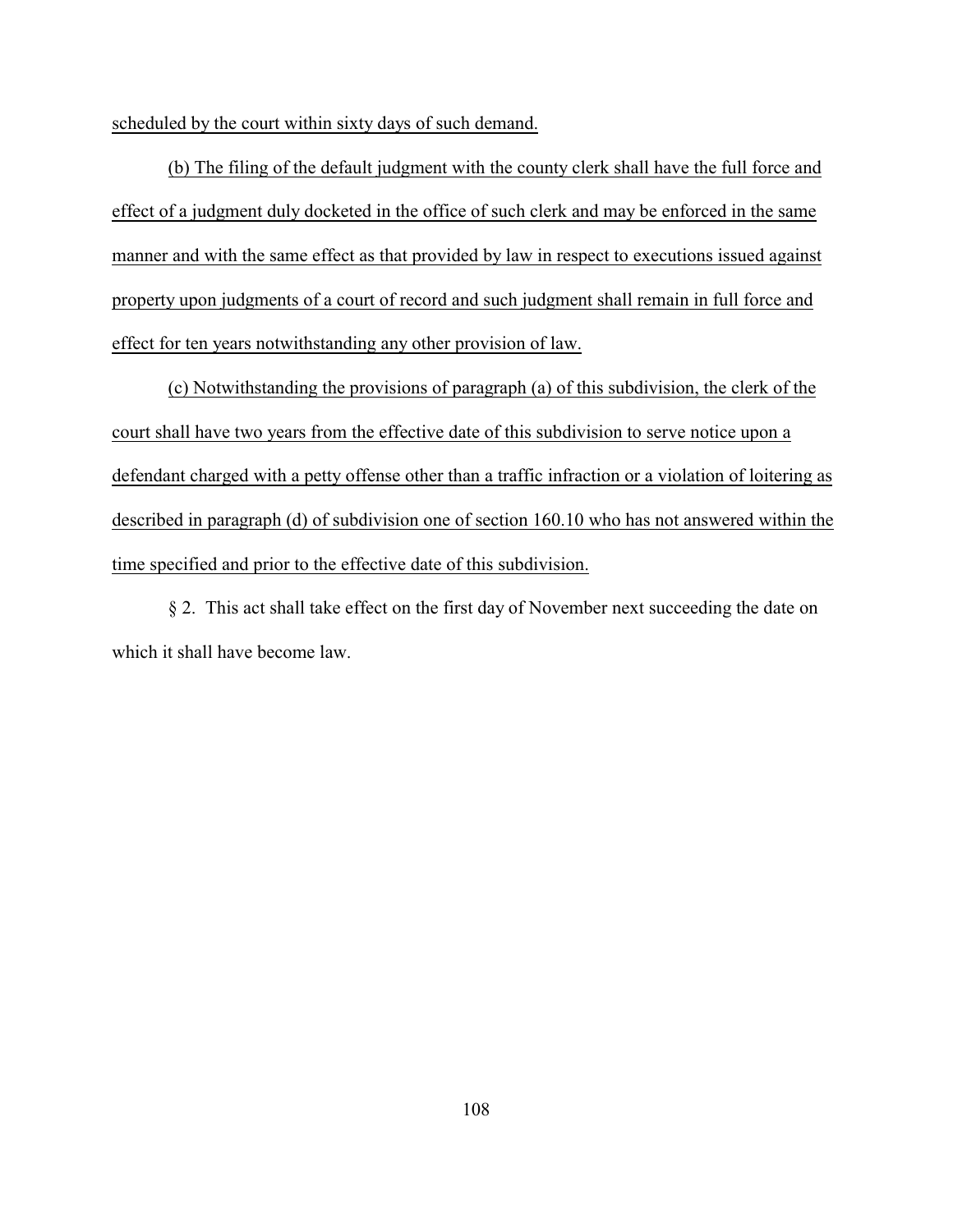31. Violation for Unauthorized Parking in Handicapped Parking Area Access Aisle (Vehicle and Traffic Law § 1203-b)

This measure would amend the Vehicle and Traffic Law to make it a violation to park in a handicapped parking area access aisle in all public parking areas.

Currently, section 1203-b makes it a violation for a person to stop, stand or park in any area designated as a handicapped parking space unless the vehicle bears the requisite parking permit.

A problem arises where a person stops, stands or parks in the access aisle that is used to reach a parking space designated for handicapped drivers. A parked or stopped car in a parking aisle interferes with a handicapped driver's ability to park his or her car and ultimately undermines the law's protection of a handicapped person's ability to park in a space designated for his or her use.

Section 1203-c does prohibit parking in a handicapped parking aisle, but this prohibition is limited only to parking areas associated with a shopping center or facility. There is no basis for treating a driver with a disability one way in a shopping mall parking lot and another way in other public parking areas, such as a government center parking lot.

This measure seeks to make the legal protections afforded to drivers with a disability applicable to all public parking areas.

## Proposal

AN ACT to amend the vehicle and traffic law, in relation to unauthorized parking in a handicapped parking area

## The People of the State of New York, represented in Senate and Assembly, do enact as

#### follows:

Section 1. Subdivision 2 of section 1203-b of the vehicle and traffic law, as amended by

chapter 203 of the laws of 1981, is amended to read as follows:

2. It shall be a violation for any person to stop, stand or park a vehicle (a) in any area

designated as a place for handicapped parking unless the vehicle bears a permit issued under

section one thousand two hundred three-a or a registration issued under section four hundred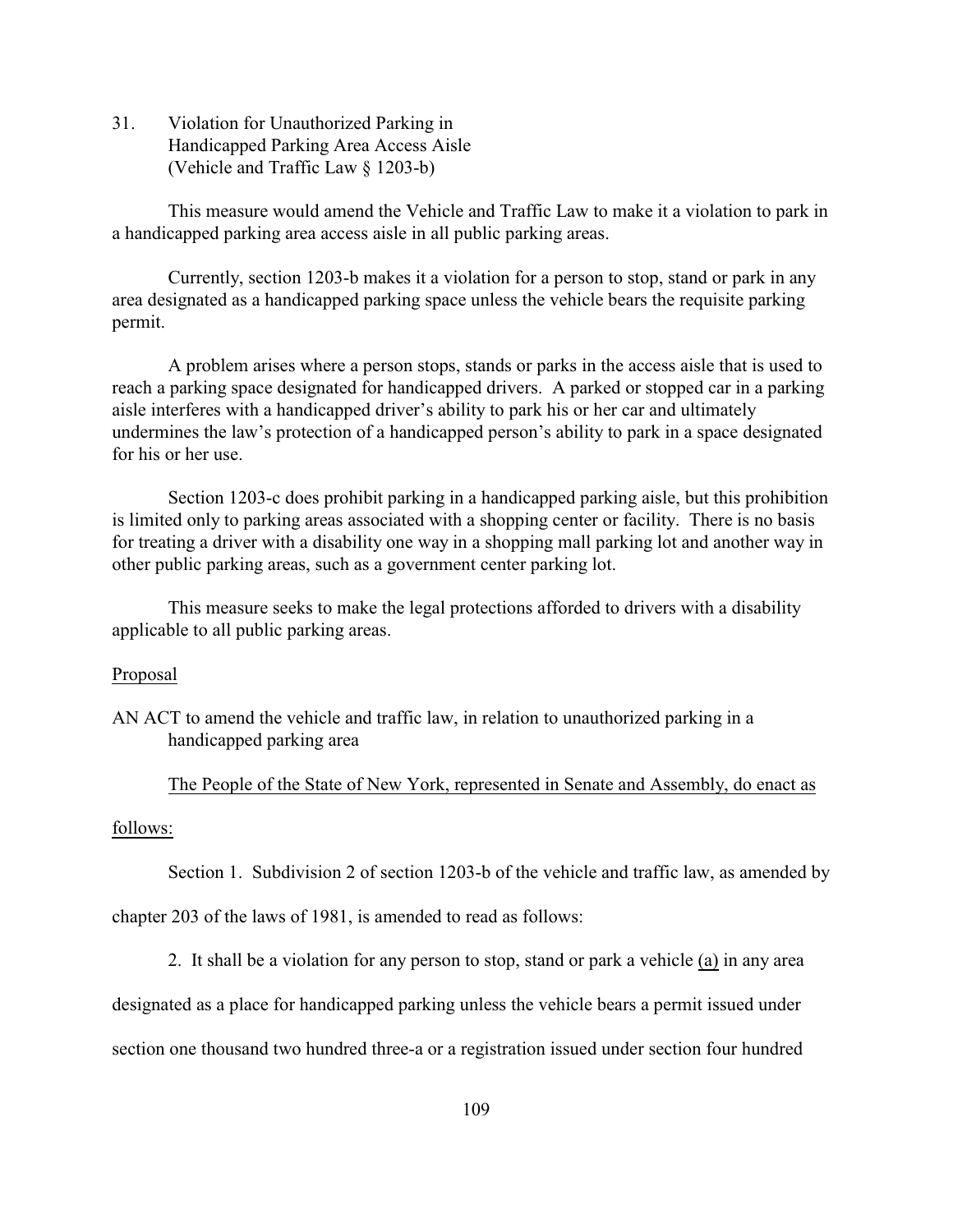four-a of this chapter and such vehicle is being used for the transportation of a severely disabled or handicapped person, or (b) in a handicapped parking access aisle. This subdivision shall not apply to a violation of section twelve hundred three-c of this chapter.

§ 2. This act shall take effect on the first day of January next succeeding the date on which it shall have become law.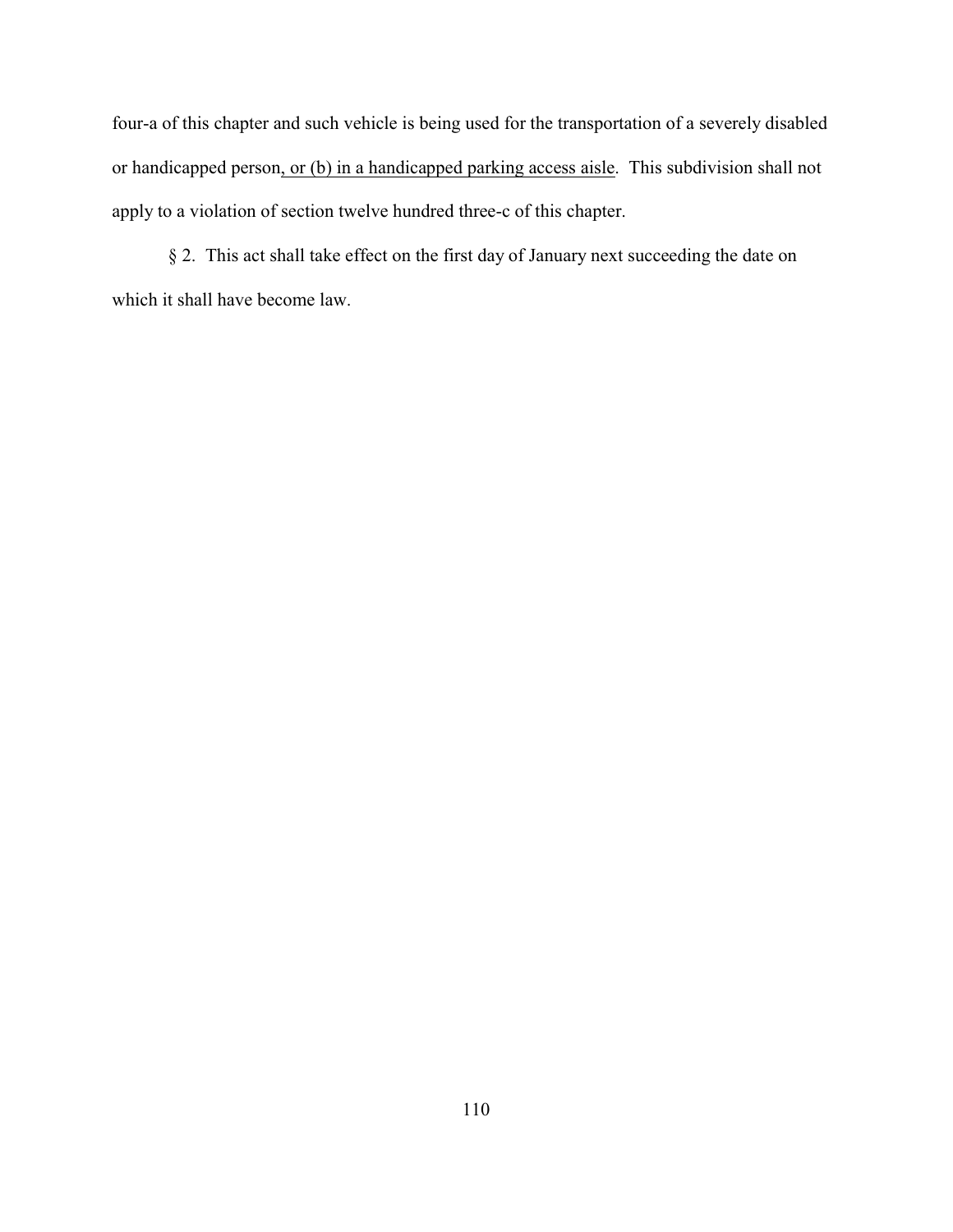32. Violation for False Vehicle Parking Permit for Handicapped Persons (Vehicle and Traffic Law § 1203-a)

This measure would amend the Vehicle and Traffic Law to make it unlawful to use or display a fake special vehicle identification parking permit.

Currently, as part of the parking privileges afforded to drivers with a disability or handicap, section 1203-a(4) of the Vehicle and Traffic Law makes it unlawful for an otherwise healthy driver to obtain a parking permit for handicapped drivers using false information. A growing problem throughout the state is the use by healthy drivers of fake or materially altered handicapped driver parking permits. This problem is not addressed by section 1203-a(4).

By amending section 1203-a(4) to include persons who use or display a handicapped driver parking permit, this measure would eliminate the anomaly in the law that makes it illegal for a person to make a false statement to obtain a genuine parking permit, but does not make it illegal to use a forged permit.

#### Proposal

AN ACT to amend the criminal procedure law, in relation to the use of false parking permit

The People of the State of New York, represented in Senate and Assembly, do enact as

## follows:

Section 1. Subdivision 4 of the section 1203-a of the vehicle and traffic law, as amended by chapter 298 of the laws of 2007, is amended to read as:

4. A person who knowingly and wilfully with the intent to deceive makes a false

statement or gives information which such individual knows to be false to a public official to obtain a parking permit for handicapped persons or to prevent the marking on such permit of the last three digits of a driver's license or non-driver license identification card held by such person or who uses or displays an altered or counterfeit special vehicle identification parking permit or one issued to another person, in addition to any other penalty provided by law, shall be subject to a civil penalty of not less than two hundred fifty dollars nor more than one thousand dollars.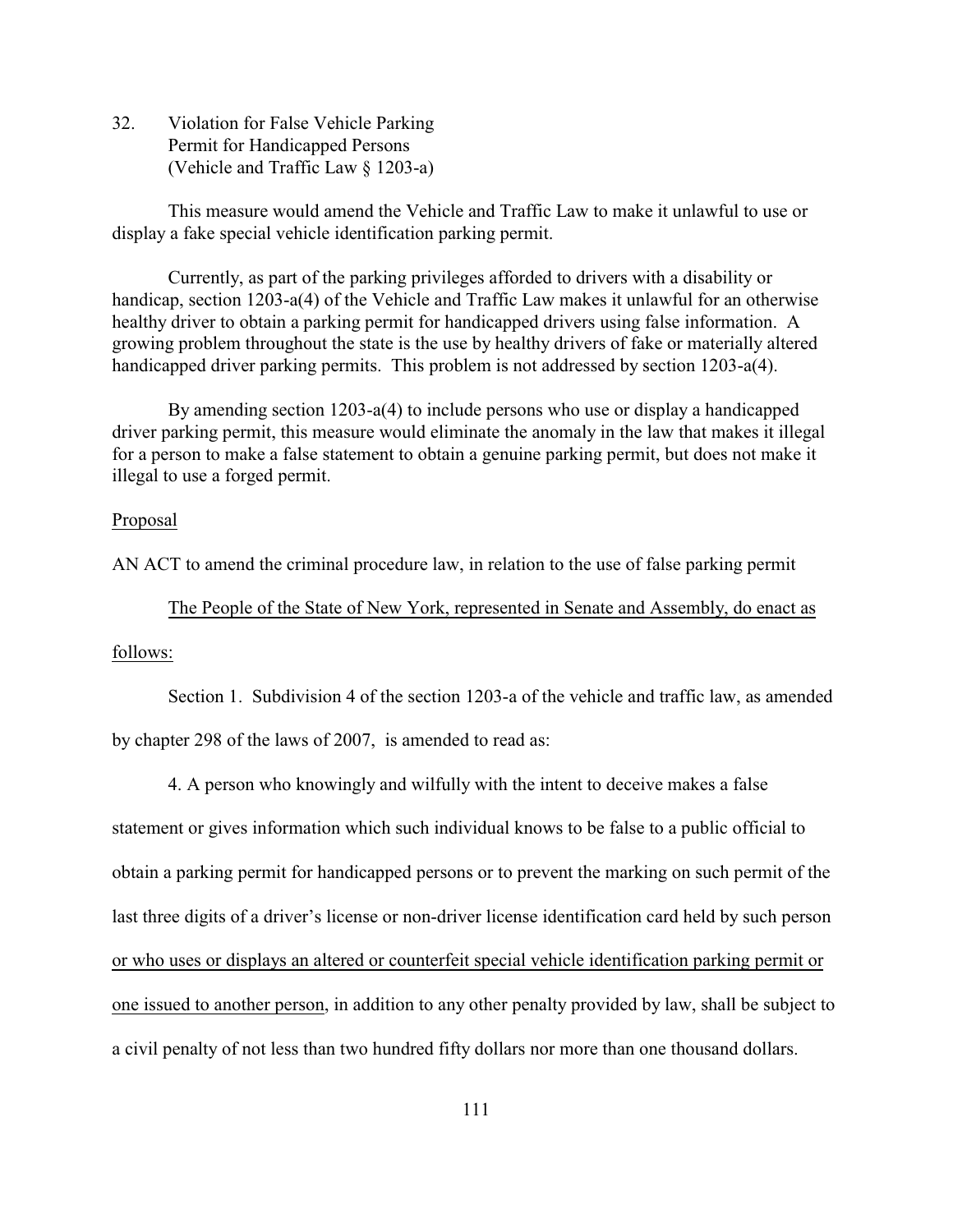§ 2. This act shall take effect on the first day of January next succeeding the date on which it shall have become law; provided, however, it shall only apply to any person who uses or displays an altered or counterfeit special vehicle identification parking permit or one issued to another person on or after such effective date.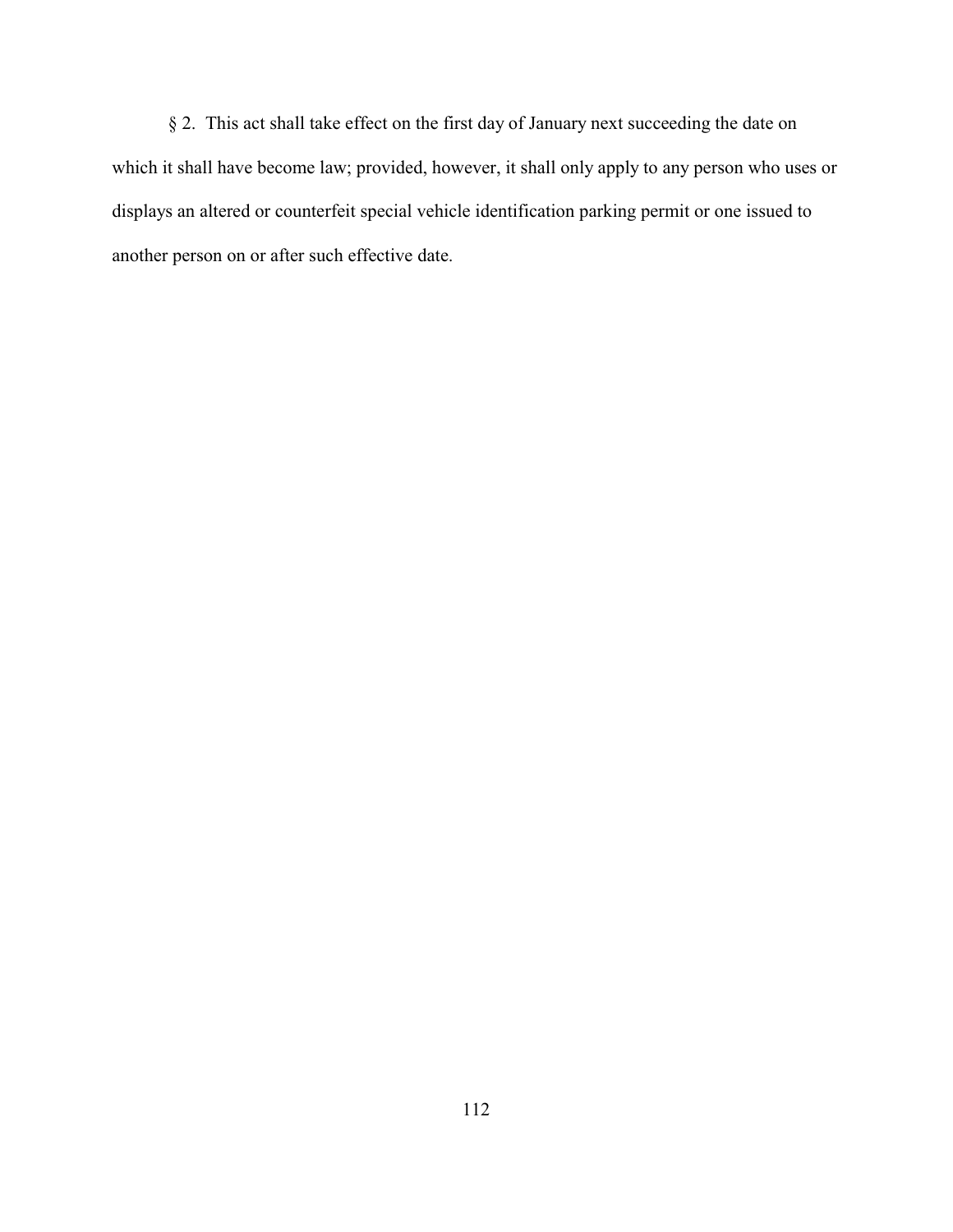33. Issuance of Transcript of Judgment (NYCCCA § 1911, UDCA § 1911, UCCA § 1911, and UJCA § 1911)

This measure would amend the New York City Civil Court Act, the Uniform District Court Act, the Uniform City Court Act, and the Uniform Justice Court Act to authorize a fee for issuing a transcript of judgment.

Section 1911 of the New York City Civil Court Act and each of the aforementioned Uniform Court Acts authorizes the clerk of the respective courts to collect a fee for issuing a satisfaction of judgment and any certificate attesting to the satisfaction of the judgment. The problem arises from the fact that none of these Court Acts expressly authorizes a fee for the issuance of a transcript of judgment. The current practice in each of these courts, however, has been to collect a fee for the transcript of judgment.

The legal justification for the current practice is the definition of the term "certificate of judgment", as set forth in section 255-c of the Judiciary Law, which necessarily incorporates a transcript of judgment. Because a transcript of judgment is a form of certificate of judgment, the courts are authorized under the Judiciary Law collect a fee for either a certificate or transcript of judgment.

By including an express reference to transcript of judgment in each of the Court Acts, this measure seeks to conform the actual language of each of the Court Acts with the current practice in each court.

# Proposal

AN ACT to amend the New York city civil court act, the uniform district court act, the uniform city court act, and the uniform justice court act, in relation to the fee for the issuance of a transcript of judgment.

# The People of the State of New York, represented in Senate and Assembly, do enact as

## follows:

Section 1. Subdivision (m) of section 1911 of the New York city civil court act is

relettered (n) and a new subdivision (m) is added to read as follows:

# (m) For issuing a transcript of judgment, fifteen dollars.

§ 2. Paragraph (5) of subdivision (a) of the section 1911 of the uniform district court act,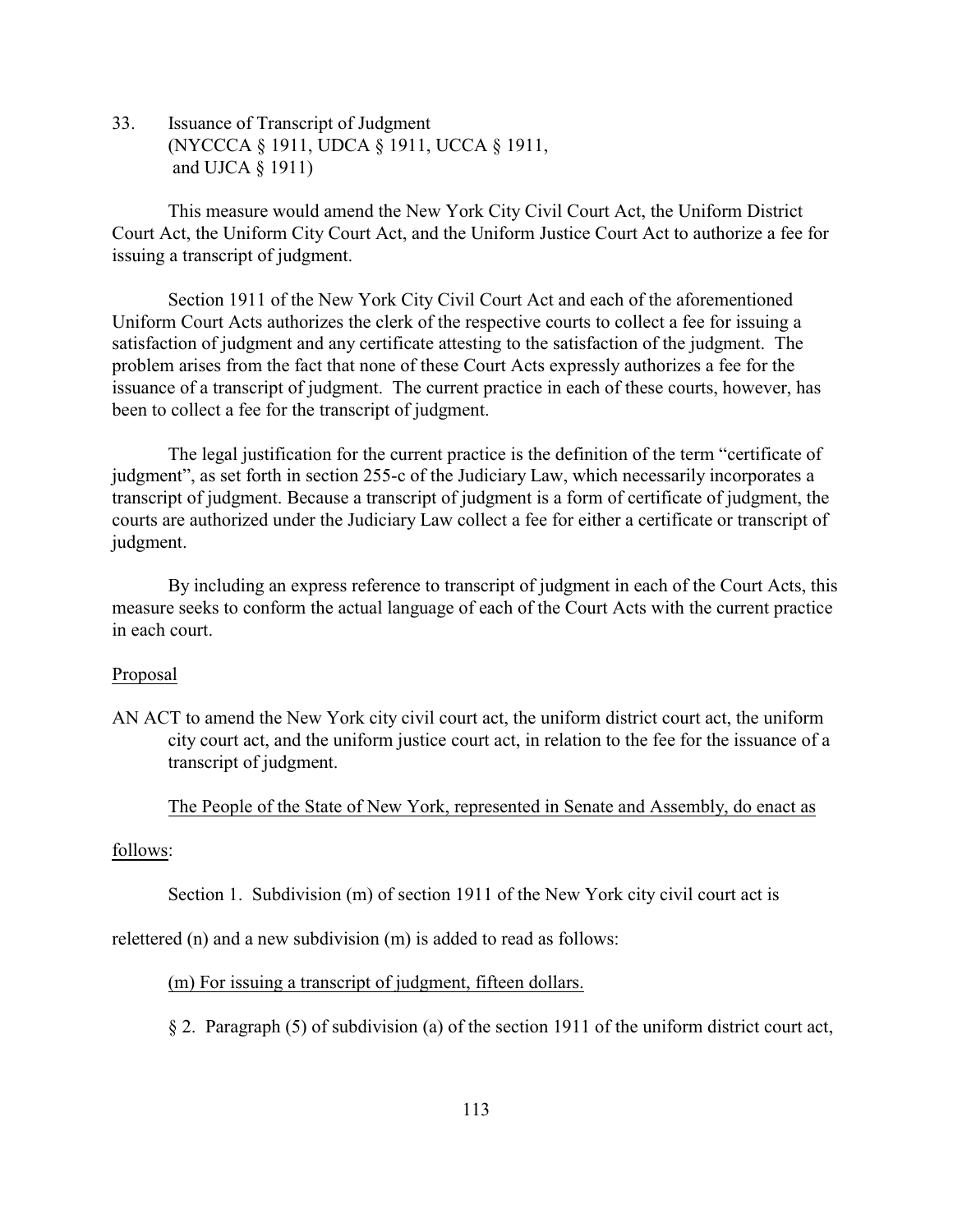as amended by chapter 62 of the laws of 2003, is amended to read as:

(5) For issuing a satisfaction of judgment, a transcript of judgment, or a certificate regarding the judgment, six dollars.

§ 3. Paragraph (7) of subdivision (a) of the section 1911 of the uniform city court act, as amended by chapter 686 of the laws of 2003, is amended to read as:

(7) For issuing a satisfaction of judgment, a transcript of judgment, or a certificate regarding the judgment, six dollars.

§ 4. Subparagraph f of paragraph 1 of subdivision (a) of section 1911 of the uniform justice court act, as amended by chapter 489 of the laws of 2001, is amended to read as:

f. For issuing a satisfaction of judgment, a transcript of judgment, or a certificate regarding the judgment, two dollars.

§ 5. This act shall take effect on the first day of January next succeeding the date on which it shall have become law.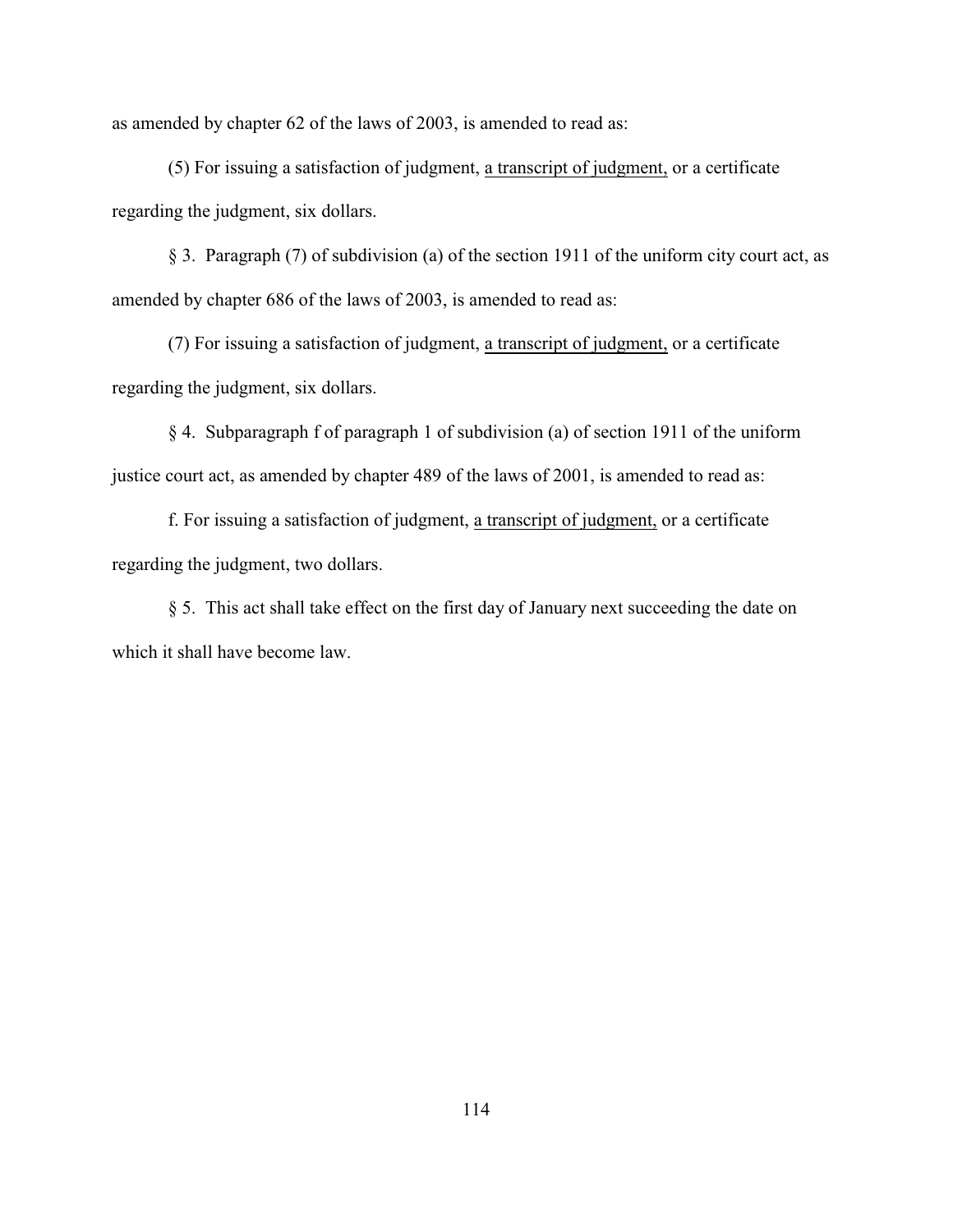34. Simplified Turnover Proceedings (NYCCCA § 1812.1 and CPLR 5221)

This measure is an attempt to respond to the persistent complaint, particularly heard in the New York City Civil Court, that obtaining a judgment in small claims court is an exercise in futility because the judgment cannot be enforced absent time consuming and expensive procedures held in the regular part of the court. The measure creates a temporary pilot program to address this problem by creating a new section, 1812.1 of the New York City Civil Court Act, to authorize a simplified turnover proceeding. The simplified turnover proceeding is meant to target the specific problem that typically arises when a judgment debtor has assets in a joint bank account—assets that belong to both the judgment debtor and a non-debtor.

It is fairly simple to obtain information about the existence and location of a judgment debtor's assets through the use of an information subpoena. Then, the assets may be restrained and an execution levied on them. However, a problem is encountered when the assets exist in a joint bank account. Due to the significant due process concerns that arise with respect to the rights of the non-judgment debtor, banks typically refuse to release assets from a joint account upon an execution. A common bank practice, in order to insure that the bank will not be liable for improper release of the assets, is for the bank to force a special proceeding to determine the rights to the assets. Currently, this special proceeding must take place in the regular part of the New York City Civil Court, as authorized by CPLR 5221.

Bringing a special proceeding in the regular part of the court involves the judgment creditor having to, in essence, commence a second lawsuit. A filing fee is charged and the proceeding is made returnable on the daytime Civil Court calendar, as opposed to the evening Small Claims calendar. The process and expense seem to defeat the purpose of having a small claims part and frustrate many a judgment creditor.

This measure sets up a special proceeding, the simplified turnover proceeding, that will occur within the small claims part of the New York City Civil Court, without the cost of another filing fee. In order to protect the due process interests of all the parties involved, the measure sets up a fairly narrow category of cases in which the simplified turnover proceeding may be used. The limitations may be evaluated as the simplified turnover proceeding is used.

Subdivision (a) sets the parameters to determine which cases will be eligible for the simplified turnover proceeding:

- 1. There must be a recorded judgment of the small claims court.
- 2. At least one execution has been issued against the bank, but the bank has refused to turn over such assets. This requirement helps insure that out-of-court process has been attempted to collect the assets, but, essentially, the bank has forced a special proceeding.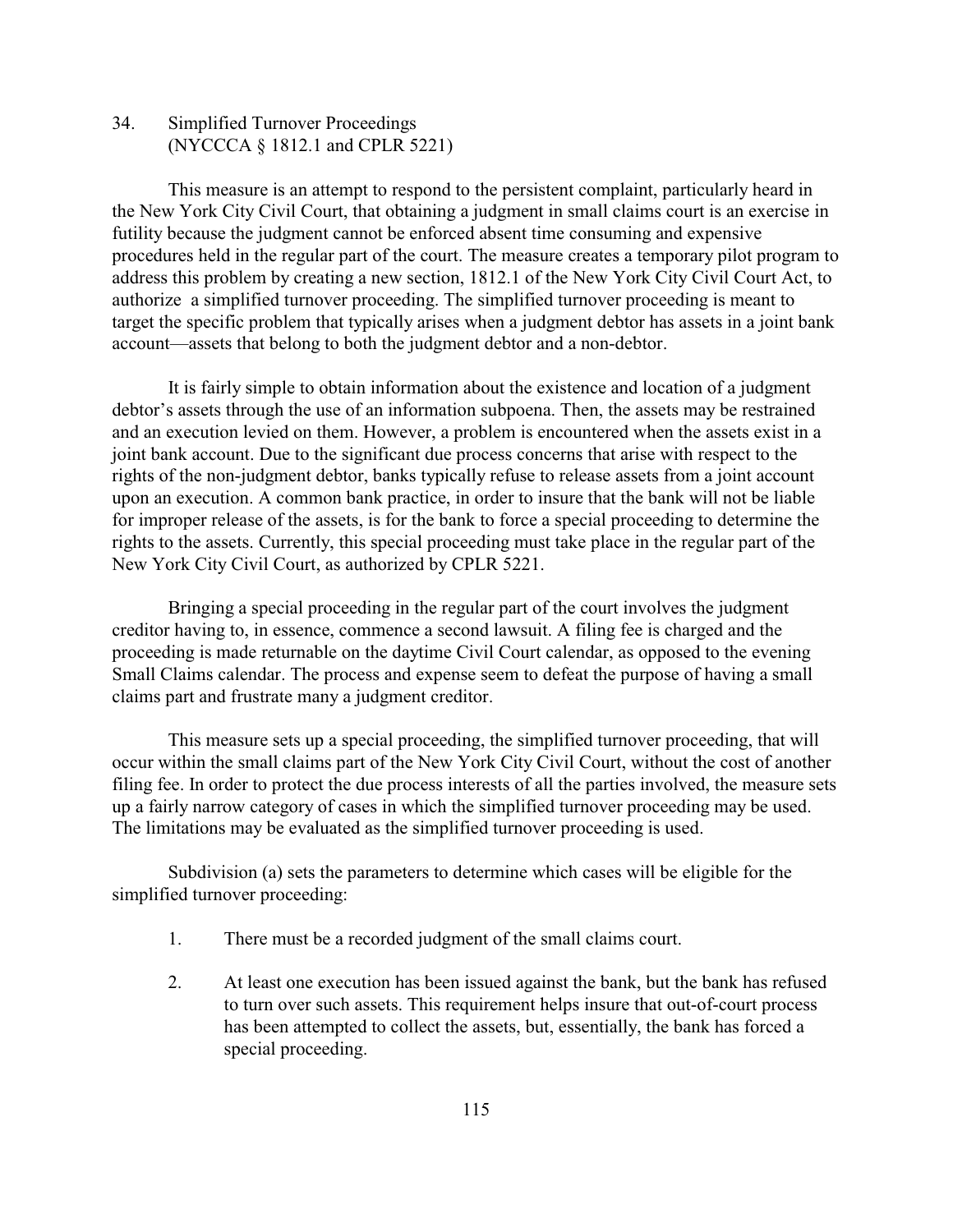3. The bank has a place for the regular transaction of business in person within the jurisdiction of the small claims court. This requirement has jurisdictional, as well as venue, implications. The limitation is an effort to insure that there are minimal service and concomitant due process issues implicated in the pilot program. Additionally, as with the restraining device, it is best to notify the exact branch of the bank (rather than a non-local corporate office) of the proceeding regarding the assets.

If each of the above requirements is met, subdivision (b) entitles the judgment creditor to commence a "simplified turnover proceeding" against the bank in the same small claims court in which the underlying judgment was recorded. There is no fee for bringing such a simplified turnover proceeding. The simplified turnover proceeding may seek the release of assets in the amount of the underlying judgment. If the respondent holds less than that, the judgment in the simplified turnover proceeding will cover only so much of the underlying judgment as may be satisfied by the assets held – the bank cannot be forced to turn over more of the judgment debtor's assets than it holds. Pursuant to NYCCCA § 1901(c), no costs are taxed in a simplified turnover proceeding.

The simplified turnover proceeding authorized by this section is considered a special proceeding, which would technically be a separate proceeding from the underlying action. However, in order to help the court keep track of which proceeding goes with which judgment, the measure provides that a simplified turnover proceeding shall receive the same index number as the underlying small claims action -- thus, no separate filing fee. But, despite the same index number, the simplified turnover proceeding should bear its own caption, largely because the parties are not the same. The caption should indicate in bold print "SIMPLIFIED TURNOVER PROCEEDING," name the judgment creditor as the petitioner and name the third party holder of assets as the respondent. The simplified turnover proceeding is commenced by notice of petition and petition, served in the same manner as the summons in the underlying small claims action. Again, this requirement is meant to minimize service and due process issues, especially because the result of a lack of appearance may be a default judgment against the bank.

Other due process issues arise with respect to the judgment debtor, who is not technically a party, but who is certainly interested in the fate of the assets. Accordingly, upon commencement of the simplified turnover proceeding, the court shall notify the judgment debtor of the commencement by serving a copy of the notice of petition and petition on the judgment debtor by first class mail. The service requirement is not so stringent because the judgment debtor already knows there is a judgment existing against him or her – service here is simply a courtesy to let the debtor know that serious action is being taken to collect on the judgment.

Yet other due process concerns arise when the assets are held in a joint account and, therefore, a non-debtor also has an interest in the account. Thus, the notice of petition is designed to offer courtesy to the judgment debtor, as well as more substantial due process protection to other potential interveners. The notice of petition shall take the form prescribed by the Chief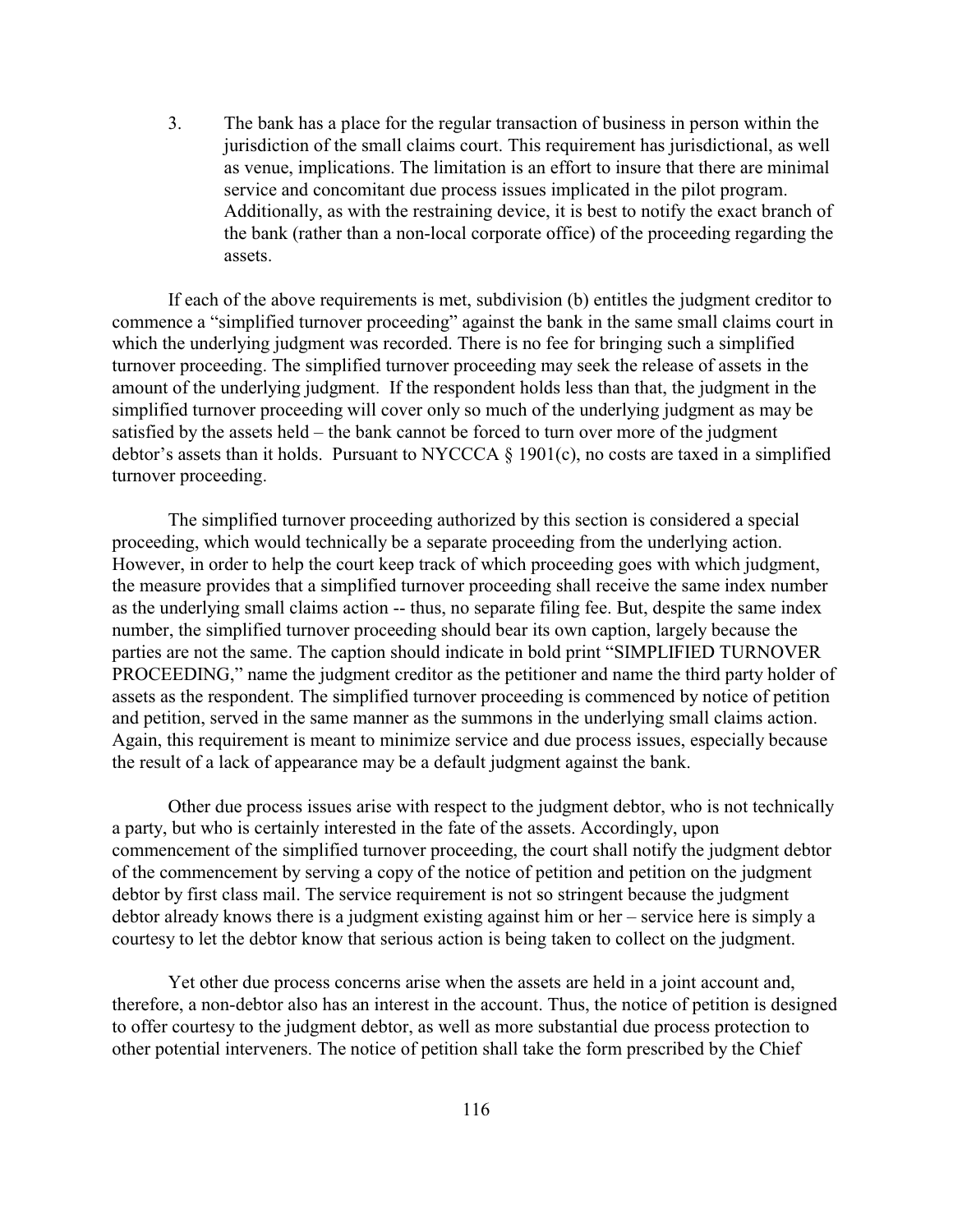Administrator of the Courts and shall include all of the following information:

- (A) the caption.
- (B) the date, time and location, including the address of the court, upon which the petition will be heard.
- (c) a statement to the respondent that the failure to appear may result in the entry of judgment against the respondent for an amount out of the assets held that may be used to satisfy the underlying judgment.
- (D) a statement of notice to the judgment debtor that the merits of the underlying small claims action may not be contested and that the judgment debtor may intervene in the simplified turnover proceeding only for the purpose of disputing an interest in the assets at issue or to claim an exemption applies. The clearest "defense" that the judgment debtor has that could stop the proceeding from going forward is that the assets do not belong to him or her at all.
- (E) a statement that any other person may intervene in the simplified turnover proceeding solely for the purpose of claiming an interest in the assets at issue. This statement simply puts all parties and the judgment debtor on notice that someone else may be involved in this matter.
- (F) a statement that if the respondent is aware of a potential claim by any other person, the respondent shall provide notice of the simplified turnover proceeding to such person by first class mail. This requirement probably could not be enforced. However, as a practical matter, it is logical that the bank would want the non-debtor account holder to become involved in the proceeding in order to sort everything out in an expedient fashion. Indeed, if the full fledged CPLR 5239 enforcement proceeding were to be used, the bank would probably want to interplead the non-debtor account holder if, for some reason, that person refused to intervene.

Similarly, the petition shall take the form prescribed by the Chief Administrator of the Courts and shall include information to offer various due process assurances to all involved:

- (A) the caption.
- (B) the name and address of the petitioner.
- (c) the name and address of the respondent.
- (D) the name and address of the judgment debtor—for ease of notification.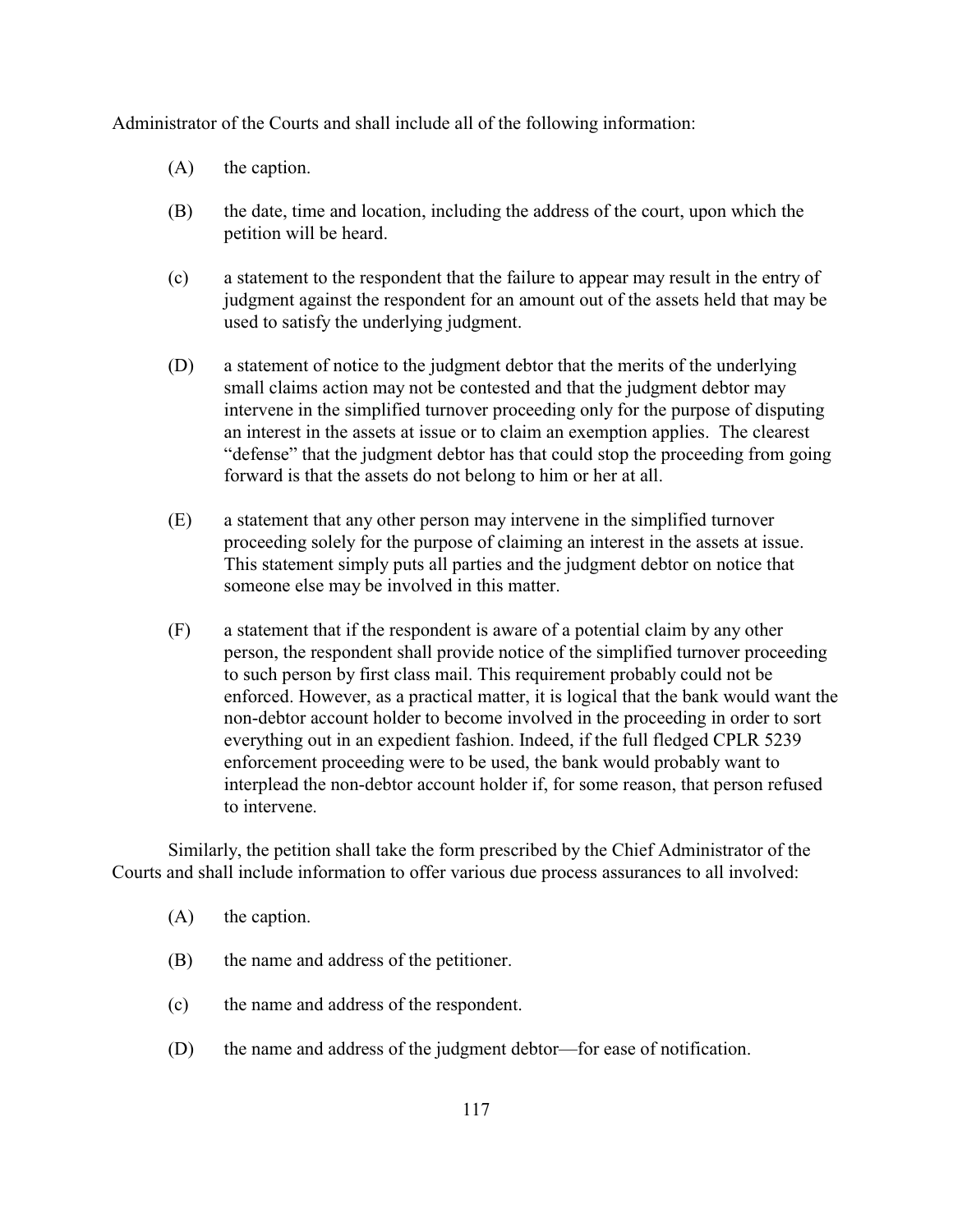- (E) the amount of the underlying judgment.
- (F) an explanation of how the petitioner is aware that relevant assets are being held by the respondent. This requirement is not onerous. Pursuant to NYCCCA § 1812, the small claims clerk is required to issue an information subpoena upon request, for a nominal fee, and assist the judgment creditor. The information subpoena provides an explanation that will help to satisfy the court that the assets do exist and that will help the bank fulfill its efforts to avoid liability for the release of assets. Information may be provided in other forms, but an information subpoena is probably the most helpful for these purposes.
- (G) the date of the issuance of the execution, the name and address of the executing officer and an indication of whether the assets are restrained.
- (H) the total amount of relief requested.

The measure provides for two possible scenarios at the return date of the petition: (1) there is no indication that there is a problem with releasing the assets (i.e., the judgment debtor does not dispute ownership; the judgment debtor does dispute ownership, but it is obvious that the dispute is without merit; there does not actually appear to be any other joint owner of the assets); or (2) the assets are apparently jointly owned assets, and a non-debtor "tenant" exists. In the first instance, subdivision (d) requires the court to order the bank to release from the assets a sum no greater than the amount of the underlying judgment.

In the latter instance, subdivision (e) requires the court to schedule a hearing of the matter no later than sixty days from the appearance date indicated in the notice of petition. Sixty days should provide adequate time to serve notice, as is required, but still provides a fairly expedited time frame. The small claims court shall serve the non-judgment debtor tenant, in the same manner as the summons in the underlying small claims action, with a copy of the notice of petition and petition, together with a notice of the hearing date. The service requirement is stringent here to cover due process concerns. The notice of hearing date shall state that the hearing is a special proceeding to determine claims to assets that are alleged to be jointly held assets and that failure to appear at the hearing may result in a waiver of interest in the assets. The waiver statement is another effort to cover due process concerns. These considerations, coupled with the mechanics of the hearing comply with the parameters established by case law to protect the rights of the non-debtor tenant. See Mendel v. Chervanyou, 147 Misc.2d 1056 (N.Y.C. Civ. Ct., Kings Co. 1990); Household Finance Corporation v. Rochester Community Savings Bank, 143 Misc.2d 436 (Rochester City Ct. 1989).

At the hearing, subdivision (f) requires the court to hear evidence from all of the interested parties in order to determine the amount of each party's interest in the assets. This step is necessary due to the state of the law regarding joint tenancy issues and bank accounts. See Tayar v. Tayar, 208 AD2d 609 (2d Dept. 1994); Viggiano v. Viggiano, 136 A.D.2d 630 (2d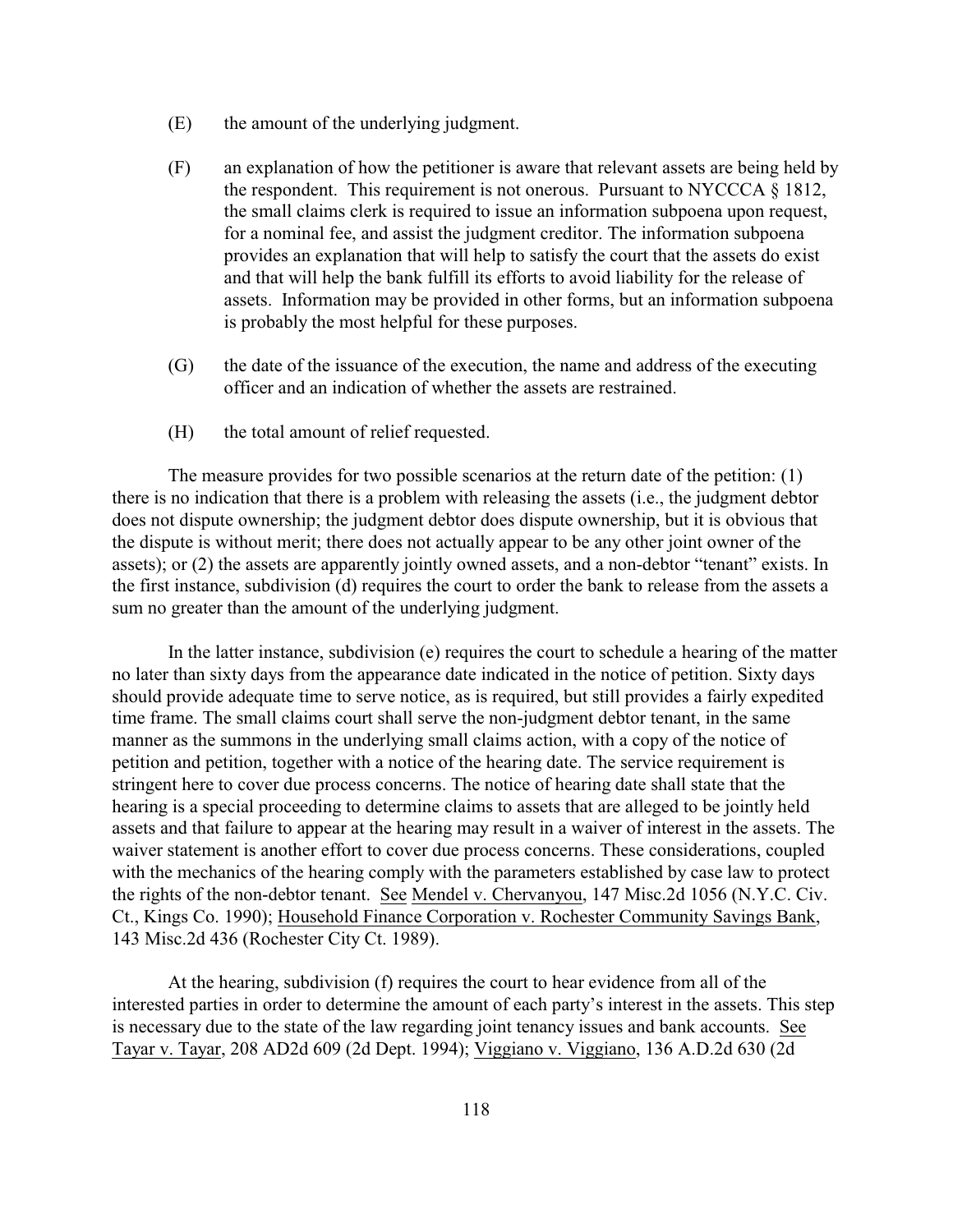Dept. 1988). The opening of a joint bank account creates a presumption, pursuant to the Banking Law, that each named tenant is possessed of the whole account, such that the whole account is vulnerable to a judgment creditor's efforts against one of the joint tenants. However, the presumption is rebuttable because a presumption also exists that each party is entitled to half of the account. Joint tenants are possessed of the half and the whole – if they are each possessed of the whole, they are clearly each entitled to half. See Mendel, supra. Or, another way to view it is that the debtor's whole possessory interest seems to make the entire account vulnerable to a money judgment, but the nondebtor tenant's reciprocal whole possessory interest would appear to prevent the release of the funds. See Household Finance Corporation, supra. Thus, banks seek court orders before they release funds from joint accounts. Because of the dual presumptions, courts have determined that the burden of proof is on the person trying to obtain more than half of the funds in a joint account -- the judgment creditor. See Mendel, supra; Household Finance Corporation, supra. Accordingly, if the judgment creditor is seeking more than one half of the funds, the judgment creditor must provide evidence that the judgment debtor has a possessory interest in more than one half of the funds.

Aside from the Banking Law presumptions, several other issues may arise that would prevent the bank from releasing funds to this particular judgment creditor. There may be a priority established to the funds by another person; or, there may be stays of bankruptcy that would affect the funds. Accordingly, the measure sets up a road map to help judges become aware of these issues, and requires that, during the course of the hearing, the court shall elicit information pertinent to these matters:

- 1. whether any people, other than those present and those who were served notice of the hearing but are not present, may claim an interest in the assets; and
- 2. whether any people claiming a possessory interest in the assets have been or are currently involved in bankruptcy proceedings; and
- 3. whether any levy, lien, execution or restraint has ever been placed on the assets as a result of any action or proceeding other than the underlying small claims action; and
- 4. whether any exemptions apply to the assets such that they are not available for collection.

At this point, the measure, again, provides for two possible scenarios: (1) the court is satisfied that all interested people were served with notice of the hearing, that none of the people claiming a possessory interest in the assets is or has been involved in a bankruptcy proceeding, and that no other levy, lien, execution or restraint exists that would establish another person's priority to the assets; or (2) the small claims court determines that the adverse claims are too complex to be dispensed with upon a simplified turnover proceeding. In the first instance,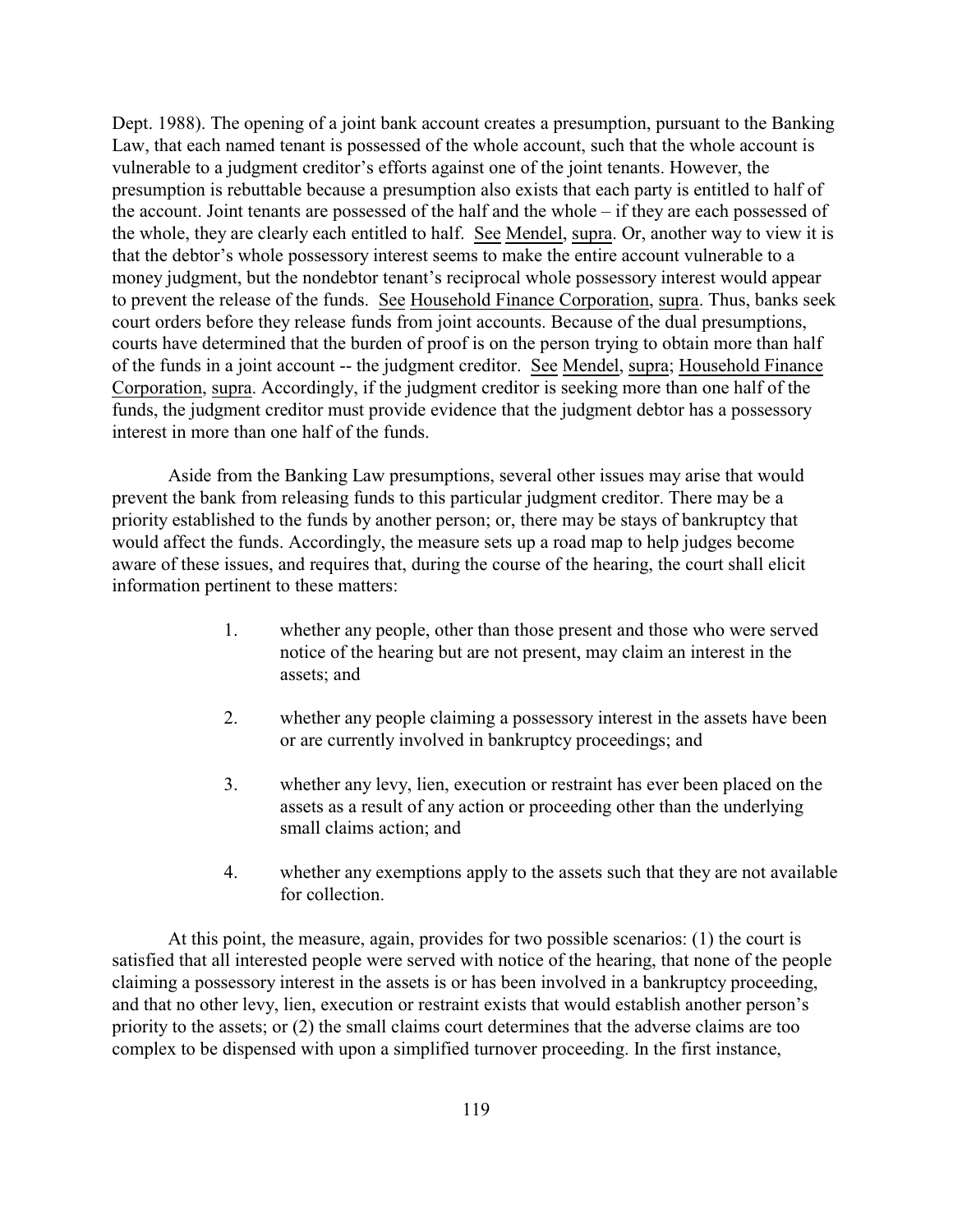subdivision (g) requires the court to determine the possessory interest of each person claiming an interest in the assets. Out of the amount of assets determined to be possessed by the judgment debtor, the court shall order the third party holder of assets to release a sum no greater than the amount of the underlying judgment. Obviously, if the third party holds less than the full amount of the underlying judgment, it will only be obligated to turn over the lesser amount.

In the latter instance, which could occur for a variety of reasons beyond the enumerated due process, priority or bankruptcy issues, subdivision (h) requires the court to dismiss the petition, with leave to the judgment creditor to bring a special proceeding to enforce a judgment in the regular part of the court pursuant to CPLR Article 52. There seems to be no way to avoid sending a judgment creditor in a complex case to the regular part of court for regular special proceedings. Similarly, there is no current way to help judgment creditors whose cases do not fall into the category established by subdivision (a) of the measure. All of these creditors, however, may take solace in the fact that the existing proceedings do work. See House v. Lalor, 119 Misc.2d 193 (Sup. Ct., N.Y. Co. 1983)(N.Y.C. sheriff sold at auction a judgment debtor's \$200,000 interest in a co-op for \$15,000, \$350 of which was turned over to the judgment creditor).

Finally, this act is set to take effect on the ninetieth day after it shall become a law and shall apply to all judgments entered on and after such effective date. The act shall expire on December 31, 2018, at which time the efficacy of the program should be evaluated for continuation and possible expansion.

#### Proposal

AN ACT to amend the New York city civil court act and the civil practice law and rules, in relation to establishing a simplified turnover proceeding to aid in the enforcement of certain judgments obtained in the small claims part of the civil court of the city of New York

The People of the State of New York, represented in Senate and Assembly, do enact as

#### follows:

Section 1. The New York city civil court act is amended by adding a new section 1812.1

to read as follows:

§ 1812.1. Simplified turnover proceedings. (a) The special procedures set forth in

## subdivision (b) hereof shall be available only where:

1. there is a recorded judgment of the small claims court; and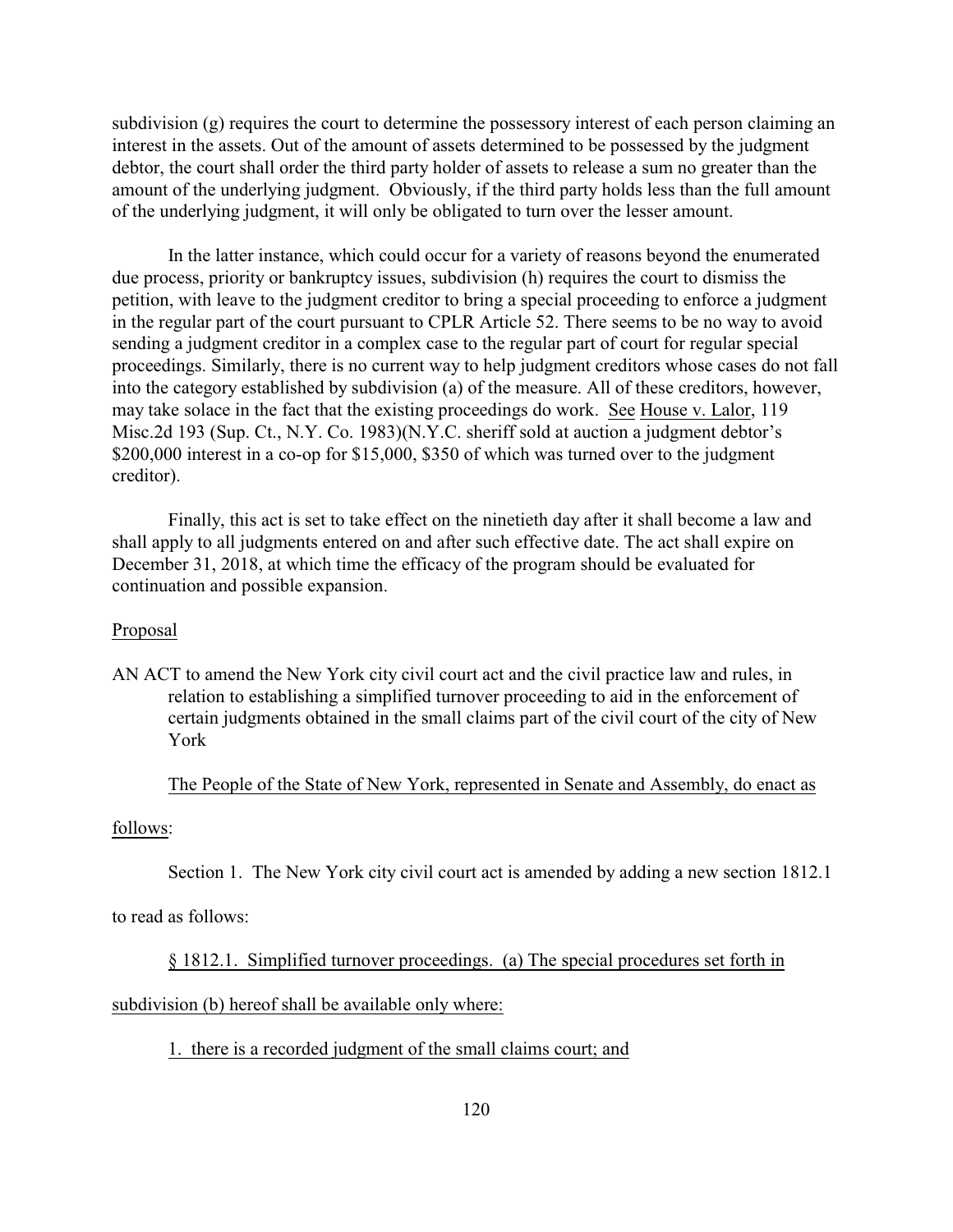2. at least one execution has been issued against the third party holder of assets, but the third party holder of assets has failed to turn over such assets following such execution; and

3. the third party holder of assets resides or is regularly employed or has a place for the regular transaction of business in person within the jurisdiction of the small claims court in which the judgment is recorded.

(b) A judgment creditor shall be entitled to commence a simplified turnover proceeding against the third party holder of the assets in the same small claims court in which the underlying judgment was recorded. No fee pursuant to article 19 of this act shall be charged for bringing such a simplified turnover proceeding. The simplified turnover proceeding may seek the release of assets in the amount of the underlying judgment.

(c) 1. The simplified turnover proceeding authorized by subdivision (b) of this section is a special proceeding that shall receive the same index number as the underlying small claims action but bear its own caption, which caption should indicate in bold print "SIMPLIFIED TURNOVER PROCEEDING" and name the third party holder of assets as the respondent. The simplified turnover proceeding is commenced by notice of petition and petition, which shall be served in the same manner as the summons in the underlying small claims action. Upon commencement of the simplified turnover proceeding, the court shall notify the judgment debtor thereof by serving him or her, by first class mail, with a copy of the notice of petition and petition on the judgment debtor by first class mail.

2. The notice of petition shall be in a form prescribed by the chief administrator of the courts and shall include all of the following information:

(A) the caption, as described in paragraph (1) of this subdivision;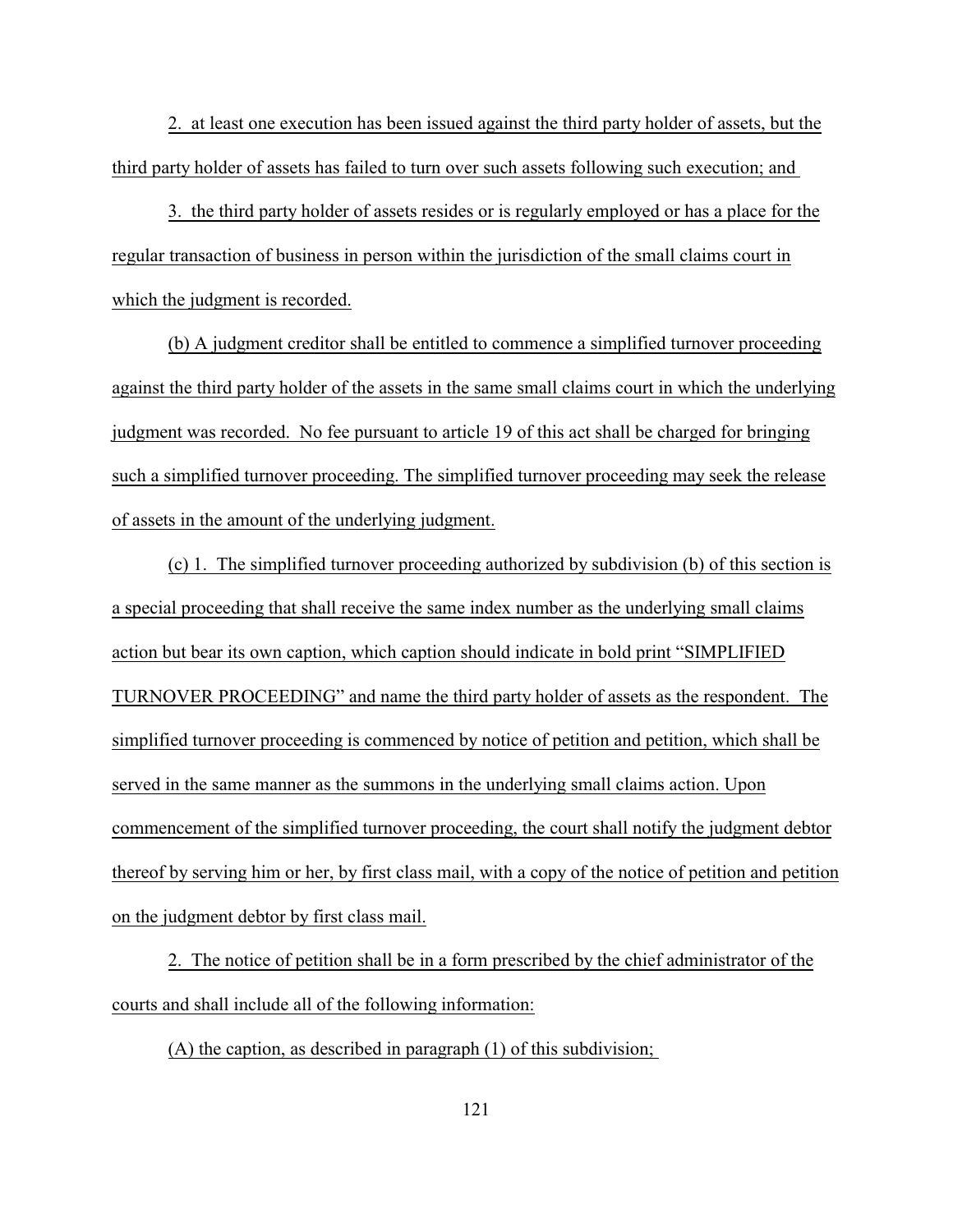(B) the date, time and location, including the address of the court, where the petition will be heard;

(c) a statement to the respondent that the failure to appear may result in the entry of judgment against the respondent for an amount out of the assets held that may be used to satisfy the underlying judgment;

(D) a statement of notice to the judgment debtor that the merits of the underlying small claims action may not be contested and that the judgment debtor may intervene in the simplified turnover proceeding only for the purpose of disputing an interest in the assets at issue or to claim that an exemption applies to the assets;

(E) a statement that any other person may intervene in the simplified turnover proceeding solely for the purpose of claiming an interest in the assets at issue; and

(F) a statement that if the respondent is aware of a potential claim to the assets by any other person, the respondent shall provide notice of the simplified turnover proceeding to such other person by first class mail.

3. The petition shall be in a form prescribed by the chief administrator and shall include all of the following information:

(A) the caption, as described in paragraph (1) of this subdivision;

(B) the name and address of the petitioner;

(c) the name and address of the respondent;

(D) the name and address of the judgment debtor;

(E) the amount of the judgment;

(F) an explanation of how the petitioner is aware that relevant assets are being held by the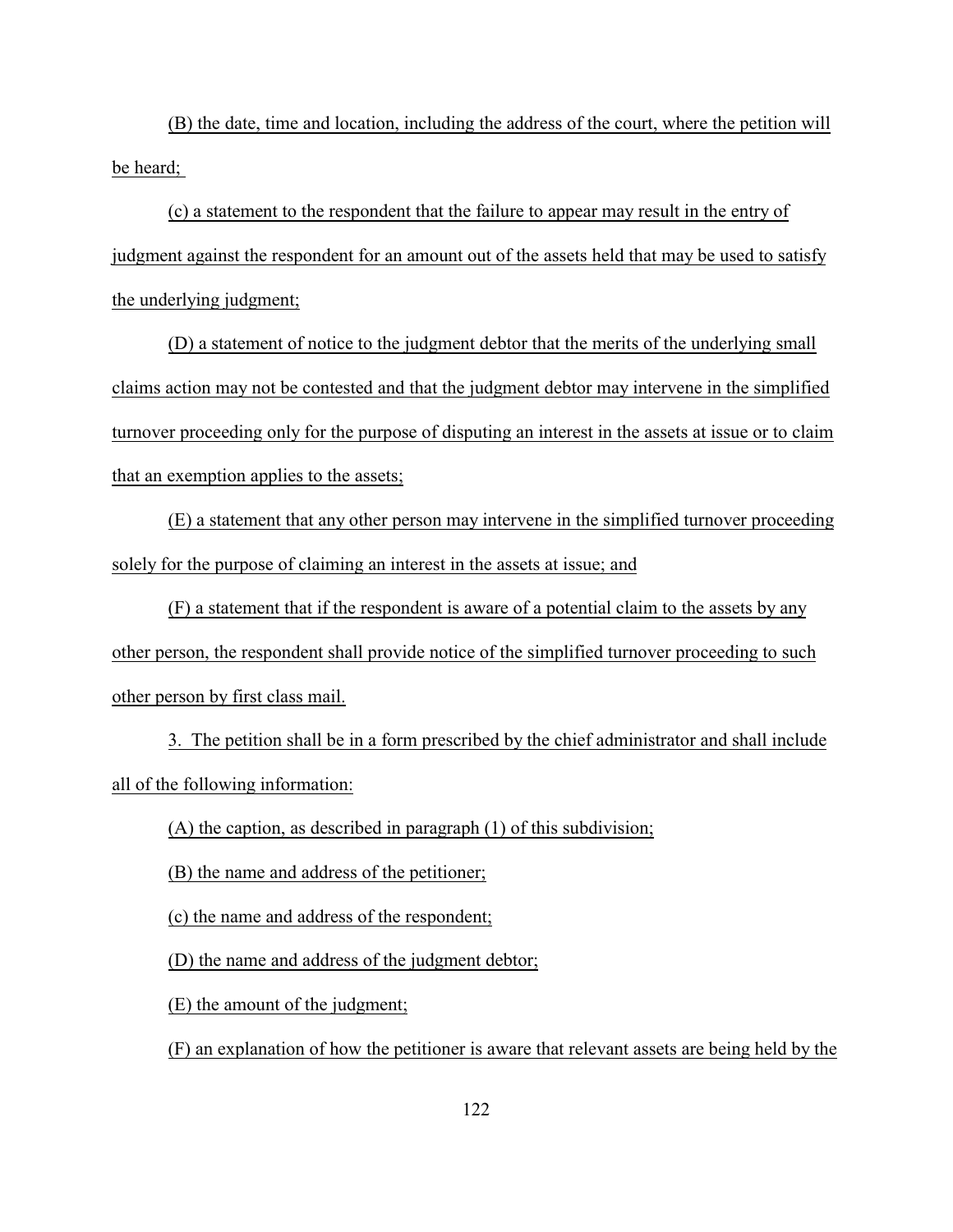respondent;

(G) the date of the issuance of the execution, the name and address of the executing officer and an indication of whether the assets are restrained; and

(H) the total amount of relief requested.

(d) If, upon the appearance date indicated in the notice of petition, it is evident that the assets at issue belong to the judgment debtor and the judgment debtor alone but are not being released by the respondent, the court shall order the respondent to release from the assets held a sum no greater than the amount of the underlying judgment.

(e) If, upon the appearance date indicated in the notice of petition, it is evident that any person other than the judgment debtor has claimed an interest in the assets at issue, the court shall schedule a hearing of the matter no later than sixty days from the appearance date indicated in the notice of petition. The court shall serve the non-judgment debtor, in the same manner as was used to serve the summons in the underlying action, with a copy of the notice of petition and petition, together with a notice of the hearing date. The notice of hearing date shall state that the hearing is a special proceeding to determine claims to assets that are alleged to be jointly held assets and that failure to appear at the hearing may result in a waiver of interest in the assets.

(f) At the hearing, the court shall hear evidence from all of the interested parties in order to determine the amount of each party's interest in the assets. If the judgment creditor is seeking more than one-half of the assets, the judgment creditor must provide evidence that the judgment debtor has a possessory interest in more than one half of the assets. During the course of the hearing, the court shall elicit the following information:

1. whether any people, other than those present and those who were served notice of the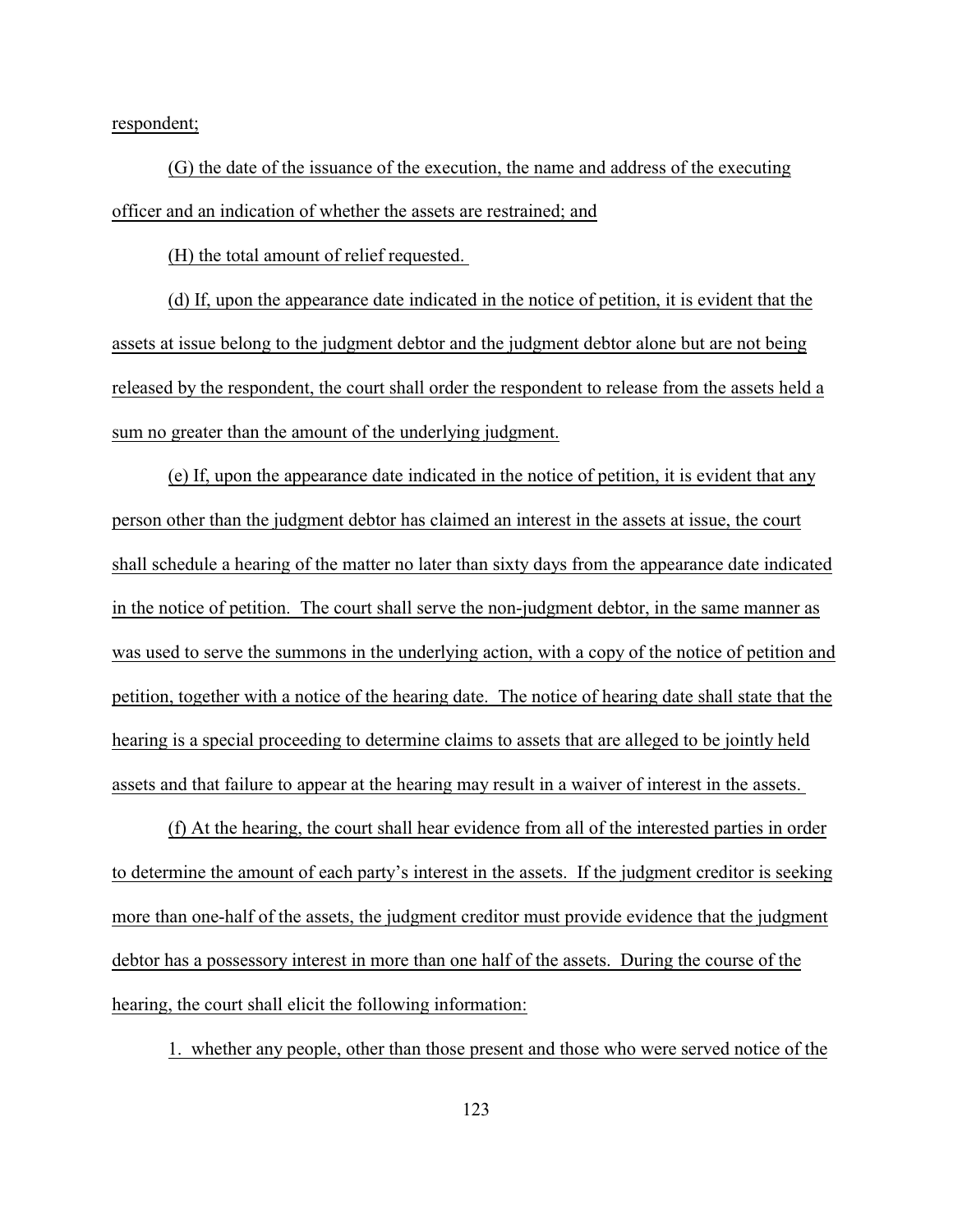hearing but are not present, may claim an interest in the assets; and

2. whether any people claiming a possessory interest in the assets have been or are currently involved in bankruptcy proceedings; and

3. whether any levy, lien, execution or restraint has ever been placed on the assets as a result of any action or proceeding other than the underlying small claims action; and

4. whether any exemptions apply to the assets such that they are not available for collection.

(g) If, upon the hearing of evidence, the court is satisfied that all interested people were served with notice of the hearing, none of the people claiming a possessory interest in the assets is or has been involved in a bankruptcy proceeding, and no other levy, lien, execution or restraint exists that would establish another person's priority to the assets, the court shall determine the possessory interest of each person claiming an interest in the assets. Out of the amount of assets determined to be possessed by the judgment debtor, the court shall order the third party holder of assets to release to the judgment creditor a sum no greater than the amount of the underlying judgment.

(h) If, upon the hearing of evidence, the court determines that for any reason the adverse claims are too complex to be dispensed with upon a simplified turnover proceeding, the court shall dismiss the petition, with leave to the judgment creditor to bring a special proceeding to enforce the judgment in the regular part of the court pursuant to article 52 of the civil practice law and rules.

§ 2. Paragraph 3 of subdivision (a) of section 5221 of the civil practice law and rules is amended to read as follows: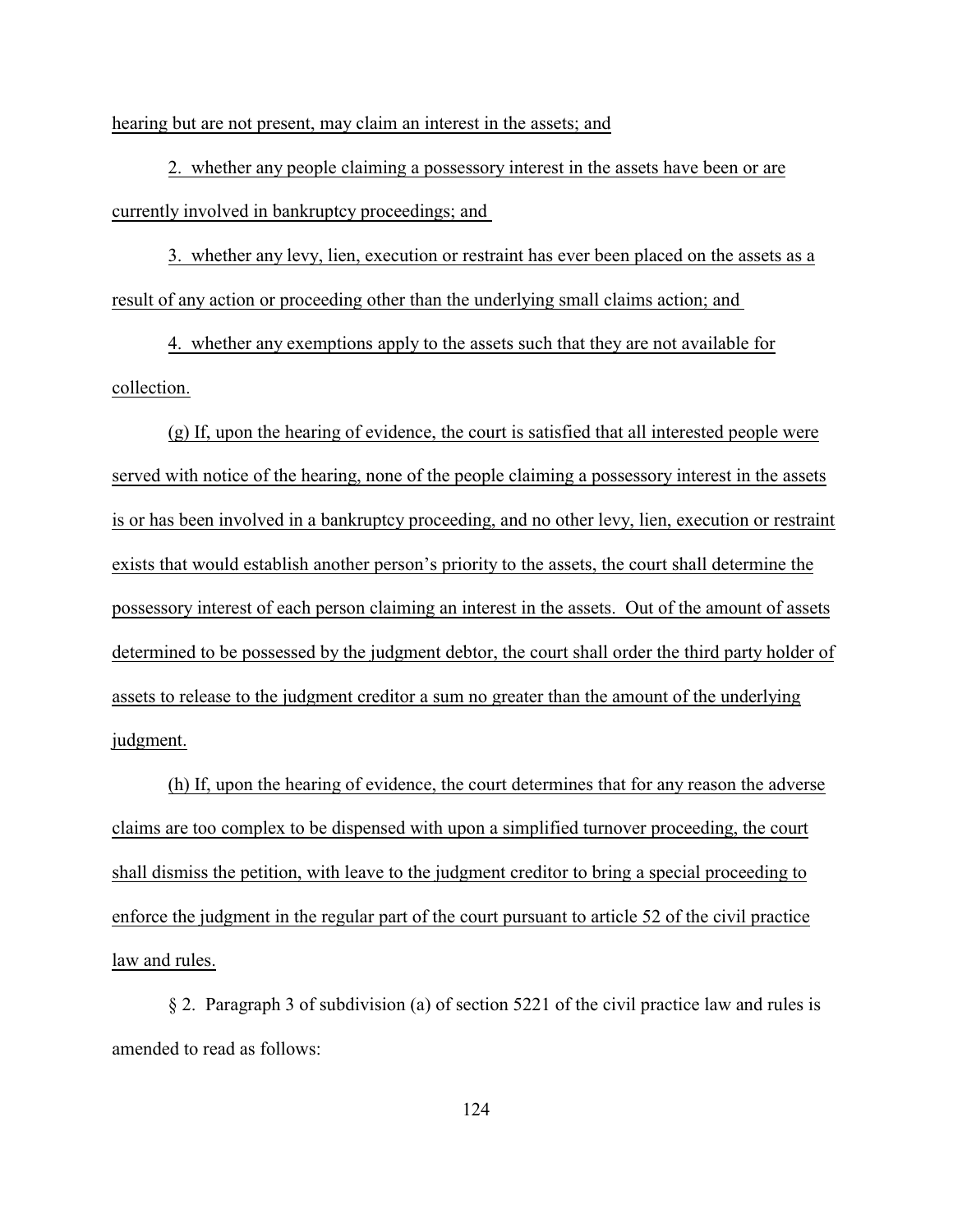3. If the judgment sought to be enforced was entered in the [municipal court of the city of New York, the city court of the city of New York or the] civil court of the city of New York, and the respondent resides or is regularly employed or has a place for the regular transaction of business in person within that city, a special proceeding authorized by this article shall be commenced in the civil court of the city of New York. If the judgment sought to be enforced was entered in the small claims part of the civil court of the city of New York, a simplified turnover proceeding may be brought as set forth in section 1812.1 of the New York city civil court act.

§ 3. This act shall take effect on the ninetieth day after it shall have become a law and shall apply to all judgments entered on and after such effective date; provided, however this act shall expire December 31, 2018.

## Proposed Rule

## § 208.41 (o) **Simplified Turnover Proceedings**

(1) The notice of petition shall be in substantially the following form:

CIVIL COURT OF THE CITY OF NEW YORK CASE # (UNDERLYING CASE)

COUNTY OF

SMALL CLAIMS PART NOTICE OF PETITION

# **SIMPLIFIED TURNOVER PROCEEDING**

\_\_\_\_\_\_\_\_\_\_\_\_\_\_\_\_\_\_\_\_\_\_\_\_\_\_\_\_\_\_\_\_\_\_\_\_ Petitioner

vs.

# Respondent

To: (Respondent)

**\_\_\_\_\_\_\_\_\_\_\_\_\_\_\_\_\_\_\_\_\_\_\_\_\_\_\_\_\_\_\_\_\_\_\_\_**

**(**Address)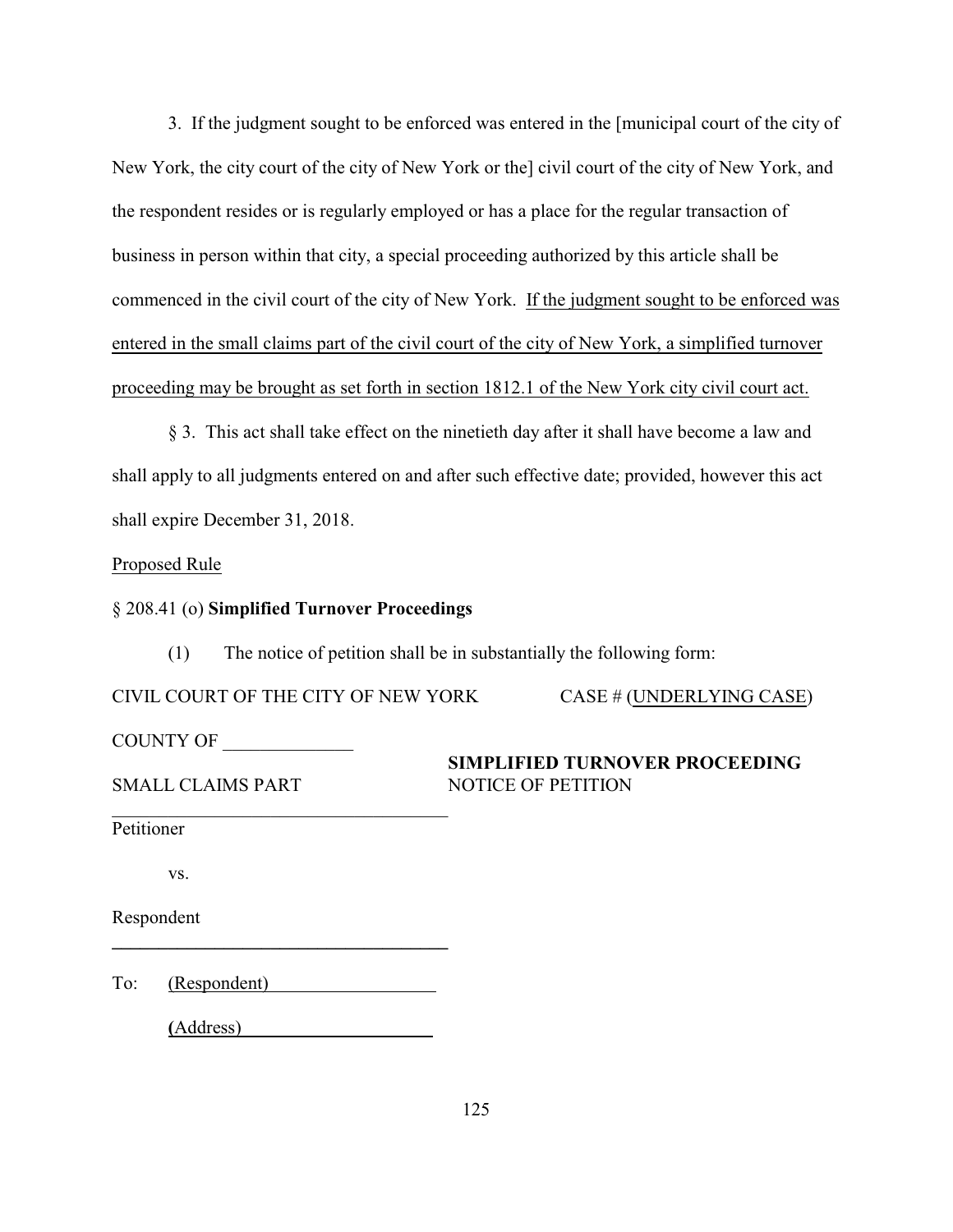|                                                                                                                                | You, as respondent in a small claims simplified turnover proceeding must appear in the |
|--------------------------------------------------------------------------------------------------------------------------------|----------------------------------------------------------------------------------------|
| <b>Small Claims Court as follows:</b>                                                                                          |                                                                                        |
| Date:<br>the control of the control of the control of the control of the control of the control of                             |                                                                                        |
| Time:<br><u> 1980 - Jan James James Barbara, politik eta politik eta politik eta politik eta politik eta politik eta polit</u> |                                                                                        |
| Location:                                                                                                                      |                                                                                        |
| Address:                                                                                                                       |                                                                                        |

This simplified turnover proceeding has been initiated by (Petitioner) to recover

assets being held by you on behalf of (Judgment Debtor) .

**NOTICE TO RESPONDENT**: Failure to appear as indicated above may result in the entry of a judgment against you for an amount out of the assets held that may be used to satisfy the underlying judgment. If you are aware of a potential claim to these assets by any other person, you should notify the person of this simplified turnover proceeding by first class mail as soon as possible.

**NOTICE TO JUDGMENT DEBTOR**: You may intervene in this simplified turnover proceeding only for the purpose of disputing an interest in the assets at issue or for claiming that an exemption applies to the assets. You may not contest the merits of the underlying judgment.

**NOTICE**: Any other person may intervene in this simplified turnover proceeding solely for the purpose of claiming an interest in the assets at issue.

 $\overline{\phantom{a}}$  ,  $\overline{\phantom{a}}$  ,  $\overline{\phantom{a}}$  ,  $\overline{\phantom{a}}$  ,  $\overline{\phantom{a}}$  ,  $\overline{\phantom{a}}$  ,  $\overline{\phantom{a}}$  ,  $\overline{\phantom{a}}$  ,  $\overline{\phantom{a}}$  ,  $\overline{\phantom{a}}$  ,  $\overline{\phantom{a}}$  ,  $\overline{\phantom{a}}$  ,  $\overline{\phantom{a}}$  ,  $\overline{\phantom{a}}$  ,  $\overline{\phantom{a}}$  ,  $\overline{\phantom{a}}$ (Date) Chief Clerk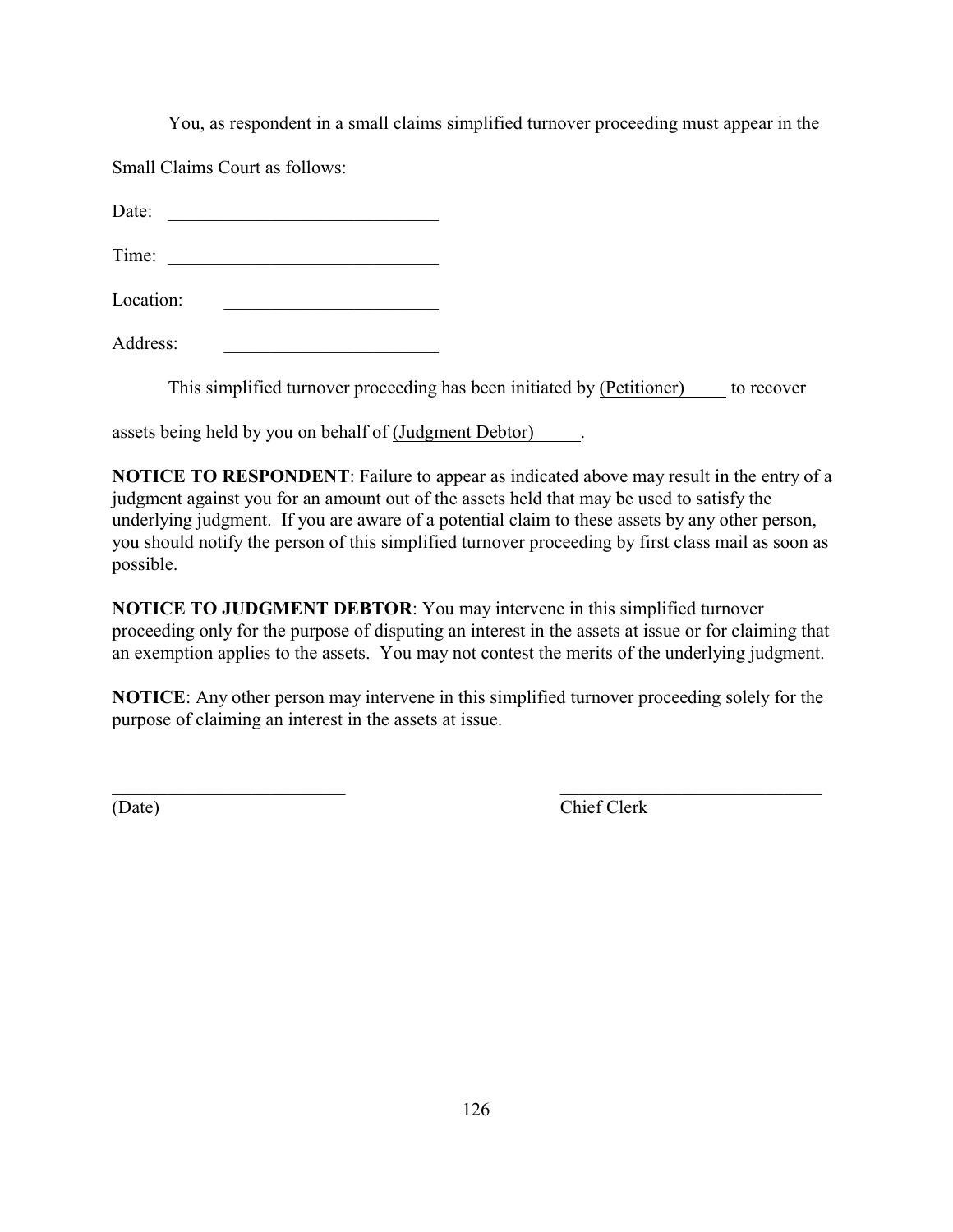|                                     | The petition shall be in substantially the following form:<br>(2)                                                                                                         |                                                                                      |                                                          |  |
|-------------------------------------|---------------------------------------------------------------------------------------------------------------------------------------------------------------------------|--------------------------------------------------------------------------------------|----------------------------------------------------------|--|
| CIVIL COURT OF THE CITY OF NEW YORK |                                                                                                                                                                           |                                                                                      | CASE # (UNDERLYING CASE)                                 |  |
|                                     |                                                                                                                                                                           |                                                                                      |                                                          |  |
| <b>SMALL CLAIMS PART</b>            |                                                                                                                                                                           |                                                                                      | <b>SIMPLIFIED TURNOVER PROCEEDING</b><br><b>PETITION</b> |  |
|                                     | Petitioner                                                                                                                                                                |                                                                                      |                                                          |  |
|                                     | VS.                                                                                                                                                                       |                                                                                      |                                                          |  |
|                                     | Respondent                                                                                                                                                                |                                                                                      |                                                          |  |
|                                     | <u> 1989 - Johann Stein, marwolaethau a bhann an t-Albann an t-Albann an t-Albann an t-Albann an t-Albann an t-Al</u><br>The Petition of (Petitioner) alleges as follows: |                                                                                      |                                                          |  |
| 1.                                  | Petitioner is the Judgment Creditor in the small claims matter captioned                                                                                                  |                                                                                      |                                                          |  |
|                                     |                                                                                                                                                                           |                                                                                      | $\rho$ , bearing the same                                |  |
|                                     | Index Number as set forth above.                                                                                                                                          |                                                                                      |                                                          |  |
| 2.                                  | A total judgment was entered in that case against (Judgment Debtor) (the                                                                                                  |                                                                                      |                                                          |  |
|                                     | Judgment Debtor) in the amount of $\S$ .                                                                                                                                  |                                                                                      |                                                          |  |
| 3.                                  |                                                                                                                                                                           | The following information indicates that assets belonging to the Judgment Debtor are |                                                          |  |
|                                     |                                                                                                                                                                           |                                                                                      |                                                          |  |
|                                     |                                                                                                                                                                           |                                                                                      |                                                          |  |
|                                     |                                                                                                                                                                           |                                                                                      |                                                          |  |
| 4.                                  | An execution was issued on (date) and served upon you by                                                                                                                  |                                                                                      |                                                          |  |
|                                     |                                                                                                                                                                           |                                                                                      | (a Sheriff/a City Marshal), (address of enforcement      |  |
|                                     | officer)                                                                                                                                                                  |                                                                                      | (A restraining notice/a garnishment has also been        |  |
|                                     | served.)                                                                                                                                                                  |                                                                                      |                                                          |  |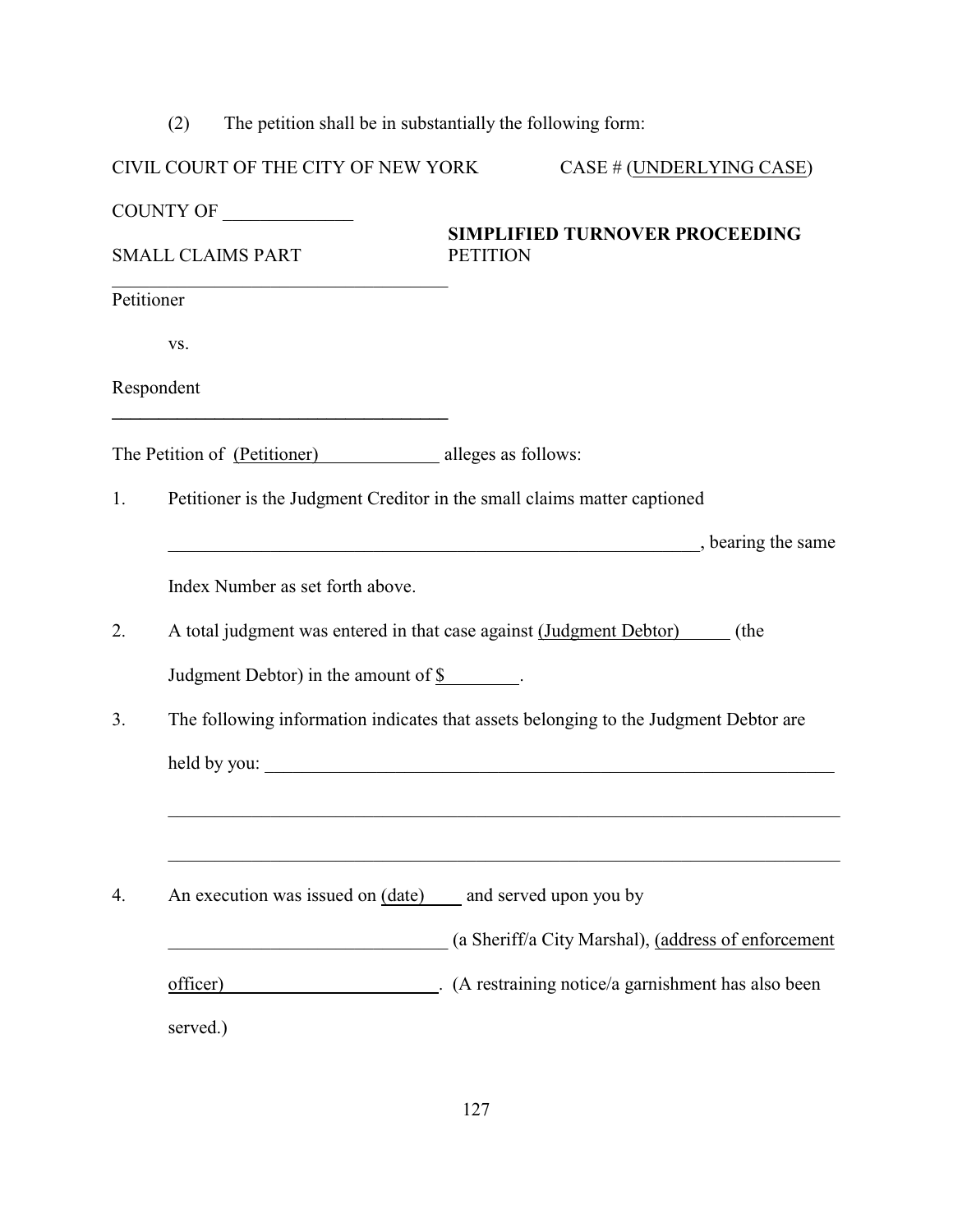- 5. However, you have refused to turn over assets in your possession that belong to the Judgment Debtor.
- 6. Accordingly, Petitioner requests that a judgment be entered in this simplified turnover proceeding against you, as the holder of assets belonging to the Judgment Debtor, in the amount of:
	- \$ the underlying judgment

TOTAL  $\underline{\$$ .

**\_\_\_\_\_\_\_\_\_\_\_\_\_\_\_\_\_\_\_\_\_\_\_\_\_\_\_\_\_ \_\_\_\_\_\_\_\_\_\_\_\_\_\_\_\_\_\_\_\_\_\_\_\_\_\_\_\_\_** Date Petitioner

Petitioner's Name & Address: Respondent's Name & Address:

Judgment Debtor's Name & Address: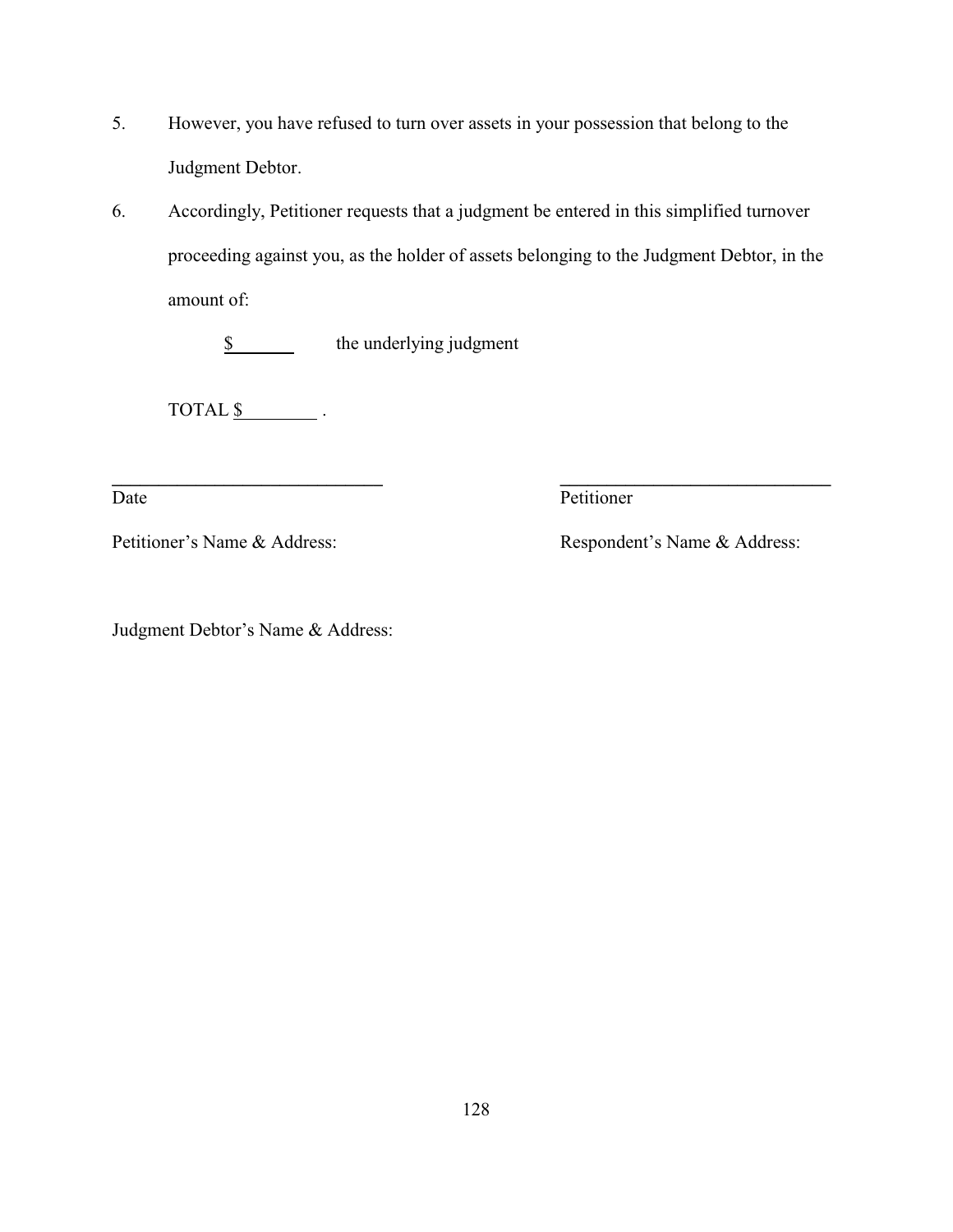# 35. Venue of Enforcement Proceedings (CPLR 5221)

This measure would amend CPLR 5221 to limit the venue of an enforcement proceeding when the enforcement proceeding is based on an underlying consumer credit transaction.

In 1973, as part of the Governor's Consumer Protection Program, CPLR 503 and New York City Civil Court Act § 301(a) were amended to provide that suits arising out of consumer credit transactions must be brought in either the county where the buyer resides or the county where the purchase was made. The main purpose of the amendments was "to protect consumers by limiting the places where a creditor can bring suit arising out of a consumer credit transaction." See Legislative Memoranda, L.1973, c.238, 1973 McKinney's Session Laws of New York 2171, 2171.

The amendments specifically changed a venue practice that previously had been authorized under the Civil Court Act. That Act and the CPLR provisions that followed it had permitted venue in plaintiff's county. However, the 1973 amendments precluded the laying of venue in the plaintiff's county in connection with consumer credit transactions. See NYCCCA § 301 Practice Commentary (McKinney's 1989). These venue changes were significant, and the policy which led to the enactment of CPLR 503(f) and the amendment of NYCCCA § 301 was not to be lightly disregarded. See CPLR 503 Practice Commentary C503:6 (McKinney's 2006).

For the sake of consistency, it appears that this venue policy also should apply to the enforcement of judgments obtained in connection with consumer credit transactions. It does not make sense to protect the consumer's venue interests with respect to the obtaining of the underlying judgment, but then permit the creditor to seek enforcement in any county, which would implicate the same travel burdens at issue in the underlying action.

However, CPLR 5221, the law governing the venue of enforcement proceedings was not altered in 1973, leaving an apparent conflict between the venue provisions of the New York City Civil Court Act and the CPLR and the enforcement provisions of the CPLR. CPLR 5221(a)(3) provides that a judgment entered in the New York City Civil Court may be enforced within that court as long as the respondent resides or is regularly employed or has a place for the regular transaction of business in person within New York City. There is no restriction as to the county within New York City, and legislative history indicates that this resulting broad scope of venue was intentional.

A 1959 legislative report indicates that the former Civil Practice Act had provided a narrow scope of venue for judgment proceedings -- a proceeding on a judgment of the Municipal Court of the City of New York was required to be instituted in the court in the county where the debtor lives or works. Subsequently, the CPLR created a broader scope of venue:

Because of the ease of transportation within New York City, and in accordance with other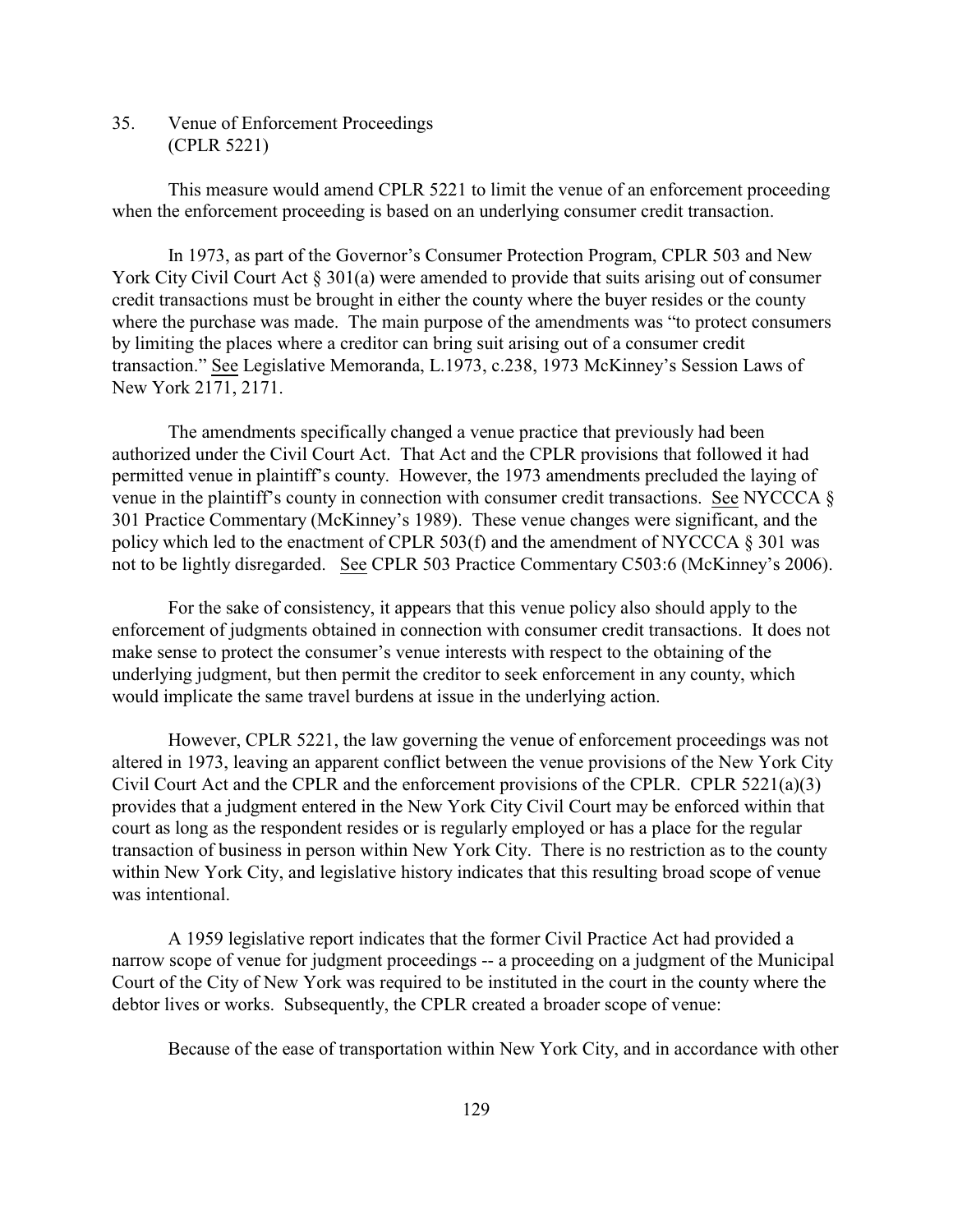provisions of the CPLR, New York City is treated as a single unit, and a proceeding . . . may be instituted in any county in the city of New York. See Legislative Studies and Reports following CPLR 5221.

However, this decision with respect to the broad scope of venue pre-dated the significant policy change with respect to consumer credit transactions. Since the provisions of the CPLR have changed with respect to this subject area, the enforcement provisions probably should have been amended to follow suit in 1973. This measure corrects that disparity.

#### Proposal

AN ACT to amend the civil practice law and rules, in relation to the venue of enforcement proceedings based on underlying judgments obtained in actions involving consumer credit transactions

The People of the State of New York, represented in Senate and Assembly, do enact as

# follows:

Section 1. Paragraph 3 of subdivision (a) of section 5221 of the civil practice law and rules is amended to read as follows:

3. If the judgment sought to be enforced was entered in the [municipal court of the city of

New York, the city court of the city of New York or the] civil court of the city of New York, and the respondent resides or is regularly employed or has a place for the regular transaction of business in person within that city, a special proceeding authorized by this article shall be commenced in the civil court of the city of New York. If the underlying judgment was entered in an action arising out of a consumer credit transaction where a purchaser, borrower, or debtor is a defendant, and the defendant resides in the city of New York or the transaction took place in the city of New York, then a special proceeding authorized by this article shall be commenced in the county within the city of New York in which the judgment was entered.

§ 2. This act shall take effect on the ninetieth day after it shall have become a law and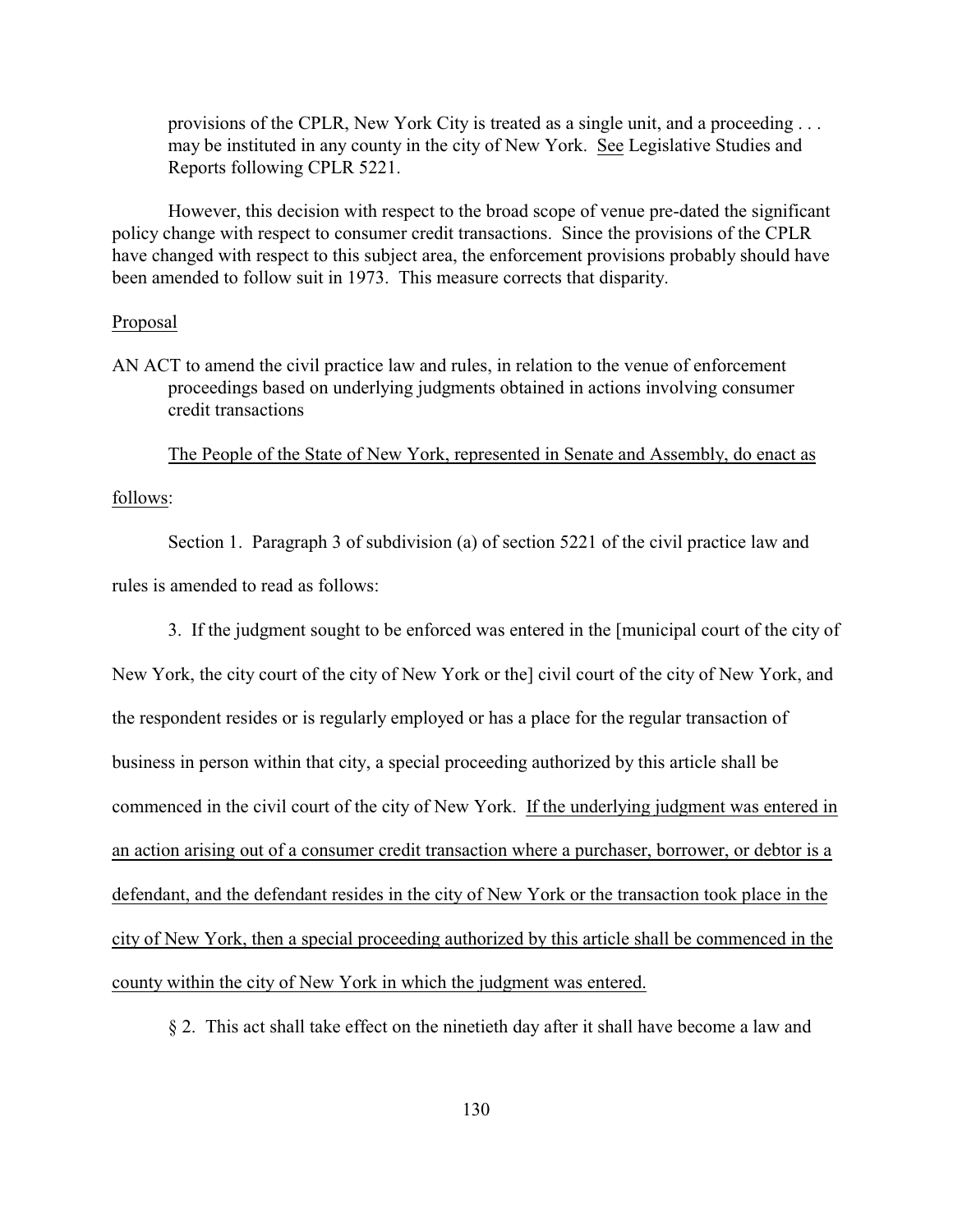shall apply to all judgments entered on and after such effective date.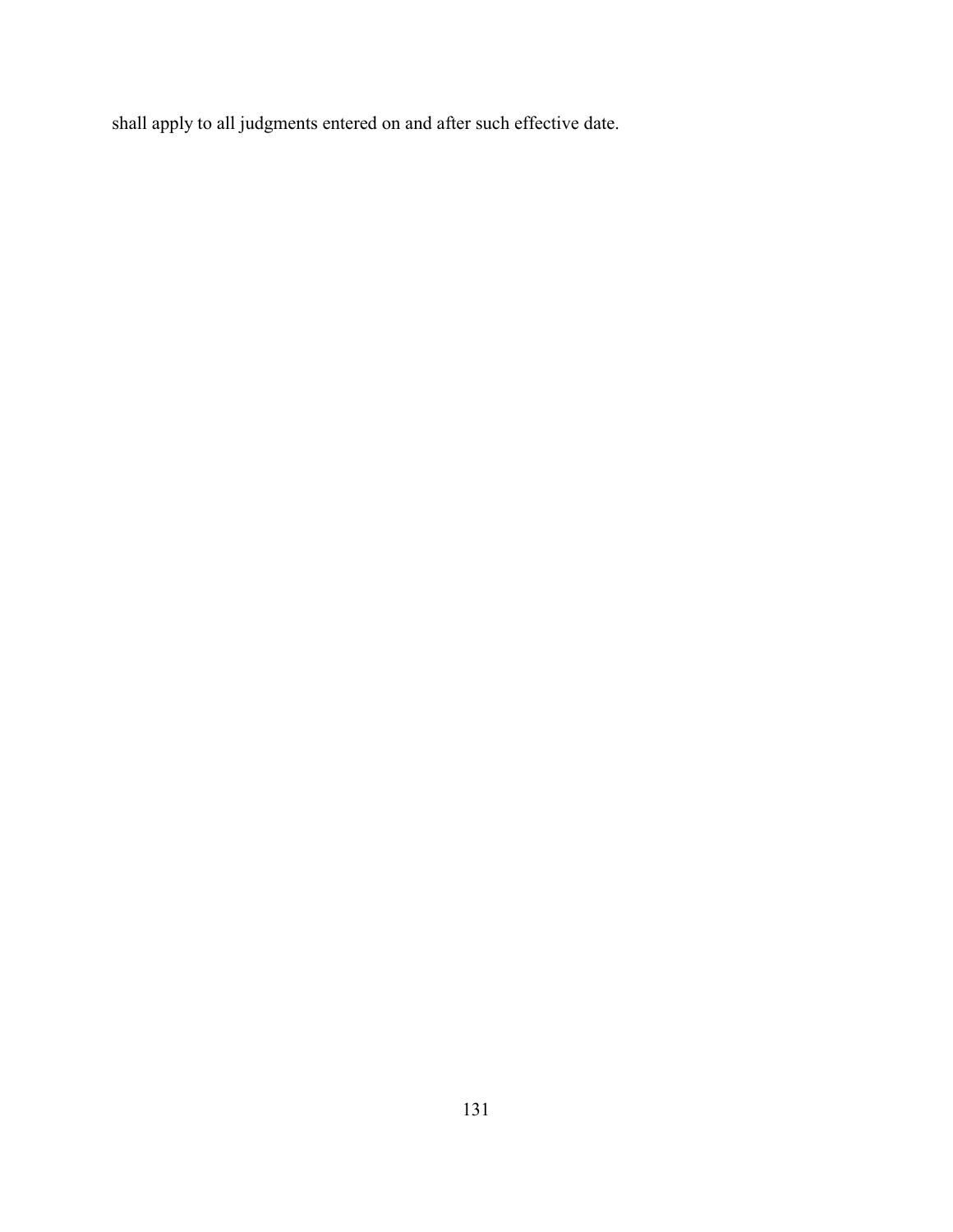36. Increasing the Criminal Mischief Threshold Levels (Penal Law §§ 145.05 and 145.10)

This measure seeks to increase the threshold level for the offenses of criminal mischief in the third degree (a class E felony) and criminal mischief in the second degree (a class D felony). Currently, a person is guilty of criminal mischief in the third degree when he or she damages another person's property in an amount exceeding \$250. A person is guilty of criminal mischief in the second degree when he or she damages another person's property in an amount exceeding \$1,500. These monetary levels were last amended in 1971 and should be adjusted to reflect the reality of current costs.

A helpful parallel can be drawn using the grand larceny threshold levels, which levels were amended in 1986. Grand larceny in the fourth degree (a class E felony) occurs when the value of the stolen property exceeds \$1,000. Penal Law § 155.30. Grand larceny in the third degree (a class D felony) occurs when the value of the property exceeds \$3,000. Penal Law § 155.35.

Accordingly, the criminal mischief threshold levels should be amended to reflect similar amounts. Criminal mischief in the third degree (the class E felony) should lie where the value of the damage exceeds \$1,000, and criminal mischief in the second degree (the class D felony) should lie where the value of the damage exceeds \$3,000.

## Proposal

AN ACT to amend the penal law, in relation to criminal mischief in the second and third degrees

### The People of the State of New York, represented in Senate and Assembly, do enact as

## follows:

Section 1. Subdivision 2 of section 145.05 of the penal law, as amended by chapter 276

of the laws of 2003, is amended to read as follows:

2. damages property of another person in an amount exceeding [two hundred fifty] one

thousand dollars.

§ 2. Section 145.10 of the penal law, as amended by chapter 961 of the laws of 1971, is

amended to read as follows:

§ 145.10. Criminal mischief in the second degree. A person is guilty of criminal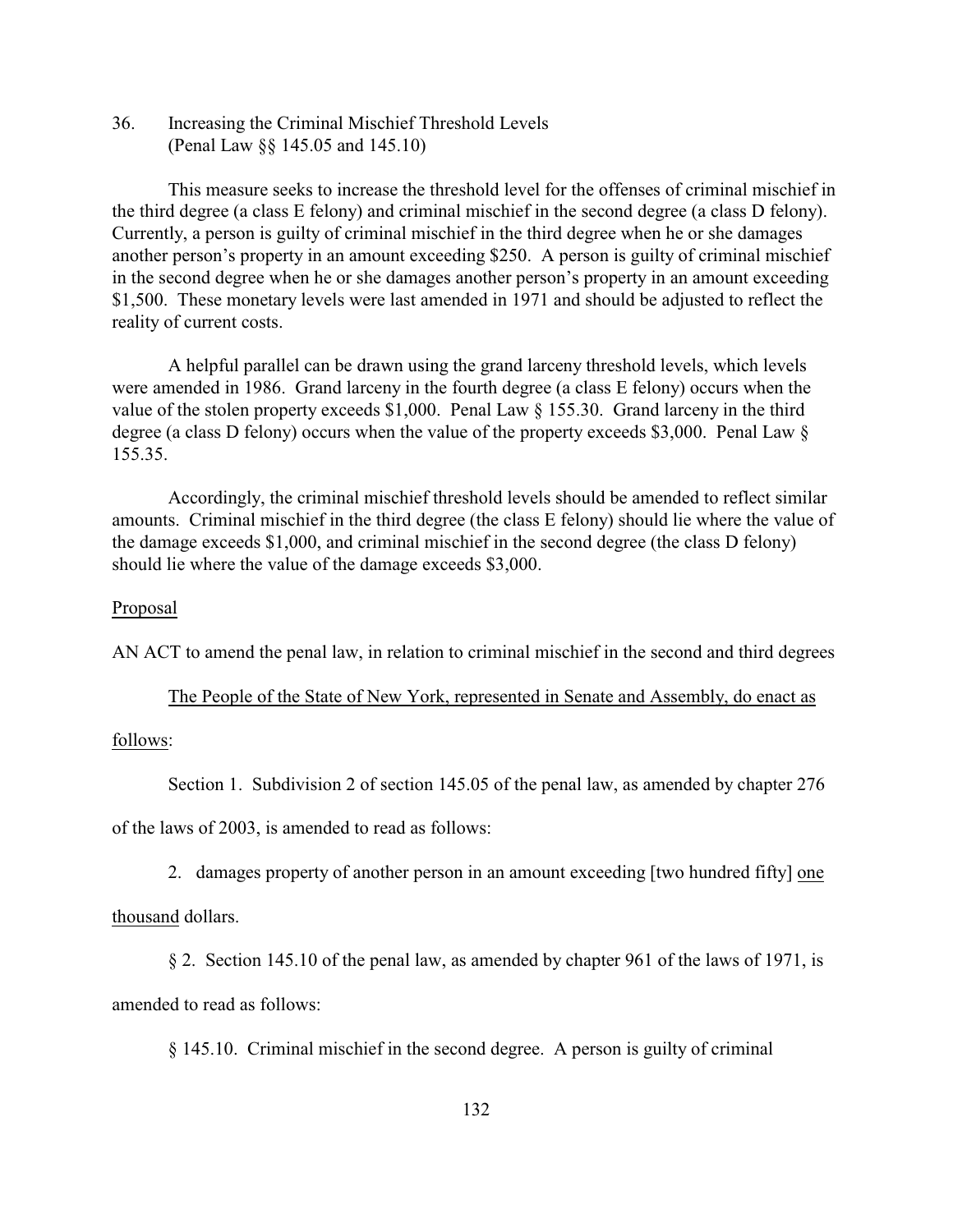mischief in the second degree when, with intent to damage property of another person, and having no right to do so nor any reasonable ground to believe that he or she has such right, he or she damages property of another person in an amount exceeding [one] three thousand [five hundred] dollars.

Criminal mischief in the second degree is a class D felony.

§ 3. This act shall take effect on the first day of November next succeeding the date on which it shall have become a law.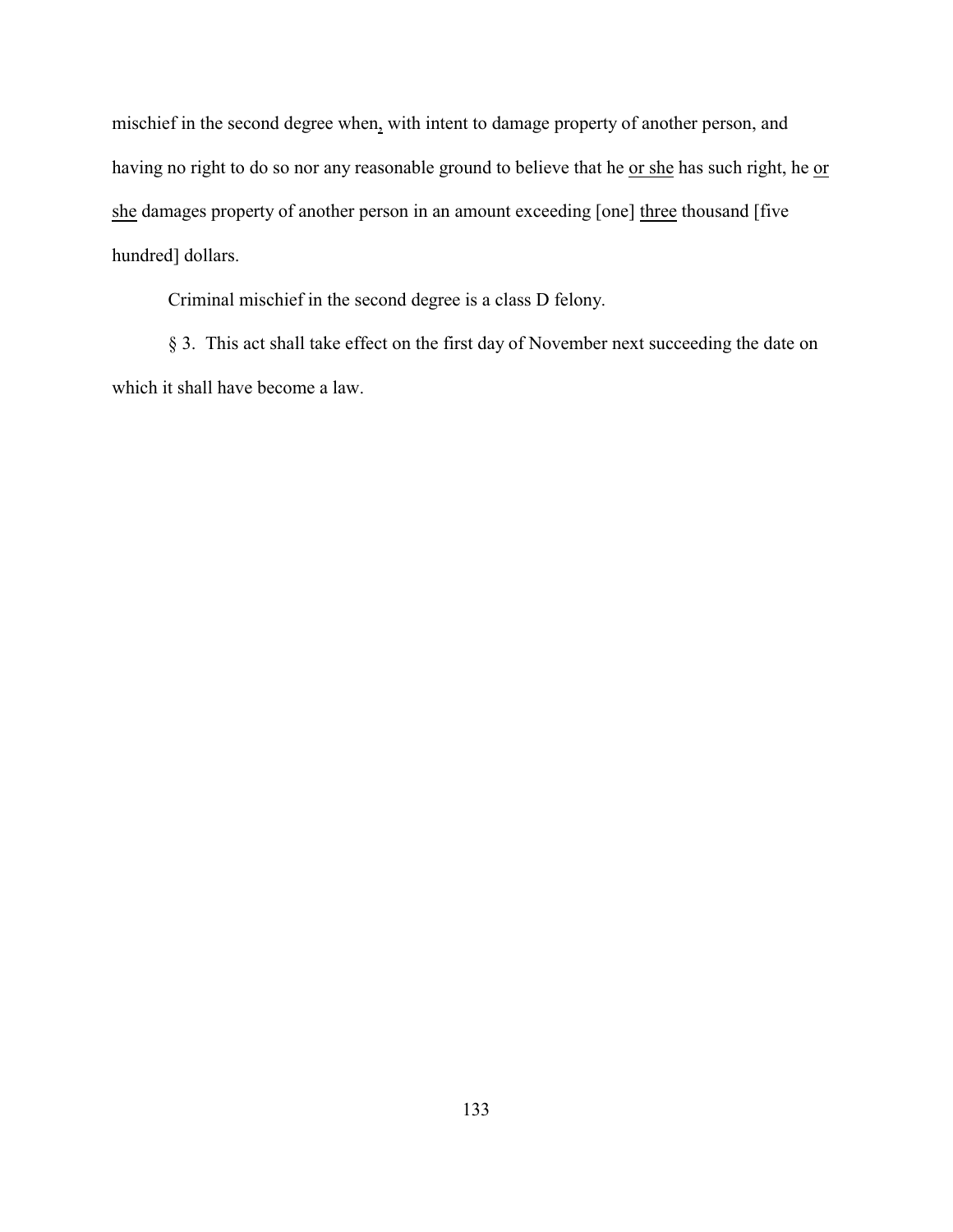# **IV. MODIFIED LEGISLATION**

1. Temporary Assignment of Judges to District Court (Constitution Art. VI., 26; UDCA § 107)

This measure amends the New York Constitution and establishes a new section 107 for the Uniform District Court Act to authorize the appointment of a justice of a Town or Village Court or a judge of a City Court to serve as an acting judge of the District Court.

The temporary assignment of judges is a valuable tool for filling short-term vacancies caused by absences due to vacation as well as vacancies caused by the reassignment of the incumbent office holder to another court. In contrast to other courts of limited jurisdiction such as the City Court, see Constitution, Art. VI, § 26(j)(2); UCCA § 206, the Chief Administrative Judge of the New York State Unified Court System does not have the authority to appoint a justice of a Town or Village Court or a judge of a City Court to serve as an acting District Court judge to fill in temporary vacancies in the latter court. The lack of authority to temporarily assign a City, Town and Village Court judge to the District Court is rooted in the State Constitution which provides that the only court that a judge of a Town, Village or City Court may be temporarily assigned to another Town, Village, and City Court, respectively, within the county where the judge resides or any adjoining county. See Constitution, Art. VI,  $\S 26(i)(1)$ .

The power to temporarily assign judges is particularly important in a court like the District Court. The District Court, which has been established in Nassau and Suffolk Counties, arraigns felonies and handle misdemeanors and lesser offenses as well as decides civil actions involving claims of up to \$15,000. The Nassau County District Court has 25 judges. The Suffolk County District Court has 23 judges. In 2008, the combined total of criminal actions filed in both District Courts was 207,818 filings. In the same year, the combined total of civil actions filed in both courts was 139,081 filings.

There is an ample supply of judges in Nassau and Suffolk Counties who could serve in the District Court. Nassau County has two City Courts, five Town Courts, and 87 Village Courts. Suffolk County has five Town Courts and 31 Village Courts. A total of 181 judges sit in these courts; all of them are lawyers.

By enabling the Chief Administrative Judge to make temporary judicial assignments to the District Court, this measure would facilitate the orderly and prompt disposition of matters pending before that court.

## Proposal (Constitutional)

CONCURRENT RESOLUTION OF THE SENATE AND ASSEMBLY proposing an amendment to article 6 of the constitution, in relation to temporary assignment of certain judges to district court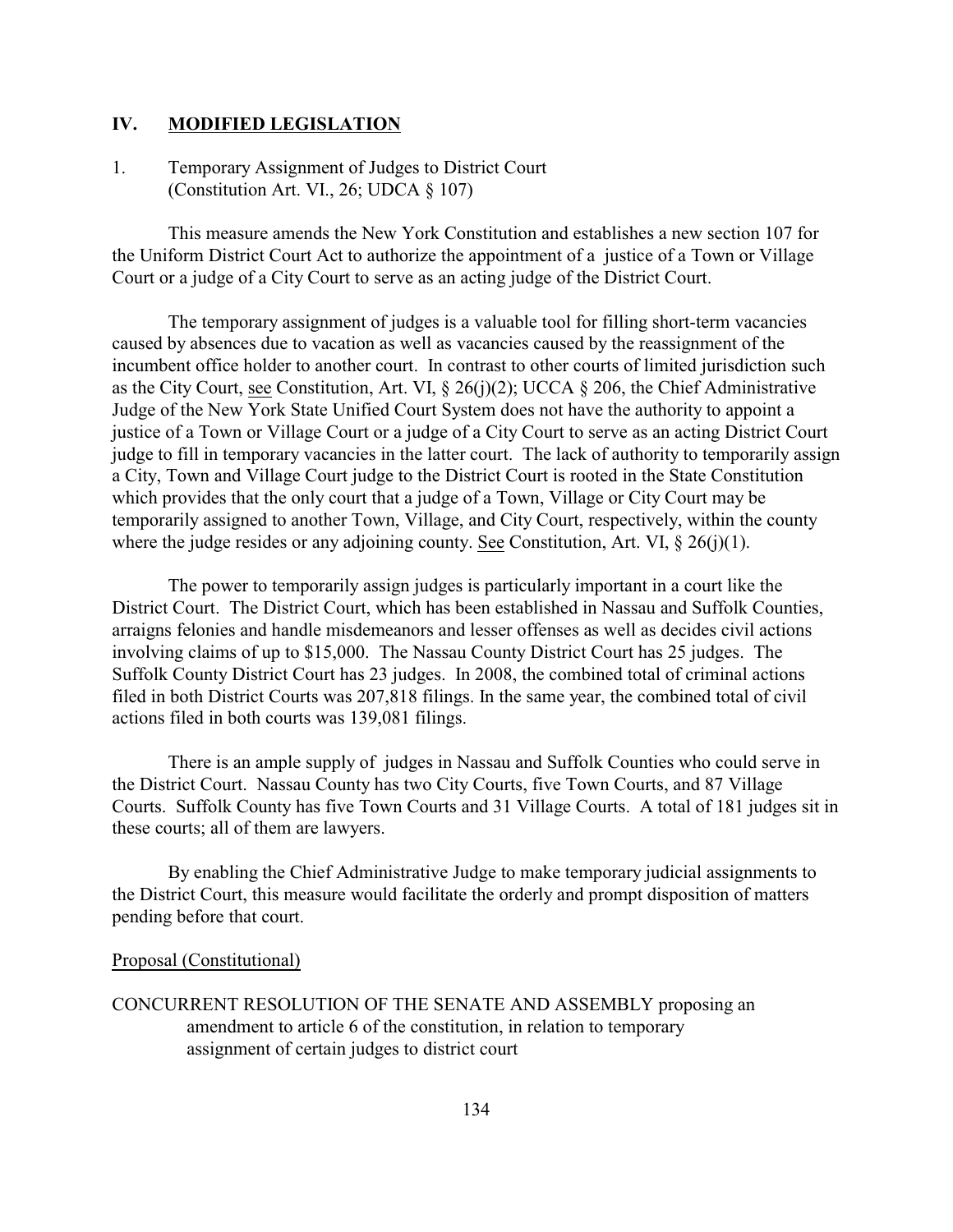Section 1. Resolved (if the  $\qquad \qquad \text{concur}$ ), That paragraph (2) of subdivision j of section 26 of article 6 of the constitution be amended to read as follows:

(2) In addition to any temporary assignments to which [a judge] judges of a town, village or city court may be subject pursuant to paragraph one of this subdivision[, such]: (A) a judge of a city court also may be temporarily assigned by the chief administrator of the courts to the county court, the family court or the district court within his or her county of residence or any adjoining county [provided he or she is not permitted to practice law]; and (B) a judge of a town or village court also may be temporarily assigned by the chief administrator to the district court within his or her county of residence or any adjoining county provided he or she has been admitted to practice law in this state at least five years.

§2. Resolved (if the concur), That the foregoing amendment be referred to the first regular legislative session convening after the next succeeding general election of members of the assembly, and, in conformity with section 1 of Article 19 of the constitution, be published for 3 months previous to the time of such election.

## Proposal (Statutory)

AN ACT to amend the uniform district court act, in relation to the temporary assignment of town and village justices and city court judges to the district court

The People of the State of New York, represented in Senate and Assembly, do enact as follows:

Section 1. The uniform district court act is amended by adding a new section 107 to read as follows:

§ 107. Temporary assignments of judges and justices. The chief administrator of the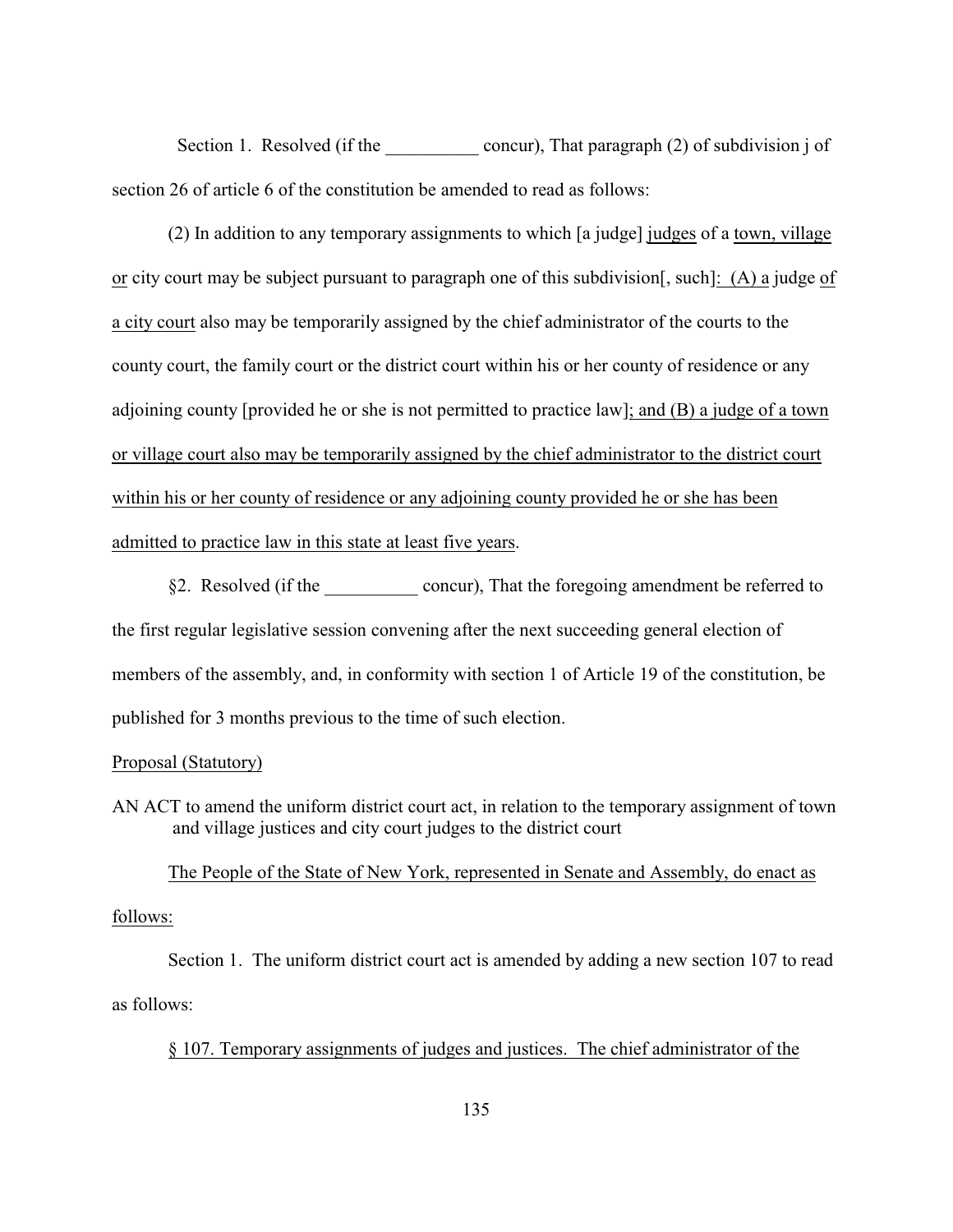courts may temporarily assign any judge or justice of a city, town or village court to a district court within the county of such judge's or justice's residence, or any adjoining county within the same judicial district; provided, however, no town or village justice may be temporarily assigned hereunder unless he or she is an attorney admitted to practice law in this state for at least five years. While temporarily assigned hereunder, any such judge or justice shall have the powers, duties and jurisdiction of a judge of the court to which the assignment is made. After the expiration of any temporary assignment hereunder, the judge or justice assigned shall have all the powers, duties and jurisdiction of a judge or justice of the court to which the assignment was made with respect to all matters pending during the term of such temporary assignment. Such judge or justice shall be entitled to such compensation and travel expenses as the chief administrator shall prescribe by rule. For purposes of this section, the temporary assignment of a judge to a district court may include the assignment of a part-time judge of such court to serve in the stead of a full-time judge of such court during the latter's absence or a vacancy in his or her position that has not been filled in accordance with law; provided, however, that such assignment must be for a continuous period of not less than two weeks nor more than three months.

§ 2. This act shall take effect on the thirtieth day after it shall have become a law.